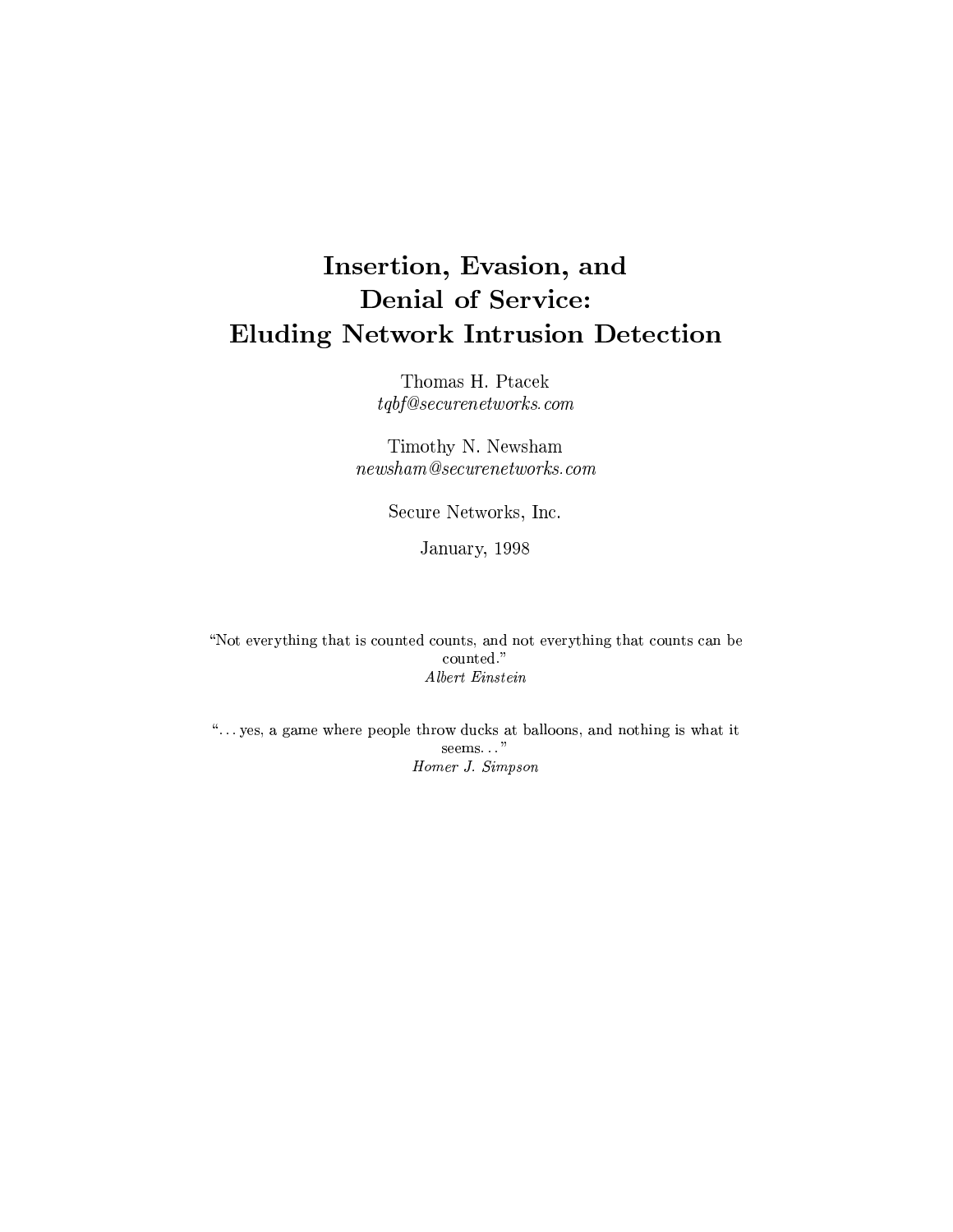### -

All currently available network intrusion detection (ID) systems rely upon a mechanism of data collection—passive protocol analysis—which . A set of the contract  $\mathbb{R}^n$  is the model of the model of the  $\mathbb{R}^n$  $\sim$  1300-500  $\sim$  5000  $\sim$  5000  $\sim$  1000  $\sim$  5000  $\sim$  1000  $\sim$  5000  $\sim$  5000  $\sim$  5000  $\sim$  5000  $\sim$  5000  $\sim$  5000  $\sim$  5000  $\sim$  5000  $\sim$  5000  $\sim$  5000  $\sim$  5000  $\sim$  5000  $\sim$  5000  $\sim$  5000  $\sim$  5000  $\sim$  50 scrutinizes it for patterns of suspicious activity. We outline in this pa-@A`W),+H&10#/[@4+&/>'0;)O#D3Dc#%\$&##\*h+\$G@100#!X-@+\$+M+,1K\$0#0i 5=j\$:ODS#0lk ;+mD #/4GQ+\$>-\$#+n+.D;)O#S+.)OD#/ED +g&10'(+K(/4\  $1$  , the contract of the contract of the contract of the  $\ell$  -contract of the  $\ell$  -contract of the contract of the contract of the contract of the contract of the contract of the contract of the contract of the contrac  $\blacksquare$  . A set of the set of the set of the set of the set of the set of the set of the set of the set of the set of the set of the set of the set of the set of the set of the set of the set of the set of the set of the s #/m'DK\$-+1>'@+>'#0\_#CD;"!11#/1&#/#\*C+1GaD;7\*9\_^L2+0Vk o+1>'@+1>'#/0 the availability of the network. We define three classes of attacks which exploit these fundamental problems—insertion, evasion, and denial of service attacks—and describe how to apply these three types of attacks to IP and TCP protocol analysis. We present the results of tests of the efficacy of our attacks against four of the most popular network intrusion 2"E#/+1-0=0=>'0P+1-DO>-\$-X"U
K+\$GlD<7W90=0=>'00=2S),<GQ+K2 to be vulnerable to each of our attacks. This indicates that network ID  $\overline{\phantom{a}}$  ,  $\overline{\phantom{a}}$  ,  $\overline{\phantom{a}}$  ,  $\overline{\phantom{a}}$  ,  $\overline{\phantom{a}}$  ,  $\overline{\phantom{a}}$  ,  $\overline{\phantom{a}}$  ,  $\overline{\phantom{a}}$  ,  $\overline{\phantom{a}}$  ,  $\overline{\phantom{a}}$  ,  $\overline{\phantom{a}}$  ,  $\overline{\phantom{a}}$  ,  $\overline{\phantom{a}}$  ,  $\overline{\phantom{a}}$  ,  $\overline{\phantom{a}}$  ,  $\overline{\phantom{a}}$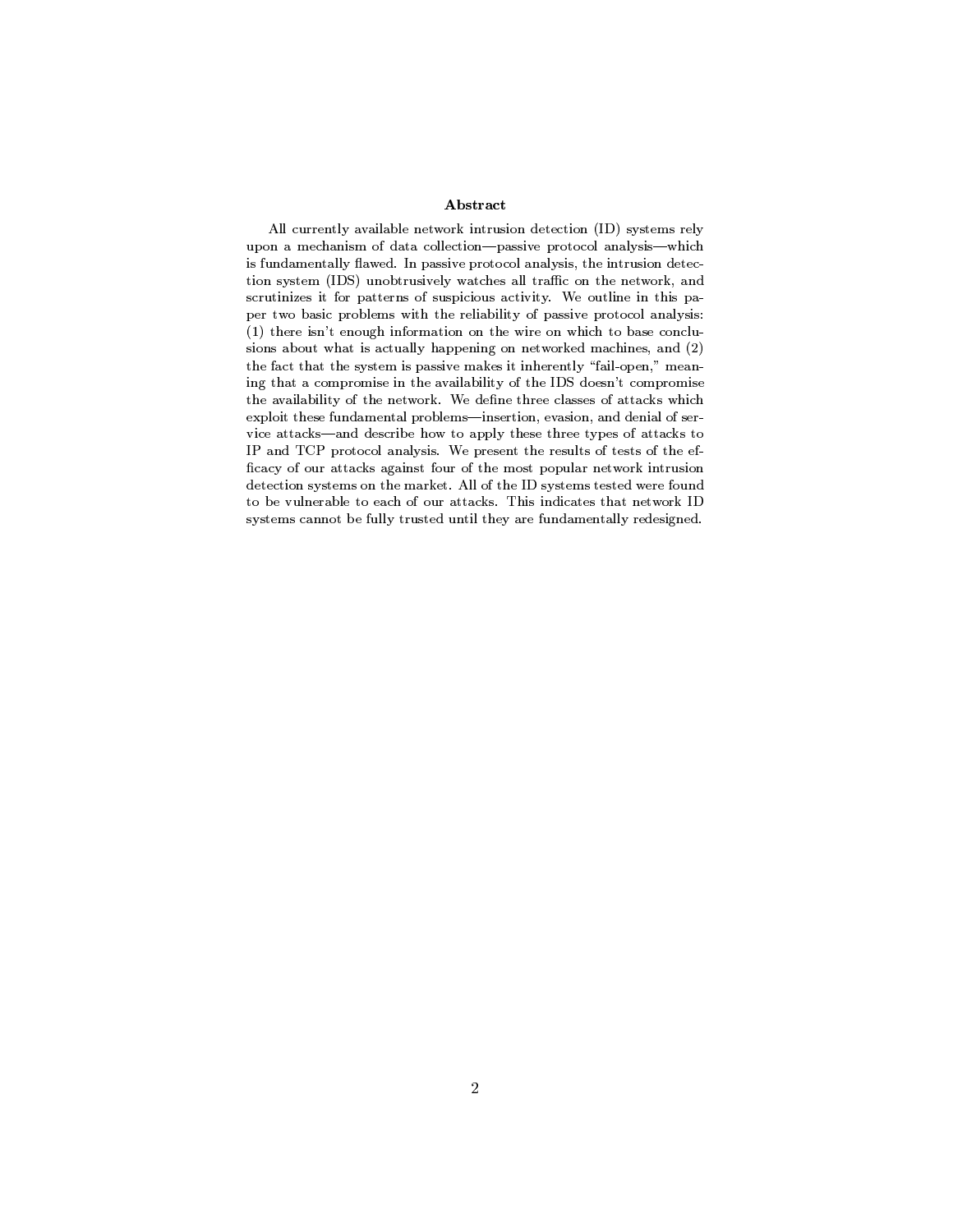## - -

Intrusion detection is a security technology that attempts to identify and iso- $\blacksquare$  ) and the set of transition  $\blacksquare$  . The set of transition  $\blacksquare$  is the set of transition of the set of transition  $\blacksquare$  $\Gamma$  and  $\Gamma$  are  $\Gamma$  -respectively. The proposition of  $\Gamma$ ted to the second control of the second control of the property of the property of the second control of the s  $T$  , and  $T$  is a vertex  $T$  -positive  $T$  -positive  $T$  -positive  $T$  -positive  $T$  -positive  $T$  -positive  $T$  -positive  $T$  -positive  $T$  -positive  $T$  -positive  $T$  -positive  $T$  -positive  $T$  -positive  $T$  -positive  $\mathbf{P}$  , then is the transformation of  $\mathbf{P}$  $\mathcal{P}$  as a set of  $\mathcal{P}$  and  $\mathcal{P}$  are the  $\mathcal{P}$  -form  $\mathcal{P}$  and  $\mathcal{P}$ 

Intrusion detection is an important component of a security system, and it complements other security technologies. By providing information to site ad-¯¶³VcTµJP³{ (\²³²J°->H²0\qP-RTyT\<+CJTPµ´ q1R±²³³T²XRPyPcp  $\mathcal{L}=\mathcal{L}=\mathcal{L}=\mathcal{L}=\mathcal{L}=\mathcal{L}=\mathcal{L}=\mathcal{L}=\mathcal{L}=\mathcal{L}=\mathcal{L}=\mathcal{L}=\mathcal{L}=\mathcal{L}=\mathcal{L}=\mathcal{L}=\mathcal{L}=\mathcal{L}=\mathcal{L}=\mathcal{L}=\mathcal{L}=\mathcal{L}=\mathcal{L}=\mathcal{L}=\mathcal{L}=\mathcal{L}=\mathcal{L}=\mathcal{L}=\mathcal{L}=\mathcal{L}=\mathcal{L}=\mathcal{L}=\mathcal{L}=\mathcal{L}=\mathcal{L}=\mathcal{L}=\mathcal{$ attempts to provide notification of new attacks unforeseen by other components.

Intrusion detection systems also provide forensic information that potentially some extent, act as a deterrent to future attacks.

## 1.1 The CIDF Model of Intrusion Detection Systems

. AyTP $\blacksquare$ different designs for them. Because there are so many different ID systems, ³9²±VPV\_\<2¯¶ ² °³TV³ °µT VTRy9²²HaTV¯ e!4gf¯¶¯e tpvta hardwards in the top of the top of the top of the top of the top of the top of the top of the top of the t  $\top$  . The transition of the transition of the transition of the transition of the transition of the transition of the transition of the transition of the transition of the transition of the transition of the transition o generators ("E-boxes"), analysis engines ("A-boxes"), storage mechanisms ("Dboxes"), and even countermeasures ("C-boxes"). A CIDF component can be a  $\bullet$  to the state  $\bullet$  and  $\bullet$  are  $\bullet$  to the  $\bullet$  problem  $\bullet$ ¯<V2°Vµ2yµ+^PyT \¯¶±C\yP4P²JT

 $\bullet$  . The contract of the contract  $\bullet$  . The contract of the contract of the contract of the contract of the contract of the contract of the contract of the contract of the contract of the contract of the contract of th of the system. An "event" can be complex, or it can be a low-level network  $\mathbf{P}$  , and  $\mathbf{P}$  are the set of  $\mathbf{P}$  and  $\mathbf{P}$  are the set of  $\mathbf{P}$  and  $\mathbf{P}$  are the set of  $\mathbf{P}$ potential product the performance of the performance of the performance of the performance of the performance o  $P$  and  $P$  contains the state  $P$  contains the state  $P$  contains the state  $P$  -state  $P$  . The state  $P$ about security events.

A-boxes analyze input from event generators. A large portion of intrusion  $R$  , the pyty'  $T$  parameter  $\mathcal{R}$  and  $\mathcal{R}$  and  $\mathcal{R}$  are the task  $\mathcal{R}$  of  $\mathcal{R}$ ). The set of the set of the set of the set of the set of the set of the set of the set of the set of the set of the set of the set of the set of the set of the set of the set of the set of the set of the set of the set o studied. Event analysis techniques based on statistical anomaly detection [2],  $\mathcal{L}=\mathcal{L}=\mathcal{L}=\mathcal{L}=\mathcal{L}=\mathcal{L}=\mathcal{L}=\mathcal{L}=\mathcal{L}=\mathcal{L}=\mathcal{L}=\mathcal{L}=\mathcal{L}=\mathcal{L}=\mathcal{L}=\mathcal{L}=\mathcal{L}=\mathcal{L}=\mathcal{L}=\mathcal{L}=\mathcal{L}=\mathcal{L}=\mathcal{L}=\mathcal{L}=\mathcal{L}=\mathcal{L}=\mathcal{L}=\mathcal{L}=\mathcal{L}=\mathcal{L}=\mathcal{L}=\mathcal{L}=\mathcal{L}=\mathcal{L}=\mathcal{L}=\mathcal{L}=\mathcal{$ posed.

E-boxes and A-boxes can produce large quantities of data. This information \_7k-2 = \Proposition = \Proposition = \Proposition = \Proposition = \Proposition = \Proposition = \Proposition = \Proposition = \Proposition = \Proposition = \Proposition = \Proposition = \Proposition = \Proposition = \Pr D-box component of an IDS defines the means used to store security information and make it available at a later time.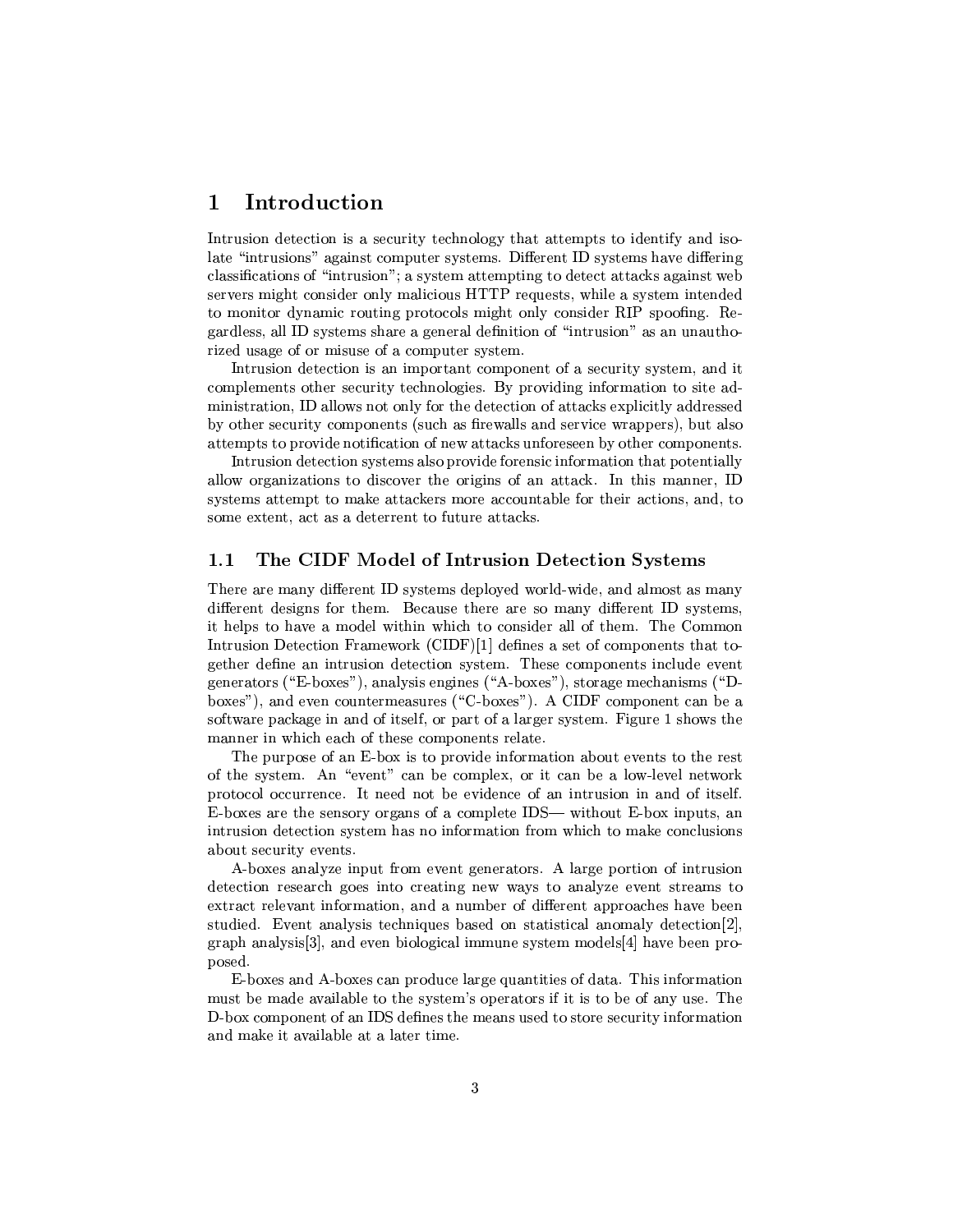

 $\blacksquare$  the formulation  $\blacksquare$ 

 /cRcTy¯¶ P¤Rpc\Vy¶\V²³<\a²P¯< -J°ap¯¶ca\¯¶¯¶µ²²³ $J\colon \mathcal{F}\to \mathcal{F}$  and  $J\colon \mathcal{F}\to \mathcal{F}$  $\pm\sqrt{2}$  . The particle  $\pm\sqrt{2}$  is the positive  $\pm\sqrt{2}$  . The probability  $\pm\sqrt{2}$ on and a memory and a memory of the second part of the second part of the second part of the second part of the second part of the second part of the second part of the second part of the second part of the second part of after initial attacks are detected. Even systems that don't provide C-box capaeffect.

#### $1.2$ =[PwH3R @COQP.RTS"UWV9HXOYBZ=[P.=]\^PV\_HQO OJ
 U/U/VX=ZO Kb-U/V9U

Many ID systems are driven off of audit logs provided by the operating system,  $R$  and  $R$  and  $R$  and  $R$  -  $\mathcal{R}$  -  $\mathcal{R}$  -  $\mathcal{R}$  -  $\mathcal{R}$  -  $\mathcal{R}$  -  $\mathcal{R}$  -  $\mathcal{R}$  -  $\mathcal{R}$  -  $\mathcal{R}$  -  $\mathcal{R}$  -  $\mathcal{R}$  -  $\mathcal{R}$  -  $\mathcal{R}$  -  $\mathcal{R}$  -  $\mathcal{R}$  -  $\mathcal{R}$  -  $\mathcal{R}$  -  $\mathcal$  $\blacksquare$  . The contractor of the contractor of the contractor of the contractor of the contractor of the contractor of the contractor of the contractor of the contractor of the contractor of the contractor of the contractor JPy E² y²mVTµyV°µ2 \²³¤¯¶cVT ^T9y±V\²³³Ty4+> cRcT¯ -J°ap\PyTc4Vcp¡n2 V¯7V²·P®c54 TPVc\2RPyT\cRcT¯<aV\_  $\sim$  1000 to 2000 to 2000 to 2000 to 2000 to 2000 to 2000 to 2000 to 2000 to 2000 to 2000 to 2000 to 2000 to 2000 to 2000 to 2000 to 2000 to 2000 to 2000 to 2000 to 2000 to 2000 to 2000 to 2000 to 2000 to 2000 to 2000 to low level (because they only interpret high-level logging information).

 $\blacksquare$  . The  $\blacksquare$  contrator  $\blacksquare$  and  $\blacksquare$ network traffic. They attempt to detect attacks by watching for patterns of t and the set of the set of the set of the set of the set of the set of the set of the set of the set of the s attacks that involve low-level manipulation of the network, and can easily cor-

It's important to understand that while network ID has advantages over host-based ID, it also has some distinct disadvantages. Network ID systems Pevo in the variable particle in the variable particle in the variable particle in the variable particle in the variable particle in the variable particle in the variable particle in the variable particle in the variable Vcp ,cRcTy¯¶\T´\y±R2.T¯¶y( 8T \±CµJP³V TRP¯ \ET81RzP²³ to the total control to the total control to the total control to the total control to the total control to the total control to the total control to the total control to the total control to the total control to the tota V\±±ky¶\¶cRcT¯ E°aPµ TT²²¡c²\³k¡RVP²µ¡¶cpTT³Vy

 $\bullet$  . The set of the set of the set of the set of the set of the set of the set of the set of the set of the set of the set of the set of the set of the set of the set of the set of the set of the set of the set of the s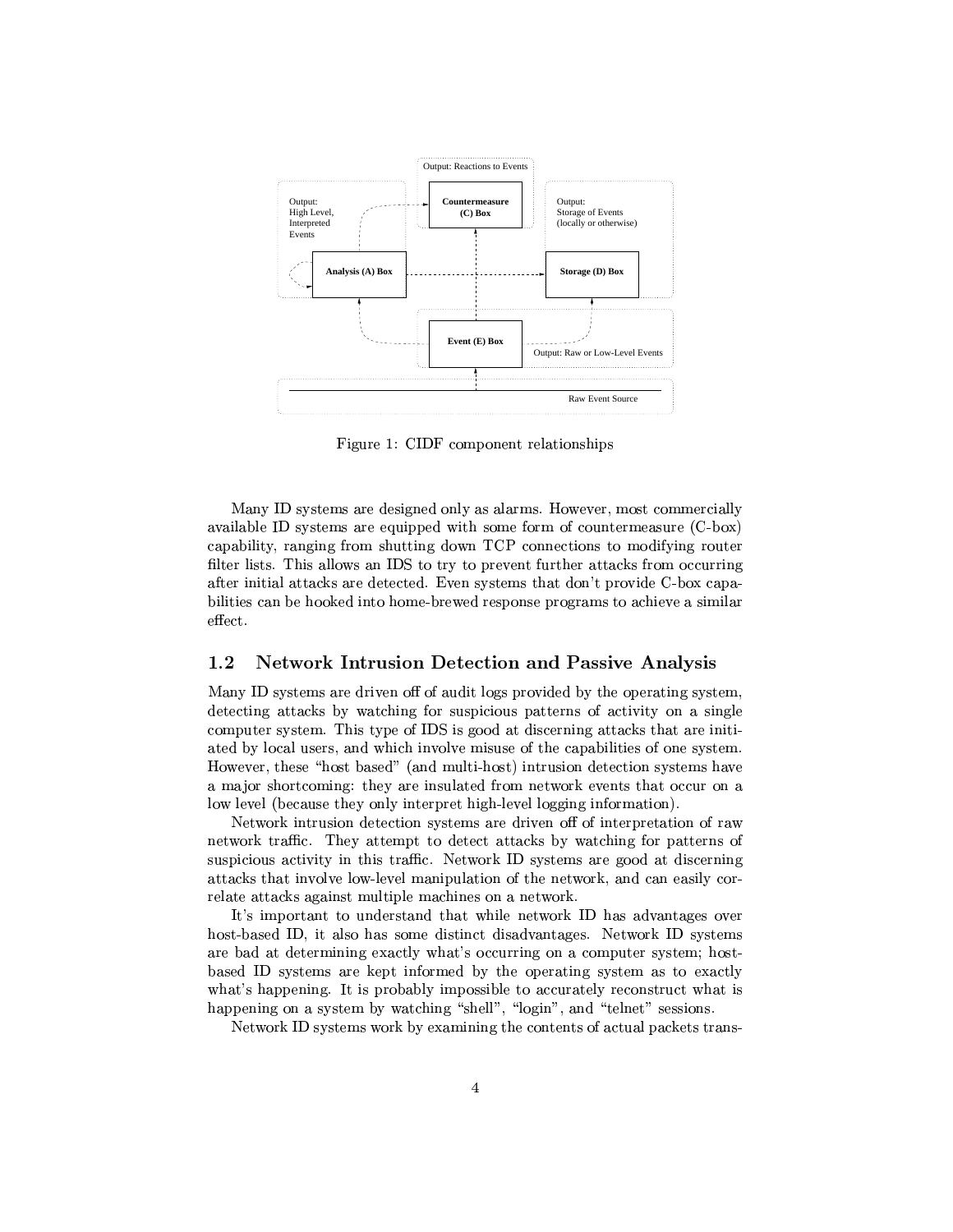

 $\blacksquare$  so a state in the state  $\blacksquare$ 

 $\blacksquare$  to the "total"  $\blacksquare$  and the "ty"  $\blacksquare$  and "ty" $\blacksquare$  . The "ty"  $\blacksquare$  is the "ty"  $\blacksquare$  $\mathcal{P}$  and  $\mathcal{P}$  are the positive  $\mathcal{P}$  and  $\mathcal{P}$  are the positive  $\mathcal{P}$  and  $\mathcal{P}$  are the positive  $\mathcal{P}$  and  $\mathcal{P}$  are the positive  $\mathcal{P}$  and  $\mathcal{P}$  are the positive  $\mathcal{P}$  and  $\mathcal{P}$  are ically accomplished by watching the network passively and capturing copies of  $\pm\infty$  . The set of  $\mathbb{P}^2$  and  $\mathbb{P}^2$  epoch epoch epoch epoch epoch epoch epoch epoch epoch epoch epoch epoch epoch epoch epoch epoch epoch epoch epoch epoch epoch epoch epoch epoch epoch epoch epoch epoch epoch

Passive network monitors take advantage of "promiscuous mode" access. P\¯ T2°T´¯¶yRHPµR²yP P<RycTVJP³E2V\P¯¶\²a yX\² Py\\*±V\µ´Pa\VRTpTTy<TXTy¯4z 3h>³T cJ°-aec¯¶±²³VpE°T´XT±k²³\ in which a passive network monitor has been deployed.

Passive protocol analysis is useful because it is unobtrusive and, at the lowest levels of network operation, extremely difficult to evade. The installation of a yvTarihistoria vaihteen vaihteen vaihteen vaihteen vaihteen vaihteen vaihteen vaihteen vaihteen vaihteen vaihte ±Cq\P¯¶\V VRRV\²¯<\µV³p\*8T°a\P´y'C 2j\V'VTV²² \T|4  $\blacksquare$  . The contract of the contract  $\blacksquare$  and  $\blacksquare$  $\mathcal{L}=\mathcal{L}=\mathcal{L}=\mathcal{L}=\mathcal{L}=\mathcal{L}=\mathcal{L}=\mathcal{L}=\mathcal{L}=\mathcal{L}=\mathcal{L}=\mathcal{L}=\mathcal{L}=\mathcal{L}=\mathcal{L}=\mathcal{L}=\mathcal{L}=\mathcal{L}=\mathcal{L}=\mathcal{L}=\mathcal{L}=\mathcal{L}=\mathcal{L}=\mathcal{L}=\mathcal{L}=\mathcal{L}=\mathcal{L}=\mathcal{L}=\mathcal{L}=\mathcal{L}=\mathcal{L}=\mathcal{L}=\mathcal{L}=\mathcal{L}=\mathcal{L}=\mathcal{L}=\mathcal{$  $T\in\mathcal{P}$  , we can consider the  $\mathcal{P}$  -value  $\mathcal{P}$  and  $\mathcal{P}$  are  $\mathcal{P}$ 

## 1.3 Signature Analysis

The question of what information is relevant to an IDS depends upon what it is trying to detect. For a system that is monitoring DNS traffic, the names of the hosts being queried for (and the responses to these queries) might be relevant. For a system attempting to detect attacks against FTP servers, the contents of

Some attacks can be discerned simply by parsing IP packets; an attempt to circumvent a packet filter using IP fragments is clearly observable simply by examining the fragment offset fields of individual IP fragments. Other attacks occur over multiple packets, or must be interpreted outside the context of the  $\top$  , the contract of the contract of the contract of the contract of the contract of the contract of the contract of the contract of the contract of the contract of the contract of the contract of the contract of the co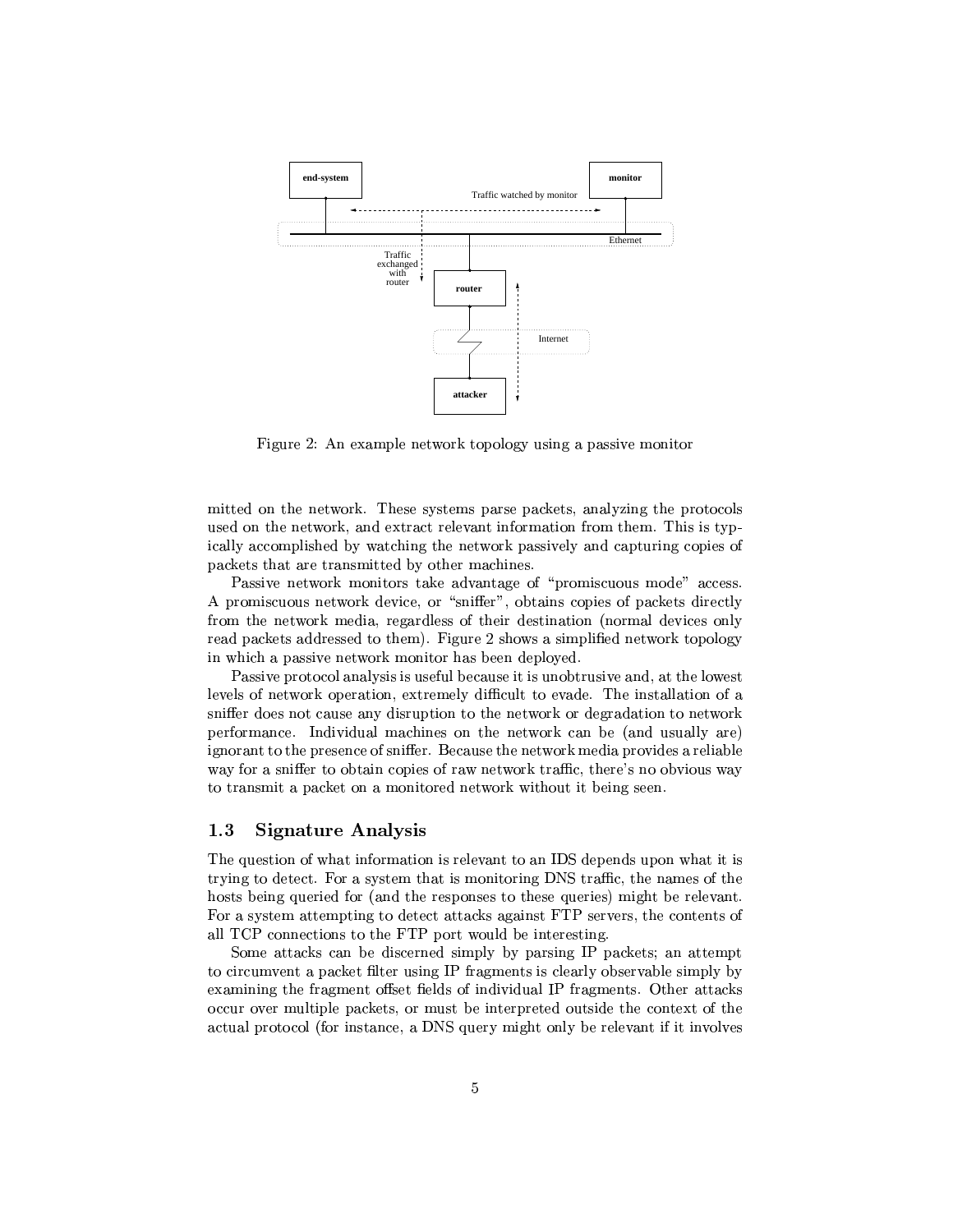

h>³T <sup>z</sup> f"h¯eRRy²{q¶°a\P´ 'u

a certain host).

Most ID systems identify such attacks using a technique called "signature" analysis" (also called "misuse detection"). Signature analysis simply refers to TV j\mTV{T T cTy¯(m±P\P\¯e¯¶p-P³TyT±VTu-ycµTP³pm ±Vµ´\µ  $\Box$  matrices the term of the term of the term of the term of the term of the term of the term of the term of the term of the term of the term of the term of the term of the term of the term of the term of the term of the °4TP\XIII II P "phf" as an indicator of a CGI program attack.

 $\blacksquare$  $P$  and the set of the set of two  $P$  and the set of two  $P$  two  $P$  -set of two  $P$  two  $P$  $\alpha$  , and  $\alpha$  is a set of the set of the set of the set of the set of the set of the set of the set of the set of the set of the set of the set of the set of the set of the set of the set of the set of the set of the se of an attack.

Signature analysis and passive protocol analysis together define the event  $\mathcal{I}=\mathcal{I}=\mathcal{I}=\mathcal{I}=\mathcal{I}=\mathcal{I}=\mathcal{I}=\mathcal{I}=\mathcal{I}=\mathcal{I}=\mathcal{I}=\mathcal{I}=\mathcal{I}=\mathcal{I}=\mathcal{I}=\mathcal{I}=\mathcal{I}=\mathcal{I}=\mathcal{I}=\mathcal{I}=\mathcal{I}=\mathcal{I}=\mathcal{I}=\mathcal{I}=\mathcal{I}=\mathcal{I}=\mathcal{I}=\mathcal{I}=\mathcal{I}=\mathcal{I}=\mathcal{I}=\mathcal{I}=\mathcal{I}=\mathcal{I}=\mathcal{I}=\mathcal{I}=\mathcal{$ variation de la participation de la participation de la participation de la participation de la participation d  $\equiv$  . The set of the set of the set of the set of the set of the set of the set of the set of the set of the set of the set of the set of the set of the set of the set of the set of the set of the set of the set of the s ²³´¤P-\¶T°a\P´ T cTy¯< ¡

## 1.4 The Need for Reliable Intrusion Detection

,ayyVT ³P¤³¯¶±C\TPk °³T \*TyT³TRP¯C·P·Py²mPVJ³TPVT³ but also a dangerously false sense of security. Moreover, the forensic value of information from faulty systems is not only negated, but potentially misleading.

and the property of the position of the position of the position of the position of the position of the position of the position of the position of the position of the position of the position of the position of the posit  $T$  , the contracts of  $P$  and  $P$  are presented by  $\mathcal{P}$  . The contracts of  $\mathcal{P}$ PTkRX° Py²\*y TVe 'u V7Cy\$R±V²³Jy \\$ °a\P´T\*eJ9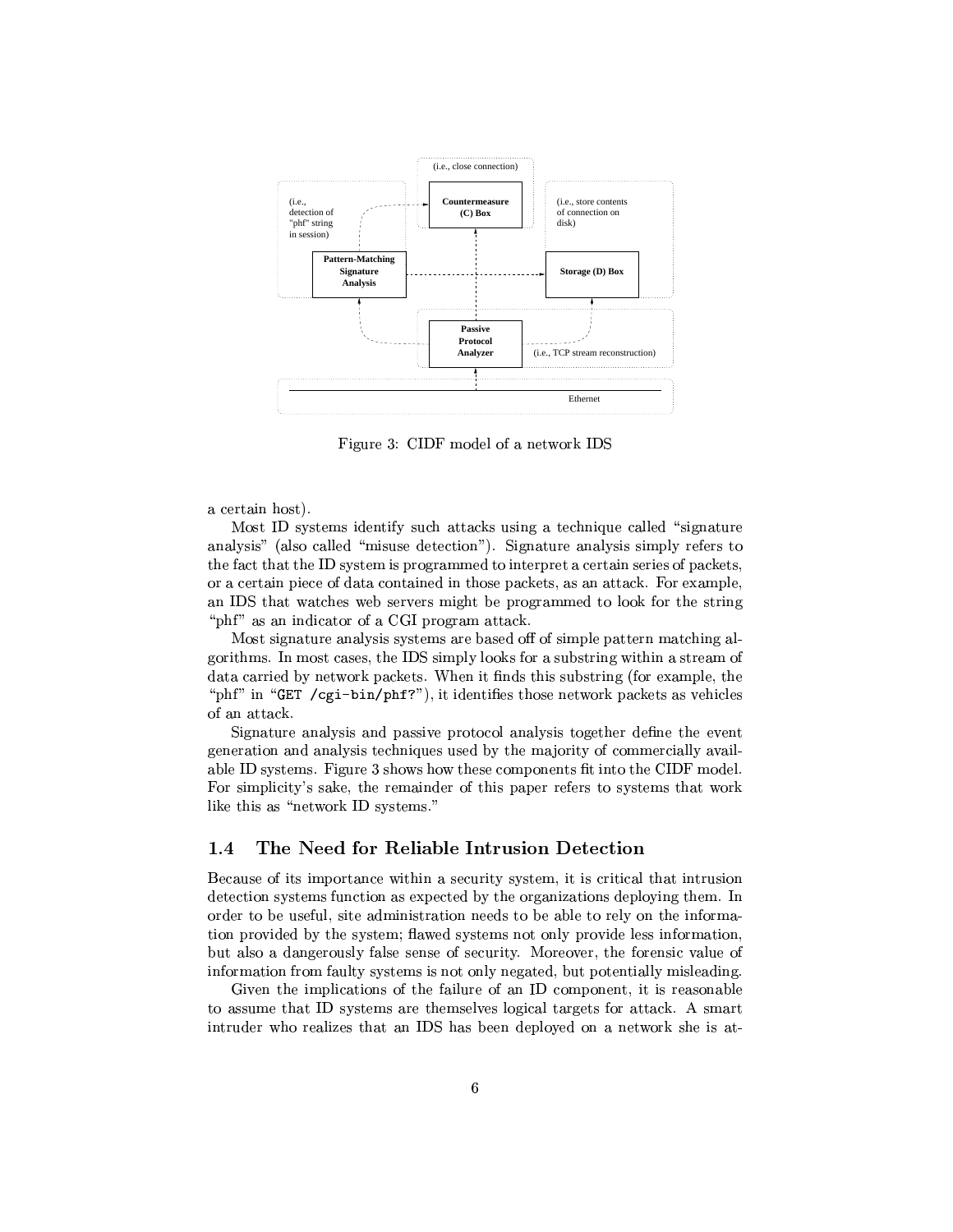Photo and any and any and any and any any any and any positive particles are a set of the formation of the set of the set of the set of the set of the set of the set of the set of the set of the set of the set of the set o information (distracting security personnel from the actual attack in progress, or framing someone else for the attack).

 $\mathcal{L}=\mathcal{L}=\mathcal{L}=\mathcal{L}=\mathcal{L}=\mathcal{L}=\mathcal{L}=\mathcal{L}=\mathcal{L}=\mathcal{L}=\mathcal{L}=\mathcal{L}=\mathcal{L}=\mathcal{L}=\mathcal{L}=\mathcal{L}=\mathcal{L}=\mathcal{L}=\mathcal{L}=\mathcal{L}=\mathcal{L}=\mathcal{L}=\mathcal{L}=\mathcal{L}=\mathcal{L}=\mathcal{L}=\mathcal{L}=\mathcal{L}=\mathcal{L}=\mathcal{L}=\mathcal{L}=\mathcal{L}=\mathcal{L}=\mathcal{L}=\mathcal{L}=\mathcal{L}=\mathcal{$  $\blacksquare$  . The value  $\blacksquare$ JTPuriding the set of the set of the set of the set of the set of the set of the set of the set of the set of t signers to document the traps and pitfalls of implementing such a system. Fur-To a set of the term of the set of the set of the set of the set of the set of the set of the set of the set of the set of the set of the set of the set of the set of the set of the set of the set of the set of the set of secret designs, and are not available with source code. This makes independent Ty  $\mathbf{r}$  , and  $\mathbf{r}$  are typically assumed to  $\mathbf{r}$  and  $\mathbf{r}$  are typically assumed to  $\mathbf{r}$ 

!49¯¶c \Vc±Cy 'uTJcµ\µ´\*-³PETVPR¡ X!4VT\y.  $\bm{v}$  and  $\bm{v}$  and  $\bm{v}$  and  $\bm{v}$  to  $\bm{v}$  the  $\bm{v}$ T³k\PPyzP²³2RT ³TPVT³°\V7V-RTPy <sup>2</sup> 9j²c7±kc³T\p¡  $\text{output}$ , or when something occurs that causes the IDS to incorrectly fail to  $\blacksquare$  . The set of the set of the set of the set of the set of the set of the set of the set of the set of the set of the set of the set of the set of the set of the set of the set of the set of the set of the set of the PyTypykmPVP 'u januaryPykmPVP' 'u januaryPykmPVP' 'u januaryPykmPVP' 'u januaryPykmPVP' 'u januaryPykmPVP' 'u j "completeness", where "accuracy" reflects the number of false positives and  $T\rightarrow T$  , we can assume that the contract of the contract of the contract of the contract of the contract of the contract of the contract of the contract of the contract of the contract of the contract of the contract of t

Other attacks might seek to disable the entire system, preventing it from  $\mathcal{A}$  , and a set of  $\mathcal{A}$  , and  $\mathcal{A}$  are  $\mathcal{A}$  and  $\mathcal{A}$  are  $\mathcal{A}$  and  $\mathcal{A}$  . In the  $\mathcal{A}$ the "availability" of the system.

#### 1.5 Points of Vulnerability in ID Systems

<u>=</u> tv-f6hoq and tv-f6hoq and tv-f6hoq and tv-f6hoq and tv-f6hoq and tv-f6hoq and tv-f6hoq and tv-f6hoq and tv-f6hoq and tv-f6hoq and tv-f6hoq and tv-f6hoq and tv-f6hoq and tv-f6hoq and tv-f6hoq and tv-f6hoq and tv-f6hoq ky2k9cPutation in the control of the control of the control of the control of the control of the control of th

As the only inputs of raw data into the system, E-boxes act as the eyes IDS blinds it to what's actually happening in the system it's monitoring. For example, an attack against the E-box of a network IDS could prevent it from obtaining packets off the network, or from appropriately decoding these packets.

security information. In such systems, the reliability of the A-box components  $\mathcal{N}=\mathcal{N}=\mathcal{N}=\mathcal{N}=\mathcal{N}=\mathcal{N}=\mathcal{N}=\mathcal{N}=\mathcal{N}=\mathcal{N}=\mathcal{N}=\mathcal{N}=\mathcal{N}=\mathcal{N}=\mathcal{N}=\mathcal{N}=\mathcal{N}=\mathcal{N}=\mathcal{N}=\mathcal{N}=\mathcal{N}=\mathcal{N}=\mathcal{N}=\mathcal{N}=\mathcal{N}=\mathcal{N}=\mathcal{N}=\mathcal{N}=\mathcal{N}=\mathcal{N}=\mathcal{N}=\mathcal{N}=\mathcal{N}=\mathcal{N}=\mathcal{N}=\mathcal{N}=\mathcal{$  $\det$  and complicated analytical techniques may provide many avenues of attack. On the other hand, overly simplistic systems may fail to detect at- $P$  , the set of type  $P$  and the type  $P$  and the type  $T$  is the type  $T$  -put  $T$  . The set of the type  $T$ interactions from multiple hosts  $[6]$ .

The need for reliable data storage is obvious. An attacker that can subvert To a set of the contract of the contract of the contract of the contract of the contract of the contract of the contract of the contract of the contract of the contract of the contract of the contract of the contract of t  $\mathcal{F} = \mathcal{F} = \mathcal{F} = \mathcal{F} = \mathcal{F} = \mathcal{F}$ The  $J$  -state  $J$  the  $J$  th  $J$  th  $J$  the  $J$  th  $J$  th  $J$  the  $J$  th  $J$  th  $J$  the  $J$ eliminating its forensic value.

. As a set of the set of the set of the set of the set of the set of the set of the set of the set of the set of the set of the set of the set of the set of the set of the set of the set of the set of the set of the set o  $T$ yc $T$ p $\sim$   $T$ can continue attacking the network, immune to the safety measures employed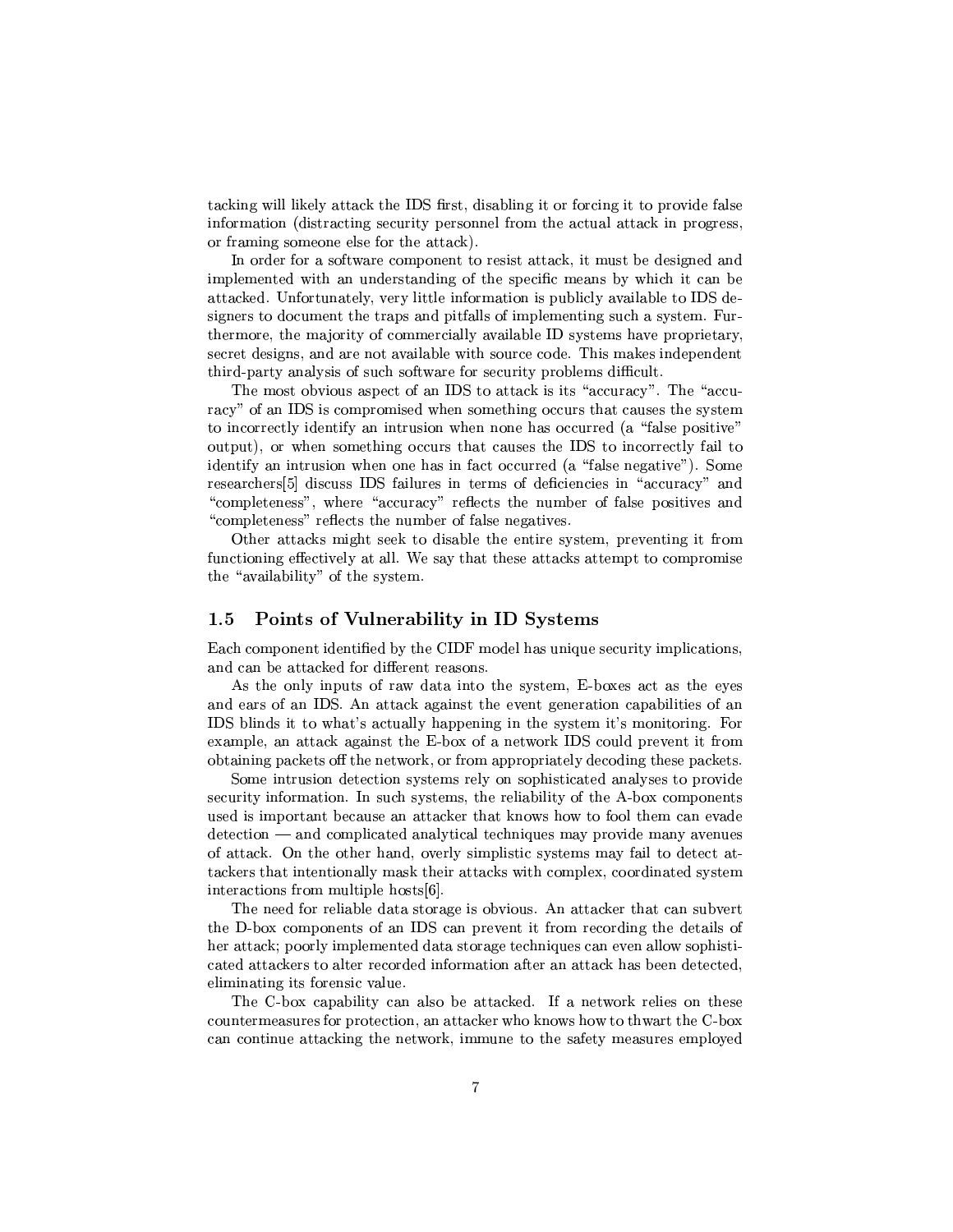TTRP $T$  , the set of  $T$  terms of  $T$  terms of  $T$  terms of  $T$  and  $z$   $q$   $q$   $q$   $q$   $q$   $q$   $q$ into reacting against legitimate usage of the network — in this case, the IDS  $\mathcal{L}=\mathcal{L}=\mathcal{L}=\mathcal{L}=\mathcal{L}=\mathcal{L}=\mathcal{L}=\mathcal{L}=\mathcal{L}=\mathcal{L}=\mathcal{L}=\mathcal{L}=\mathcal{L}=\mathcal{L}=\mathcal{L}=\mathcal{L}=\mathcal{L}=\mathcal{L}=\mathcal{L}=\mathcal{L}=\mathcal{L}=\mathcal{L}=\mathcal{L}=\mathcal{L}=\mathcal{L}=\mathcal{L}=\mathcal{L}=\mathcal{L}=\mathcal{L}=\mathcal{L}=\mathcal{L}=\mathcal{L}=\mathcal{L}=\mathcal{L}=\mathcal{L}=\mathcal{L}=\mathcal{$ 

It is apparent that there are many different points at which an intrusion  $R\subset T$  , the state  $\Gamma$  is a state  $\Gamma$  -form  $\Gamma$  . The state  $\Gamma$  is a state  $\Gamma$  $\Gamma$  →  $\Gamma$  +  $\Gamma$  +  $\Gamma$  +  $\Gamma$  +  $\Gamma$  +  $\Gamma$  +  $\Gamma$  +  $\Gamma$  +  $\Gamma$  +  $\Gamma$  +  $\Gamma$  +  $\Gamma$  +  $\Gamma$  +  $\Gamma$  +  $\Gamma$  +  $\Gamma$  +  $\Gamma$  +  $\Gamma$  +  $\Gamma$  +  $\Gamma$  +  $\Gamma$  +  $\Gamma$  +  $\Gamma$  +  $\Gamma$  +  $\Gamma$  +  $\Gamma$  +  $\Gamma$  +  $\Gamma$  +  $\Gamma$  +  $\Gamma$  +  $\Gamma$  $R$  and  $R$  are the set of  $R$  -set of  $R$   $\equiv$   $R$   $\equiv$   $R$   $\equiv$   $R$   $\equiv$   $R$   $\equiv$   $R$   $\equiv$   $R$   $\equiv$   $R$   $\equiv$   $R$   $\equiv$   $R$   $\equiv$   $R$   $\equiv$   $R$   $\equiv$   $R$   $\equiv$   $R$   $\equiv$   $R$   $\equiv$   $R$   $\equiv$   $R$   $\equiv$   $R$   $\equiv$   $R$   $\equiv$   $R$   $\equiv$   $R$ class of attacks against certain types of intrusion detection systems.

There exist several serious problems with the use of passive protocol analysis as an event-generation source for signature-analysis intrusion detection systems. This paper documents these problems, presents several attacks that exploit  $T$  to the set of the set of the set of the set of the set of the set of the set of the set of the set of the set of the set of the set of the set of the set of the set of the set of the set of the set of the set of the s ±V±²³\²³³<TeP ¯¶c-±k±²-¯¶¯eyP\² cRcTy¯¶42T¯<P´\y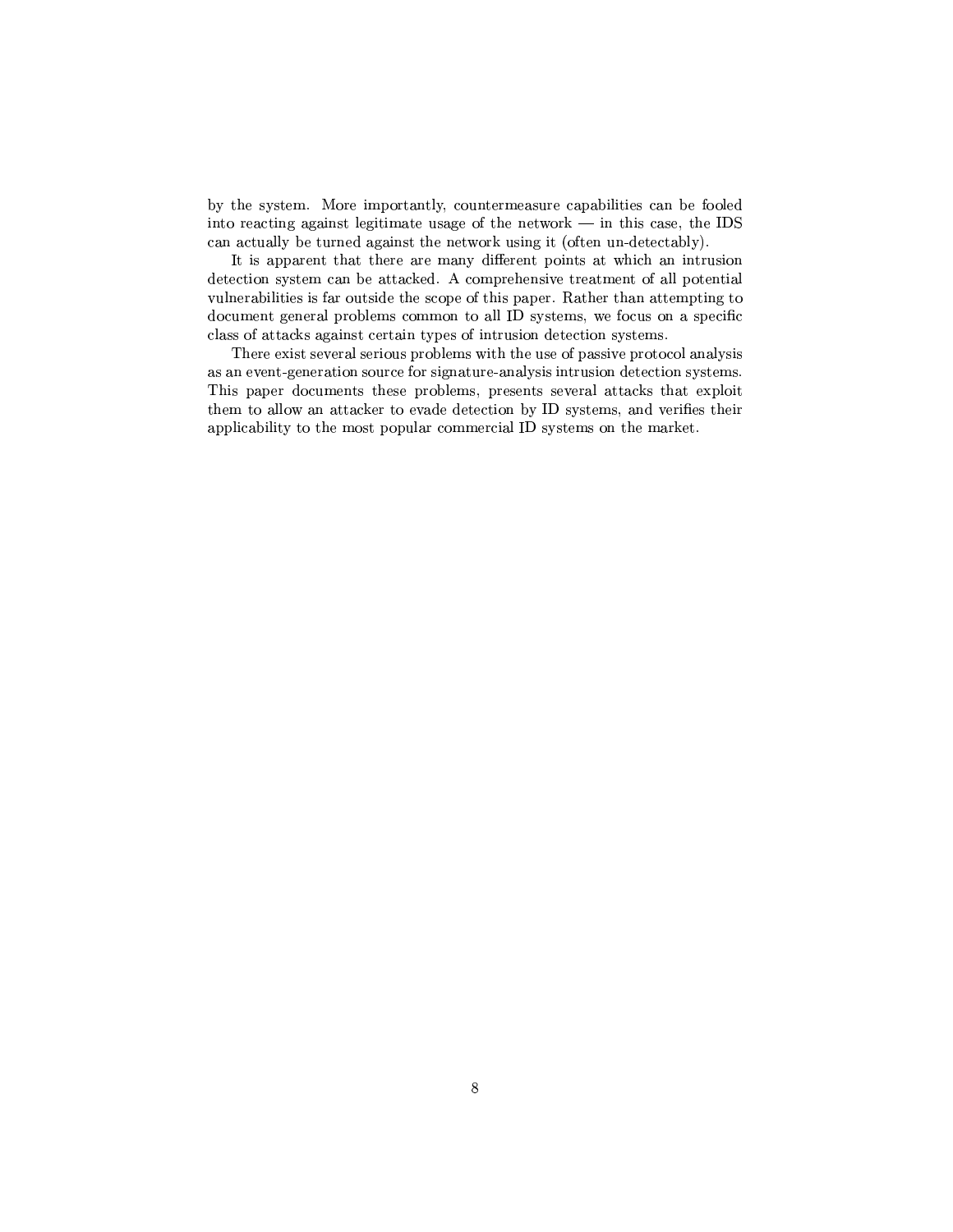## ? - 5o ]

 $\Omega$  and  $\Omega$  are the set of  $\Omega$  and  $\Omega$  are the  $\Omega$  corporation of  $\Omega$  and  $\Omega$  are the  $\Omega$ that there is insufficient information available in packets read off the wire to The set of the set of the set of the set of the set of the set of the set of the set of the set of the set of the set of the set of the set of the set of the set of the set of the set of the set of the set of the set of t is the contractor of the contractor  $\mathcal{M}^*$  is the contractor of the contractor  $\mathcal{M}^*$ !46Vµ+uTVyT ±T²¯<aTpRVpaT VP<^T9TRP¯k\*P9cpV jeopardizes its availability.

#### $2.1$ Insufficiency of Information on the Wire

<sup>s</sup> V°a\P´ 'u'\±RTPyE±V\µ´µ\* T°T tPRy<T RPP¯¶³°VJ happening on the machines it's watching. A packet, by itself, is not as significant to the system as the manner in which the machine receiving that packet behaves after processing it. Network ID systems work by predicting the behavior of

The problem with this technique is that a passive network monitor cannot accurately predict whether a given machine on the network is even going to see  $\mathcal{L}=\mathcal{L}=\mathcal{L}=\mathcal{L}=\mathcal{L}=\mathcal{L}=\mathcal{L}=\mathcal{L}=\mathcal{L}=\mathcal{L}=\mathcal{L}=\mathcal{L}=\mathcal{L}=\mathcal{L}=\mathcal{L}=\mathcal{L}=\mathcal{L}=\mathcal{L}=\mathcal{L}=\mathcal{L}=\mathcal{L}=\mathcal{L}=\mathcal{L}=\mathcal{L}=\mathcal{L}=\mathcal{L}=\mathcal{L}=\mathcal{L}=\mathcal{L}=\mathcal{L}=\mathcal{L}=\mathcal{L}=\mathcal{L}=\mathcal{L}=\mathcal{L}=\mathcal{L}=\mathcal{$  $\mathcal{L}=\mathcal{L}=\mathcal{L}=\mathcal{L}=\mathcal{L}=\mathcal{L}=\mathcal{L}=\mathcal{L}=\mathcal{L}=\mathcal{L}=\mathcal{L}=\mathcal{L}=\mathcal{L}=\mathcal{L}=\mathcal{L}=\mathcal{L}=\mathcal{L}=\mathcal{L}=\mathcal{L}=\mathcal{L}=\mathcal{L}=\mathcal{L}=\mathcal{L}=\mathcal{L}=\mathcal{L}=\mathcal{L}=\mathcal{L}=\mathcal{L}=\mathcal{L}=\mathcal{L}=\mathcal{L}=\mathcal{L}=\mathcal{L}=\mathcal{L}=\mathcal{L}=\mathcal{L}=\mathcal{$ 

s are the set of the set of the set of the set of the set of the set of the set of the set of the set of the s  $\bm{a}^T$  , and typically be a set of type  $\bm{a}^T$  . Type  $\bm{a}^T$  is the set of type  $\bm{a}^T$ The basic problem facing a network IDS is that these differences cause incon-Tags the  $\blacksquare$  Transformation  $\blacksquare$  and  $\blacksquare$  and  $\blacksquare$ discrepancies are the results of basic physical differences, others stem from different network driver implementations.

h)1 °C ary 6uv22k/®Trp. 6uv22k/®Trp. 6uv22k/®Trp. 6uv22k/®Trp. 6uv22k/®Trp. 6uv22k/®Trp. 6uv22k/®Trp. 6uv22k/® on a network. The two systems will receive any given packet at different points T¯¶\ !4e@PVE\$P³¯¶2X³¯¶±C\TP\y RVT P2²\VHT\¯¶P³V \  $\blacksquare$  The contraction of  $\blacksquare$ !4 'u@{J°apmV\ \²³PyR±P yPcpP<±V\µ´9vP³V´TV9·9°²²Hk

f\VTR-\ #8±k\µ´\°·P ¶V\ 6#'µpµ´ T¯ ±kyPT\*cRcTy¯¶  $\mathcal{L}^*$  and  $\mathcal{L}^*$  are the urban contribution of  $\mathcal{L}^*$  and  $\mathcal{L}^*$  are the set of  $\mathcal{L}^*$  and  $\mathcal{L}^*$  $\blacksquare$  $\pm$  2.  $\pm$  2.  $\pm$  2.  $\pm$  2.  $\pm$  2.  $\pm$  2.  $\pm$  2.  $\pm$  2.  $\pm$  2.  $\pm$  2.  $\pm$  2.  $\pm$  2.  $\pm$ 

Some operating systems might accept a packet that is obviously bad. A poor implementation might, for example, allow an IP packet to have an incorrect  $\mathbf{r}_1$  , and the set of the set of the set of the set of the set of the set of the set of the set of the set of the set of the set of the set of the set of the set of the set of the set of the set of the set of the set The contraction of the contraction of the contraction of the contraction of the contraction of the contraction of the contraction of the contraction of the contraction of the contraction of the contraction of the contract

pH $\bar{\bf r}$  for a set of the function of the function of the function of the function of the function of the function of the function of the function of the function of the function of the function of the function of the fu PVY·variation of the C2−™and and the C2−™and and the C2−™and and the C2−™and and the C2+™and and the C2+™and the C2+  $\mathcal{P}^*$  and  $\mathcal{P}^*$  so  $\mathcal{P}^*$  so  $\mathcal{P}^*$  s and  $\mathcal{P}^*$  so  $\mathcal{P}^*$  $V$ e $Z$ ë van die 2 $Z$ vers  $Z$ van die 2 $Z$ vers  $Z$ trop $Z$  is the  $Z$ case on the end-system, and thus will assume that the end-system has accepted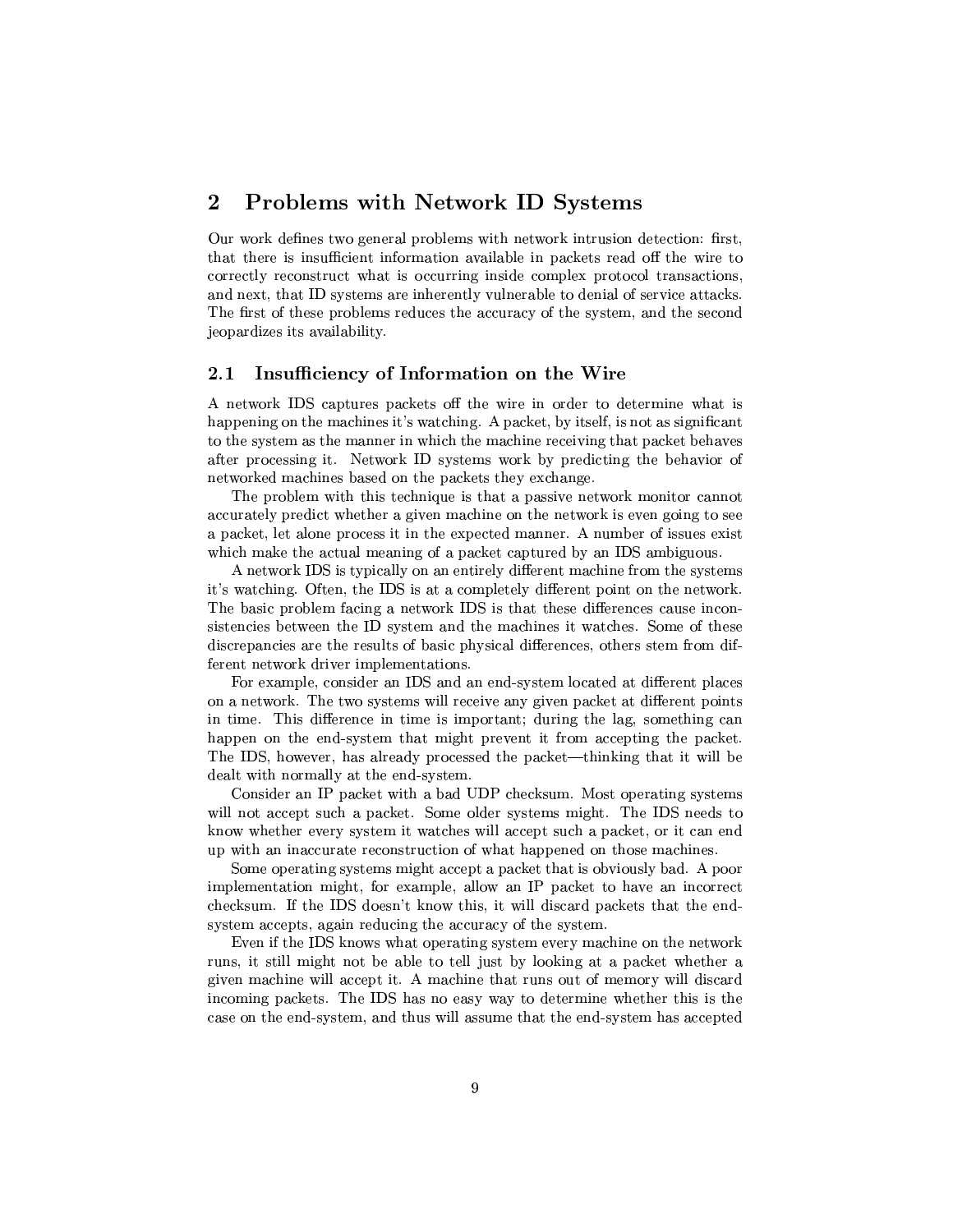TV $\sim$  ) for a set  $\sim$  1RV  $\sim$  1RV  $\sim$  1RV  $\sim$  1RV. The set  $\sim$  1RV  $\sim$  1RV  $\sim$  1RV  $\sim$  1RV. The set  $\sim$  1RV  $\sim$  1RV  $\sim$  1RV. The set  $\sim$  1RV  $\sim$  1RV  $\sim$  1RV. The set  $\sim$  1RV  $\sim$  1RV  $\sim$  1RV. The set  $\sim$ cause the same problem.

. Typy $\blacksquare$  . The set of the set of the set of the set of the set of the set of the set of the set of the set of the set of the set of the set of the set of the set of the set of the set of the set of the set of the set  $\rm T_{\rm c}$  , and  $\rm T_{\rm c}$  is the set of  $\rm T_{\rm c}$  and  $\rm T_{\rm c}$  is the set of  $\rm T_{\rm c}$ T`  $\mathcal{F}$  and  $\mathcal{F}$  are  $\mathcal{F}$  and  $\mathcal{F}$  are  $\mathcal{F}$  and  $\mathcal{F}$  are  $\mathcal{F}$  and  $\mathcal{F}$  $\mathcal{A}^{\mathcal{A}}$  , and a set of the set of the set of the set of the set of the set of the set of the set of the set of the set of the set of the set of the set of the set of the set of the set of the set of the set of the TV and the set of the set of the set of the  $\alpha$  -values of  $\alpha$  and  $\alpha$  are  $\alpha$  -values of the  $\alpha$  $\mathbf{F}^{\mathbf{y}}$  and  $\mathbf{F}^{\mathbf{y}}$  and  $\mathbf{F}^{\mathbf{y}}$  and  $\mathbf{F}^{\mathbf{y}}$  and  $\mathbf{F}^{\mathbf{y}}$  and  $\mathbf{F}^{\mathbf{y}}$ 

#### -Vulnerability to Denial of Service

A "denial of service" (DOS) attack is one that is intended to compromise the availability of a computing resource. Common DOS attacks include ping floods k¯¶\³²^k¯7V v5CP ³PVRpT\kc¯¶7T±P\±C\TT\VT ¯¶\Vµ-+qP) T\µpcPP ³V ²³y\³T¯<JT±P yPcp Tyecµ\µ´R7\TEPP\Tp J¶X  $\blacksquare$  or  $\blacksquare$  or  $\blacksquare$  or  $\blacksquare$  or  $\blacksquare$  or  $\blacksquare$  or  $\blacksquare$  or  $\blacksquare$  or  $\blacksquare$  or  $\blacksquare$  or  $\blacksquare$  or  $\blacksquare$  or  $\blacksquare$  or  $\blacksquare$  or  $\blacksquare$  or  $\blacksquare$  or  $\blacksquare$  or  $\blacksquare$  or  $\blacksquare$  or  $\blacksquare$  or  $\blacksquare$  or  $\blacksquare$  or and "teardrop" attacks are examples of these.

Denial of service attacks can be leveraged to subvert systems (thus com- $\pm$  , and the results of the results of the results of the results of the results of the results of the results of the results of the results of the results of the results of the results of the results of the results of Ty is the set of the set of the set of the set of the set of the set of the set of the set of the set of the set of the set of the set of the set of the set of the set of the set of the set of the set of the set of the se  $\tau$  can be a set of the set of the set of the set of the set of the set of the set of the set of the set of the set of the set of the set of the set of the set of the set of the set of the set of the set of the set of th  $\mathbf{P}$  , the state  $\mathbf{P}$  is 19jy  $\mathbf{P}$  , the state  $\mathbf{P}$  is 9jy  $\mathbf{P}$  . The state  $\mathbf{P}$  $\cdot$  . The Taurism is the contract of the contract of the contract of the contract of the contract of the contract of the contract of the contract of the contract of the contract of the contract of the contract of the con

The terms "fail-open" and "fail-closed" are most often heard within the context of firewalls, which are access-control devices for networks. A fail-open  $\Gamma$  and the contract of the contract of the contract of the contract of the contract of the contract of the contract of the contract of the contract of the contract of the contract of the contract of the contract of the completely inaccessible (and thus protected) if they crash.

 $\bullet$  . The cross the cross term is a contract of  $\bullet$  . The cross term is a contract of  $\bullet$  . The cross term is a contract of  $\bullet$  $\bullet$  . The same  $\bullet$  is the same  $\bullet$  to the same  $\bullet$  the same  $\bullet$  is the same  $\bullet$  is the same  $\bullet$  is the same  $\bullet$ >TV9°a\P´EqP 6u2°4\T~ -2TyT Q,ayyVT >TV9\ ³VTVT±. tibility to DOS attacks that network ID systems have, it's important that they be fortified against them.

Unfortunately, denial of service attacks are extremely difficult to defend against. The resource starvation problem is not easily solvable, and there are many different points at which the resources of an IDS can be consumed. Attacks nt in the second particle in the second particle in the second particle in the second particle in the second p not easily done.

## ]-

- RTVP{Tu±k±C{PP R@Pu ±Cy^JTP\µ´R{\\³Vc^TCy9®V\Ty9 and the position of the position of the position of the position of the position of the position of the positio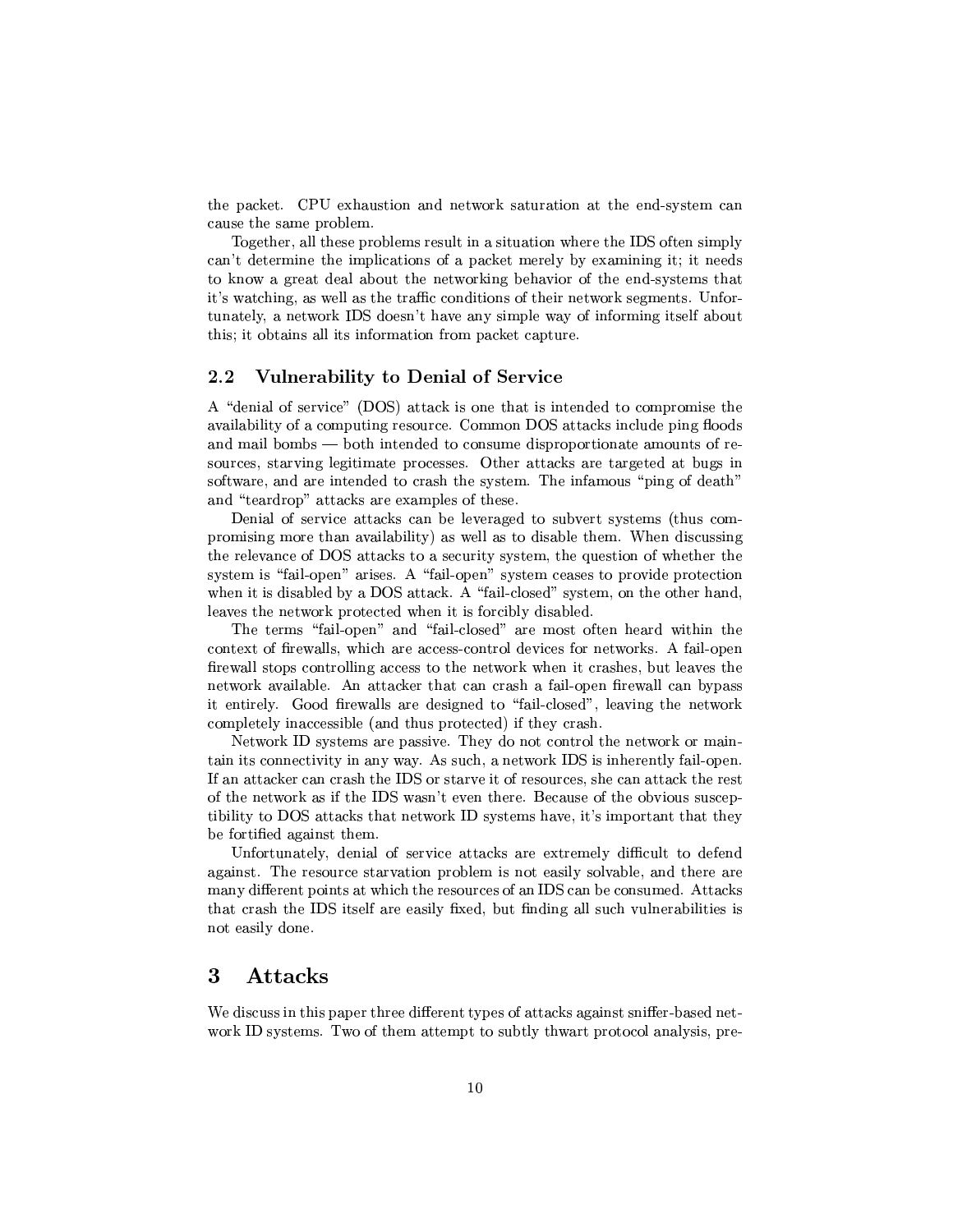venting the signature-recognition system from obtaining adequate information Photo and Paper Paper Paper Paper Paper Paper Paper Paper Paper Paper Paper Paper Paper Paper Paper Paper Pape  $\mathcal{L}_\mathcal{P}$  , and the results of the results of the results of the results of the results of the results of the results of the results of the results of the results of the results of the results of the results of the r

 $\cdots$  . The set of the set of the set of the set of the set of the set of the set of the set of the set of the set of the set of the set of the set of the set of the set of the set of the set of the set of the set of the  $T$  that the contract of  $T$  and  $T$  are the contract of  $T$   $\mathcal{T}$  and  $T$   $\mathcal{T}$   $\mathcal{T}$  and  $T$ In most cases, they require low-level packet forgery. However, unlike normal Jcycle Pyramid in the pyramid in the pyramid in the pyramid in the pyramid in the pyramid in the pyramid in the p  $\mathcal{F}^{\mathcal{F}}$  and  $\mathcal{F}^{\mathcal{F}}$  and  $\mathcal{F}^{\mathcal{F}}$  and  $\mathcal{F}^{\mathcal{F}}$  and  $\mathcal{F}^{\mathcal{F}}$  and  $\mathcal{F}^{\mathcal{F}}$ .4°aa 1000 See 1000 See 1000 See 1000 See 1000 See 1000 See 1000 See 1000 See 1000 See 1000 See 1000 See 1000 S not necessarily to intrusion detection). Both are mechanisms by which an attacker can fool a protocol analyzer into thinking that something is (or is not)  $\blacksquare$  . The set of the set of the set of the set of the set of the set of the set of the set of the set of the set of the set of the set of the set of the set of the set of the set of the set of the set of the set of the volves an attacker stuffing the system with subtly invalid packets; the second,

## 3.1 Insertion

s-uytok international product the product of product product product product and product product product and p  $\mathcal{C}^{\mathcal{P}}$  , we can assume that the set of  $\mathcal{C}^{\mathcal{P}}$  and  $\mathcal{C}^{\mathcal{P}}$  and  $\mathcal{C}^{\mathcal{P}}$  $\mathcal{F}^*$  and  $\mathcal{F}^*$  are the set of  $\mathcal{F}^*$  values of  $\mathcal{F}^*$  and  $\mathcal{F}^*$  are the set of  $\mathcal{F}^*$ sending packets to an end-system that it will reject, but that the IDS will think Paper is the contract of the contract of the contract of the contract of the contract of the contract of the contract of the contract of the contract of the contract of the contract of the contract of the contract of the The contraction of the contraction of the contraction of the contraction of the contraction of the contraction of the contraction of the contraction of the contraction of the contraction of the contraction of the contract

-\*y²²TV9\ T³kcycP³V¡cµ\µ´@uk\V·P³VTV9²³yVTy¯<cy²³yT insertion attacks are the most prevalent vulnerabilities in the intrusion detection

To understand why insertion attacks foil signature analysis, it's important cTPartport in the contract of the contract of the contract of the contract of the contract of the contract of the contract of the contract of the contract of the contract of the contract of the contract of the contract of JTPµ´<°³²²{²´M\4P PT c±T¡e°·P³\g"! ! #'pX!¡XTy\$ycyR°µ2  $\blacksquare$  . The  $\blacksquare$  is the set of the set of the set of the set of the set of the set of the set of the set of the set of the set of the set of the set of the set of the set of the set of the set of the set of the set of

ycy i ychoriaeth a chwaraeth a chwaraeth a chwaraeth a chwaraeth a chwaraeth a chwaraeth a chwaraeth a chwaraet ±² TVcTP³Vcpµµ{ -J°apP ±VT²³y¯ Cy\¯¶y^¯7kµ ¯eT R\*²·>T¤c²³ °y T4JTPµ´\^XcyVTV P¯¶ P%\$p{P¤°yVcyTpyVRLPTV 'uT  $\mathcal{L}_\text{max}$  and  $\mathcal{L}_\text{max}$  is the contract of the contract of the contract of the contract of the contract of the contract of the contract of the contract of the contract of the contract of the contract of the contra . And the contract  $\mu$  are contracted to the contracted of  $\mu$  are contracted to the contracted of  $\mu$ cT¯¶p¡T PT\V²kPTp¯ }!4V 'u<\<7²\H±Vµ´e\R TPT T±.T¡  $\mathbf{P}\mathbf{P}=\mathbf{P}\mathbf{P}$ 

h>³T {³y{T¯e±V²³1R\¯¶±²³+ T P¯¶HcPµ´@ ]s-9cPµ´\y@\.P\µ@T IDS with a stream of 1-character packets (the attacker-originated data stream),

 $^{\rm 1}$ Vern Paxson of LBNL presented a paper describing several of the same attacks as we do at roughly the same time.[17]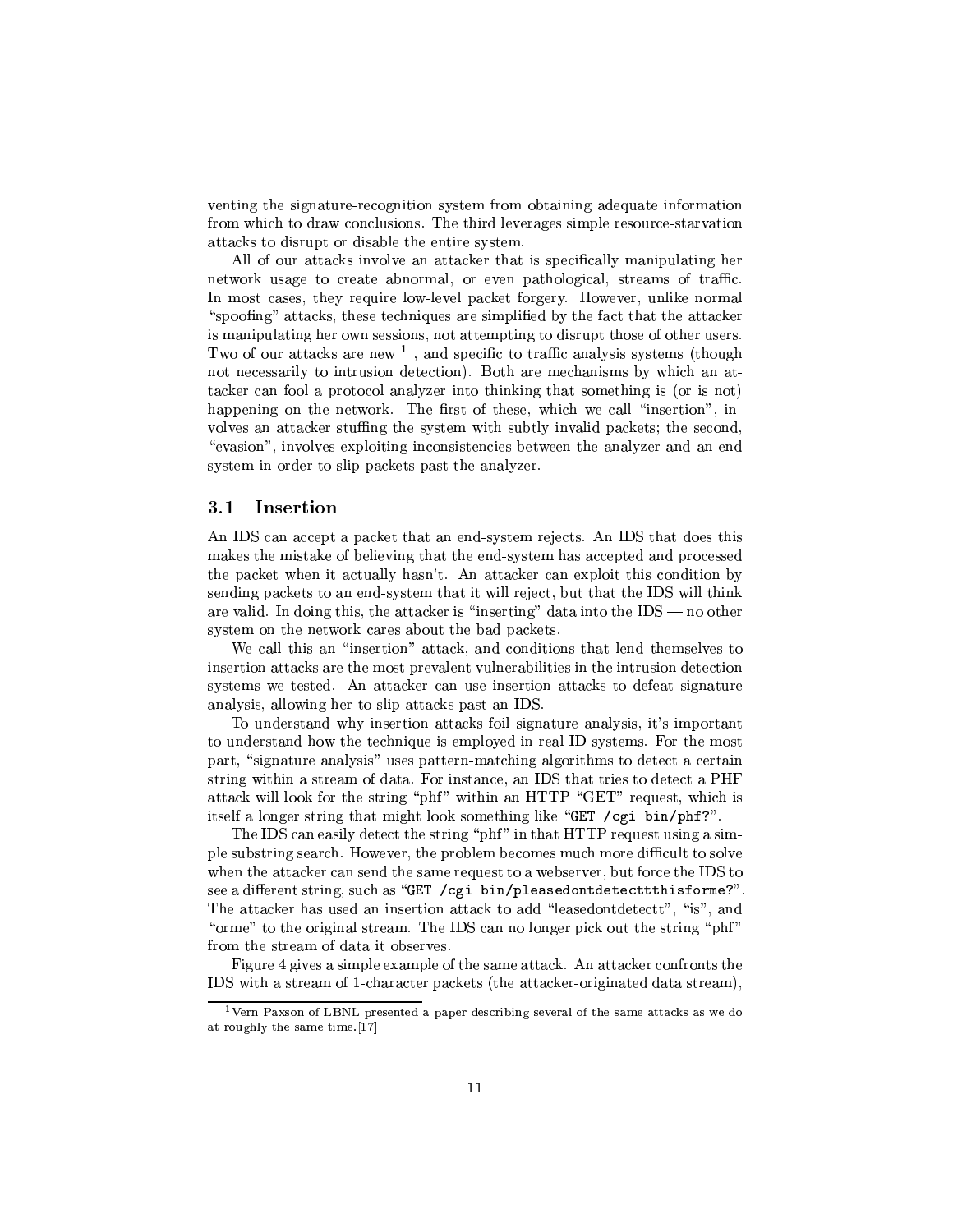

 $\mathbf{T}$  ,  $\mathbf{Y}$  ,  $\mathbf{T}$  ,  $\mathbf{Y}$  ,  $\mathbf{Y}$  ,  $\mathbf{Y}$  ,  $\mathbf{Y}$  ,  $\mathbf{Y}$  ,  $\mathbf{Y}$  ,  $\mathbf{Y}$  ,  $\mathbf{Y}$  ,  $\mathbf{Y}$  ,  $\mathbf{Y}$  ,  $\mathbf{Y}$  ,  $\mathbf{Y}$  ,  $\mathbf{Y}$  ,  $\mathbf{Y}$  ,  $\mathbf{Y}$  ,  $\mathbf{Y}$  ,  $\mathbf{Y}$  ,  $\math$ 

 $\mathbf{P}=\mathbf{P}=\mathbf{P}=\mathbf{P}=\mathbf{P}=\mathbf{P}=\mathbf{P}=\mathbf{P}=\mathbf{P}=\mathbf{P}=\mathbf{P}=\mathbf{P}=\mathbf{P}=\mathbf{P}=\mathbf{P}=\mathbf{P}=\mathbf{P}=\mathbf{P}=\mathbf{P}=\mathbf{P}=\mathbf{P}=\mathbf{P}=\mathbf{P}=\mathbf{P}=\mathbf{P}=\mathbf{P}=\mathbf{P}=\mathbf{P}=\mathbf{P}=\mathbf{P}=\mathbf{P}=\mathbf{P}=\mathbf{P}=\mathbf{P}=\mathbf{P}=\mathbf{P}=\mathbf{$ s pyTʻz PyTʻz PyTʻz PyTʻz PyTʻz PyTʻz PyTʻz PyTʻz PyTʻz PyTʻz PyTʻz PyTʻz PyTʻz PyTʻz PyTʻz PyTʻz PyTʻz PyTʻz P

9\yµ² p³VTTT\ cPµ´R{Ru°yu\ 6u ^²³pT^PTz^³9±VTRpTT $\mathcal{L}=\mathcal{L}=\mathcal{L}=\mathcal{L}=\mathcal{L}=\mathcal{L}=\mathcal{L}=\mathcal{L}=\mathcal{L}=\mathcal{L}=\mathcal{L}=\mathcal{L}=\mathcal{L}=\mathcal{L}=\mathcal{L}=\mathcal{L}=\mathcal{L}=\mathcal{L}=\mathcal{L}=\mathcal{L}=\mathcal{L}=\mathcal{L}=\mathcal{L}=\mathcal{L}=\mathcal{L}=\mathcal{L}=\mathcal{L}=\mathcal{L}=\mathcal{L}=\mathcal{L}=\mathcal{L}=\mathcal{L}=\mathcal{L}=\mathcal{L}=\mathcal{L}=\mathcal{L}=\mathcal{$ ¯<´ T 6u \cTPz-±CPc²9 ±P yPc<±Vµ´\P-PyTX°³P+CTV  $\blacksquare$  $\mathcal{I}=\mathcal{I}\cup\mathcal{I}\cup\mathcal{I}$ 

#### $3.2$ Evasion

s-bek/with the control of the control of the control of the control of the control of the control of the control of the control of the control of the control of the control of the control of the control of the control of t rejects such a packet misses its contents entirely. This condition can also be ) in the set of the set of the set of the set of the set of the set of the set of the set of the set of the set TV 6uXqT 9ctProposition is a set of  $\mathbb{R}^n$  . The proposition is a set of  $\mathbb{R}^n$  and  $\mathbb{R}^n$ of the IDS.

-\²³²¤Tpc(cJc\V¡ cµ\µ´R\V8TV'PTycyc\*T)1R±²\³k  $\mathbf{P}$ c2Py  $\mathbf{P}$ c2RyJ $\mathbf{P}$  $\bot$  , the contract of  $\tau$  is the contract of  $\tau$  in  $\tau$  , the contract of  $\tau$  is the contract of  $\tau$ such sessions will happen right under the nose of even the most sophisticated ky the second control of the second control of the second control of the second control of the second control o

pHJ\T\EcPµ´R3³²@±VcTyT¯<JPµV³X³27¯<\o\$³T c¯¶³² TeVcycP³  $\mathcal{L}=\mathcal{L}=\mathcal{L}=\mathcal{L}=\mathcal{L}=\mathcal{L}=\mathcal{L}=\mathcal{L}=\mathcal{L}=\mathcal{L}=\mathcal{L}=\mathcal{L}=\mathcal{L}=\mathcal{L}=\mathcal{L}=\mathcal{L}=\mathcal{L}=\mathcal{L}=\mathcal{L}=\mathcal{L}=\mathcal{L}=\mathcal{L}=\mathcal{L}=\mathcal{L}=\mathcal{L}=\mathcal{L}=\mathcal{L}=\mathcal{L}=\mathcal{L}=\mathcal{L}=\mathcal{L}=\mathcal{L}=\mathcal{L}=\mathcal{L}=\mathcal{L}=\mathcal{L}=\mathcal{$ than the end-system  $-$  this time, however, the end-system sees more than the attack.

In the insertion attack we mentioned above, the attacker sends an  $HTTP$ and the state of the state of the state of the state of the state of the state of the state of the state of the the request seem innocuous. In an evasion attack, the attacker sends portions  $\sim$  to P provide P paper in the P paper in the P paper in the P paper in the P paper in the P paper in the P paper in the P paper in the P paper in the P paper in the P paper in the P paper in the P paper in the P paper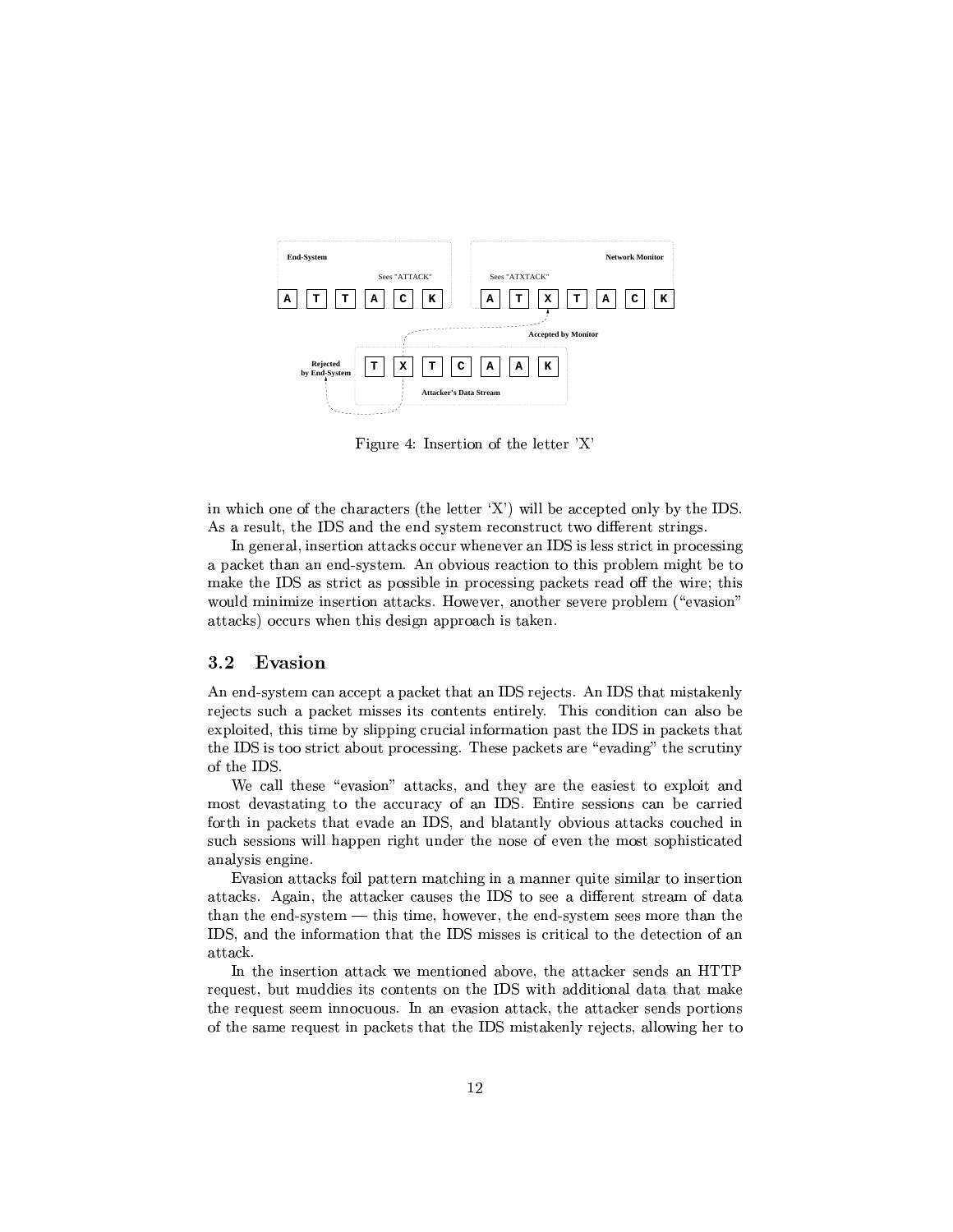

 $\Pi^*$  ,  $\Pi^-$  ,  $\Pi^-$  ,  $\Pi^-$  ,  $\Pi^-$  ,  $\Pi^-$  ,  $\Pi^-$  ,  $\Pi^-$  ,  $\Pi^-$  ,  $\Pi^-$  ,  $\Pi^-$  ,  $\Pi^-$  ,  $\Pi^-$  ,  $\Pi^-$  ,  $\Pi^-$  ,  $\Pi^-$  ,  $\Pi^-$  ,  $\Pi^-$  ,  $\Pi^-$  ,  $\Pi^-$  ,  $\Pi^-$  ,  $\Pi^-$  ,  $\Pi^-$  ,  $\Pi^-$  ,  $\Pi^-$  ,  $\Pi^-$  ,  $\Pi^-$  ,  $\Pi^-$ 

 $P$  , the set of the set of the set of the set of the set of the set of the set of the set of the set of the set of the set of the set of the set of the set of the set of the set of the set of the set of the set of the se . The construction of the construction of the construction of the construction of the construction of the construction of the construction of the construction of the construction of the construction of the construction of atvarded the type of the type of the type of the type of the type of the type of the type of the type of the t

## $\sim$  . The state of the state of the state of the state of the state of the state of the state of the state of the state of the state of the state of the state of the state of the state of the state of the state of the st

-J°apPyT cPµ´Ru\7¯¶H³P±²\_¤°a²²k\PH±VJTTyT9¯<Pµ-Cy\¯¶y $\mathcal{I} = \mathcal{I} = \mathcal{I} = \mathcal{I} = \mathcal{I} = \mathcal{I} = \mathcal{I} = \mathcal{I} = \mathcal{I} = \mathcal{I} = \mathcal{I} = \mathcal{I} = \mathcal{I} = \mathcal{I} = \mathcal{I} = \mathcal{I} = \mathcal{I} = \mathcal{I} = \mathcal{I} = \mathcal{I} = \mathcal{I} = \mathcal{I} = \mathcal{I} = \mathcal{I} = \mathcal{I} = \mathcal{I} = \mathcal{I} = \mathcal{I} = \mathcal{I} = \mathcal{I} = \mathcal{I} = \mathcal$ ²\yP\\pX \yTX²³J° ²\y²VcTPy\¯ Py\PT¯7V²³ L!^9VRyPcP\V¶J°8VcycP³ and evasion play into reassembly, we'll first explain what we mean by the term.

Many network protocols are simple and easy to analyze. They involve one The cyvavic cyv $T$  cyv $T$  cyv $T$  cyv $T$  cyv $T$  cyv $T$ respond. For example, a network monitor can easily determine the purpose of  $\blacksquare$  . The  $\blacksquare$  and  $\blacksquare$  and  $\blacksquare$  and  $\blacksquare$  . The  $\blacksquare$ 

 $\pm$  -pp  $\pm$  -pp  $\pm$  -pp  $\pm$  -pp  $\pm$  -pp  $\pm$  -pp  $\pm$  -pp  $\pm$  -pp  $\pm$  -pp  $\pm$  -pp  $\pm$  -pp  $\pm$  -pp  $\pm$  -pp  $\pm$  $\mathcal{L}=\mathcal{L}=\mathcal{L}=\mathcal{L}=\mathcal{L}=\mathcal{L}=\mathcal{L}=\mathcal{L}=\mathcal{L}=\mathcal{L}=\mathcal{L}=\mathcal{L}=\mathcal{L}=\mathcal{L}=\mathcal{L}=\mathcal{L}=\mathcal{L}=\mathcal{L}=\mathcal{L}=\mathcal{L}=\mathcal{L}=\mathcal{L}=\mathcal{L}=\mathcal{L}=\mathcal{L}=\mathcal{L}=\mathcal{L}=\mathcal{L}=\mathcal{L}=\mathcal{L}=\mathcal{L}=\mathcal{L}=\mathcal{L}=\mathcal{L}=\mathcal{L}=\mathcal{L}=\mathcal{$ To a set of the set of the set of the set of the set of the set of the set of the set of the set of the set of the set of the set of the set of the set of the set of the set of the set of the set of the set of the set of fully monitor an entire stream of packets, tracking information inside each of TV $\sim$  1.0  $\sim$  1.0  $\sim$  1.0  $\sim$  1.0  $\sim$  1.0  $\sim$  1.0  $\sim$  1.0  $\sim$  1.0  $\sim$  1.0  $\sim$  1.0  $\sim$  1.0  $\sim$  1.0  $\sim$  1.0  $\sim$  1.0  $\sim$  1.0  $\sim$  1.0  $\sim$  1.0  $\sim$  1.0  $\sim$  1.0  $\sim$  1.0  $\sim$  1.0  $\sim$  1.0  $\sim$  1.0  $\sim$  1.0  $\sim$ exchanged over the connection.

 $\hspace{1cm}$  . The set of  $\hspace{1cm}$  200  $\hspace{1cm}$  2°  $\hspace{1cm}$  . The set of  $\hspace{1cm}$  2°  $\hspace{1cm}$  2°  $\hspace{1cm}$  2°  $\hspace{1cm}$  2°  $\hspace{1cm}$  2°  $\hspace{1cm}$  2°  $\hspace{1cm}$  2°  $\hspace{1cm}$  2°  $\hspace{1cm}$  2°  $\hspace{1cm}$  2°  $\hspace{1cm}$  2°  $\hspace{$ ±PP \² <sup>~</sup> 7¯<|1R³¯X¯ ±Vµ´\<T\*yr4 Tkµy³yµRTTT±V\µ´y <sup>s</sup>  $\mathcal{L}^*$  , and the set of  $\mathcal{L}^*$  and  $\mathcal{L}^*$  are  $\mathcal{L}^*$  . The point  $\mathcal{L}^*$ Because they can arrive at their destination out of order, even when transmitted  $\mathcal{P}=\mathcal{P}=\mathcal{P}$  . The set of the set of the set of the set of the set of the set of the set of the set of the set of the set of the set of the set of the set of the set of the set of the set of the set of the set of intended order of the stream. This is commonly referred to as a "sequence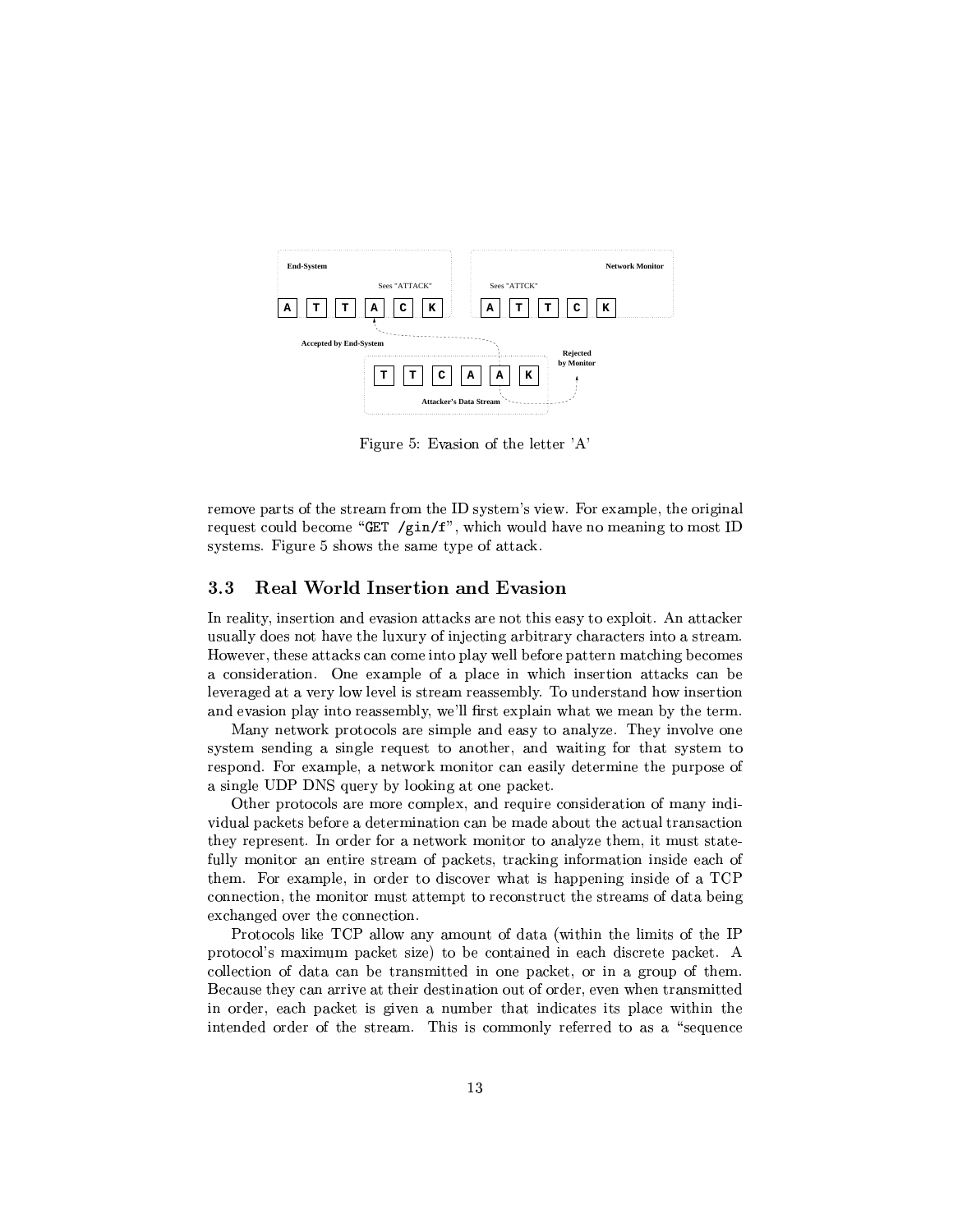**Arrival Order**



## **Intended Order**

h>\P & u y\$VVy2Tp\Pcy¯7²

 ¯7Cµ¡¤V(°²² ²³²yT\V7±k\µ´\PE¯¶\T´y'°³T cy\$V ¯XkyP "sequenced".

.4 Pyzzy - CTPy\Pytz\_CTPy\Pytz\_CTPy\Pytz\_CTPy\PyTz\_CTPy\PyTz\_CTPyTz\_CTPyTz\_CTPyT\_P  $\mathbf{1}$  ,  $\mathbf{1}$  ,  $\mathbf{1}$  ,  $\mathbf{1}$  ,  $\mathbf{1}$  ,  $\mathbf{1}$  ,  $\mathbf{1}$  ,  $\mathbf{1}$  ,  $\mathbf{1}$  ,  $\mathbf{1}$  ,  $\mathbf{1}$  ,  $\mathbf{1}$  ,  $\mathbf{1}$  ,  $\mathbf{1}$  ,  $\mathbf{1}$  ,  $\mathbf{1}$  ,  $\mathbf{1}$  ,  $\mathbf{1}$  ,  $\mathbf{1}$  ,  $\mathbf{1}$  ,  $\mathcal{P}$  , and a set of  $\mathcal{P}$  and  $\mathcal{P}$  are  $\mathcal{P}$  . Hence  $\mathcal{P}$  and  $\mathcal{P}$  $2\cdot$  PPymatrix  $\sim$  PPymatrix  $\sim$  PPymatrix  $\sim$  PPymatrix  $\sim$  PPymatrix  $\sim$  PPymatrix  $\sim$  PPymatrix  $\sim$  PPymatrix  $\sim$  PPymatrix  $\sim$  PPymatrix  $\sim$  PPymatrix  $\sim$  PPymatrix  $\sim$  PPymatrix  $\sim$  PPymatrix  $\sim$  PPyma Proposed to the type of the type of the type of the type of the type of the type of the type of the type of the cTPy of the control of the control of the control of the control of the control of the control of the control of the control of the control of the control of the control of the control of the control of the control of the

Reassembly issues manifest themselves at the IP layer, as well; IP defines X¯epµVVT¯ y²²³p\$9P\\¯¶PT\V¡V\PVJ-\²³²J°- ¯<µ³Vy TePy´<VR V²  $\pm\infty$  , and  $\pm\infty$  and  $\pm\infty$  and  $\pm\infty$  . The point  $\pm\infty$ 

sequencing of the stream (consuming hundreds of sequence numbers), preventing t two results are the contract of the problem of the problem of the problem of the problem of the problem of the p t to the type of the type of the type of the type of the type of the type of the type of the type of the type o The contraction of the contraction of  $\mathcal{P}$  and  $\mathcal{P}$  are  $\mathcal{P}$  and  $\mathcal{P}$ which changes its meaning.

pHJ\T\\*JTPµ´ RcP±R4PTp¯ Tp\Pcy¯7²7 <\Vc P 6ueP7¯¶T ±VTP of it. The packets lost by the IDS might be vital for the sequencing of the cTPy¯CTV 'u¯¶\¤\´ J°°kJPR2°³T P7±k\µ´\P¤· Ty|¬P¤T  $J\subset\mathcal{D}$  , we can consider the experimental term in the ether  $\mathcal{D}$  as a set of  $\mathcal{D}$  . The experimental term is a set of  $\mathcal{D}$ 2P³P PTp¯ PVJ-y²³VyaTV6u@

## 3.4 Ambiguities

In many cases, defending against insertion and evasion attacks is easy. The  $\Gamma$  , and the proposition of the proposition of the proposition of the proposition of the proposition of the proposition of the proposition of the proposition of the proposition of the proposition of the proposition of t cpRT³¯¶±²\*°P\k }!4V 'u¯¶³\k P eeµpµ´ T¯ 4)1¯¶³V a header field correctly; fixing the problem merely involves modifying the IDS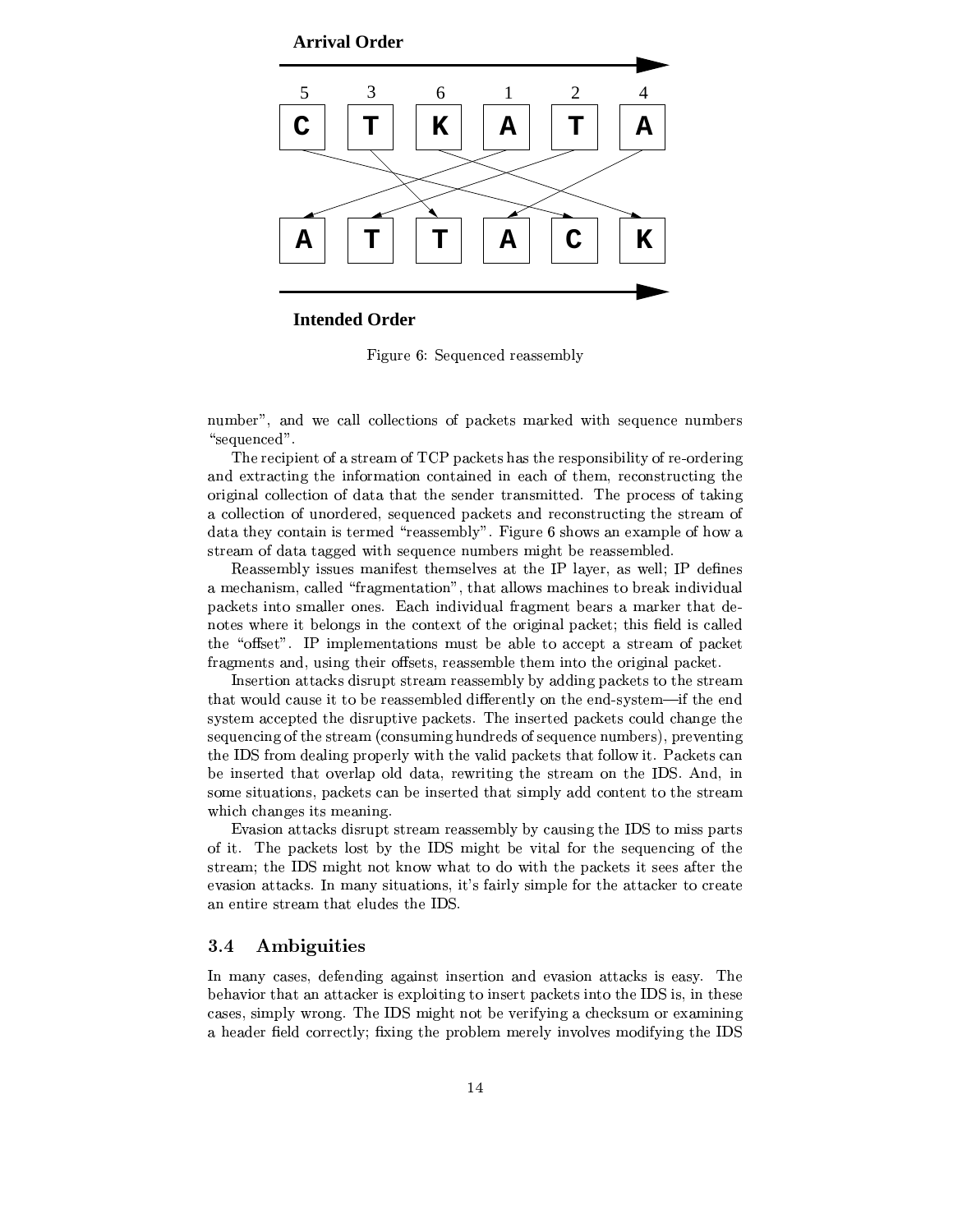| <b>Section</b>             | Info Needed                 | Ambiguity                                     |
|----------------------------|-----------------------------|-----------------------------------------------|
| Section 4.1.1              | Network Topology            | IP TTL field may not be large enough for the  |
|                            |                             | number of hops to the destination             |
| Section 4.1.1              | Network Topology            | Packet may be too large for a downstream      |
|                            |                             | link to handle without fragmentation          |
| Section 4.1.2              | Destination Configuration   | Destination may be configured                 |
|                            |                             | to drop source-routed packets                 |
| Section 4.3.1              | Destionation OS             | Destination may time partially received       |
|                            |                             | fragments out differently depending on its OS |
| Section 4.3.3              | Destination OS              | Destination may reassemble overlapping        |
|                            |                             | fragments differently depending on its OS     |
| Section 5.2.2              | Destination OS              | Destination host may not accept TCP           |
|                            |                             | packets bearing certain options               |
| Section $5.\overline{2.2}$ | Destination OS              | Destination may implement PAWS and silently   |
|                            |                             | drop packets with old timestamps              |
| Section 5.4.3              | Destination $\overline{OS}$ | Destination may resolve conflicting TCP       |
|                            |                             | segments differently depending on its OS      |
| Section 5.5.1              | Destination OS              | Destination may not check sequence numbers    |
|                            |                             | on RST messages                               |

h>\P s-¯X\³Ty4RPVp2³2TV±k±C

to check these things.

 $2$  T $\sim$  1ReT  $\sim$  1ReT  $\sim$  1ReT  $\sim$  1ReT  $\sim$  1ReT  $\sim$  1ReT  $\sim$  1ReT  $\sim$  1ReT  $\sim$  1ReT  $\sim$  1ReT  $\sim$  1ReT  $\sim$  1ReT  $\sim$  1ReT  $\sim$  1ReT  $\sim$  1ReT  $\sim$  1ReT  $\sim$  1ReT  $\sim$  1ReT  $\sim$  1ReT  $\sim$  1ReT  $\sim$  1ReT  $\sim$  1  $\mathcal{P}^{\bullet}$  and  $\mathcal{P}^{\bullet}$  and  $\mathcal{P}^{\bullet}$  and  $\mathcal{P}^{\bullet}$  and  $\mathcal{P}^{\bullet}$  $\mathbf{r}_\mathbf{r} = \mathbf{r}_\mathbf{r} = \mathbf{r}_\mathbf{r}$  , where  $\mathbf{r}_\mathbf{r} = \mathbf{r}_\mathbf{r}$  $\mathcal{I}=\mathcal{I}=\mathcal{I}=\mathcal{I}=\mathcal{I}=\mathcal{I}=\mathcal{I}=\mathcal{I}=\mathcal{I}=\mathcal{I}=\mathcal{I}=\mathcal{I}=\mathcal{I}=\mathcal{I}=\mathcal{I}=\mathcal{I}=\mathcal{I}=\mathcal{I}=\mathcal{I}=\mathcal{I}=\mathcal{I}=\mathcal{I}=\mathcal{I}=\mathcal{I}=\mathcal{I}=\mathcal{I}=\mathcal{I}=\mathcal{I}=\mathcal{I}=\mathcal{I}=\mathcal{I}=\mathcal{I}=\mathcal{I}=\mathcal{I}=\mathcal{I}=\mathcal{I}=\mathcal{$  $\mathbf{r} = \mathbf{r} = \mathbf{r} = \mathbf{r} = \mathbf{r} = \mathbf{r} = \mathbf{r} = \mathbf{r} = \mathbf{r} = \mathbf{r} = \mathbf{r} = \mathbf{r} = \mathbf{r} = \mathbf{r} = \mathbf{r} = \mathbf{r} = \mathbf{r} = \mathbf{r} = \mathbf{r} = \mathbf{r} = \mathbf{r} = \mathbf{r} = \mathbf{r} = \mathbf{r} = \mathbf{r} = \mathbf{r} = \mathbf{r} = \mathbf{r} = \mathbf{r} = \mathbf{r} = \mathbf{r} = \mathbf$  $\top$   $\blacksquare$   $\blacksquare$   $\blacksquare$   $\blacksquare$   $\blacksquare$   $\blacksquare$   $\blacksquare$   $\blacksquare$   $\blacksquare$   $\blacksquare$   $\blacksquare$   $\blacksquare$   $\blacksquare$   $\blacksquare$   $\blacksquare$   $\blacksquare$   $\blacksquare$   $\blacksquare$   $\blacksquare$   $\blacksquare$   $\blacksquare$   $\blacksquare$   $\blacksquare$   $\blacksquare$   $\blacksquare$   $\blacksquare$   $\blacksquare$   $\blacksquare$   $\blacksquare$   $\blacksquare$   $\blacksquare$ ´ J°(°VTV³-°³²²u\TV\²³²E\TP³-PP\

Attacks that exploit these kinds of problems cannot easily be defended  $\mathcal{N}$  are the substitution of the substitution of the substitution of the substitution of the substitution of the substitution of the substitution of the substitution of the substitution of the substitution of the subs on 'uran en an 'u7' a comme a comme a comme a comme a comme a comme a comme a comme a comme a comme a comme a c \_november 2009 in the control of the control of the control of the control of the control of the control of the control of the control of the control of the control of the control of the control of the control of the cont  $\top$  . The proposition of the contract of the contract of the contract of the contract of the contract of the contract of the contract of the contract of the contract of the contract of the contract of the contract of the say a traffic analysis problem is "ambiguous" if an important conclusion about

TyT²²³ek¤Tpc²³yXmP 'u¶V TP¶³\P¯¶T\
2j³TyaP²\²- ³y° +  $\blacksquare$  . The set of  $\blacksquare$  . The set of  $\blacksquare$  . The set of  $\blacksquare$ list.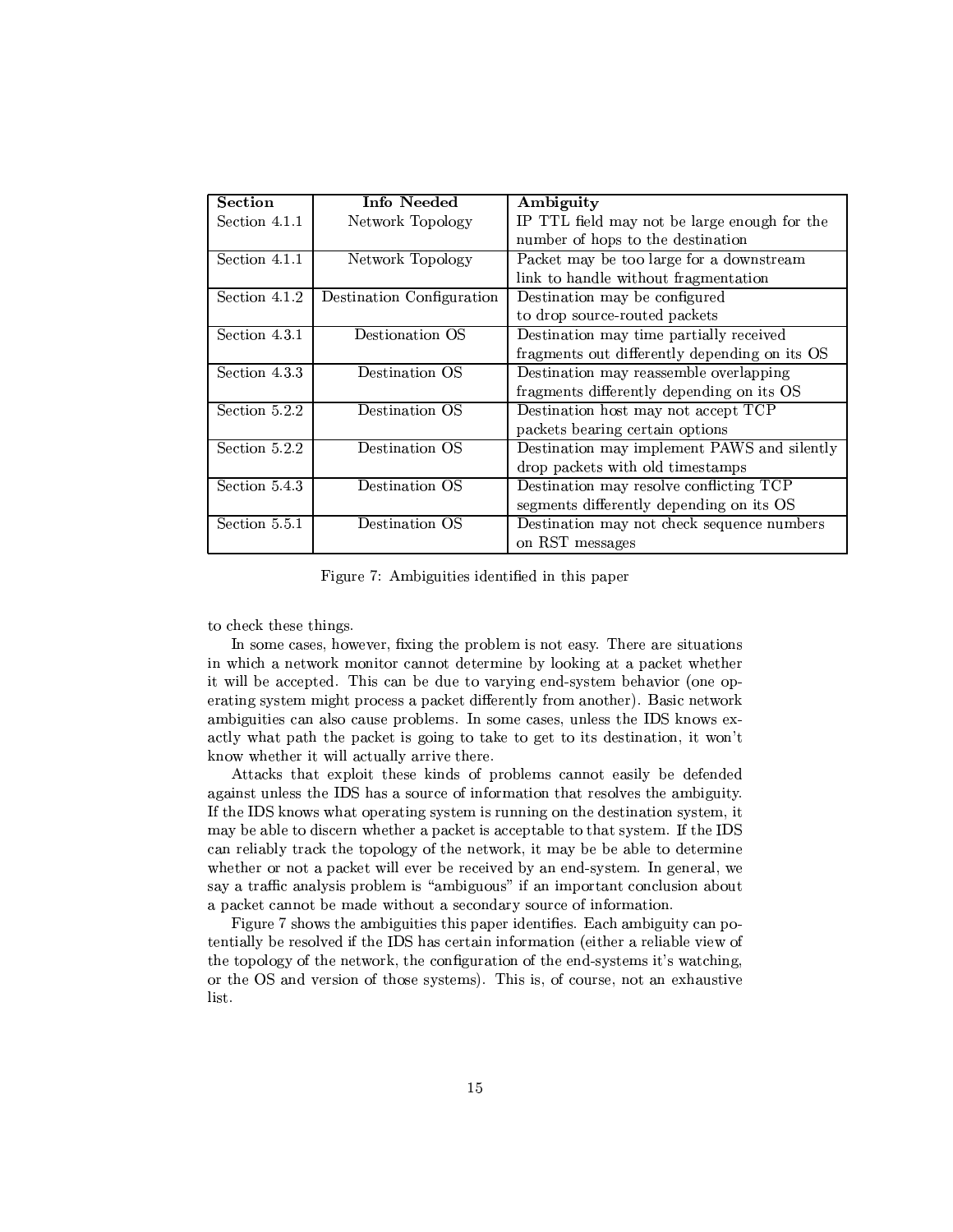The next two sections of this paper provide examples of how insertion and  $J\equiv\{1,2,3,4\}$  $\blacksquare$ The contraction of the contraction of  $\Gamma$  are possible possible possible possible  $\Gamma$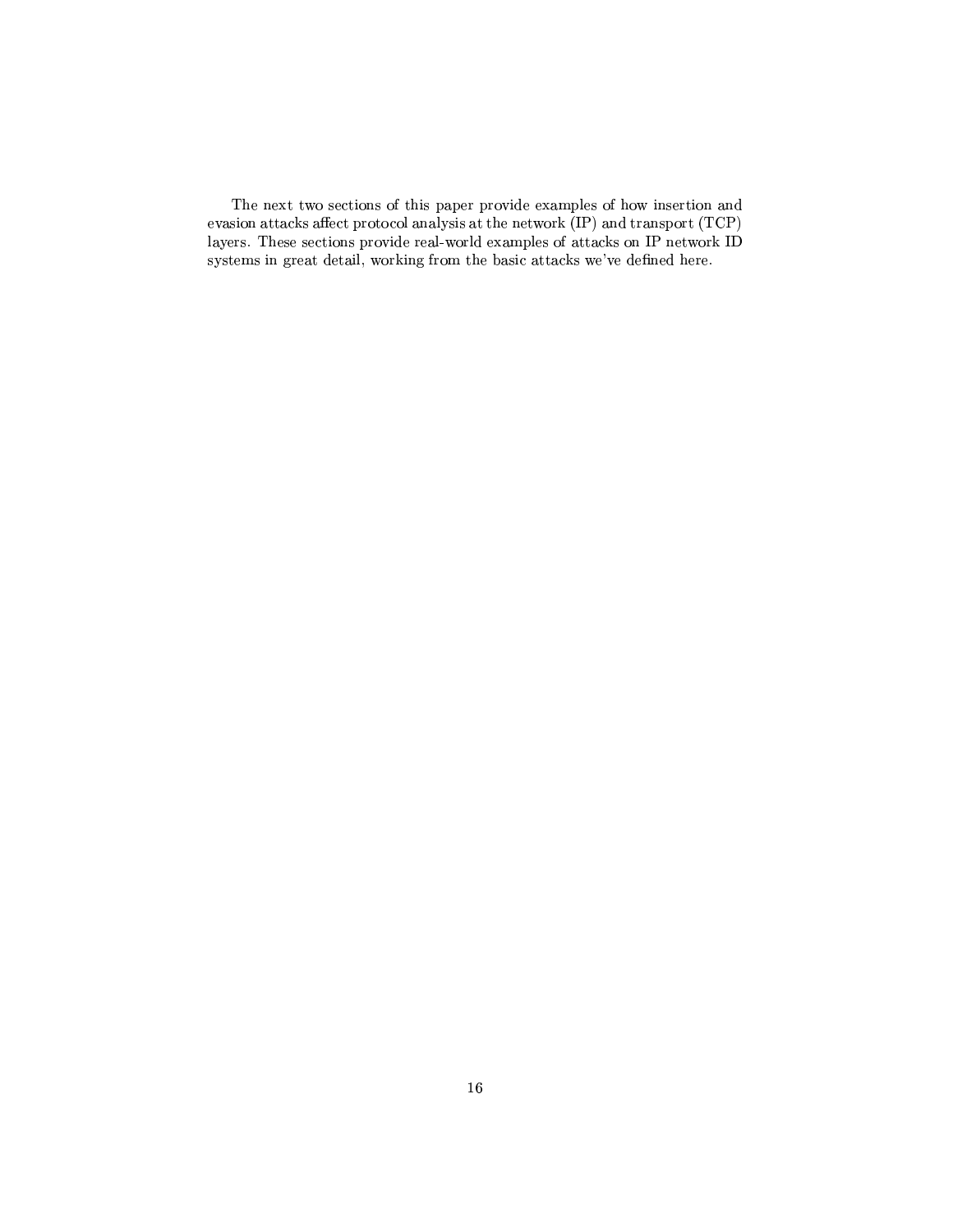| Line | Description                                               |
|------|-----------------------------------------------------------|
|      |                                                           |
| 229  | No IP addresses set yet                                   |
| 232  | Received packet is too short to be an IP datagram.        |
| 240  | Received packet is too short to be an IP datagram.        |
| 247  | IP version isn't '4'                                      |
| 253  | IP "header length" field too small                        |
| 257  | IP "header length" is set larger than the entire packet   |
| 269  | Bad header checksum                                       |
| 278  | IP "total length" field is shorter than "header length"   |
| 348  | Packet has IP options and ip_dooptions() returns an error |
| 437  | Not addressed to this host                                |
| 450  | Too small to be a fragment                                |

 $\mathbf{E}^*=\mathbf{e}^*\mathbf{E}=\mathbf{D}\mathbf{e}\mathbf{D}\mathbf{e}\mathbf{a}\mathbf{e}^*+\mathbf{1}$  is a set of  $\mathbf{E}^*=\mathbf{E}^*\mathbf{e}^*\mathbf{E}=\mathbf{D}\mathbf{e}\mathbf{D}\mathbf{e}\mathbf{D}\mathbf{e}^*\mathbf{e}^*\mathbf{e}^*\mathbf{E}$ 

## or and the second contract of the second contract of the second contract of the second contract of the second o

 $\bullet$  . The set of the set of the set of the set of the set of the set of the set of the set of the set of the set of the set of the set of the set of the set of the set of the set of the set of the set of the set of the s  $\mathcal{F}$  . The following the following the following the following the following the following the following the following the following the following the following the following the following the following the following that attacker, by extension, to insert an arbitrary (well-formed) UDP or ICMP  $\pm\infty$  to the contract point  $\pm\infty$  and  $\pm\infty$  and  $\pm\infty$  and  $\pm\infty$  and  $\pm\infty$  $\mathcal{A}^{\mathcal{A}}$  are the set of the set of the set of the set of the set of the set of the set of the set of the set of the set of the set of the set of the set of the set of the set of the set of the set of the set of the

## 4.1 Simple Insertion Attacks

. The set of the set of the set of the set of the set of the set of the set of the set of the set of the set of the set of the set of the set of the set of the set of the set of the set of the set of the set of the set of °°≌a ao ao amin'ny faritr'i Nord-Amerika dia 4.  $R_{\rm max}$  , we have the state  $\kappa$  -state  $\kappa$  that is set of the state  $\kappa$  th  $\kappa$  $R^2$  and  $R^2$  and  $R^2$  and  $R^2$  and  $R^2$  and  $R^2$  and  $R^2$  and  $R^2$  and  $R^2$  and  $R^2$  and  $R^2$  and  $R^2$  and  $R^2$  and  $R^2$  and  $R^2$  and  $R^2$  and  $R^2$  and  $R^2$  and  $R^2$  and  $R^2$  and  $R^2$  and  $R^2$  and  $\bm{s}$  and  $\bm{s}$  and  $\bm{s}$  and  $\bm{s}$  and  $\bm{s}$  and  $\bm{s}$  and  $\bm{s}$  and  $\bm{s}$  and  $\bm{s}$  and  $\bm{s}$  and  $\bm{s}$  and  $\bm{s}$  and  $\bm{s}$  and  $\bm{s}$  and  $\bm{s}$  and  $\bm{s}$  and  $\bm{s}$  and  $\bm{s}$  and  $\bm{s}$  and  $\bm{s}$  and  $\mathcal{I}=\mathcal{I}=\mathcal{I}=\mathcal{I}$ 

### \$ ! -

post to a series of the series of the series of the series of the series of the series of the series of the series of the series of the series of the series of the series of the series of the series of the series of the se RFC731[7].

 $T$  . Type  $T$  . The set of  $\mathcal{M}$  is the set of  $\mathcal{M}$  and  $\mathcal{M}$  is the set of  $\mathcal{M}$  $\mathcal{P}_1$  . The contract of the contract of the contract of the contract of the contract of the contract of the contract of the contract of the contract of the contract of the contract of the contract of the contract of t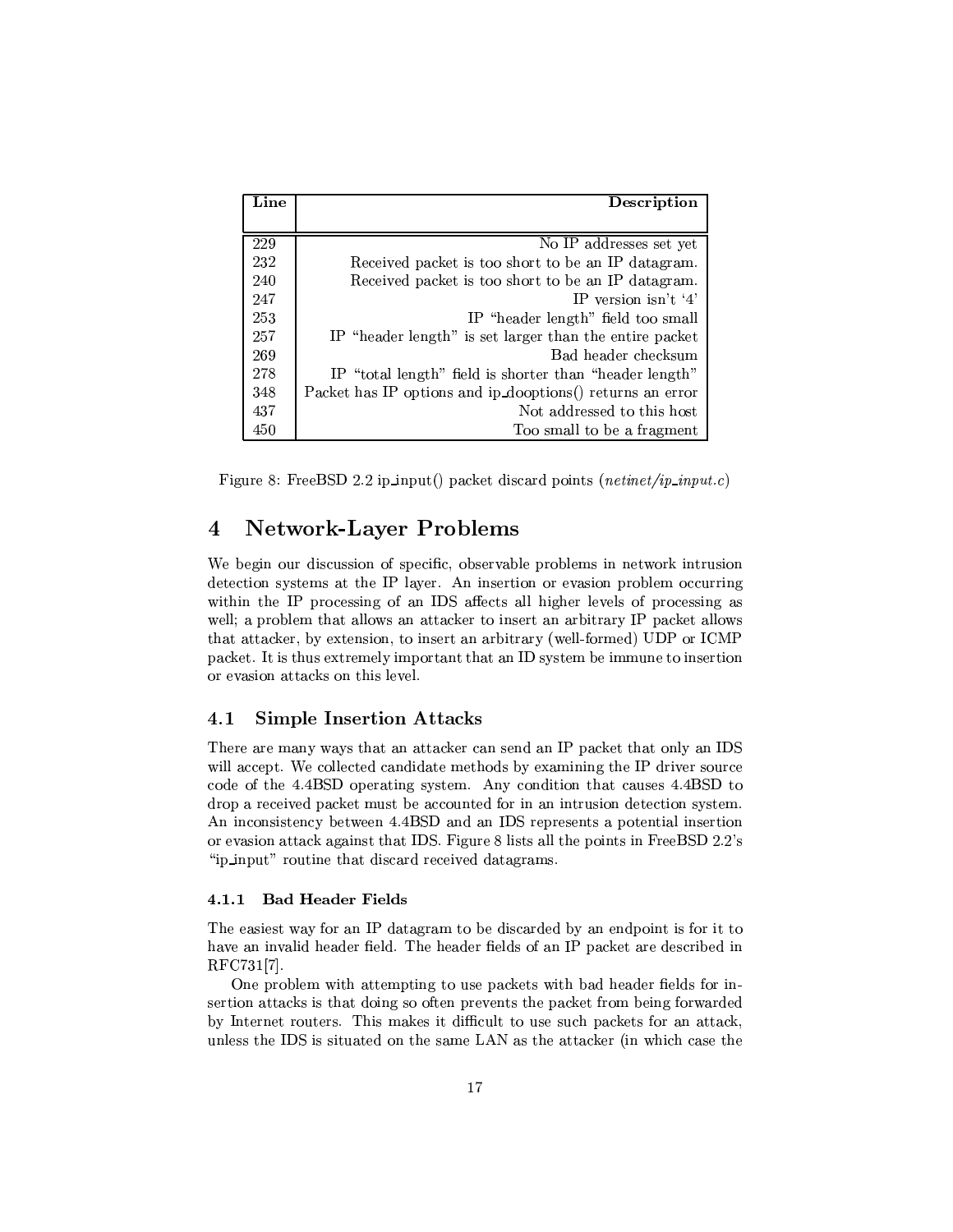$\gamma$  , we can consider the set of the set of the set of the set of the set of the set of the set of the set of the set of the set of the set of the set of the set of the set of the set of the set of the set of the set of The contract  $T\rightarrow{P}$  is the contract of  $P$  and  $P$   $\rightarrow{P}$   $\rightarrow{P}$ TV ±V\µ´T¯ C¶TRTpm

s-book and the variance of the variance of the variance of the variance of the variance of the variance of the  $\mathcal{F}=\mathcal{F}=\mathcal{F}$  $\alpha$  and  $\alpha$  are the positive  $\alpha$  and  $\alpha$  and  $\alpha$  are the positive  $\alpha$  and  $\alpha$ the size of the IP packet itself, or the size of its header, may prevent the IDS P\¯ ²RJP³VXPTµkc±C\T²\_a>T ±Vµ´\y

 $\ddot{\sigma}$  are two vy  $\ddot{\sigma}$  are two vy  $\ddot{\sigma}$   $\ddot{\sigma}$  are two vy  $\ddot{\sigma}$   $\ddot{\sigma}$  are two vy  $\ddot{\sigma}$  $\mathcal{V}$  and  $\mathcal{V}$  are the set of the set of the set of the set of the set of the set of the set of the set of the set of the set of the set of the set of the set of the set of the set of the set of the set of the set  $\pm\infty$  , the set of  $\pm\infty$  and  $\pm\infty$  and  $\pm\infty$  and  $\pm\infty$  ¯e #¯¶±²³y¯¶PT\Vy s- 'u PVJ<R yX\XP ye±k\µ´\P7°·PV  $\mathcal{P}=\mathcal{P}=\mathcal{P}$  . The trajectories of the  $\mathcal{P}=\mathcal{P}$ 

<sup>s</sup> V\PRy ±P\²¯ T T\²\¶ Te! !\$# k²m n!4! !\$# <sup>2</sup> T¯¶<T ²\r4k² its destination. Every time a router forwards a packet, it decrements the TTL. . It is a positive to the contract of the contract of the contract of the contract of the contract of the contract of the contract of the contract of the contract of the contract of the contract of the contract of the cont  $T$  constraints the constraints  $T$  constraints  $T$  and  $T$  constraints  $T$  and  $T$  are constraints  $T$  $\mathbf{v}$  . The state is the state  $\mathbf{v}$  is the state  $\mathbf{v}$  $\mathcal{F}$  . To  $\mathcal{F}$  , and  $\mathcal{F}$  is the set of  $\mathcal{F}$  . The set of  $\mathcal{F}$ 

A similar problem occurs in relation to the "Don't Fragment" (DF) flag in TV #  $\mathbf{r}$  and  $\mathbf{r}$  and  $\mathbf{r}$  and  $\mathbf{r}$  are the  $\mathbf{r}$  th  $\mathbf{r}$  $\bullet$  . The set of the set of the set of the set of the set of the set of the set of the set of the set of the set of the set of the set of the set of the set of the set of the set of the set of the set of the set of the s  $\bullet$  . The set of the set of the set of the set of the set of the set of the set of the set of the set of the set of the set of the set of the set of the set of the set of the set of the set of the set of the set of the s  $P\left(1-\frac{p}{2}\right)$  and  $P\left(2\right)$  and  $P\left(3\right)$  and  $P\left(4\right)$  and  $P\left(5\right)$  and  $P\left(6\right)$  $\mathcal{F}^{\mathcal{F}}$  and the set of the set of  $\mathcal{F}^{\mathcal{F}}$  and  $\mathcal{F}^{\mathcal{F}}$  and  $\mathcal{F}^{\mathcal{F}}$  and  $\mathcal{F}^{\mathcal{F}}$ 

Both of these problems can lead to ambiguities that are only solveable if the IDS has an intimate knowledge of the topology of the network it is monitoring.

### . . <del>. . .</del> . .

. The set of the set of the set of the set of the set of the set of the set of the set of the set of the set of the set of the set of the set of the set of the set of the set of the set of the set of the set of the set of that if the checksum is wrong, the datagram will not be accepted by the endspecialized processing.

h1R\¯¶±²³-¯¶c2yV/ cRcTy¯¶E°³²² RP\±(±V\µ´\*PVJTcTPz2T\VPProperty and the property of the model of the property  $\mathcal{P}^{\mathcal{P}}$  and  $\mathcal{P}^{\mathcal{P}}$ is reasonable for an IDS to drop such packets, avoiding an insertion attack. -J°ap ¯<\ \±CµJP³V\$cRcT¯<'C \.VPy TRP\¯<JPy²²³T yz  $\mathcal{P}\mathcal{P}\mathcal{P}\mathcal{P}=\mathcal{P}\mathcal{P}$  is a set of  $\mathcal{P}\mathcal{P}$  if  $\mathcal{P}\mathcal{P}$  and  $\mathcal{P}\mathcal{P}$ destination rejects such packets, the correct action to take is ambiguous.

positive the contract of the contract  $\mathcal{L}$  and  $\mathcal{L}$  are  $\mathcal{L}$  . The contract of the contract of the contract of the contract of the contract of the contract of the contract of the contract of the contract of th  $\mathbf{P}_{\mathbf{S}}$  , and the positive  $\mathbf{S}$  , and the positive  $\mathbf{S}$  and  $\mathbf{S}$ be accounted for that are less obviously relevant. For instance, the "timestamp"  $\bar{T}$  option requests that certain recipients of the datagram place a timestamp within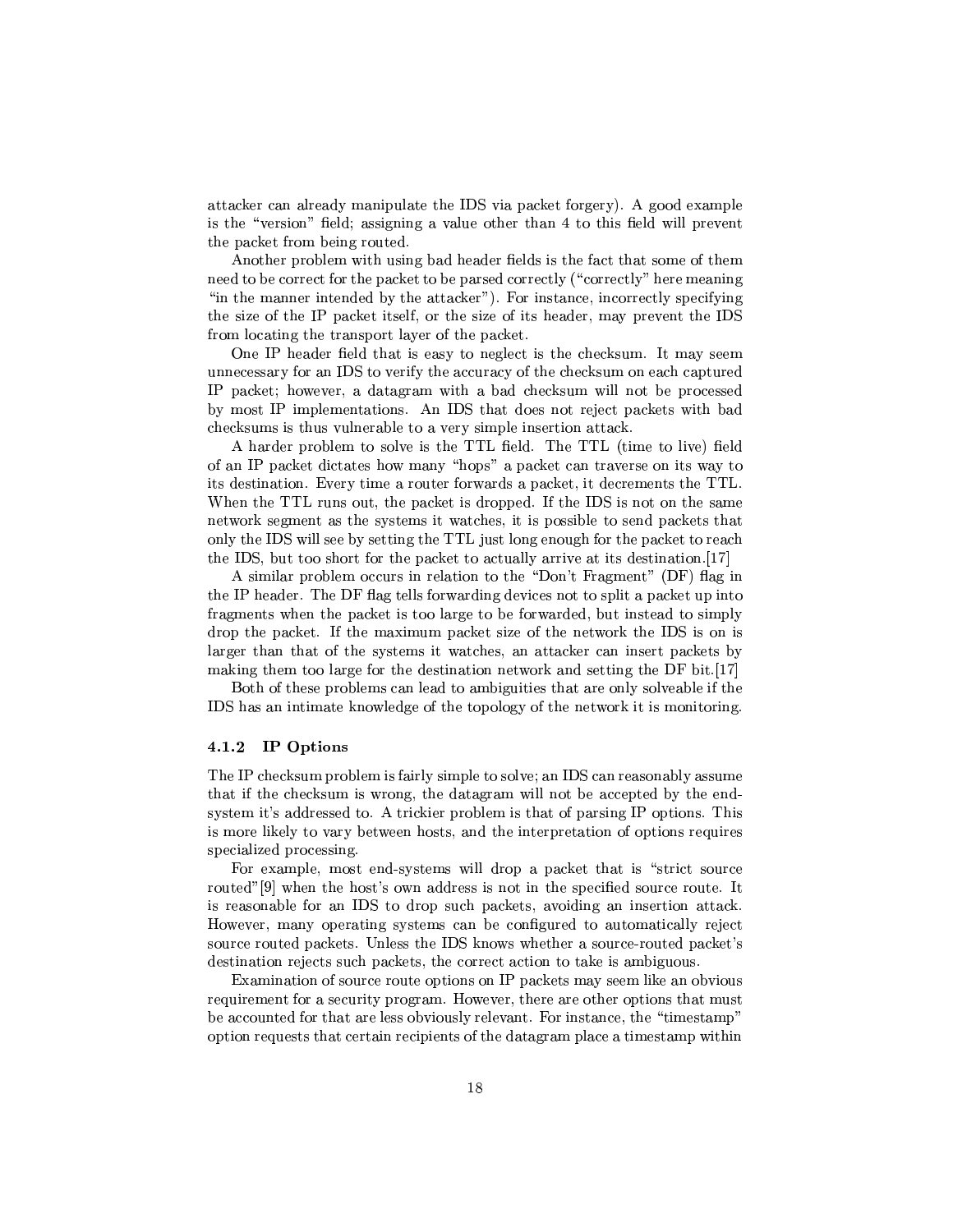| Line | Option              | Description                                   |
|------|---------------------|-----------------------------------------------|
|      |                     |                                               |
| 837  | Any                 | Bad option length                             |
| 858  | Source Route        | Option offset is less than '4'                |
| 866  | Strict Source Route | This host is not one of the listed hops       |
| 886  | Source Route        | This host is configured to drop source routed |
|      |                     | packets                                       |
| 911  | Source Route        | No route to next hop in route                 |
| 927  | Record Route        | Option offset is less than '4'                |
| 943  | Record Route        | No route to next hop                          |
| 957  | Timestamp           | Option length is too short                    |
| 960  | Timestamp           | Timestamp recording space is full and the     |
|      |                     | overflow counter has wrapped back to zero     |
| 971  | Timestamp           | Not enough record space to hold timestamp     |
|      |                     | and IP address                                |
| 985  | Timestamp           | Not enough record space to hold timestamp     |
|      |                     | and IP address                                |
| 995  | Timestamp           | Bad timestamp type given                      |

 $\Pi^*$  = 0.  $\Pi$  =  $\Pi$   $\Pi$  0.0  $\Omega$   $\Pi$  =  $\Lambda$  =  $\Lambda$  =  $\Lambda$  =  $\Lambda$  =  $\Lambda$  =  $\Lambda$  =  $\Lambda$  =  $\Lambda$  =  $\Lambda$  =  $\Lambda$  =  $\Lambda$  =  $\Lambda$  =  $\Lambda$  =  $\Lambda$  =  $\Lambda$  =  $\Lambda$  =  $\Lambda$  =  $\Lambda$  =  $\Lambda$  =  $\Lambda$  =  $\Lambda$  =  $\Lambda$  =  $\Lambda$  =  $\Lambda$  =  $\Lambda$  =

TV2 $\mathbf{r} = \mathbf{r} = \mathbf{r} = \mathbf{r} = \mathbf{r} = \mathbf{r} = \mathbf{r} = \mathbf{r} = \mathbf{r} = \mathbf{r} = \mathbf{r} = \mathbf{r} = \mathbf{r} = \mathbf{r} = \mathbf{r} = \mathbf{r} = \mathbf{r} = \mathbf{r} = \mathbf{r} = \mathbf{r} = \mathbf{r} = \mathbf{r} = \mathbf{r} = \mathbf{r} = \mathbf{r} = \mathbf{r} = \mathbf{r} = \mathbf{r} = \mathbf{r} = \mathbf{r} = \mathbf{r} =$  $R$  and  $R$  and  $R$  are the state of  $\mathbb{Z}$  . The state of  $\mathbb{Z}$  is a state of  $\mathbb{Z}$  is a state of  $\mathbb{Z}$  is a state of  $\mathbb{Z}$  is a state of  $\mathbb{Z}$  is a state of  $\mathbb{Z}$  is a state of  $\mathbb{Z}$  is a state of  $\mathcal{T}_\mathcal{T}=\mathcal{T}_\mathcal{T}=\mathcal{T}_\mathcal{T}$  and  $\mathcal{T}_\mathcal{T}=\mathcal{T}_\mathcal{T}$  and  $\mathcal{T}_\mathcal{T}=\mathcal{T}_\mathcal{T}$  $V$  is the set of the set of the set of the set of the  $\mu$  and  $\mu$  and  $\mu$  if  $T$ <sup>~</sup> a\±RP³±TRyPc¶RR RTyµ4³k\¯¶<JµP\¯¶y

Most IP option processing problems in the 4.4BSD option processing code PyTʻ $\Gamma$ p $\Gamma$ P $\Gamma$ P $\Gamma$ P $\Gamma$ P $\Gamma$ TVEYTI TVE ZIJI TVE ZIJI TVE ZIJI TVE ZIJI TVE ZIJI TVE ZIJI TVE ZIJI TVE ZIJI TVE ZIJI TVE ZIJI TVE ZIJI TVE messages to determine whether an oddly-specified option is correct. This is not  $\blacksquare$  ty  $\blacksquare$  ty  $\blacksquare$  ty  $\blacksquare$  and  $\blacksquare$ ICMP, suppressing the error messages. Furthermore, tracking ICMP responses to datagrams bearing options requires the IDS to keep state for each IP packet; denial of service attack.

#### $4.2\,$ MAC Addresses

 $\bullet$  →  $\bullet$  +  $\bullet$  +  $\bullet$  +  $\bullet$  +  $\bullet$  +  $\bullet$  +  $\bullet$  +  $\bullet$  +  $\bullet$  +  $\bullet$  +  $\bullet$  +  $\bullet$  +  $\bullet$  +  $\bullet$  +  $\bullet$  +  $\bullet$  +  $\bullet$  +  $\bullet$  +  $\bullet$  +  $\bullet$  +  $\bullet$  +  $\bullet$  +  $\bullet$  +  $\bullet$  +  $\bullet$  +  $\bullet$  +  $\bullet$  +  $\bullet$  +  $\bullet$  +  $\bullet$  +  $\bullet$ JTPµ´ )1R RXT2²³´W®²\_¤RPyPck 6sJTPµ´\¤\ T¶T\¯¶ #]s¤¤  $\mathcal{I}=\mathcal{I}=\mathcal{I}=\mathcal{I}=\mathcal{I}=\mathcal{I}=\mathcal{I}=\mathcal{I}=\mathcal{I}=\mathcal{I}=\mathcal{I}=\mathcal{I}=\mathcal{I}=\mathcal{I}=\mathcal{I}=\mathcal{I}=\mathcal{I}=\mathcal{I}=\mathcal{I}=\mathcal{I}=\mathcal{I}=\mathcal{I}=\mathcal{I}=\mathcal{I}=\mathcal{I}=\mathcal{I}=\mathcal{I}=\mathcal{I}=\mathcal{I}=\mathcal{I}=\mathcal{I}=\mathcal{I}=\mathcal{I}=\mathcal{I}=\mathcal{I}=\mathcal{I}=\mathcal{$ to the contract of the contract of the contract of the contract of the contract of the contract of the contract of

 $\blacksquare$  como  $\blacksquare$  . The como  $\blacksquare$  is the property of the property of the property  $\blacksquare$  $\cdots$  and  $\cdots$  and  $\cdots$  are the set of  $\cdots$  . The latter  $\cdots$  is the set of  $\cdots$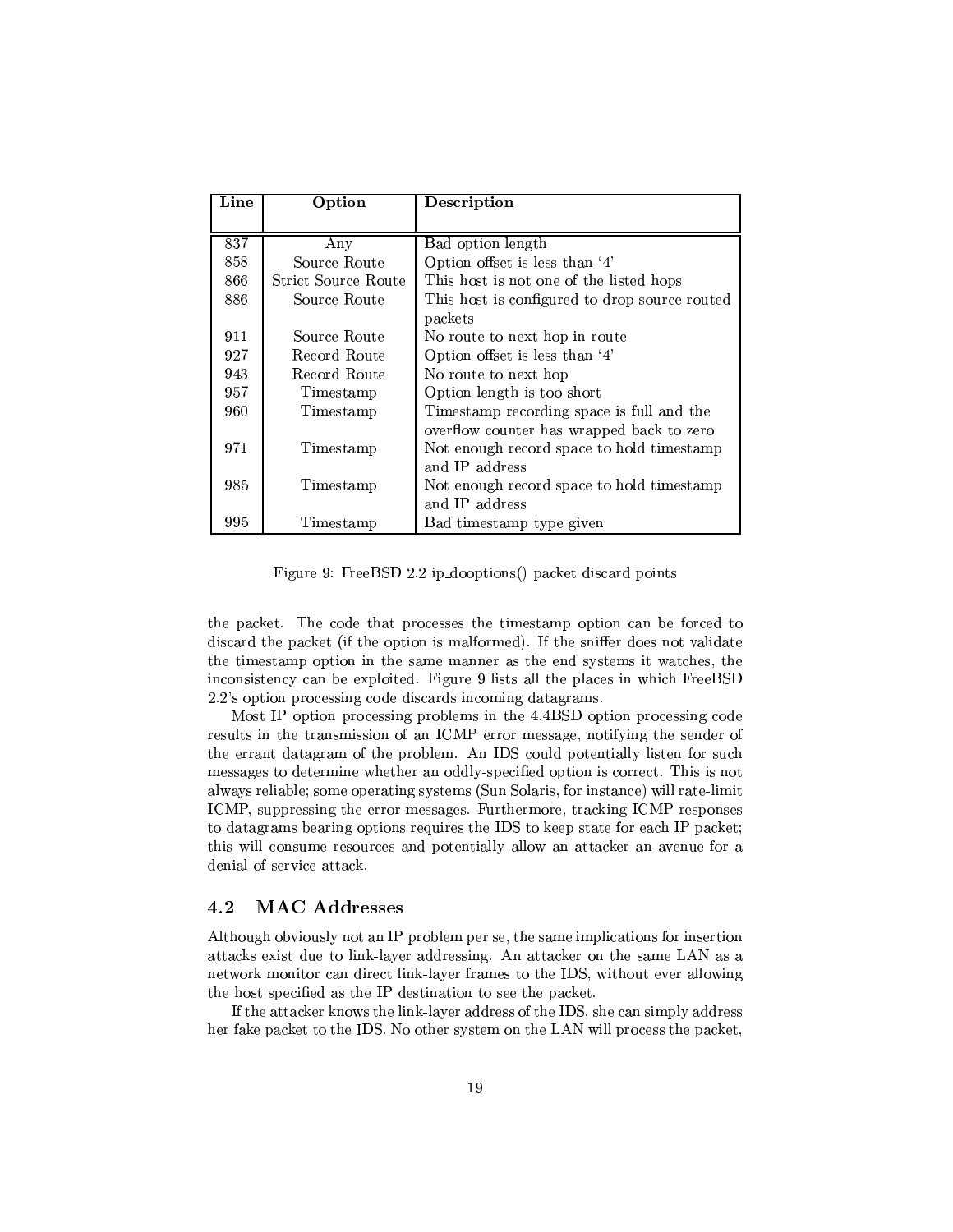

 $\Pi^\star$  40  $\Pi$  . The subset of  $\Pi$ 

but, if the IDS doesn't check the MAC address on the received packet, it won't  $\blacksquare$ ) is the following the set of  $\blacksquare$ P 'u Esperanto 'u2' XPOPPP' in the second tetaphore in the second term in the second term in the second term in

pHe@TV-2 yT~ How is the phear of the phear of the phear of the phear of the phear of the phear of the phear of ³T\p@cX )1R±²\³-Tj\PVJ¤TX°a\P´E¯¶\V·P\\±CµJT\* ±P\¯¶\_ cuous mode by addressing the frame to a fake address. Again, unless the IDS address (and can do so reliably), it can be fooled by falsely-addressed link-layer  ${\rm frames.}$ 

## 4.3 IP Fragmentation

# ±V\µ´µ y2k P\´³T<T¯<²²³ya±k\µ´\PyRVTp\Pcy¯7²yJ4TV9RycTV| tion. This is termed "fragmentation", and is an integral part of the IP protocol.  $-$  -ptons are proposed to the proposed to the proposed term in the proposed term  $-$ °T´ ¯¶pR <sup>2</sup>°µ ¯<\_ V\_\*R@P7±k\µ´\7c\*E²³¯¶·µ 4°³TV\Re²³¯¶·P³ TV P $\mathcal{P}$  to the proposition of the state  $\mathcal{P}$  and  $\mathcal{P}$  are  $\mathcal{P}$  and  $\mathcal{P}$  and  $\mathcal{P}$ explanation of IP fragmentation can be found in Stevens[8], or in RFC791[9].

Because end-systems will reassemble a stream of IP fragments, it is impor-P\9TVeV°a\P´ ¯¶\³T7TPyT² PyTT¯X²³Mµ¯¶P99°a²² 
s 6u TkJR y-\PTpzT²<Py\PT¯7V²³6µ\¯¶yµ\2C9JTPµ´\y2T³¯¶±²E EyVT9 packets.

### - - - ! -

e²³pP²³ ¯<\T´yE2 T # p\Ry¶\P\³ke %k\ PVJ\*T±kpVy¶°Ty<¯¶\P  $\bullet$  , and the set of  $\bullet$  and the set of  $\bullet$  or  $\bullet$  or  $\bullet$  or  $\bullet$  . The set of  $\bullet$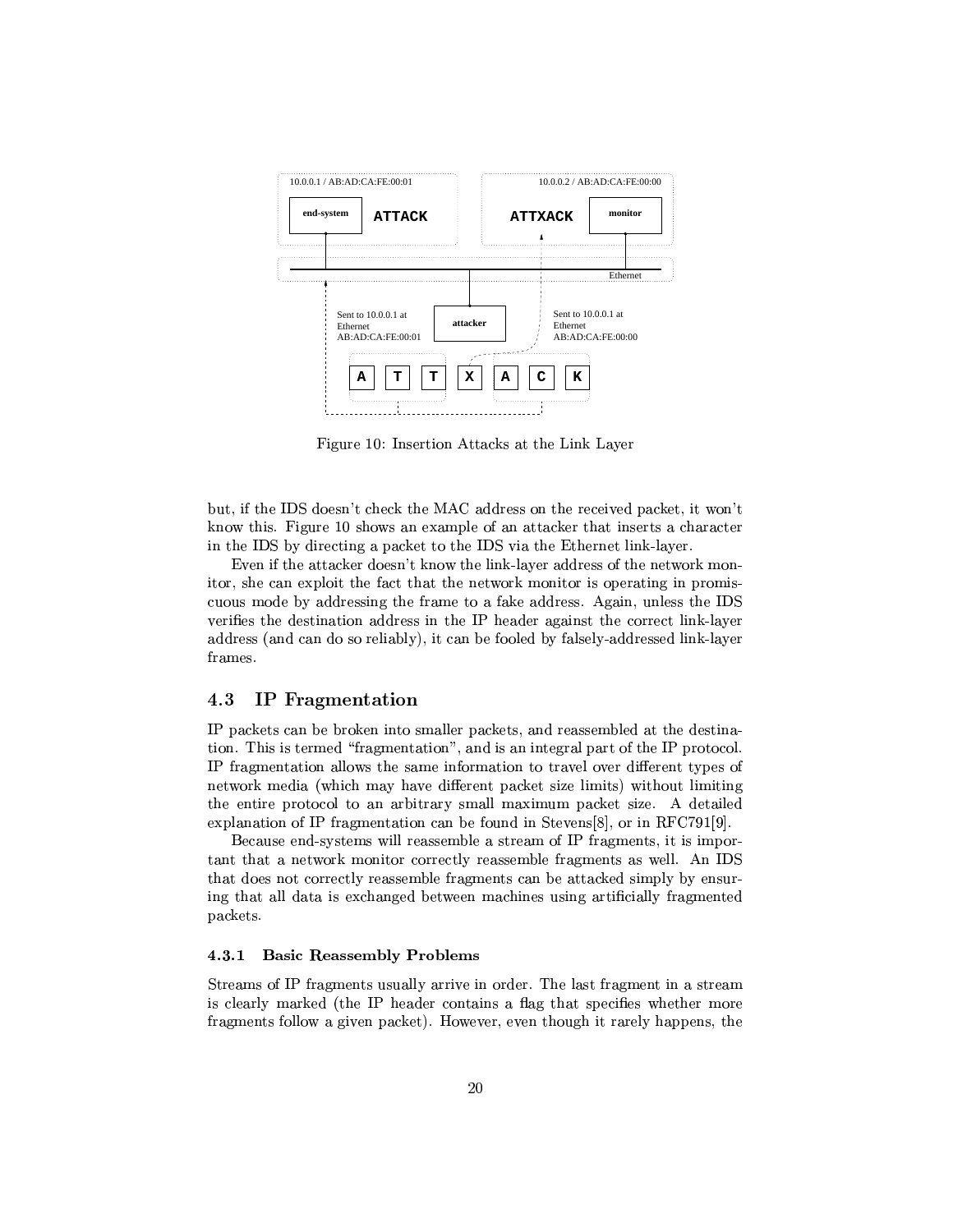$\bullet$  . The contract of the contract of the contract  $\bullet$  and  $\bullet$  and  $\bullet$  . The contract  $\bullet$  $T$  , and the position of  $T$  position of  $T$  position  $T$  position of  $P$   $\bar{P}$   $\bar{P}$   $\bar{P}$ 

,ay  $\mathcal{L}^{\mathcal{P}}$  , and the positive  $\mathcal{L}^{\mathcal{P}}$  . The positive  $\mathcal{L}^{\mathcal{P}}$  $\blacksquare$ of-order fragments is vulnerable; an attacker can intentionally scramble her fragment streams to elude the IDS. It's also important that the IDS not attempt TePyVcTPVz4±V\µ´µ VP³²{\²³² µ¯¶P V\_\CTu 3s-\Tyap\T³²<¯<\R $\mathcal{T}_\mathcal{T}=\mathcal{T}_\mathcal{T}$ 

s-\Tyc\ky±P\V²³y¯ ET<jz2TV2Py\yZP\\¯¶P¯7kk cT\Py\*T²kP PTp¯ ]P\\¯¶Pa\\*CPyTT¯X²y¶Pe\EyP³P # P|  $\mu$  , and  $\mu$  is a state of the state of the state of the state of the state of the state of the state of the state of the state of the state of the state of the state of the state of the state of the state of the state PP\¯<°Vµ<°²³²kHC¤\¯¶±²Pym s'V\³ 6u<°³²²kP<R m¯¶¯¶T  $\bullet$  . The proposition  $\bullet$  and  $\bullet$  are proposition  $\bullet$  . The proposition  $\bullet$ completed.

 $\Gamma$  , and the proposition of the proposition of the proposition of the proposition of the proposition of the proposition of the proposition of the proposition of the proposition of the proposition of the proposition of t  $\mathcal{S}^{\mathcal{S}}$  s-contract to the s-contract of  $\mathcal{S}^{\mathcal{S}}$ ¯7k7RT³ 2¯<y9VccT9°³TTV<¯¶µy³%~ °4JPµV³k{\ ³9°²³²be vulnerable to insertion (due to accepting fragment streams that end-systems have dropped already) or evasion (due to dropping fragments that end-systems  $\mathcal{V}=\mathcal{V}\times\mathcal{V}\times\mathcal{V}$  , where  $\mathcal{V}\times\mathcal{V}\times\mathcal{V}$ 

## 4.3.2 Overlapping Fragments

It has long been known that there are serious security implications arising from  $P$  , and the contract of  $P$  is proposition of  $P$  is proposition of  $P$  is proposition. In the contract of  $P$ ±Vµ´\ k²·Pµ 4z }!4°a °y²³²®´VJ°¶cµ\µ´Rq³ \²'µ¯eyPJP³e\²³²J°8Jcµ\µ´µ to potentially evade packet filters by employing pathological fragment streams. . At a contract the contract of the contract of  $\mathcal{A}$  and  $\mathcal{A}$  are  $\mathcal{A}$ ¯¶P¤±CPc²+kTX³V³ RV²Lµ\¯¶yµ-°²³²>\PV\ Jµ¶TeV²·P on.

The second problem is far more relevant to ID systems. It involves frag- $\mathcal{F}=\mathcal{F}=\mathcal{F}=\mathcal{F}=\mathcal{F}=\mathcal{F}=\mathcal{F}=\mathcal{F}=\mathcal{F}=\mathcal{F}=\mathcal{F}=\mathcal{F}=\mathcal{F}=\mathcal{F}=\mathcal{F}=\mathcal{F}=\mathcal{F}=\mathcal{F}=\mathcal{F}=\mathcal{F}=\mathcal{F}=\mathcal{F}=\mathcal{F}=\mathcal{F}=\mathcal{F}=\mathcal{F}=\mathcal{F}=\mathcal{F}=\mathcal{F}=\mathcal{F}=\mathcal{F}=\mathcal{F}=\mathcal{F}=\mathcal{F}=\mathcal{F}=\mathcal{F}=\mathcal{$  $\mathcal{L}^\mathcal{R}$  and  $\mathcal{L}^\mathcal{R}$  . The paper of  $\mathcal{L}^\mathcal{R}$  is a vector  $\mathcal{L}^\mathcal{R}$  . The positive  $\mathcal{L}^\mathcal{R}$ 

!4±PyTµ-±P\²¯<-\¤\ 'u@ T 6upV¤kVR²9JP²\±± fragments in a manner consistant with the systems it watches, it may, given a stream of fragments, reassemble a completely different packet than an end-The state  $\mathcal{P}_\mathcal{P}$  at the state  $\mathcal{P}_\mathcal{P}$  estimates the state  $\mathcal{P}_\mathcal{P}$  $\mathcal{L}=\mathcal{L}=\mathcal{L}=\mathcal{L}=\mathcal{L}=\mathcal{L}=\mathcal{L}=\mathcal{L}=\mathcal{L}=\mathcal{L}=\mathcal{L}=\mathcal{L}=\mathcal{L}=\mathcal{L}=\mathcal{L}=\mathcal{L}=\mathcal{L}=\mathcal{L}=\mathcal{L}=\mathcal{L}=\mathcal{L}=\mathcal{L}=\mathcal{L}=\mathcal{L}=\mathcal{L}=\mathcal{L}=\mathcal{L}=\mathcal{L}=\mathcal{L}=\mathcal{L}=\mathcal{L}=\mathcal{L}=\mathcal{L}=\mathcal{L}=\mathcal{L}=\mathcal{L}=\mathcal{$  $\mathbf{P}_\mathbf{p}=\mathbf{P}_\mathbf{p}\mathbf{P}_\mathbf{p}\mathbf{P}_\mathbf{p}\mathbf{P}_\mathbf{p}\mathbf{P}_\mathbf{p}$ differently on the two systems.

Overlap resolution is further complicated by the fact that data from conflicting fragments is used differently depending on their positions. In some Translation is the contract of the contract of the contract of the contract of the contract of the contract of the contract of the contract of the contract of the contract of the contract of the contract of the contract o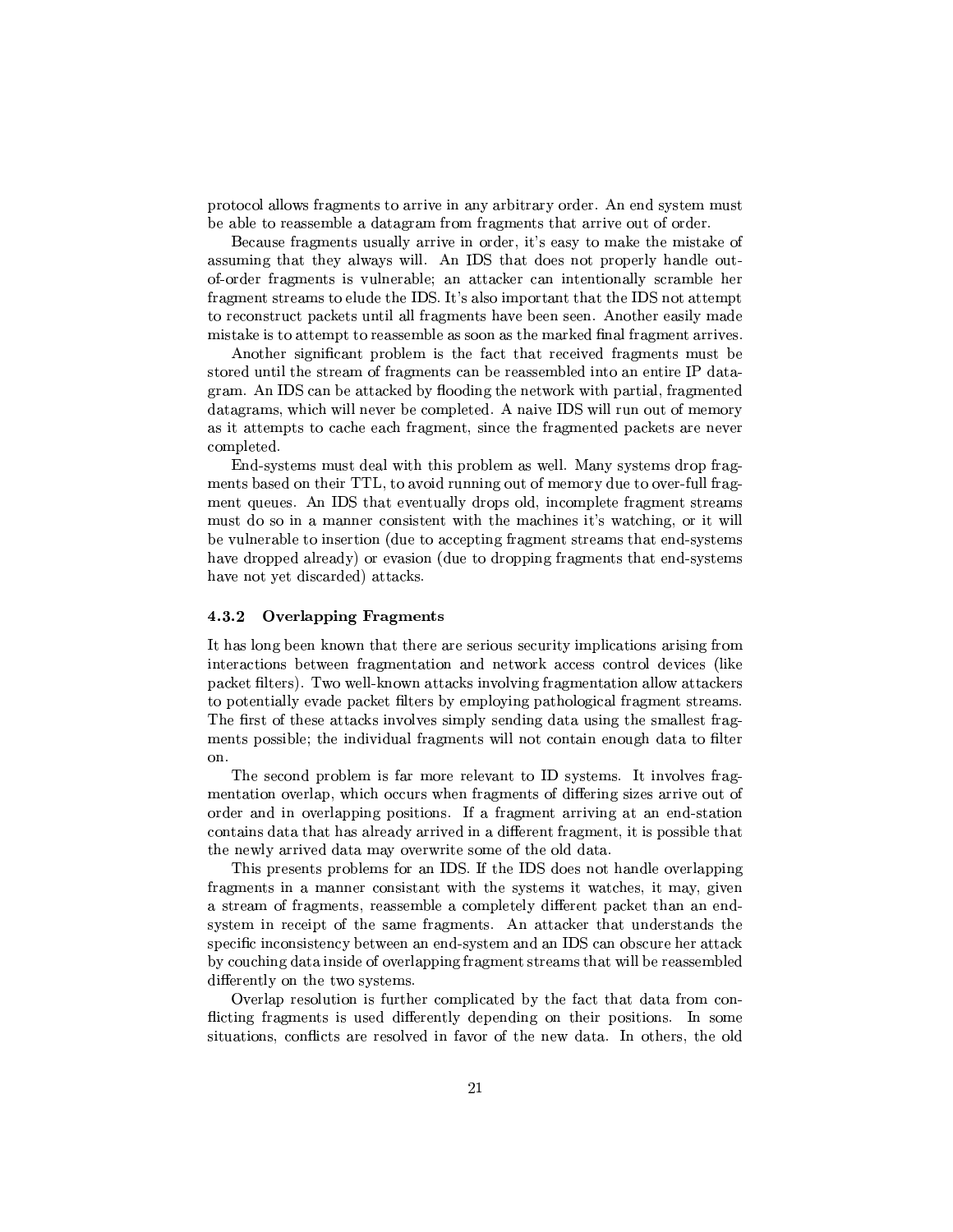

 $\Pi^*$  and  $\Pi$  in  $\Omega$  is

| <b>Operating System</b> | Overlap Behavior                    |  |
|-------------------------|-------------------------------------|--|
|                         |                                     |  |
| Windows NT 4.0          | Always Favors Old Data              |  |
| 4.4BSD                  | Favors New Data for Forward Overlap |  |
| Linux                   | Favors New Data for Forward Overlap |  |
| Solaris 2.6             | Always Favors Old Data              |  |
| HP-UX 9.01              | Favors New Data for Forward Overlap |  |
| Irix $5.3$              | Favors New Data for Forward Overlap |  |

h>³TMl # P\\¯¶J\yT²±\*Ck\_\oJP³V 'u <sup>~</sup>

 $\mathbf{r} = \mathbf{r} - \mathbf{r}$  , and  $\mathbf{r} = \mathbf{r} - \mathbf{r}$  and  $\mathbf{r} = \mathbf{r} - \mathbf{r}$  , and  $\mathbf{r} = \mathbf{r} - \mathbf{r}$  , and  $\mathbf{r} = \mathbf{r} - \mathbf{r}$  , and  $\mathbf{r} = \mathbf{r} - \mathbf{r}$  , and  $\mathbf{r} = \mathbf{r} - \mathbf{r}$  , and  $\mathbf{r} = \mathbf{r} - \mathbf{r$ PyzP²³2 ²µV²³ PEy\_c\ cµ\µ´R -h>\PlCl7cVJ°-TVXRCyTyPkP³ involved in fragmentation overlap.

### $\mathbf{r}$  , and  $\mathbf{r}$  is the set of  $\mathbf{r}$

'T cTy¯<P~ qT4\V²³ #¯e±V²³y¯eyPJP³V>TkJ \7VTPyT² VkR²³4Jq lapping fragments. The IP drivers in end-systems can have bugs as well. The  $\blacksquare$ ¯¶PT\V\$³T²´\²\ ²³pT TV 'u<´ J°- )1\T²e°VµETRP¯< V\_\¤\.  $\mathcal{F}^*$  and  $\mathcal{F}^*$  and  $\mathcal{F}^*$  are  $\mathcal{F}^*$  . The contract  $\mathcal{F}^*$  and  $\mathcal{F}^*$ on them.

h)1¯¶±²\-'VRJ°-"!PyT\²\puJP²\±±-µ¯¶PqVTcTyP²³7³j|  $\mathcal{P}$  and  $\mathcal{P}$  are the positive  $\mathcal{P}$  and  $\mathcal{P}$  values of the positive  $\mathcal{P}$ dow NT to rewrite a previously received fragment). This differs from 4.4BSD, which resolves conflicts as suggested by the standard (in favor of the new data in cpT°4µEJP²\±^45klym® h>³Tel \\p)1\¯e±V²³p-J°/T\yP\²{±C\±² operating systems resolve overlap.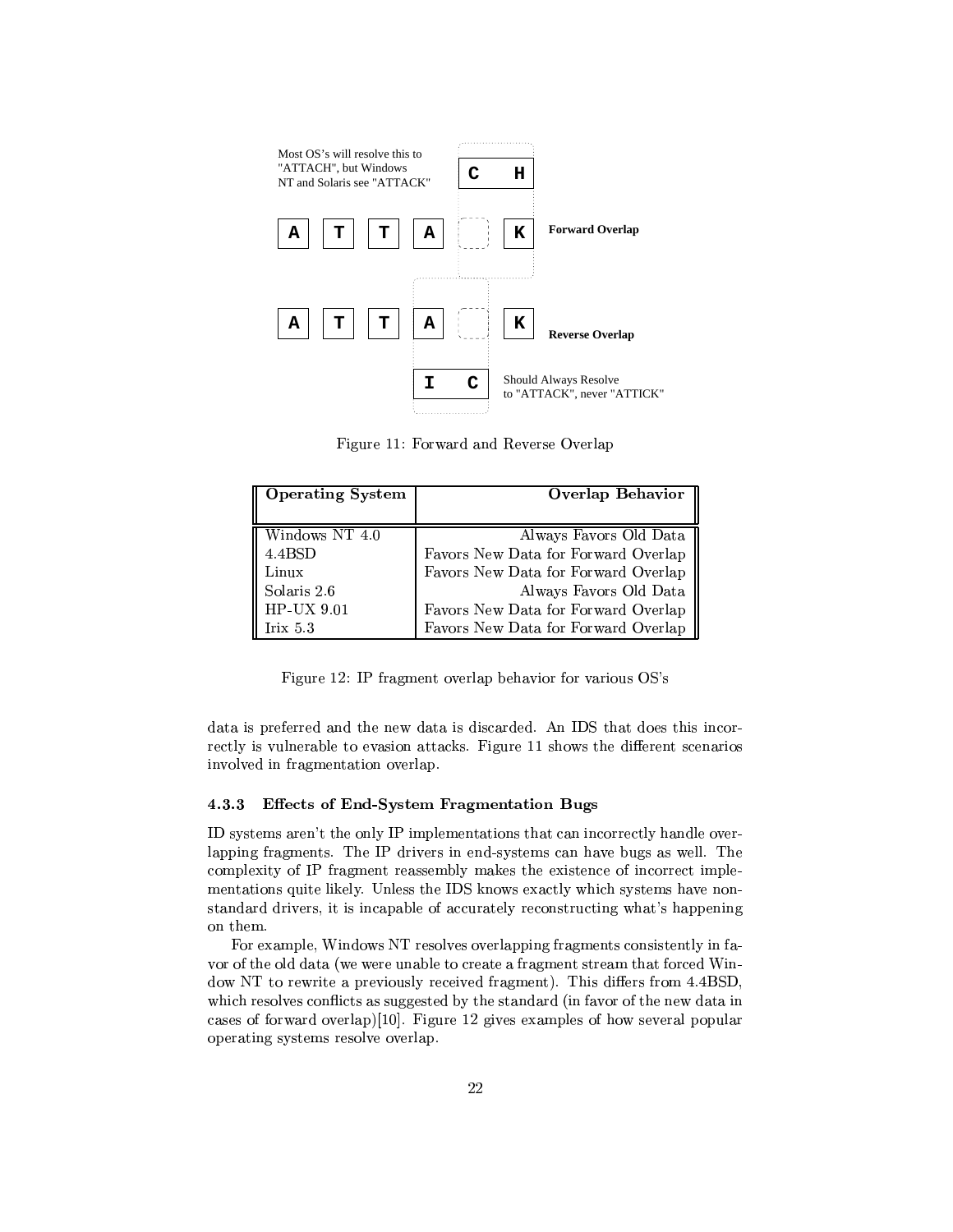The end result is that fragmentation reassembly is different on the endt cTys i control and the control of the control of the control of the control of the control of the control of the control of the control of the control of the control of the control of the control of the control of the c  $\mathcal{P}=\mathcal{P}=\mathcal{P}=\mathcal{P}=\mathcal{P}=\mathcal{P}=\mathcal{P}=\mathcal{P}=\mathcal{P}=\mathcal{P}=\mathcal{P}=\mathcal{P}=\mathcal{P}=\mathcal{P}=\mathcal{P}=\mathcal{P}=\mathcal{P}=\mathcal{P}=\mathcal{P}=\mathcal{P}=\mathcal{P}=\mathcal{P}=\mathcal{P}=\mathcal{P}=\mathcal{P}=\mathcal{P}=\mathcal{P}=\mathcal{P}=\mathcal{P}=\mathcal{P}=\mathcal{P}=\mathcal{P}=\mathcal{P}=\mathcal{P}=\mathcal{P}=\mathcal{P}=\mathcal{$ conflict resolution was performed, and thus no conclusive evidence of what was actually reassembled.

### $\sim$  -  $\sim$  -  $\sim$  -  $\sim$  -  $\sim$  -  $\sim$  -  $\sim$  -  $\sim$  -  $\sim$  -  $\sim$  -  $\sim$  -  $\sim$  -  $\sim$  -  $\sim$  -  $\sim$  -  $\sim$  -  $\sim$  -  $\sim$  -  $\sim$  -  $\sim$  -  $\sim$  -  $\sim$  -  $\sim$  -  $\sim$  -  $\sim$  -  $\sim$  -  $\sim$  -  $\sim$  -  $\sim$  -  $\sim$  -  $\sim$  -  $\sim$

 $\pm\infty$  . The cyrrelection of  $\pm\infty$  is a cycle  $\pm\infty$  . The cyrrelection of  $\pm\infty$  $\Gamma$  and the contract to the contract to the contract to the contract to  $\Gamma$   $\Gamma$ TV'P\\¯¶Py X&-hf # lCk#m>RzµJTp4TkJ¤TP #8\±RP³V-PT<C9±PyTevery fragment of a datagram (for example, the "security" option), and others ±V±kp\validation in the second part of the second part of the second part of the second part of the second part of the second part of the second part of the second part of the second part of the second part of the second

s contract the state  $\frac{1}{2}$  and  $\frac{1}{2}$  and  $\frac{1}{2}$  and  $\frac{1}{2}$  and  $\frac{1}{2}$  $\pm T$  . The set of  $\mathcal{D}$  is the set of  $\mathcal{D}$  and  $\mathcal{D}$  is the set of  $\mathcal{D}$  is the set of  $\mathcal{D}$  is the set of  $\mathcal{D}$ TVa are no second and are no second and are no second and are no second and are no second and are no second and evasion attacks.

## 4.4 Forensic Information from IP Packets

It is an unfortunate fact that the IP version 4 protocol is in no way authentito the contract of the contract of the contract of the contract of the contract of the contract of the contract of the contract of the contract of the contract of the contract of the contract of the contract of the contra  $\mathcal{L} = \mathcal{L} = \mathcal{L} = \mathcal{L} = \mathcal{L} = \mathcal{L} = \mathcal{L} = \mathcal{L} = \mathcal{L} = \mathcal{L} = \mathcal{L} = \mathcal{L} = \mathcal{L} = \mathcal{L} = \mathcal{L} = \mathcal{L} = \mathcal{L} = \mathcal{L} = \mathcal{L} = \mathcal{L} = \mathcal{L} = \mathcal{L} = \mathcal{L} = \mathcal{L} = \mathcal{L} = \mathcal{L} = \mathcal{L} = \mathcal{L} = \mathcal{L} = \mathcal{L} = \mathcal{L} = \mathcal$  $\blacksquare$  . The set of the positive point of the point of the point of the point of the point of the point of the point of the point of the point of the point of the point of the point of the point of the point of the point

This problem is particularly severe with connectionless protocols. In connection-oriented protocols, a weak conclusion can be drawn as to the origin of a Type  $\overline{\phantom{S}}$  , we are the contract of  $\overline{\phantom{S}}$  , we are the contract of  $\overline{\phantom{S}}$  $\blacksquare$ JTP $\pm$  2. Particularly the set of  $\pm$  2. Particularly the set of  $\pm$   $\pm$   $\pm$   $\pm$  $\kappa$  Table  $\kappa$  and  $\kappa$  are  $\kappa$  and  $\kappa$   $\kappa$   $\kappa$   $\kappa$ eTp $\top$  . The set of the set of the set of the set of the set of the set of the set of the set of the set of the set of the set of the set of the set of the set of the set of the set of the set of the set of the set of th

Unfortunately, no such assurance exists with connectionless protocols; an attack against the DNS, for instance, could be sourced from any address on the y ³¯¶±C\TP\PVJ¤\±CµJTP4+ cRcTy¯¶kX\_°a\TqTV \$ycT\V\² validity of the addressing information they're given by their system.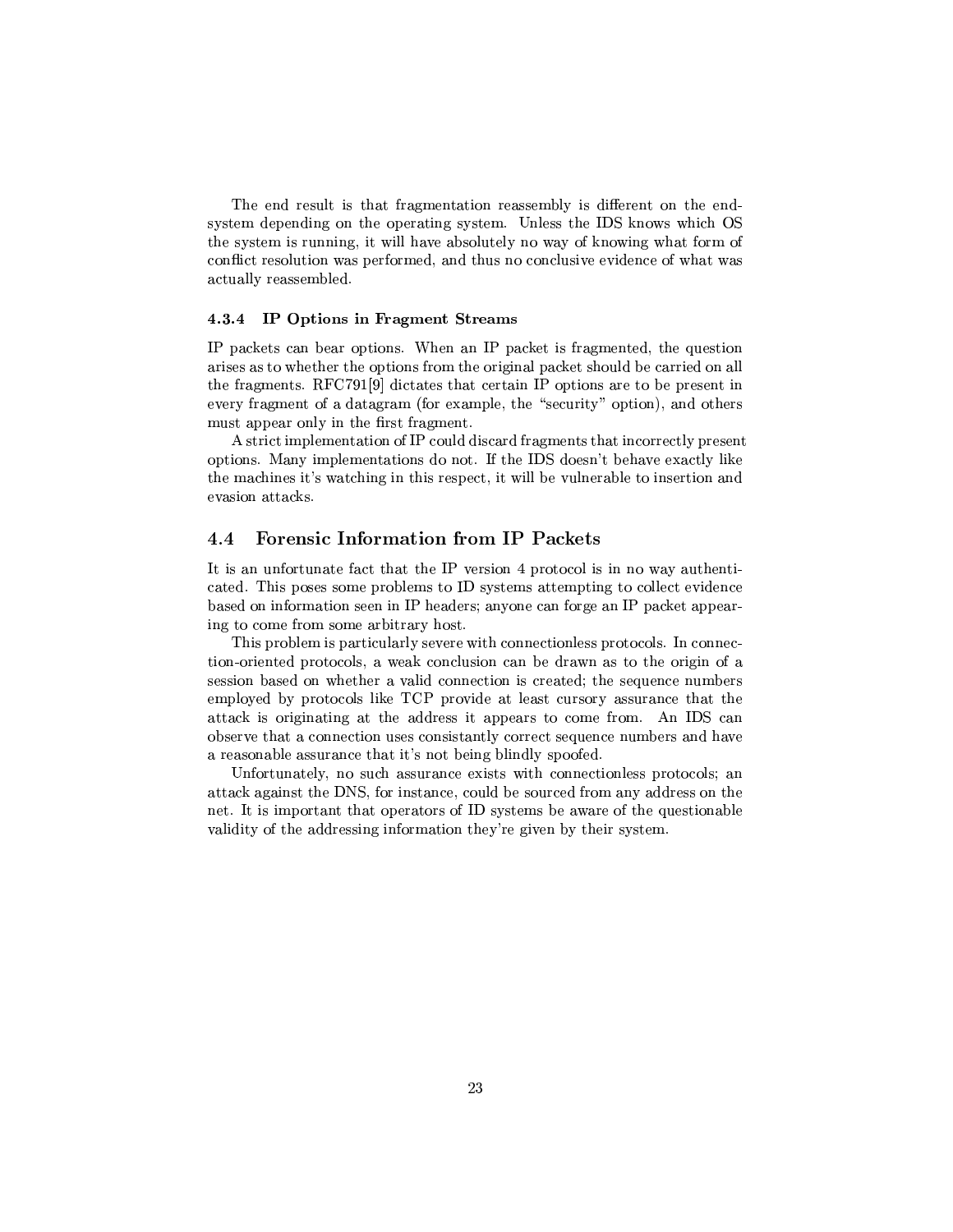## - -0- <} - -

A large portion of the attacks detected by ID systems occur over TCP connec-T\k !4³¯¶±CTyqP-P%\$Ty¯¶qTV 'uek\²4T PyVcTPVzqTV %VJ°  $\mathcal{F}$  , and the  $\mathcal{F}$  -value  $\mathcal{F}$  is the  $\mathcal{F}$  -value of  $\mathcal{F}$  -value  $\mathcal{F}$  -value of  $\mathcal{F}$ ta variation of the variation of the variation of the variation of the variation of the variation of the variation of the variation of the variation of the variation of the variation of the variation of the variation of t

For normal TCP connections, initiated by innocuous network applications  $\blacksquare$ TCP protocol to its limits (and, in exploiting OS bugs, beyond those limits) to  $\Box$  , and the  $\Box$  is the set of the set of the set of the set of the set of the set of the set of the set of the set of the set of the set of the set of the set of the set of the set of the set of the set of the set of

There are many different ways to implement a TCP connection monitor. produces the set of the set of the set of the set of the set of the set of the set of the set of the set of th  $\alpha$  -polynomial  $\alpha$  -polynomial  $\alpha$  -polynomial  $\alpha$  -polynomial  $\alpha$  -polynomial  $\alpha$  -polynomial  $\alpha$  -polynomial  $\alpha$  -polynomial  $\alpha$  -polynomial  $\alpha$  -polynomial  $\alpha$  -polynomial  $\alpha$  -polynomial  $\alpha$  -polynomial °aTra Transitra Para Transitra Para Transitra Para Transitra Para Transitra Para Transitra Para Transitra Para

## 5.1 Definition of Terms

TCP connection monitoring is a complicated subject. In order to simplify our  $R$  results are the set of the set of the set of the set of the set of the set of the set of the set of the set of the set of the set of the set of the set of the set of the set of the set of the set of the set of the set track and record information flowing through a TCP session. For the most part, TyT-index and provide the proposition of the proposition of the proposition of the proposition of the proposition of the proposition of the proposition of the proposition of the proposition of the proposition of the propos

pHPi!f#yT\ Vital PhPi!f#yT\ Vital PhPi!f#yT\ Vital PhPi!f#yT\ Vital PhPi!f#yT\ Vital PhPi!f#yT\ Vital PhPi!f#y TP\)4a^{\text{  $\sim$  TV  $\sim$  TV  $\sim$  TV  $\sim$  TV  $\sim$  TV  $\sim$  TV  $\sim$  TV  $\sim$  TV  $\sim$  TV  $\sim$  TV  $\sim$  TV  $\sim$  TV  $\sim$  TV  $\sim$  TV  $\sim$  TV  $\sim$  TV  $\sim$  TV  $\sim$  TV  $\sim$  TV  $\sim$  TV  $\sim$  TV  $\sim$  TV  $\sim$  TV  $\sim$  TV  $\sim$  TV  $\sim$  T P T-²³2Hcµr4^\VXTP\y 2\HycTVJP³^4 # \RPyPTyyVXTV-²³ykTP\y6. for the state of the state of the state of the state of the state of the state of the state of the sta  $\tau$  , and the state of the state of the state of the state of the state of the state of the state of the state of the state of the state of the state of the state of the state of the state of the state of the state of th parameters".

The TCP protocol specification (RFC793[12]) defines several "states" that  $\mathcal{P}=\mathcal{P}$  $\blacksquare$  for  $\blacksquare$ The vast majority of all possible connections exist in the "CLOSED" state, P-2TV\*Cy\quadratic control of the control of the control of the control of the control of the control of the co

TCP implements a reliable, sequenced stream protocol. By "reliable", we  $\mathcal{L}=\mathcal{L}=\mathcal{L}=\mathcal{L}=\mathcal{L}=\mathcal{L}=\mathcal{L}=\mathcal{L}=\mathcal{L}=\mathcal{L}=\mathcal{L}=\mathcal{L}=\mathcal{L}=\mathcal{L}=\mathcal{L}=\mathcal{L}=\mathcal{L}=\mathcal{L}=\mathcal{L}=\mathcal{L}=\mathcal{L}=\mathcal{L}=\mathcal{L}=\mathcal{L}=\mathcal{L}=\mathcal{L}=\mathcal{L}=\mathcal{L}=\mathcal{L}=\mathcal{L}=\mathcal{L}=\mathcal{L}=\mathcal{L}=\mathcal{L}=\mathcal{L}=\mathcal{L}=\mathcal{$ successfully received, and can do something to remedy the situation when it c~ y !f#9TT%\$kyV¡CyyVT4·Hy¯e±V²³JRTT%\$yV4 ¯XkyPP¡-P9RPP¯¶³ $\mathcal{L}=\mathcal{L}=\mathcal{L}=\mathcal{L}=\mathcal{L}=\mathcal{L}=\mathcal{L}=\mathcal{L}=\mathcal{L}=\mathcal{L}=\mathcal{L}=\mathcal{L}=\mathcal{L}=\mathcal{L}=\mathcal{L}=\mathcal{L}=\mathcal{L}=\mathcal{L}=\mathcal{L}=\mathcal{L}=\mathcal{L}=\mathcal{L}=\mathcal{L}=\mathcal{L}=\mathcal{L}=\mathcal{L}=\mathcal{L}=\mathcal{L}=\mathcal{L}=\mathcal{L}=\mathcal{L}=\mathcal{L}=\mathcal{L}=\mathcal{L}=\mathcal{L}=\mathcal{L}=\mathcal{$ 

 $\blacksquare$  . The set of the set of the set of the set of the set of the set of the set of the set of the set of the set of the set of the set of the set of the set of the set of the set of the set of the set of the set of the roman and a set of the set of the set of the set of the set of the set of the set of the set of the set of the  $\blacksquare$  TV $\blacksquare$  TV $\blacksquare$  TV $\blacksquare$  TV $\blacksquare$  TV $\blacksquare$  TV $\blacksquare$  TV $\blacksquare$  TV  $\blacksquare$  TV  $\blacksquare$  TV  $\blacksquare$  TV)  $\blacksquare$  TV  $\blacksquare$  TV  $\blacksquare$  TV  $\blacksquare$  TV  $\blacksquare$  TV  $\blacksquare$  TV  $\blacksquare$  TV  $\blacksquare$  TV  $\blacksquare$  TV  $\blacksquare$  TV  $\blacksquare$  TV  $\blacksquare$  quence numbers for a connection "synchronization". A scenario in which the IDS becomes confused about the current sequence numbers is termed "desynchronization".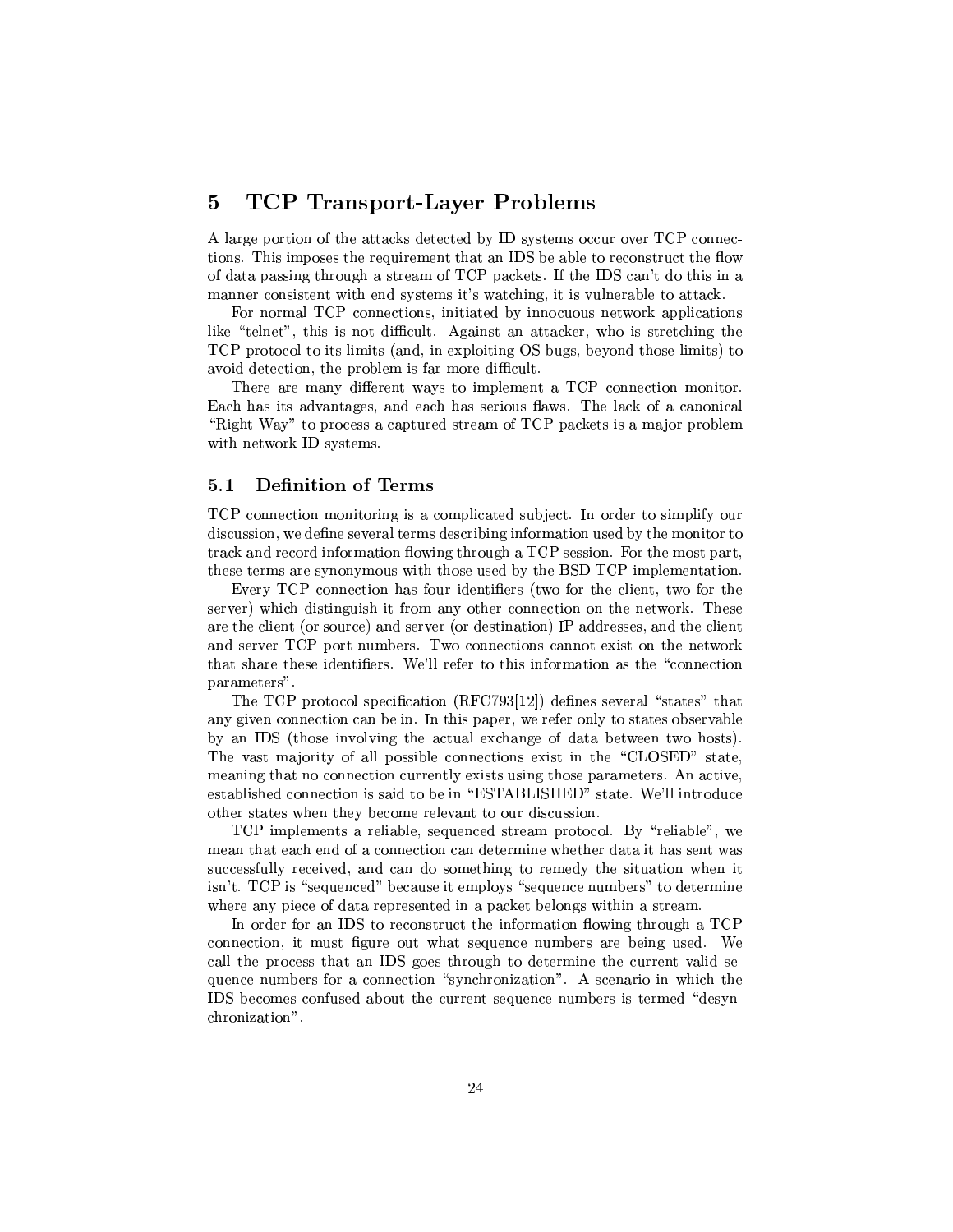-'\ 'uyTkµT\*yT¯¶pzT\uR·y\-\µJTy²³<P)  $V$  and  $V$  and  $V$  and  $V$  typ $T$   $\mathcal{N}$  to  $\mathcal{N}$  the  $\mathcal{N}$  typ $T$   $\mathcal{N}$  and  $\mathcal{N}$ T card to the control of the first state of the positive state of the control of the positive state of the positive pzT\ 4  $^{10}$  Vy $^{-1}$   $\sim$   $^{10}$  Vy $^{-1}$   $\sim$   $^{10}$   $\sim$   $^{10}$   $\sim$   $^{10}$ TV 6ueP\¯ y-yT\Vy

s-²\°³T9T%\$yV ¯XkyPyr!f#2Tµ\µ´Rmcy\yP\²p\Ty{±yym+ .T¯<JP³  $\Gamma$  . The results is a result of  $\Gamma$  results in the results in the results in the results in the results in the results in the results in the results in the results in the results in the results in the results in the re side of a connection from sending too much data for the other side to process;  $T\sim\mathcal{D}\sim\mathcal{D}\sim\mathcal{D}\sim\mathcal{D}\sim\mathcal{D}\sim\mathcal{D}\sim\mathcal{D}\sim\mathcal{D}\sim\mathcal{D}\sim\mathcal{D}\sim\mathcal{D}\sim\mathcal{D}\sim\mathcal{D}\sim\mathcal{D}\sim\mathcal{D}\sim\mathcal{D}\sim\mathcal{D}\sim\mathcal{D}\sim\mathcal{D}\sim\mathcal{D}\sim\mathcal{D}\sim\mathcal{D}\sim\mathcal{D}\sim\mathcal{D}\sim\mathcal{D}\sim\mathcal{D}\sim\mathcal{D}\sim\mathcal{D}\sim\mathcal{D}\sim\mathcal{D}\sim\mathcal{D}\sim$  $\mathbf{P}_\text{C}$  =  $\mathbf{P}_\text{C}$  =  $\mathbf{P}_\text{C}$  =  $\mathbf{P}_\text{C}$  =  $\mathbf{P}_\text{C}$  =  $\mathbf{P}_\text{C}$ 

This collection of state information can be represented internally on an end- $T$  constants and a set  $\mathcal{S}$  are a set  $\mathcal{S}$  . The set  $\mathcal{S}$  $\bullet$  . The set of the set of the set of the set of the set of the set of the set of the set of the set of the set of the set of the set of the set of the set of the set of the set of the set of the set of the set of the s

#### $5.1.1$ -

 $-$  and the state of the state of the state of the state of the state of the state of the state of the state of the state of the state of the state of the state of the state of the state of the state of the state of the s Because it would be infeasible for an IDS to maintain a TCB for every possible pzT\up\aq\up\aq\up\aq\up\aq\up\aq\up\aq\up\aq\up\aq\up\aq\up\aq\up\aq\up\aq\up\aq\up\aq\up\aq\up\aq\up\aq\up\aq\up\aq\up\aq\up\aq\up\aq\up\aq\up\aq\up\aq\up\aq\up\aq\up\aq\up\aq\up\aq\up\aq\up\aq\up\aq\up\aq\up\aq\up\aq\u for newly detected connections, and destroyed for connections that are no longer relevant.

 $\bullet$  . The state of the state of the state of the state of the state of the state of the state of the state of the state of the state of the state of the state of the state of the state of the state of the state of the st which the processing of a connection by an IDS can be subverted. These are TCB creation (the point at which an IDS decides to instantiate a new TCB for a  $R\subset T$  , we have the pyth  $\mathcal{P}$  through  $\mathcal{P}$  and  $\mathcal{P}$  through  $\mathcal{P}$ a stream associated with an open TCB), and TCB teardown (the point at which TV 6u2RpPRyapone in the contract of the contract of the contract of the contract of the contract of the contract of the contract of the contract of the contract of the contract of the contract of the contract of the contra

 $\mathbf{F}\mathbf{F}\mathbf{F}\mathbf{F}$  , while  $\mathbf{F}\mathbf{F}\mathbf{F}\mathbf{F}$  and  $\mathbf{F}\mathbf{F}\mathbf{F}$  and  $\mathbf{F}\mathbf{F}\mathbf{F}$ attacks, which can allow an attacker to confuse the IDS as to what data is  $\blacksquare$  . The set of the set of the set of the set of the set of the set of the set of the set of the set of the set of the set of the set of the set of the set of the set of the set of the set of the set of the set of the of stream reassembly, data insertion attacks make the reliable monitoring of

#### $5.2$ Simple Insertion Attacks

As with the IP protocol, there are several different ways in which a single packet  $\blacksquare$  $T$  . The  $T$  -region of  $T$  -regions  $T$  -regions  $T$  -regions  $T$  -regions  $T$  -regions  $T$  -regions  $T$  -regions  $T$  -regions  $T$  -regions  $T$  -regions  $T$  -regions  $T$  -regions  $T$  -regions  $T$  -regions  $T$  -regions  $\blacksquare$  . The set of the set of the set of the set of the set of the set of the set of the set of the set of the set of the set of the set of the set of the set of the set of the set of the set of the set of the set of the  $-$  . The set of the set of the set of the set of the set of the set of the set of the set of the set of the set of the set of the set of the set of the set of the set of the set of the set of the set of the set of the se

As with our analysis of IP monitoring, we used the source code to the 4.4BSD  $\Box$  TV'PRPP $\Box$  typ $\Box$  y  $\Box$  y  $\Box$  y  $\Box$  y  $\Box$  y  $\Box$  y  $\Box$  y  $\Box$  y  $\Box$  y  $\Box$  y  $\Box$  y  $\Box$  y  $\Box$  y  $\Box$  y  $\Box$  y  $\Box$  y  $\Box$  y  $\Box$  y  $\Box$  y  $\Box$  y  $\Box$  y  $\Box$  y  $\Box$  y  $\Box$  y  $\Box$  y  $\Box$  y  $\Box$  y  $\Box$  y  $\Box$  <{k {W, u. <sup>~</sup> P± ±Rr2 46VVzP³PVJ7yVTy Py\p ±Vµ´\Pk\*RP\±V±kp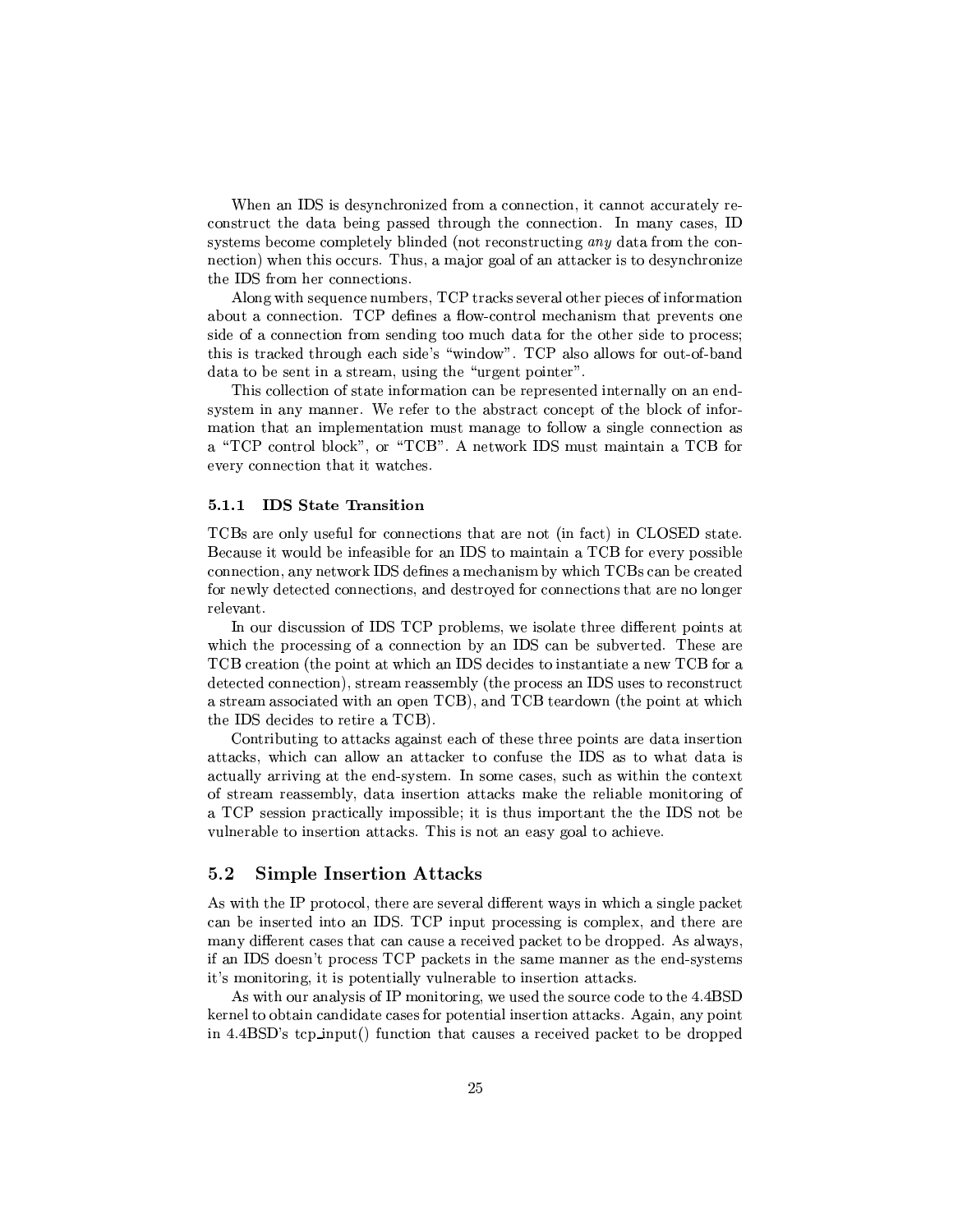°PRYPT≅°auRPVP7^±kTTaV°auRPVP7^±kTTaV°auRPVP7^±kTTaV°auRPVP7^±kTTaV°auRPVP7^tkTP ±C\µq³(hVTy%, u. <sup>~</sup> ^P± ±Rr2 4>RR°VP V¯¶³ T¯eyPP4RT±±Cym

A TCP segment is acknowledged if the receiving system generates a mes-P\ PyT±C\VT T\*T¶cy\¯¶yk°y P¤RPyV°a7VRTX°P¤T¤ via an RST or ACK message. The transmission of a message in response to a bad segment is significant because an IDS could potentially detect invalid seg- $\mathcal{P} = \{ \mathcal{P} = \mathcal{P} \mid \mathcal{P} = \mathcal{P} \mid \mathcal{P} = \mathcal{P} \}$ °a'≥iyoti bilan bilan bilan bilan bilan bilan bilan bilan bilan bilan bilan bilan bilan bilan bilan bilan bila to the control of the control of the control of the control of the control of the control of the control of the control of the control of the control of the control of the control of the control of the control of the cont

#### 5.2.1 \$ -

Data from a TCP packet can be extracted and used in reassembly without looking at many of the header fields. This makes it dangerously easy to design . For  $\tau$  and  $\tau$  as a  $\tau$  -form  $\tau$  and  $\tau$  as a  $\tau$  -form  $\tau$  and  $\tau$  $\mathcal{L}$  , and the state of the state of the state of the state of the state of the state of the state of the state of the state of the state of the state of the state of the state of the state of the state of the state o

One very easily overlooked field is the "CODE", which determines the type of message being sent in a given TCP segment. The TCP code is specified as a series of binary flags. Certain combinations of these flags are invalid, and should PyT²· ³29RTyµRy¶±Vµ´\y sR³T\k²²³¯<\(!f# ¯¶±²¯¶PT\V °²³²C  $\gamma$  and  $\gamma$  at  $\gamma$  and  $\gamma$  at  $\gamma$  and  $\gamma$   $\gamma$  and  $\gamma$   $\gamma$   $\gamma$ 

According to the TCP specification, TCP implementations are required to  $\pm\infty$  . The  $\mathbb{Z}$  state  $\mathbb{Z}$  is the set of  $\mathbb{Z}$  and  $\mathbb{Z}$  and  $\mathbb{Z}$  respectively. In the set of  $\mathbb{Z}$ VTRY-Proposition and the set of the set of the set of the set of the set of the set of the set of the set of th Particular particular and the set of a set of a positive particular and the set of a set of a pyzyv. Particular implementations.

 $\blacksquare$  , the  $\blacksquare$   $\blacksquare$   $\blacksquare$   $\blacksquare$   $\blacksquare$   $\blacksquare$   $\blacksquare$   $\blacksquare$   $\blacksquare$   $\blacksquare$   $\blacksquare$   $\blacksquare$   $\blacksquare$   $\blacksquare$   $\blacksquare$   $\blacksquare$   $\blacksquare$   $\blacksquare$   $\blacksquare$   $\blacksquare$   $\blacksquare$   $\blacksquare$   $\blacksquare$   $\blacksquare$   $\blacksquare$   $\blacksquare$   $\blacksquare$   $\blacksquare$   $\blacksquare$   $\blacksquare$  $\bf{r}$  , and  $\bf{r}$  and  $\bf{r}$  and  $\bf{r}$  is a strong  $\bf{r}$  to  $\bf{r}$  $\blacksquare$  $\blacksquare$  . The first state  $\blacksquare$  and  $\blacksquare$  and  $\blacksquare$ intentionally corrupt checksums.

#### $5.2.2$  -

s the contract of the contract of the contract of the contract of the contract of the contract of the contract of the contract of the contract of the contract of the contract of the contract of the contract of the contract tunately, processing of TCP options is significantly trickier than processing  $IP$  $\pm$  Tp $\pm$  Tp $\pm$  Tp $\pm$  Tp $\pm$  Tp $\pm$  Tp $\pm$  Tp $\pm$  Tp $\pm$  Tp $\pm$  Tp $\pm$  Tp $\pm$  Tp $\pm$  Tp $\pm$  Tp $\pm$  Tp $\pm$  Tp $\pm$  Tp $\pm$  Tp $\pm$  Tp $\pm$  Tp $\pm$  Tp $\pm$  Tp $\pm$  Tp $\pm$  Tp $\pm$  Tp $\pm$  Tp $\pm$  Tp $\pm$  Tp $\pm$  Tp $\pm$  Tp $\pm$  Tp $\pm$ PyyT°2C, PyyT°2C, PyyT°2C, PyyT°2C, PyyT°2C, PyyT°2C, PyyT°2C, PyyT°2C, PyyT°2C, PyyT°2C, PyyT°2C, PyyT°2C, Py the fact that TCP specifies rules for when a TCP option can appear within the context of a connection. Certain options can be invalid in certain connection states.

&-h}f"lyz zTkl%z%m³TPRRVy°aEV° !f#t±RT\kRpc\pT³kPy\T PXP)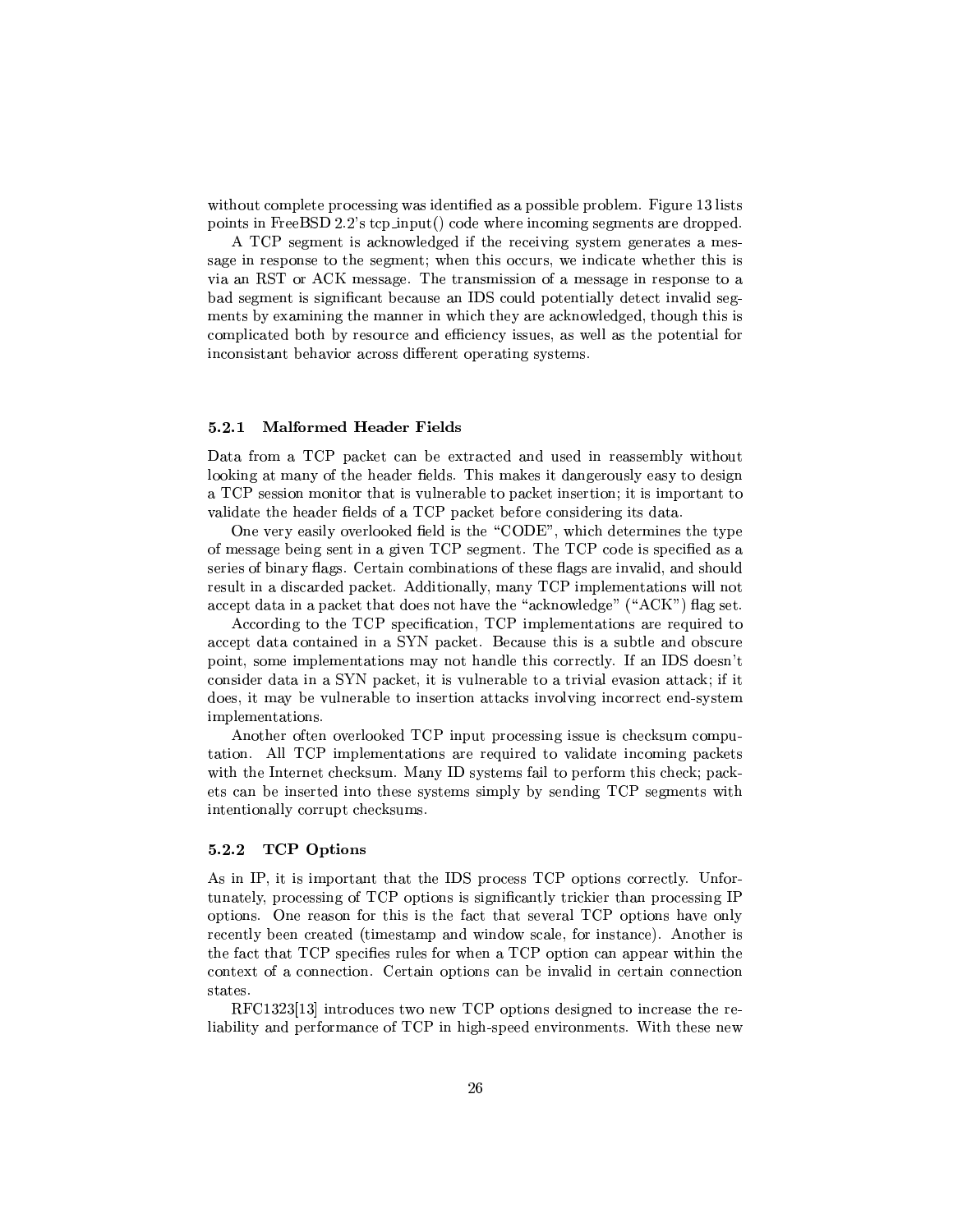| Line | Acknowledged? | Condition                                          |  |
|------|---------------|----------------------------------------------------|--|
| 295  | No            | Actual received packet too short                   |  |
| 312  | No            | Bad checksum                                       |  |
| 323  | No            | Offset too Short (into TCP header) or too long     |  |
| 331  | No            | Actual received packet too short                   |  |
| 369  | <b>RST</b>    | No listening process                               |  |
| 382  | <b>RST</b>    | No listening process                               |  |
| 384  | No            | Connection is in CLOSED state                      |  |
| 404  | No            | Packet other than SYN received in LISTEN state     |  |
| 409  | <b>RST</b>    | ACK packet received in LISTEN state                |  |
| 423  | No            | Can't track new connections                        |  |
| 628  | No            | Received RST packet in LISTEN state                |  |
| 630  | <b>RST</b>    | ACK packet received in LISTEN state                |  |
| 632  | No            | Any packet without SYN received in LISTEN state    |  |
| 639  | No            | Broadcast or Multicast SYN received                |  |
| 643  | No            | Out of resources                                   |  |
| 655  | No            | in_pcbconnect() failure                            |  |
| 662  | No            | Out of resources                                   |  |
| 773  | No            | ACK packet, bad sequence numbers                   |  |
| 789  | No            | In SYN_SENT state, received packet other than SYN  |  |
| 796  | No            | In SYN_SENT state, received packet has bad CC.ECHO |  |
| 936  | No            | In TIME_WAIT state, packet has bad CC option       |  |
| 945  | No            | Any other packet received in TIME_WAIT state       |  |
| 979  | <b>ACK</b>    | Bad timestamp (too old)                            |  |
| 993  | No            | In T/TCP, no CC or bad CC on non-RST packet        |  |
| 1048 | <b>RST</b>    | Listening user process has terminated              |  |
| 1087 | ACK           | Packet is out of receive window                    |  |
| 1156 | No            | ACK bit not set on non-SYN data packet             |  |
| 1175 | <b>RST</b>    | ACK packet, bad sequence numbers                   |  |
| 1234 | No            | Duplicate ACK                                      |  |
| 1300 | ACK           | ACK packet sent out of window                      |  |
| 1443 | <b>ACK</b>    | In TIME_WAIT state, received ACK                   |  |

 $\mathbf{E}^* = 19. \mathbf{E}$   $\mathbf{D}^*$   $\mathbf{D}^*$   $\mathbf{D}^*$   $\mathbf{D}^*$   $\mathbf{D}^*$   $\mathbf{D}^*$   $\mathbf{D}^*$   $\mathbf{D}^*$   $\mathbf{D}^*$   $\mathbf{D}^*$   $\mathbf{D}^*$   $\mathbf{D}^*$   $\mathbf{D}^*$   $\mathbf{D}^*$   $\mathbf{D}^*$   $\mathbf{D}^*$   $\mathbf{D}^*$   $\mathbf{D}^*$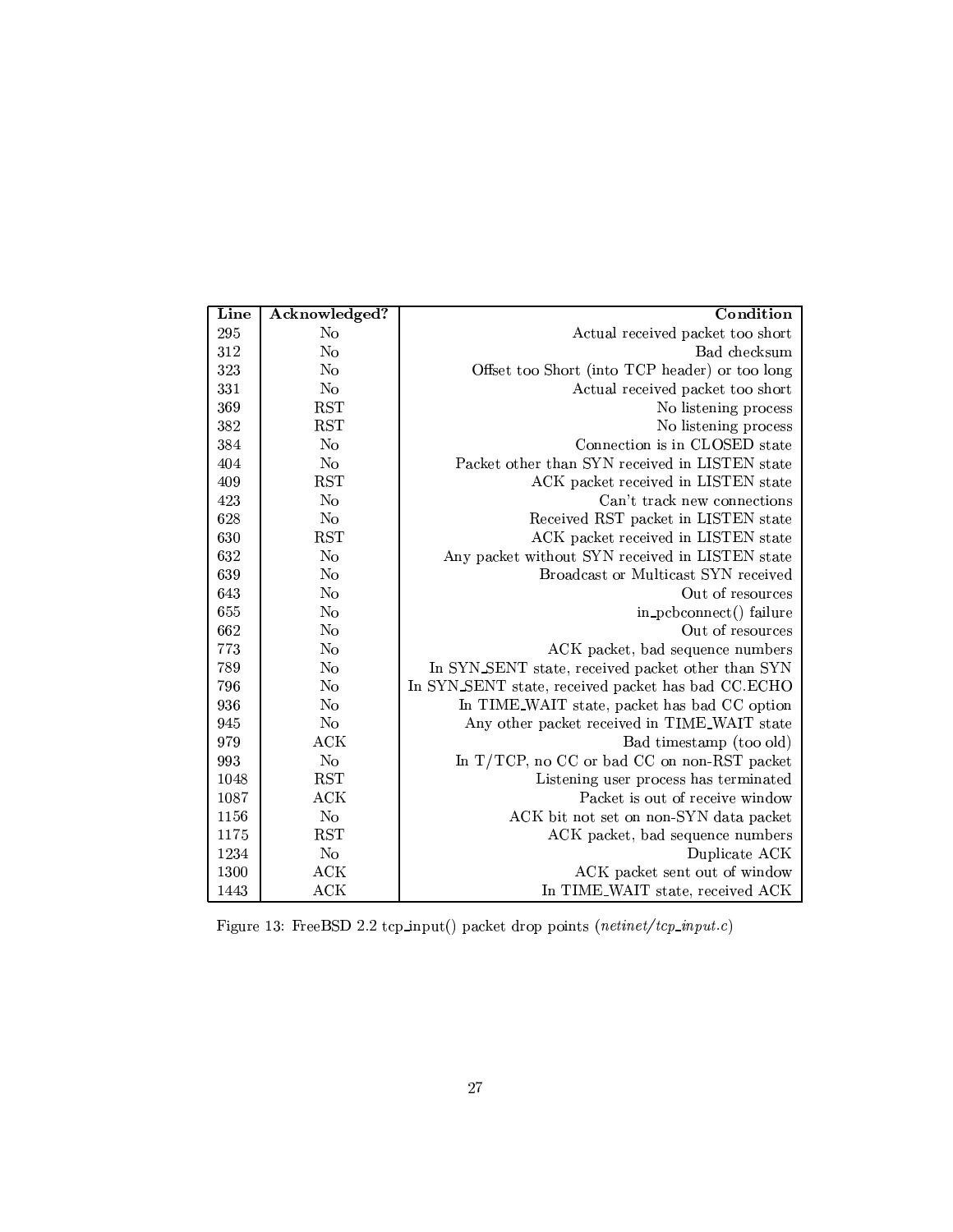options came the possibility that  $\mathcal{T}\mathcal{C}\mathcal{P}$  options could appear on packets that °aP7\ u- cy\¯¶µm2R±V\cPP0P\¯ TVe±VTy\k¤\ \yP³{ 0&-hf"l%z <sup>z</sup>  $\mathcal{L}$  , we are the contract of the cyr-  $\mathcal{L}$  . Using the contract of the cyr-  $\mathcal{L}$ been specified and accepted previously in that connection.

, and the set of the set of the set of the set of the set of the set of the set of the set of the set of the set of the set of the set of the set of the set of the set of the set of the set of the set of the set of the se P\³V³ ±RT\k<±Ty ³Vc²Ty{4·y~ E³¯¶±C\TP<PVJ\*P 'u ²³VR²  $\chi=\chi_{\rm T}=\chi_{\rm T}=\chi_{\rm T}=\chi_{\rm T}=\chi_{\rm T}=\chi_{\rm T}=\chi_{\rm T}=\chi_{\rm T}=\chi_{\rm T}=\chi_{\rm T}=\chi_{\rm T}=\chi_{\rm T}=\chi_{\rm T}=\chi_{\rm T}=\chi_{\rm T}=\chi_{\rm T}=\chi_{\rm T}=\chi_{\rm T}=\chi_{\rm T}=\chi_{\rm T}=\chi_{\rm T}=\chi_{\rm T}=\chi_{\rm T}=\chi_{\rm T}=\chi_{\rm T}=\chi_{\rm T}=\chi_{\rm T}=\chi_{\rm T}=\chi_{\rm T}=\chi_{\rm T}=\chi_{\rm T}=\$ TET2V $\bullet$  . The set of the set of the set of transition  $\bullet$  is a set of the set of the set of the set of the set of the set of the set of the set of the set of the set of the set of the set of the set of the set of the s correctly determine what the end-system has done, it will either be vulnerable  $T$  , we can consider the constant  $\mathcal{L}$  and  $\mathcal{L}$  are  $\mathcal{L}$  and  $\mathcal{L}$  and  $\mathcal{L}$  are  $\mathcal{L}$  and  $\mathcal{L}$ 

 $\Gamma$  . Type  $\Gamma$  of the contract of the contract of the contract of the contract of the contract of the contract of the contract of the contract of the contract of the contract of the contract of the contract of the contr ±Cy8cy\$V ¯7CµT¡V u RcT¯<<¯¶±²¯¶T #[s-EuTµ\µ´ P³¯¶pµ¯¶±V<  $T\rightarrow\infty$  . The Pauli is the Pauli in the Pauli in the Pauli in the Pauli in the Pauli in the Pauli in the Pauli in the Pauli in the Pauli in the Pauli in the Pauli in the Pauli in the Pauli in the Pauli in the Pauli in th The set of  $T$  at a set of  $T$  and  $T$  is the set of  $T$  set of  $T$  is the set of  $T$  points  $T$  and  $T$  $\equiv$  2020  $\pm$  0.000  $\pm$  0.000  $\pm$  0.000  $\pm$  0.000  $\pm$  0.000  $\pm$  0.000  $\pm$  0.000  $\pm$ 

 $\mathbf{v} = \mathbf{v} = \mathbf{v} = \mathbf{v} = \mathbf{v} = \mathbf{v} = \mathbf{v} = \mathbf{v} = \mathbf{v} = \mathbf{v} = \mathbf{v} = \mathbf{v} = \mathbf{v} = \mathbf{v} = \mathbf{v} = \mathbf{v} = \mathbf{v} = \mathbf{v} = \mathbf{v} = \mathbf{v} = \mathbf{v} = \mathbf{v} = \mathbf{v} = \mathbf{v} = \mathbf{v} = \mathbf{v} = \mathbf{v} = \mathbf{v} = \mathbf{v} = \mathbf{v} = \mathbf{v} = \mathbf$ yT9`c is the control of the control of the control of the control of the control of the control of the control of the control of the control of the control of the control of the control of the control of the control of th is. - and the set of the set of the set of the set of the set of the set of the set of the set of the set of the set of the set of the set of the set of the set of the set of the set of the set of the set of the set of the set segments, or, even worse, make an incorrect guess as to the validity of a segment and enable evasion attacks.

## 5.3 TCB Creation

!4Vµ ±C\7J9°µ<!f#/TyPc\¯¶\³TT\C\*cVTTp ³w!f, PyTransformation in the set of the set of the set of the set of the set of the  $p$  $\Gamma$  , and the pool  $\Gamma$  and the pool  $\Gamma$  and the pool  $\Gamma$  and the pool  $\Gamma$  and the pool  $\Gamma$  $^{\circ}$ C $^{\circ}$ TyPta $^{\circ}$ TyPta $^{\circ}$ TyPta $^{\circ}$ TyPta $^{\circ}$ TyPta $^{\circ}$ 

TCB creation is a troublesome issue. There are many different methods that  $\mathcal{F}=\mathcal{F}=\mathcal{F}=\mathcal{F}$  . The contract of the contract of the contract of the contract of the contract of the contract of the contract of the contract of the contract of the contract of the contract of the contract of ability to forge fake  $TCBs$  on the IDS can allow an attacker to desynchronize future connections that use the same parameters as the forged connection.

TCB creation as a concept revolves around the TCP three-way handshake 29qz-¡/4µ°µ<H<1Rµka+!f# ±V\µ´PqC°ay\* ²³y"2¬P\*TzP³  $\pm\infty$  , and a set  $\pm\infty$  T  $\pm\infty$  T  $\pm\infty$  and  $\pm\infty$  and  $\pm\infty$  $T$  , and the value of  $T$  -possible  $T$  -possible  $T$  -possible  $P$  -possible  $P$  -possible  $P$ other parameters (the use of running timestamps, for instance) that may be important.

.4P-index and the paper of the set of the set of the set of the set of the set of the set of the set of the set of the set of the set of the set of the set of the set of the set of the set of the set of the set of the set  $\Gamma$  ,  $\Gamma$  ,  $\Gamma$  ,  $\Gamma$  ,  $\Gamma$  ,  $\Gamma$  ,  $\Gamma$  ,  $\Gamma$  ,  $\Gamma$  ,  $\Gamma$  ,  $\Gamma$  ,  $\Gamma$  ,  $\Gamma$  ,  $\Gamma$  ,  $\Gamma$  ,  $\Gamma$  ,  $\Gamma$  ,  $\Gamma$  ,  $\Gamma$  ,  $\Gamma$  ,  $\Gamma$  ,  $\Gamma$  ,  $\Gamma$  ,  $\Gamma$  ,  $\Gamma$  ,  $\Gamma$  ,  $\Gamma$  ,  $\Gamma$  ,  $\Gamma$  ,  $\Gamma$  ,  $\Gamma$  ,  $\Gamma$  $\blacksquare$  . The transition of the transition of the transition of the transition of the transition of the transition of the transition of the transition of the transition of the transition of the transition of the transition no agreed-upon sequence numbers to use, and will be unable to exchange data.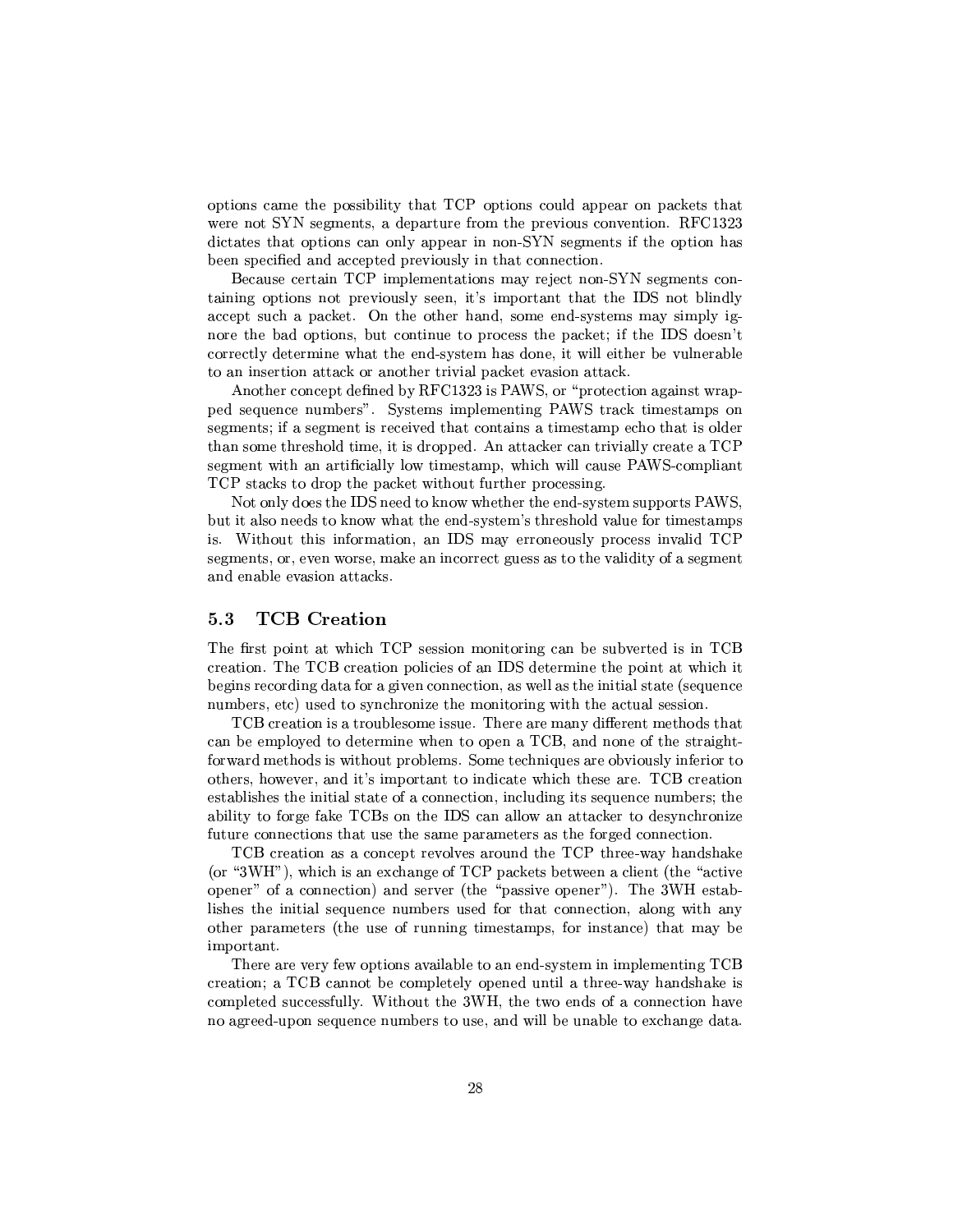s-component  $\mathcal{A}$  . The component  $\mathcal{A}$  is the component of  $\mathcal{A}$  and  $\mathcal{A}$  are types to  $\mathcal{A}$  . The component of  $\mathcal{A}$  $\mathbf{r} = \mathbf{r} = \mathbf{r} = \mathbf{r} = \mathbf{r} = \mathbf{r} = \mathbf{r} = \mathbf{r} = \mathbf{r} = \mathbf{r} = \mathbf{r} = \mathbf{r} = \mathbf{r} = \mathbf{r} = \mathbf{r} = \mathbf{r} = \mathbf{r} = \mathbf{r} = \mathbf{r} = \mathbf{r} = \mathbf{r} = \mathbf{r} = \mathbf{r} = \mathbf{r} = \mathbf{r} = \mathbf{r} = \mathbf{r} = \mathbf{r} = \mathbf{r} = \mathbf{r} = \mathbf{r} = \mathbf$  $7$  and the put  $7$  -form  $7$  and  $7$  -form  $7$  and  $7$  -form  $7$  -form  $7$  -form  $7$  $\mathbf{P}=\mathbf{P}=\mathbf{P}=\mathbf{P}$ . The set of the set of the set of the set of the set of the set of the set of the set of the set of the set of the set of the set of the set of the set of the set of the set of the set of the set of the set of the set of 'up'a 'u'r yw Persydiaeth a cyfeiriad yn y cyfeiriad yn y cyfeiriad yn y cyfeiriad yn y cyfeiriad yn y cyfeiria

+ to the set of the set of the set of the set of the set of the set of the set of the set of the set of the set !f,44\ 'u2P\ Q!4- <¯¶yk<\¯¶±²P ²³c²²mTV °a\_RaTV°an ini maso kao amin'ny faritr'i Norma dia 49.979. Ilay kaominina dia kaominina mpikambana amin'ny fivondronan-k rang ang pag-aang ang pag-aang ang pag-aang ang pag-aang ang pag-aang ang pag-aang ang pag-aang ang pag-aang a

### -! -

. As a contribution of the  $\mathcal{P}_\mathcal{A}$  is the  $\mathcal{P}_\mathcal{A}$  of  $\mathcal{P}_\mathcal{A}$  . As a contribution of the  $\mathcal{P}_\mathcal{A}$  $\mathcal{P}$  , and the PTVT substitution of the PTVTy  $\mathcal{P}$  and  $\mathcal{P}$  is the PTVT point  $\mathcal{P}$  . The PTVT substitution of the PTVT substitution of the PTVT substitution of the PTVT substitution of the PTVT substitutio  $\blacksquare$  and the state of the state of the state of the state of the state of the state of the state of the state of the state of the state of the state of the state of the state of the state of the state of the state of th

This has a few distinct disadvantages. The first and most obvious is the fact The first term of the state of the state of the state of the state of the state of the state of the state of t z-energie energie is the state of the state of the state of the state of the state of the state of the state of will only be able to see connections that start after it does), but also presents a serious opportunity for connection evasion by an attacker who can prevent the -- 'uP\operational and the second second second and second second second second second second second second se

s-VTʻat ilga istirati ilga istirati ilga istirati ilga istirati ilga istirati ilga istirati ilga istirati ilg VTYT TYTTÄÄ EINEN VAIKAA VAIKAA VAIKAA VAIKAA VAIKAA VAIKAA VAIKAA VAIKAA VAIKAA VAIKAA VAIKAA VAIKAA VAIKAA V TV7J $\sim$  JPy  $\sim$  JPy  $\sim$  JPy  $\sim$  TV7  $\sim$  CPT  $\sim$  CPT  $\sim$  CPT  $\sim$  CPT  $\sim$  CPT  $\sim$  CPT  $\sim$  CPT  $\sim$  CPT  $\sim$  CPT  $\sim$  CPT  $\sim$  CPT  $\sim$  CPT  $\sim$  CPT  $\sim$  CPT  $\sim$  CPT  $\sim$  CPT  $\sim$  CPT  $\sim$  CPT  $\sim$  CPT  $\sim$  CPT  $\Gamma$  . The contract value of  $\Gamma$  is a set of  $\Gamma$  and  $\Gamma$  are  $\Gamma$  . The contract value of  $\Gamma$  $\blacksquare$  . The following the following the following the following the following the following the following the following the following the following the following the following the following the following the following th connection, using different sequence numbers but the same parameters, will be undetectable as long as the attacker-created  $TCB$  is open.

!f#'\±T\V-\¯¶±C\V2P-±P\²¯ \µR-T\*TPyT²Rp²{°³TA!f#  $1$  PVT  $\sim$  1 PVT  $\sim$  200  $\sim$  200  $\sim$  200  $\sim$  200  $\sim$  200  $\sim$  200  $\sim$  200  $\sim$  200  $\sim$  200  $\sim$  200  $\sim$  200  $\sim$  200  $\sim$  200  $\sim$  200  $\sim$  200  $\sim$  200  $\sim$  200  $\sim$  200  $\sim$  200  $\sim$  200  $\sim$  200  $\sim$  200  $\sim$ shake determines whether the use of certain options is legitimate with the conpzT\ and an analysis of the state of the state of the state of the state of the state of the state of the state of the state of the state of the state of the state of the state of the state of the state of the state of the  $V$  and  $V$  and  $V$  are  $V$  and  $V$  are  $V$  and  $V$  are  $V$  and  $V$  are  $V$  and  $V$  are  $V$  and  $V$  are  $V$  and  $V$  are  $V$  and  $V$  are  $V$  and  $V$  are  $V$  and  $V$  are  $V$  and  $V$  are  $V$  and  $V$  are  $V$  and  $V$  are  $V$  a

 $\mathbf{r}$  . A finite the state  $\mathbf{r}$  is the state  $\mathbf{r}$  $\blacksquare$  $J\subset\mathbb{R}^n$  , the corresponding to the corresponding to the corresponding to the corresponding to the corresponding to the corresponding to the corresponding to the corresponding to the corresponding to the correspondin CVTV3V²³Tyy }!4mTyµV\$\_°µ {P)yTPyT¤\T³VTR)®\RµcRp¡Xk²·PP³ or "spoof-protection", makes some attacks against  $TCB$  creation harder; the  $\mathcal{L}=\mathcal{L}=\mathcal{L}=\mathcal{L}=\mathcal{L}=\mathcal{L}=\mathcal{L}=\mathcal{L}=\mathcal{L}=\mathcal{L}=\mathcal{L}=\mathcal{L}=\mathcal{L}=\mathcal{L}=\mathcal{L}=\mathcal{L}=\mathcal{L}=\mathcal{L}=\mathcal{L}=\mathcal{L}=\mathcal{L}=\mathcal{L}=\mathcal{L}=\mathcal{L}=\mathcal{L}=\mathcal{L}=\mathcal{L}=\mathcal{L}=\mathcal{L}=\mathcal{L}=\mathcal{L}=\mathcal{L}=\mathcal{L}=\mathcal{L}=\mathcal{L}=\mathcal{L}=\mathcal{$ easily forge server response packets.

 $s$  -which is the state of  $\mathcal{A}$  . The state  $\mathcal{A}$  is the state of  $\mathcal{A}$ virtual control of the second control of the second control of the second control of the second control of the s these filters makes forging such packets impossible). Trusted packets can be used as a reliable indicator of connection state.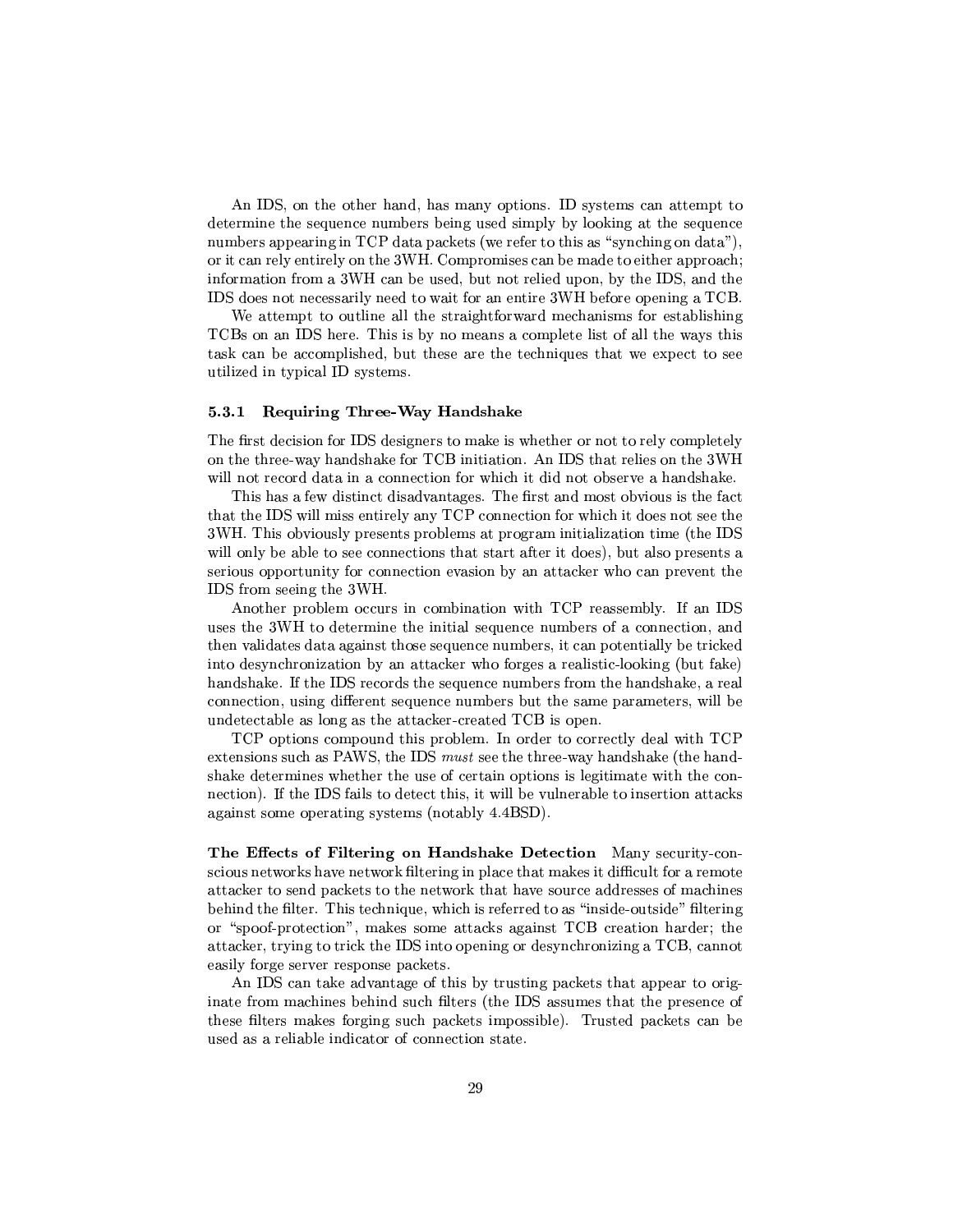$\blacksquare$  TVcePERpc $\blacksquare$  TVcePERpc $\blacksquare$  TVcePERpc $\blacksquare$ source address on the packet, and not on the type of TCP message it contains.  $\mathbf{r} = \mathbf{r} - \mathbf{r}$  the contracted  $\mathbf{r} = \mathbf{r} - \mathbf{r}$  , the contracted  $\mathbf{r} = \mathbf{r} - \mathbf{r}$ T±kVc ¯¶pTPykEP V-±PPyTy2 E±k\µ´\ V²³TµyV\PTy²³2RPyz JTPµ´ ¤V¤°a\P´²³P2 °VµPV²·PPy RPyPcp-P9PX²³µnot the servers).

as a set of the contract  $\mu$  of the contract  $\mu$  and  $\mu$   $\mu$   $\mu$   $\mu$   $\mu$   $\mu$   $\mu$ °a\TT 9Ve°µ<P~ y }s- 'uX°µ¶²VR²7P²³pq\XT jzPVJ RPyPcp  $\blacksquare$  . The  $\blacksquare$  and  $\blacksquare$  and  $\blacksquare$  is the  $\blacksquare$ spoof protection exists. The configuration of the IDS must be consistent with  $\blacksquare$  the contract of the contract of the contract of the contract of the contract of the contract of the contract of the contract of the contract of the contract of the contract of the contract of the contract of the con

 $\mathbf{r}$  -  $\mathbf{r}$  is the  $\mathbf{r}$  -  $\mathbf{r}$  is the  $\mathbf{r}$  -  $\mathbf{r}$  -  $\mathbf{r}$  -  $\mathbf{r}$  -  $\mathbf{r}$  -  $\mathbf{r}$  -  $\mathbf{r}$  -  $\mathbf{r}$  -  $\mathbf{r}$  -  $\mathbf{r}$  -  $\mathbf{r}$  -  $\mathbf{r}$  -  $\mathbf{r}$  -  $\mathbf{r}$  -  $\mathbf{r}$  -  $\$ data for a connection until it sees and accepts all 3 packets in the three-way  $\blacksquare$  . The set of  $\blacksquare$  and  $\blacksquare$  and  $\blacksquare$  $J$  yq C $J$  y $J$  y $J$  y $J$  y $J$  and  $J$  is a set  $J$  is a set  $J$  left  $J$  is a set  $J$  $\mathcal{A}$  , and the TyT7  $\mathcal{A}$  are the TyT7  $\mathcal{A}$  and  $\mathcal{A}$  the pure  $\mathcal{A}$  to  $\mathcal{A}$ R yT~ -µT4Py\µRXVP³²{T9\pzP³yPµ pQu.!}s,#u.pQµJP\

s¤¯¶T\p±P ³VT²³VP%\$T\*<¯¶±²³TXVVVcV\´\ ¯<´y³Vq  $\kappa$  years that the positive  $\kappa$  and  $\kappa$  and  $\kappa$  are the positive  $\kappa$  and  $\kappa$  $\bullet$  . The state of the state of the state of the state of the state of the state of the state of the state of the state of the state of the state of the state of the state of the state of the state of the state of the st attacker-induced performance problems).

 -- -- s 6u\*TVTy\$V³Py4J²ye±VTT²[z-  $\mathcal{L} = \mathcal{L} = \mathcal{L} = \mathcal{L} = \mathcal{L} = \mathcal{L} = \mathcal{L} = \mathcal{L} = \mathcal{L} = \mathcal{L} = \mathcal{L} = \mathcal{L} = \mathcal{L} = \mathcal{L} = \mathcal{L} = \mathcal{L} = \mathcal{L} = \mathcal{L} = \mathcal{L} = \mathcal{L} = \mathcal{L} = \mathcal{L} = \mathcal{L} = \mathcal{L} = \mathcal{L} = \mathcal{L} = \mathcal{L} = \mathcal{L} = \mathcal{L} = \mathcal{L} = \mathcal{L} = \mathcal$  $\blacksquare$  , the pH  $\blacksquare$  set of  $\blacksquare$  and  $\blacksquare$  and  $\blacksquare$  and  $\blacksquare$  and  $\blacksquare$ see that there are problems with blindly creating TCBs to synch up to data streams), and potentially reduces the ability of an attacker to trick the system P\*PyT j\²T0!f,4 Q&%\$T¶\V²³±VTT²mV\VTV´y4²T¶yPycpaT ±P\V\²³³¶TV¶\VyT\2°³²²{C ¯ePcp2T¶±Vµ´\-RP\±k VVR²³\m

The question that then arises is "what portion of the three-way handshake yang terminologi pada yang pertama pertama yang pertama yang pertama yang pertama yang pertama yang pertama ya !f, ° ³TpP7³T²q\VyT\ T\²·µJT\ <sup>2</sup> T¶²6u-64µ@°y ³Ecyy¶P cyT<PPT8 ±CT·P³Tpc±C\VT 2¬P TP\u-sf4z 8T TP\qPyT±kVT+TP\yXu-sf PyT±C\VTy\T4PkH¯¶\PTy²³²4³kRyJP³  $T$  ,  $T$  ,  $T$  ,  $T$  ,  $T$  ,  $T$  ,  $T$  ,  $T$  ,  $T$  ,  $T$  ,  $T$  ,  $T$  ,  $T$  ,  $T$  ,  $T$  ,  $T$  ,  $T$  ,  $T$  ,  $T$  ,  $T$  ,  $T$  ,  $T$  ,  $T$  ,  $T$  ,  $T$  ,  $T$  ,  $T$  ,  $T$  ,  $T$  ,  $T$  ,  $T$  ,  $T$  ,  $T$  ,  $T$  ,  $T$  ,  $T$  ,  $T$  , to the state of the state of the state of the state of the state of the state of the state of the state of the °àXTV 6uET dia mandro dia mandro dia mandro dia mandro dia mandro dia mandro dia mandro dia mandro dia mandro d

In either case, it's important to note that until the handshake is completed, pzT\'R pc^ zTk° and pc^ zTk° and pc^ zTk° and pc^ zTk° and pc^ zTk° and pc^ zTk° and pc^ zTk° and pc^ zTk° and p pzT\ c]~ eky³c±C y\$7° P PE²³XPyT±C\V TPTP\yweeks and the state of the state of the state of the state of the state of the state of the state of the state o  $\blacksquare$  $\blacksquare$  yT $\blacksquare$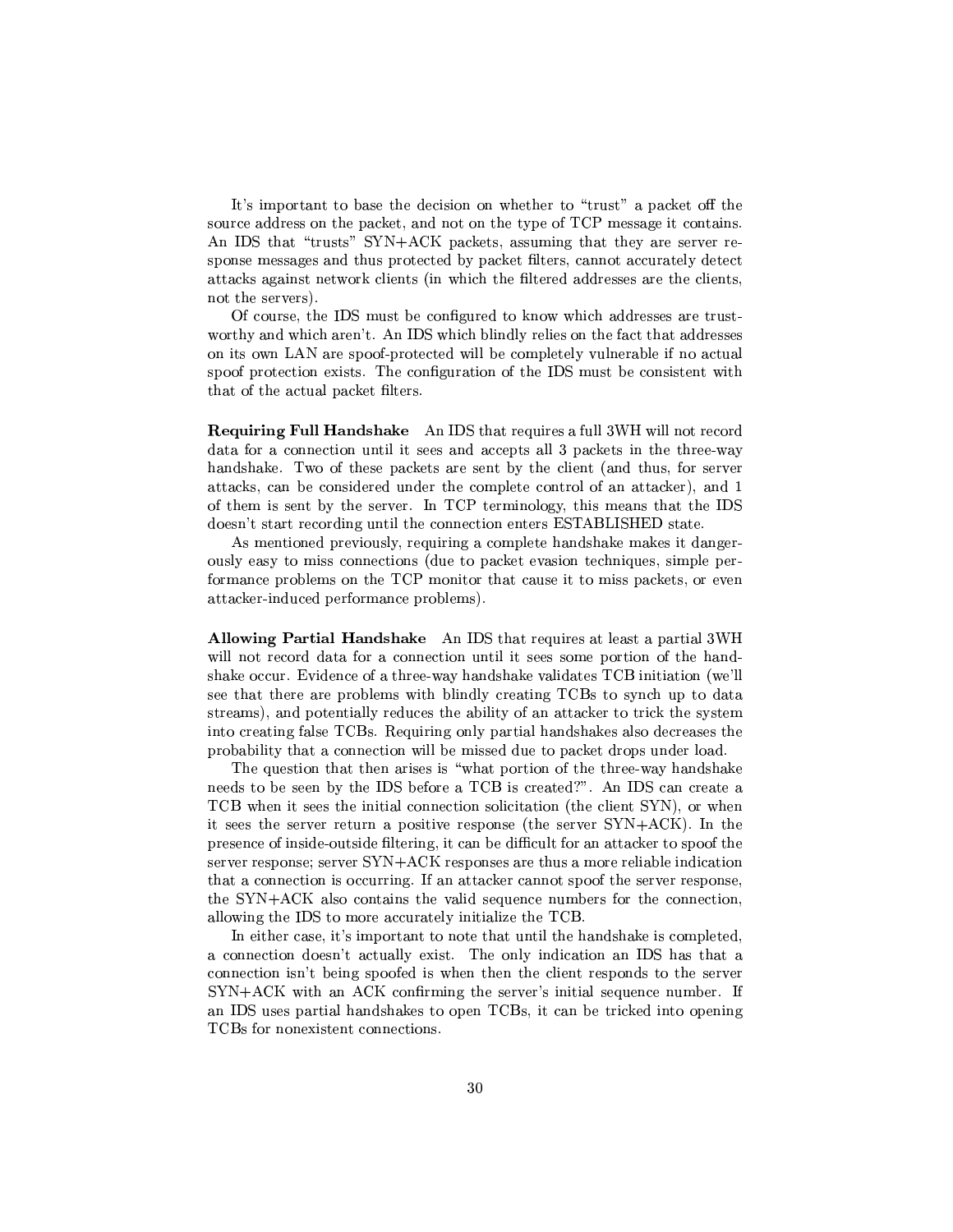### !--

!4\²·PPVJP³4T9P%\$P³9 TP°4\_9V\VTV´4T9±ky\*0!f,P7RpRV TV\*  $T$  , and the set of  $T$  is a set of  $T$  and  $T$  is a set of  $T$  in  $T$  , and  $T$  is a set of  $T$  $\equiv\{1\}$  . The contract of  $\equiv\{1\}$  is the contract of  $\equiv\{1\}$ entirely feasible to track normal connections simply by looking at ACK packets (packets containing data).

The primary advantage of this technique, which we refer to as "synching on  $\mathcal{F}$  , the contract proposition of  $\mathcal{F}$  proposition  $\mathcal{F}$  proposition of  $\mathcal{F}$ can detect connection that began before the program was started. Unfortu-VT²\RT VµXP¶PyTpHP±kTT³V³²·¶PVJ4P c@4°³²²{\yy±R-Jµ $\mathcal{T}_\mathcal{F}$  , and the state  $\mathcal{T}_\mathcal{F}$  and the state  $\mathcal{T}_\mathcal{F}$  and the state  $\mathcal{T}_\mathcal{F}$ 

-PTEcT²³² cRcTy¯¶9TVeT Vµ\$\\$VJP V\$\TPTz¶C\R¶cy\$VV number checking can be desynchronized by an attacker who pollutes the ob- $\blacksquare$ 

-astronomy. The state of the state of the state of the state of the state of the state of the state of the state of the state of the state of the state of the state of the state of the state of the state of the state of th 'u Tc Vµ PVRek\_\\*³X±V\_ cTyT\ PAz- ±V\µ´µ TkJ¶ yThe second control of the second control of the second control of the second control of the second control of t  $\mathcal{F}$  , and the state of the state of the state of the state of the state of the state of the state of the state of the state of the state of the state of the state of the state of the state of the state of the state o te valori te valori te valori te valori te valori te valori te valori te valori te valori te valori te valori t your police and the control of the control of the control of the control of the control of the control of the c as intentionally faked).

It is important that this technique be implemented reliably. Because the propT-12\*Juther\_20th the state of the state of the state of the state of the state of the state of the state of t to the state of the state of the state of the state of the state of the state of the state of the state of the ±Rp±k \X³¯¶±²¯¶yµJP³V7y PyT²·e³ !f#cpTT\ ¯¶\³TP9TVX\\$k  $\mathcal{L}$  recover the contribution of the contribution of the contribution of the contribution of the contribution of the contribution of the contribution of the contribution of the contribution of the contribution of the

¤ ±C \\*¯¶±²³y¯¶PT\'PPTy\P²y\*T\²²\$\t²³nu- ±Vµ´\PeT . The set of the set of the set of the set of the set of the set of the set of the set of the set of the set of the set of the set of the set of the set of the set of the set of the set of the set of the set of the set of TCB is opened, the IDS resets the appropriate sequence number to match that  $\mathcal{L} = \mathcal{L} = \mathcal{L} = \mathcal{L} = \mathcal{L} = \mathcal{L} = \mathcal{L} = \mathcal{L} = \mathcal{L} = \mathcal{L} = \mathcal{L} = \mathcal{L} = \mathcal{L} = \mathcal{L} = \mathcal{L} = \mathcal{L} = \mathcal{L} = \mathcal{L} = \mathcal{L} = \mathcal{L} = \mathcal{L} = \mathcal{L} = \mathcal{L} = \mathcal{L} = \mathcal{L} = \mathcal{L} = \mathcal{L} = \mathcal{L} = \mathcal{L} = \mathcal{L} = \mathcal{L} = \mathcal$  $77.7\pm7.7$ Cprv\*T 'u\*\*\*' $\sim7.7\pm7.7$  $\top$  . The space of the space of the space of the space of the space of the space of the space of the space of the space of the space of the space of the space of the space of the space of the space of the space of the sp T%\$k ¯7Cµ\VET 'u@kP\PRXT J\²³JµR°²³²{C ²³kRym

¤ T³¯¶±²°4\_\$T\$RPyP¶TVE±T²¯ <P \²±R\*P Vµcnu-±Vµ´\-Ty¶\pzP³{ X#HPyT¯<V²³P°³²²uCTV ²³y\³T¯¶TPTy)®°a\_ handshake packet, and not a forged desynch attempt.

This does not way. There are three major problems with this approach.  $T$  . To the set of the set of  $T$  is the contract contract to  $T$  . The contract  $\alpha$  $\sim$  2  $\sim$  2  $\sim$  2  $\sim$  2  $\sim$  2  $\sim$  2  $\sim$  2  $\sim$  2  $\sim$  2  $\sim$  2  $\sim$  2  $\sim$  2  $\sim$  2  $\sim$  2  $\sim$  2  $\sim$  2  $\sim$  2  $\sim$  2  $\sim$  2  $\sim$  2  $\sim$  2  $\sim$  2  $\sim$  2  $\sim$  2  $\sim$  2  $\sim$  2  $\sim$  2  $\sim$  2  $\sim$  2  $\sim$  2  $\sim$  2  $\sim$ °²³²>¤\±±Cy¤\P¶\VyT\^4zkP 'uk\¤EP²\²9°a\_T2RPP¯¶³  $\mathbf{r} = \mathbf{r} \cdot \mathbf{r}$  . The contract of the contract of the contract of the contract of the contract of the contract of the contract of the contract of the contract of the contract of the contract of the contract of the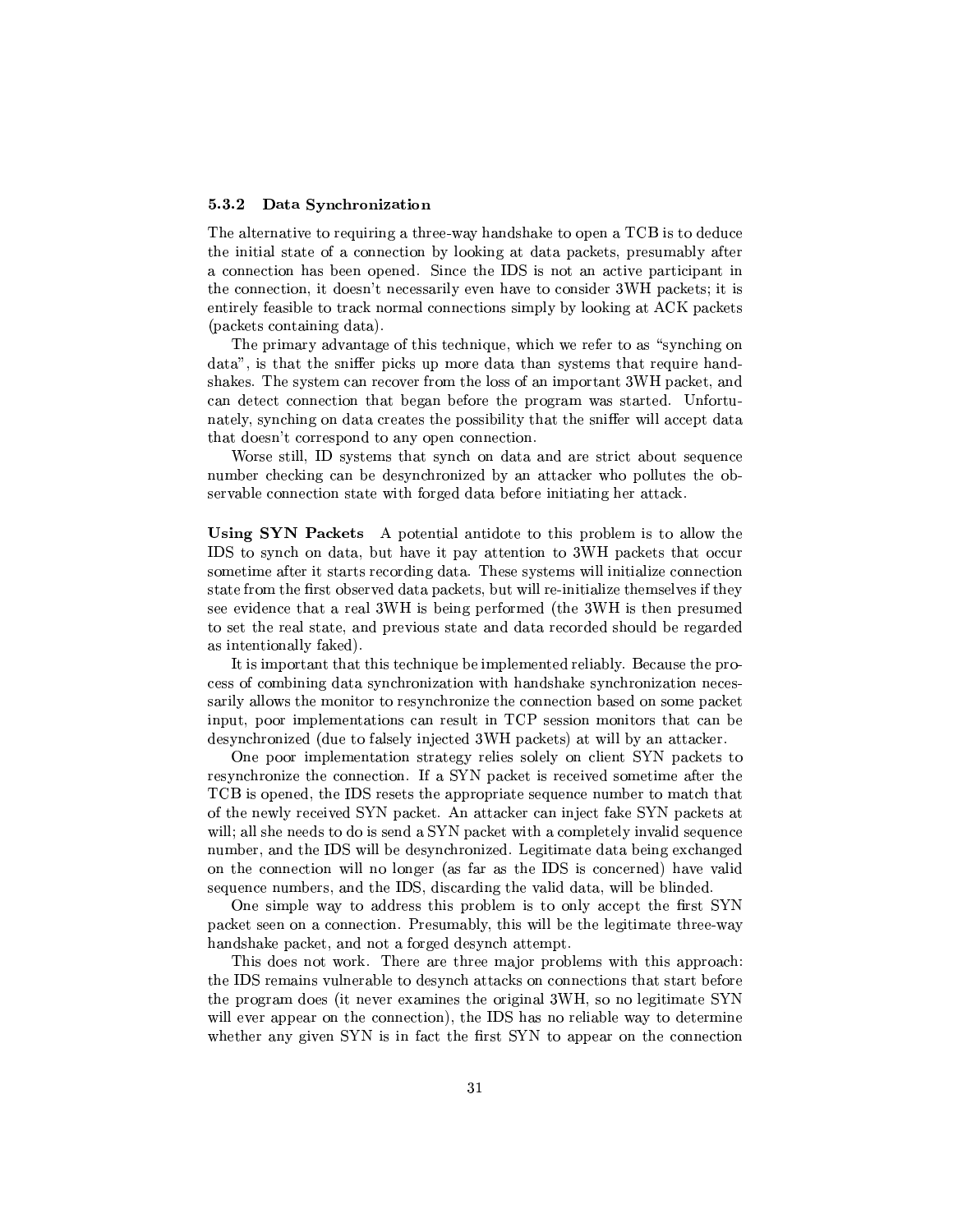$2$  and  $\mathcal{L}=\mathcal{L}=\mathcal{L}=\mathcal{L}=\mathcal{L}=\mathcal{L}=\mathcal{L}=\mathcal{L}=\mathcal{L}=\mathcal{L}=\mathcal{L}=\mathcal{L}=\mathcal{L}=\mathcal{L}=\mathcal{L}=\mathcal{L}=\mathcal{L}=\mathcal{L}=\mathcal{L}=\mathcal{L}=\mathcal{L}=\mathcal{L}=\mathcal{L}=\mathcal{L}=\mathcal{L}=\mathcal{L}=\mathcal{L}=\mathcal{L}=\mathcal{L}=\mathcal{L}=\mathcal{L}=\mathcal{L}=\mathcal{L}=\mathcal{L}=\mathcal{L}=\math$  $\mathcal{P}=\mathcal{P}=\mathcal{P}=\mathcal{P}=\mathcal{P}=\mathcal{P}$ tvaria en el termino de la termino de la termino de la termino de la termino de la termino de la termino de la

 $\mathbf{z} = \mathbf{z} - \mathbf{z}$  , the contract  $\mathbf{z} = \mathbf{z} - \mathbf{z}$  , the contract  $\mathbf{z} = \mathbf{z} - \mathbf{z}$  $\mathbf{r}$  , and  $\mathbf{r}$  ,  $\mathbf{r}$  and  $\mathbf{r}$  is the contract  $\mathbf{r}$  ,  $\mathbf{r}$  $\mathbf{u} = \mathbf{v} + \mathbf{v}$ legitimate and represent real connection handshakes.

.4P P  $\bullet$  . The property of the property of the property  $\bullet$  and  $\bullet$  . The property of the property of the property of the property of the property of the property of the property of the property of the property of the cTPy virtually contained a set of the contact of the contact of the contact of the contact of the contact of the contact of the contact of the contact of the contact of the contact of the contact of the contact of the cont  $R$  yards and  $R$  are the set of  $\mathcal{P}$  and  $\mathcal{P}$  are the set of  $\mathcal{P}$  and  $\mathcal{P}$  are the set of  $\mathcal{P}$  $\kappa$  types and  $\kappa$  are the contract of  $\kappa$  of  $\kappa$  and  $\kappa$   $\kappa$  $\mathcal{S}=\{s\in\mathcal{S}^{\mathcal{S}}: s\in\mathcal{S}^{\mathcal{S}}\}$  , where  $\mathcal{S}=\{s\in\mathcal{S}^{\mathcal{S}}: s\in\mathcal{S}^{\mathcal{S}}: s\in\mathcal{S}^{\mathcal{S}}: s\in\mathcal{S}^{\mathcal{S}}\}$  $T$ yT $T$ yT $T$ ave $T$ P $T$ P $T$ P $T$ P $T$ 

- - - <sup>s</sup> !f#¯¶\³TXyy¶PyTkµT\*\* z-  $\pm\infty$  . The contract of the contract of the contract  $\pm\infty$  . The contract of the contract of the contract of the contract of the contract of the contract of the contract of the contract of the contract of the contract ata sa na matangana na matangana na matangana na matangana na matangana na matangana na matangana na matangana forged data packet can potentially desynchronize the connection. A smarter ¯e±V²³y¯eyPJP³9¯¶³^\V²³ VTRyQ2 \qc VµP\V\*pJT\ ±VT±CTy54mVJP-±V\µ´PThe three terms in the contract of the contract of the contract of the contract of the contract of the contract of the contract of the contract of the contract of the contract of the contract of the contract of the contra  $\bullet$  . The contract of the contract of the contract of the contract of the contract of the contract of the contract of the contract of the contract of the contract of the contract of the contract of the contract of the co

## 5.4 TCP Stream Reassembly

The most difficult task for a network intrusion detection system to accomplish -PePTXTp\kPTVT\+T¶\TV\²>Pky³VE)1µV\\pJ\yg!f# connection. TCP provides enough information for an end-system to determine  $\mathcal{L}=\mathcal{L}=\mathcal{L}=\mathcal{L}=\mathcal{L}=\mathcal{L}=\mathcal{L}=\mathcal{L}=\mathcal{L}=\mathcal{L}=\mathcal{L}=\mathcal{L}=\mathcal{L}=\mathcal{L}=\mathcal{L}=\mathcal{L}=\mathcal{L}=\mathcal{L}=\mathcal{L}=\mathcal{L}=\mathcal{L}=\mathcal{L}=\mathcal{L}=\mathcal{L}=\mathcal{L}=\mathcal{L}=\mathcal{L}=\mathcal{L}=\mathcal{L}=\mathcal{L}=\mathcal{L}=\mathcal{L}=\mathcal{L}=\mathcal{L}=\mathcal{L}=\mathcal{L}=\mathcal{$ of the connection. Even so, the  $4.4BSD$  code to manage this process is over  $z$   $\rightarrow$   $z$   $\rightarrow$   $z$   $\rightarrow$   $z$   $\rightarrow$   $z$   $\rightarrow$   $z$   $\rightarrow$   $z$   $\rightarrow$   $z$   $\rightarrow$   $z$   $\rightarrow$   $z$   $\rightarrow$   $z$   $\rightarrow$   $z$   $\rightarrow$   $z$   $\rightarrow$   $z$   $\rightarrow$   $z$   $\rightarrow$   $z$   $\rightarrow$   $z$   $\rightarrow$   $z$   $\rightarrow$   $z$   $\rightarrow$   $z$   $\rightarrow$   $z$   $\rightarrow$   $z$   $\rightarrow$   $z$   $\rightarrow$   $z$   $\rightarrow$   $z$  implementation.

. The contraction of the contract  $\mathcal{A}\subset\mathcal{A}\subset\mathcal{A}\subset\mathcal{A}$  and  $\mathcal{A}\subset\mathcal{A}\subset\mathcal{A}\subset\mathcal{A}$  $\Box$ PTµkc¯¶³q³ ¬T c¯e±CP e+CP³¯¶ ,a\T¶±VTT±V\µq@TVyT\¶\ \T\y²³<¯<V³±V²TT \Tyy P¶VTPPVJP-Jµe41Rµky\*\PTpzT²\

The TCP session monitor does not have this luxury. If it misses a packet, it  $\epsilon$  cannot (practically) request retransmission — moreover, it cannot easily detect  $\mathcal{L}=\mathcal{L}=\mathcal{L}=\mathcal{L}=\mathcal{L}=\mathcal{L}=\mathcal{L}=\mathcal{L}=\mathcal{L}=\mathcal{L}=\mathcal{L}=\mathcal{L}=\mathcal{L}=\mathcal{L}=\mathcal{L}=\mathcal{L}=\mathcal{L}=\mathcal{L}=\mathcal{L}=\mathcal{L}=\mathcal{L}=\mathcal{L}=\mathcal{L}=\mathcal{L}=\mathcal{L}=\mathcal{L}=\mathcal{L}=\mathcal{L}=\mathcal{L}=\mathcal{L}=\mathcal{L}=\mathcal{L}=\mathcal{L}=\mathcal{L}=\mathcal{L}=\mathcal{L}=\mathcal{$ 

 $\blacksquare$  . The set of the set of the set of the set of the set of the set of the set of the set of the set of the set of the set of the set of the set of the set of the set of the set of the set of the set of the set of the a stream of TCP packets requires accurate sequence number tracking. If an IDS  $\bar{p}_1=\bar{p}_2=\bar{p}_3$ y  $\bar{p}_3=\bar{p}_3=\bar{p}_3$ y  $\bar{p}_4=\bar{p}_4=\bar{p}_4$ -'³TR2T\¯¶ PyJ\yT\$¯¶pµVT¯24Pyt±CP¯<yP²³8Rpc VµP\V\*yT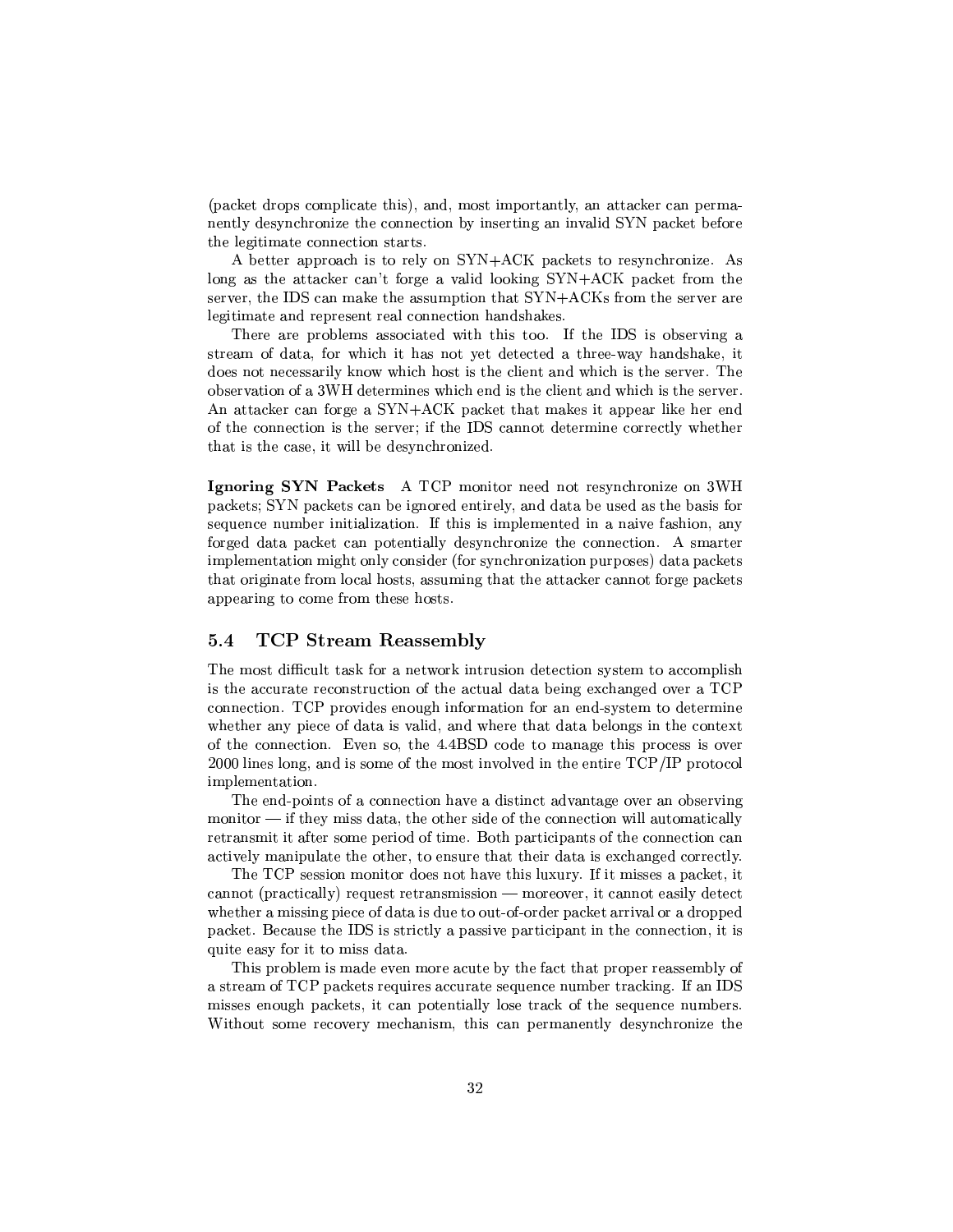connection. The techniques used by an IDS to recover from packet loss (and resynchronize with the connection) can also be attacked.

#### $5.4.1$ - - - ! -

Some ID systems do not use sequence numbers at all. Instead, they insert data P P8cPyTT¯X²³p¡ cTPy\¯ ³TPRyX³<¶Py\pm !4pccRcTy¯¶¶R  $\overline{\phantom{a}}$  s-curve transformation  $\overline{\phantom{a}}$  . The s-construction of  $\overline{\phantom{a}}$  and  $\overline{\phantom{a}}$  and  $\overline{\phantom{a}}$  and  $\overline{\phantom{a}}$  $p$  and  $p$  and  $p$  and  $p$  and  $p$  and  $p$  and  $p$  and  $p$  and  $p$  and  $p$  and  $p$ !f#8RP³4°³²²{C ¯¶yV³²³pTy

. The set of the set of  $\mathcal{A}$  and  $\mathcal{A}$  are the set of  $\mathcal{A}$  . The corresponding to  $\mathcal{A}$ T\¯¶yµ \7\µRy9X\P¯<²HRyPTyV
2jV±V±ky³V °V\y TVEP\RPbetween TCP endpoints changes and reduces the latency of the path between To a set of  $\tau$  m is a set of  $\tau$  . The properties of  $\tau$  is a set of  $\tau$  p  $\tau$  p  $\tau$  $\mathcal{P}$  and the contract  $\mathcal{P}$  of  $\mathcal{P}$  of  $\mathcal{P}$  of  $\mathcal{P}$  of  $\mathcal{P}$  of  $\mathcal{P}$  of  $\mathcal{P}$  of  $\mathcal{P}$  of  $\mathcal{P}$  of  $\mathcal{P}$  of  $\mathcal{P}$  of  $\mathcal{P}$  of  $\mathcal{P}$  of  $\mathcal{P}$  of  $\mathcal{P}$  of  $\mathcal{P}$  of  $\math$  $\mathcal{P}=\mathcal{P}=\mathcal{P}=\mathcal{P}=\mathcal{P}=\mathcal{P}=\mathcal{P}=\mathcal{P}=\mathcal{P}=\mathcal{P}=\mathcal{P}=\mathcal{P}=\mathcal{P}=\mathcal{P}=\mathcal{P}=\mathcal{P}=\mathcal{P}=\mathcal{P}=\mathcal{P}=\mathcal{P}=\mathcal{P}=\mathcal{P}=\mathcal{P}=\mathcal{P}=\mathcal{P}=\mathcal{P}=\mathcal{P}=\mathcal{P}=\mathcal{P}=\mathcal{P}=\mathcal{P}=\mathcal{P}=\mathcal{P}=\mathcal{P}=\mathcal{P}=\mathcal{P}=\mathcal{$ TPyT²7PyTT¯X²³\VeT)@yT\y²³¶P³±V±²³p 'u¶°³²²@cy¯¶y\³V\²yP P

#### 5.4.2 !- - - !

pH HPeTRP¯ R yµpµ´T%\$yVX ¯7CµCPPX¤2TTµV TkJ $\gamma$  and  $\gamma$  and  $\gamma$  and  $\gamma$  and  $\gamma$  and  $\gamma$ system to which it is addressed. Several issues can cause a TCP implementation tvaria varia turisti konstruitori en al territori en al territori en al territori en al territori en al territori

 $\bm z$  and  $\bm z$  the contract  $\bm z$  that is the contract  $\bm z$  and  $\bm z$  and  $\bm z$   $\bm z$  and  $\bm z$   $\bm z$   $\bm z$  and  $\bm z$   $\bm z$   $\bm z$   $\bm z$   $\bm z$   $\bm z$   $\bm z$   $\bm z$   $\bm z$   $\bm z$   $\bm z$   $\bm z$   $\bm z$   $\bm z$   $\bm z$   $\bm z$   $\bm z$   $\bm z$ °VRJ° !4c°VRJ°-¡7>epzT\2P±PyTP TV ¯Xkyu Tp4qJµ it will accept, preventing the other end of the connection from sending too much  $\mathbf{P}=\mathbf{P}$  -applied to the proposition of the proposition of the proposition of the proposition of the proposition of the proposition of the proposition of the proposition of the proposition of the proposition of the to the second particle in the second particle in the second particle in the second particle in the second particle in the second particle in the second particle in the second particle in the second particle in the second  $\mathcal{T}_\mathcal{A}$  , the set of the set of the set of the set of the set of the set of the set of the set of the set of the set of the set of the set of the set of the set of the set of the set of the set of the set of the set P ≠CP ±CP 'u Division's the TVU in the TVUP 'under the TVUP 'under the TVUP 'under the TVUP 'under the TVUP 'u  $\bm{\mathcal{L}}=\bm{\mathcal{L}}\cdot\mathbf{V}\cdot\mathbf{V}$ potentially vulnerable to an insertion attack.

The information available to the IDS from captured packets provides one useful indication of end-system state  $-$  the acknowledgment sequence number. The  $\mathcal{I}^*$  J° you are the set of  $\mathcal{I}^*$  and  $\mathcal{I}^*$  are the vertex  $\mathcal{I}^*$ expects to see. Presumably (end-system TCP bugs can break this assumption),

¯¶\_<C ±±kP44T4±k³4TkJ- 6u\P²\²<¯e³T\ePTp¯ it represents the next expected piece of data within the context of the entire pzT\u LpHP cy\¯¶>Tq>\yyPT\T²³RTpzP²³9µ´VJ°²³pR\p"v \y TV\ \8µ´ J°²³pR\¯¶ye\*\VµJTp8Tpc±C\kcT ³y uR\yP\²cy\¯¶P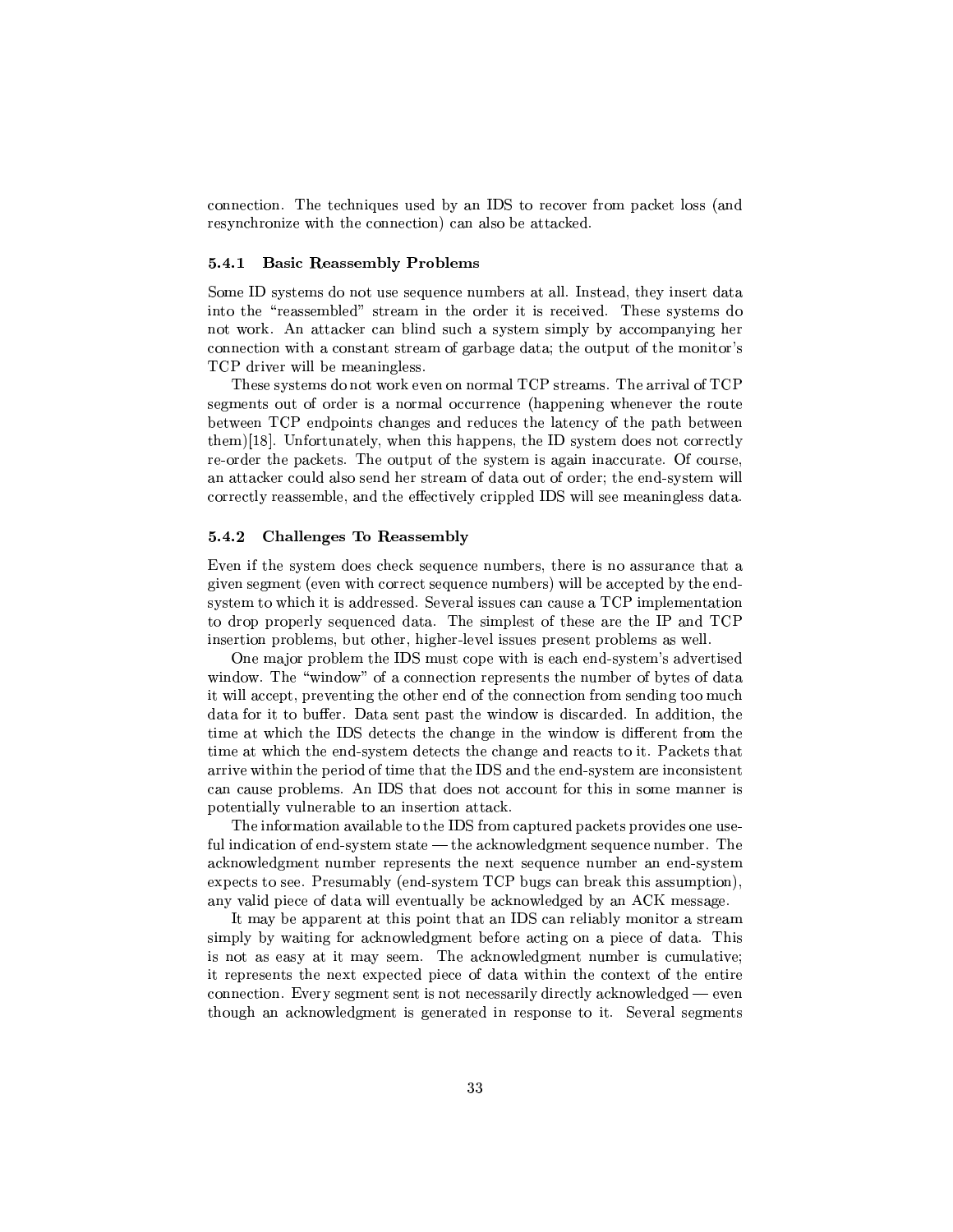| <b>Operating System</b> | TCP Overlap Behavior                |
|-------------------------|-------------------------------------|
| Irix $5.3$              | Favors New Data for Forward Overlap |
| HP-UX 9.01              | Favors New Data for Forward Overlap |
| Linux                   | Favors New Data for Forward Overlap |
| AIX 3.25                | Favors New Data for Forward Overlap |
| Solaris 2.6             | Favors New Data for Forward Overlap |
| FreeBSD 2.2             | Favors New Data for Forward Overlap |
| Windows NT 4.0          | Always Favors Old Data              |

 $\Pi^\star$  at  $\Pi$   $\cap$   $\Omega$   $\Omega$  is  $\Pi$  and  $\Omega$  is  $\Omega$  contributions of  $\Omega$  contributions of  $\Omega$  contributions of  $\Omega$  is  $\Omega$  is a contribution of  $\Omega$  is  $\Omega$  is a contribution of  $\Omega$  is  $\Omega$  is a contribution of  $\Omega$ 

 $\blacksquare$  and the set of  $\blacksquare$  and the set of  $\blacksquare$  and the set of  $\blacksquare$  and the set of  $\blacksquare$ an acknowledgement to each individual packet it sees.

s-contract the contract of the contract of the contract of the contract of the contract of the contract of the contract of the contract of the contract of the contract of the contract of the contract of the contract of th \TVT\yP\²uRPy²²³ T%\$yVp ±Vµ´\P¤°·PJP ³V2PV !4¶yR information will not change from packet-to-packet (except the checksum), and each packet will alter end-system state in exactly the same manner, but only one  $\mathcal{F}$  . The contract  $\mathcal{F}$  is the contract of  $\mathcal{F}$  and  $\mathcal{F}$  . The contract of  $\mathcal{F}$ was valid.

-PT9cT²³² k\VTTT\JTP\µ´2V-\ 'u2±²y°³T2T\¯7\V·  $\blacksquare$  JTP $\blacksquare$  JTP $\blacksquare$  JTP $\blacksquare$  JTP $\blacksquare$  JTP $\blacksquare$  JTPs ET $\blacksquare$  at the  $\blacksquare$  at the  $\blacksquare$ by sending segments that the end-system will reject without acknowledging, and  $\blacksquare$  to the contract of the contract of the contract of the contract of the contract of the contract of the contract of the contract of the contract of the contract of the contract of the contract of the contract of the TV V7PV7. TV V7PV7. TV V7PV7. TV V7PV7. TV V7PV7. TV V7PV7. TV V7PV7. TV V7PV7. TV V3T JA T4J data and potentially desynchronizing the IDS from the actual connection. This H\yT\compare the compare to the compare to the compare to the compare to the compare to the compare of the compa

#### $5.4.3$ Overlap

 ${\bf -}$  . The  ${\bf -}$ share the approximation of the Australian control of the Australian control of the Australian control of the A >P 'uR y-PyT\²\TV±T²¯"³ ¶¯<V\VTP-°·PTXcP $\blacksquare$ 

The rules for handling TCP segment overlap are quite similar to those of reassembling fragmented IP datagrams. In some cases, end-systems will resolve the conflict in favor of the old data; in others, the conflict is resolved in favor of the new data. There is, again, a great potential for bugs here, and, as in  $\equiv$  Tp $\equiv$  Tp $\equiv$  Tp $\equiv$  Tp $\equiv$  Tp $\equiv$  Tp $\equiv$  Tp $\equiv$  Tp $\equiv$  Tp $\equiv$ JP $\pm$  jp $\pm$  at a set  $\pm$  . The set of  $\pm$  is a set of  $\pm$   $\pm$   $\pm$   $\pm$   $\pm$ systems.

T³V2JP²\±±e!f# cy\¯¶µm³9±CPc²\ Jcµ\µ´¤TPyTX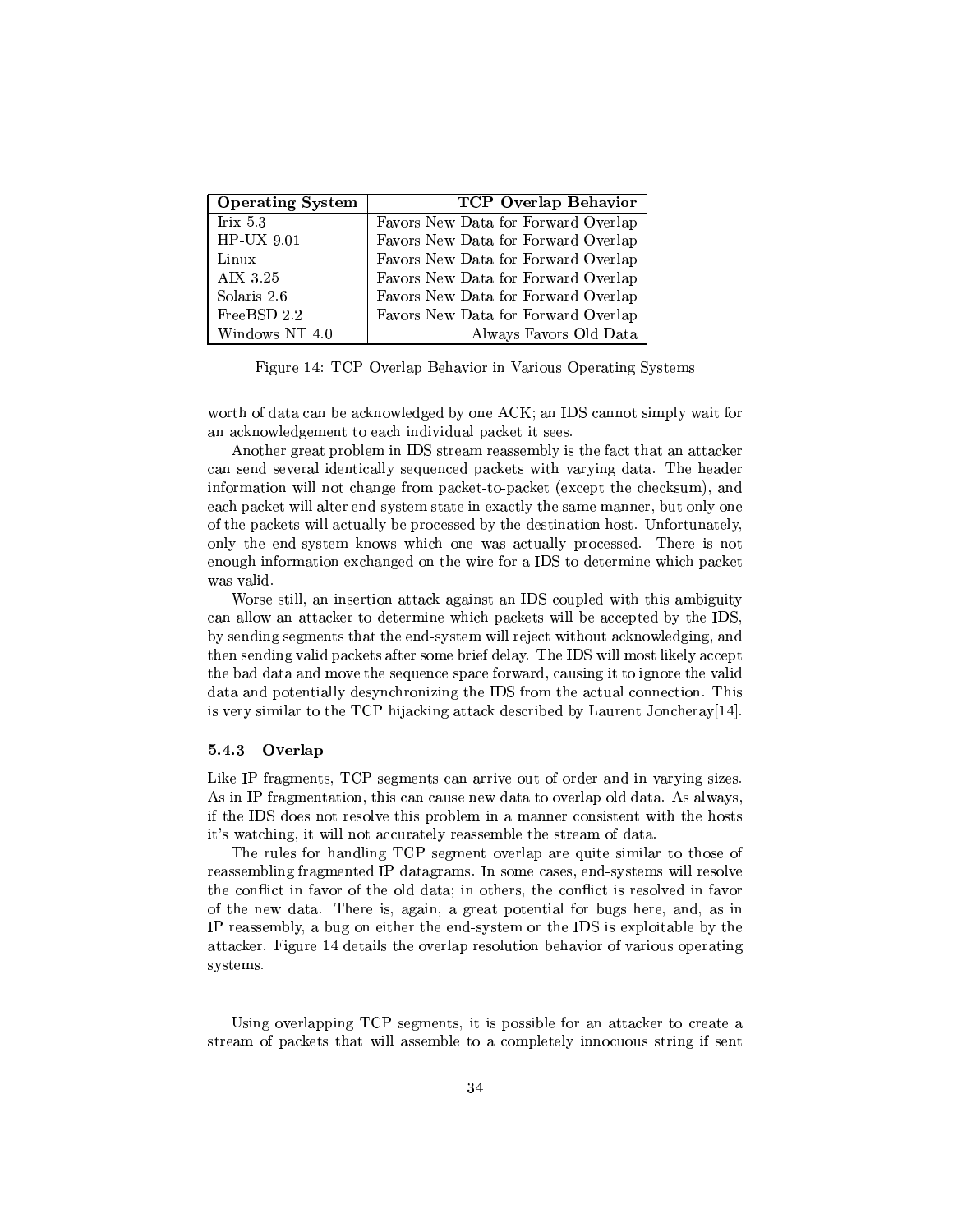$\blacksquare$  The set of the set of the set of the set of the set of the set of the set of the set of the set of the set of the set of the set of the set of the set of the set of the set of the set of the set of the set of the s T\¯¶yp 6#²\_ E°³Tcy\¯¶J\P²± ²²J°-TVecPµ´\y-T2²·Pµ²²³P°P·PTV±k\µ´\4cTPy\¯ \ET RpP³VT\2cy\Vm ²yPaTV 'uETpc²³y J\P²±  $2\pi$  and  $2\pi$  and  $2\pi$  and  $2\pi$  and  $2\pi$  and  $2\pi$  and  $2\pi$ 

## $\blacksquare$   $\blacksquare$   $\blacksquare$   $\blacksquare$   $\blacksquare$   $\blacksquare$   $\blacksquare$   $\blacksquare$   $\blacksquare$   $\blacksquare$   $\blacksquare$   $\blacksquare$   $\blacksquare$   $\blacksquare$   $\blacksquare$   $\blacksquare$   $\blacksquare$   $\blacksquare$   $\blacksquare$   $\blacksquare$   $\blacksquare$   $\blacksquare$   $\blacksquare$   $\blacksquare$   $\blacksquare$   $\blacksquare$   $\blacksquare$   $\blacksquare$   $\blacksquare$   $\blacksquare$   $\blacksquare$   $\blacks$

s¤ #Zµ¯¶PT\J\yT²±PyT\²RT\uVPP7¤E²\T9±CTyT²L\³V\. The set  $\mathbf{P}_{\mathbf{C}}$  is the positive  $\mathbf{P}_{\mathbf{C}}$  $\sim$  100  $\sim$  100  $\sim$  100  $\sim$  100  $\sim$  100  $\sim$  100  $\sim$  100  $\sim$  100  $\sim$  100  $\sim$  100  $\sim$  100  $\sim$  100  $\sim$  100  $\sim$  100  $\sim$  100  $\sim$  100  $\sim$  100  $\sim$  100  $\sim$  100  $\sim$  100  $\sim$  100  $\sim$  100  $\sim$  100  $\sim$  100  $\sim$   $t$ ently in favor of the old data, and  $4.4BSD$  resolves conflicts as indicated in the RFC, occasionally in favor of the new data. As with fragmentation reassem-²\²yPHP 'u<´ J°- J°8yµ\*cRcT¯ ¶T°a\P´7PyTT¯X²yHcTPy\¯¶ P¶\
%VT<cy\¯¶µR³-°³²²mC VV²³P¶PTy²³<¯¶\V·P\-ycµtypes of end-systems.

#### 5.4.5 ! - - ! - --

termine to the control of the control of the control of the control of the control of the control of the control of the control of the control of the control of the control of the control of the control of the control of . The contract of the contract of the contract of the contract of the contract of the contract of the contract of the contract of the contract of the contract of the contract of the contract of the contract of the contrac  $\mathbf{r} = \mathbf{r} = \mathbf{r} = \mathbf{r} = \mathbf{r} = \mathbf{r} = \mathbf{r} = \mathbf{r} = \mathbf{r} = \mathbf{r} = \mathbf{r} = \mathbf{r} = \mathbf{r} = \mathbf{r} = \mathbf{r} = \mathbf{r} = \mathbf{r} = \mathbf{r} = \mathbf{r} = \mathbf{r} = \mathbf{r} = \mathbf{r} = \mathbf{r} = \mathbf{r} = \mathbf{r} = \mathbf{r} = \mathbf{r} = \mathbf{r} = \mathbf{r} = \mathbf{r} = \mathbf{r} = \mathbf$ protocol to do this.

Vulnerabilities in IDS TCP reassembly code are insidious because they are  $\pm$  , and the set of the set of the set of the set of the set of the set of the set of the set of the set of the set of the set of the set of the set of the set of the set of the set of the set of the set of the set of t IDS is given some pathological sequence of inputs. The majority of the time, . The second contract of the property of the property of the property of the property of the property of the p — ee±vara to beyond the variable to be very self-on the variable to be very self-on the variable to be very self-on the variable to be very self-on the variable to be very self-on the variable to be very self-on the varia  $\bullet$  . The contract of the contract of the contract of the contract of the contract of the contract of the contract of the contract of the contract of the contract of the contract of the contract of the contract of the co

#### $5.5$ TCB Teardown

!4'!f,Ty\PJ°\*±k²³y > 'u\*TyT¯¶¤T±k³-Ja°µ\*TVTRP¯ceases recording data from a connection. TCB teardown is necessary because TV9 JT STV9 JT STV9 JT STV9 JT STV9 JT STV JT STV JT STV JT STV JT STV JT STV JT STV JT STV JT STV JT STV JT S  $\mathcal{L}_\mathcal{D}$  and  $\mathcal{L}_\mathcal{D}$  and  $\mathcal{L}_\mathcal{D}$  and  $\mathcal{L}_\mathcal{D}$  and  $\mathcal{L}_\mathcal{D}$  and  $\mathcal{L}_\mathcal{D}$  and  $\mathcal{L}_\mathcal{D}$  and  $\mathcal{L}_\mathcal{D}$  and  $\mathcal{L}_\mathcal{D}$  and  $\mathcal{L}_\mathcal{D}$  and  $\mathcal{L}_\mathcal{D}$  and  $\mathcal{L}_\mathcal{D$ ran out of resources to track future connections.

In TCP, connections close after they're explicitly requested to do so. Two TCP messages (RST and FIN) exist specifically to terminate a connection. Bar- $\mathcal{L}$  . The contract contract contract  $\mathcal{L}$  is a set of  $\mathcal{L}$  and  $\mathcal{L}$  and  $\mathcal{L}$ tang patangang patangang patangang patangang patangang patangang patangang patangang patangang patangang patang Ty  $\mathcal{I}^{\mathcal{I}}$  and  $\mathcal{I}^{\mathcal{I}}$  are called the contribution of  $\mathcal{I}^{\mathcal{I}}$ ¯¶yPT\\p P<RyR °V2T<²T ¶\VyT\!f,¤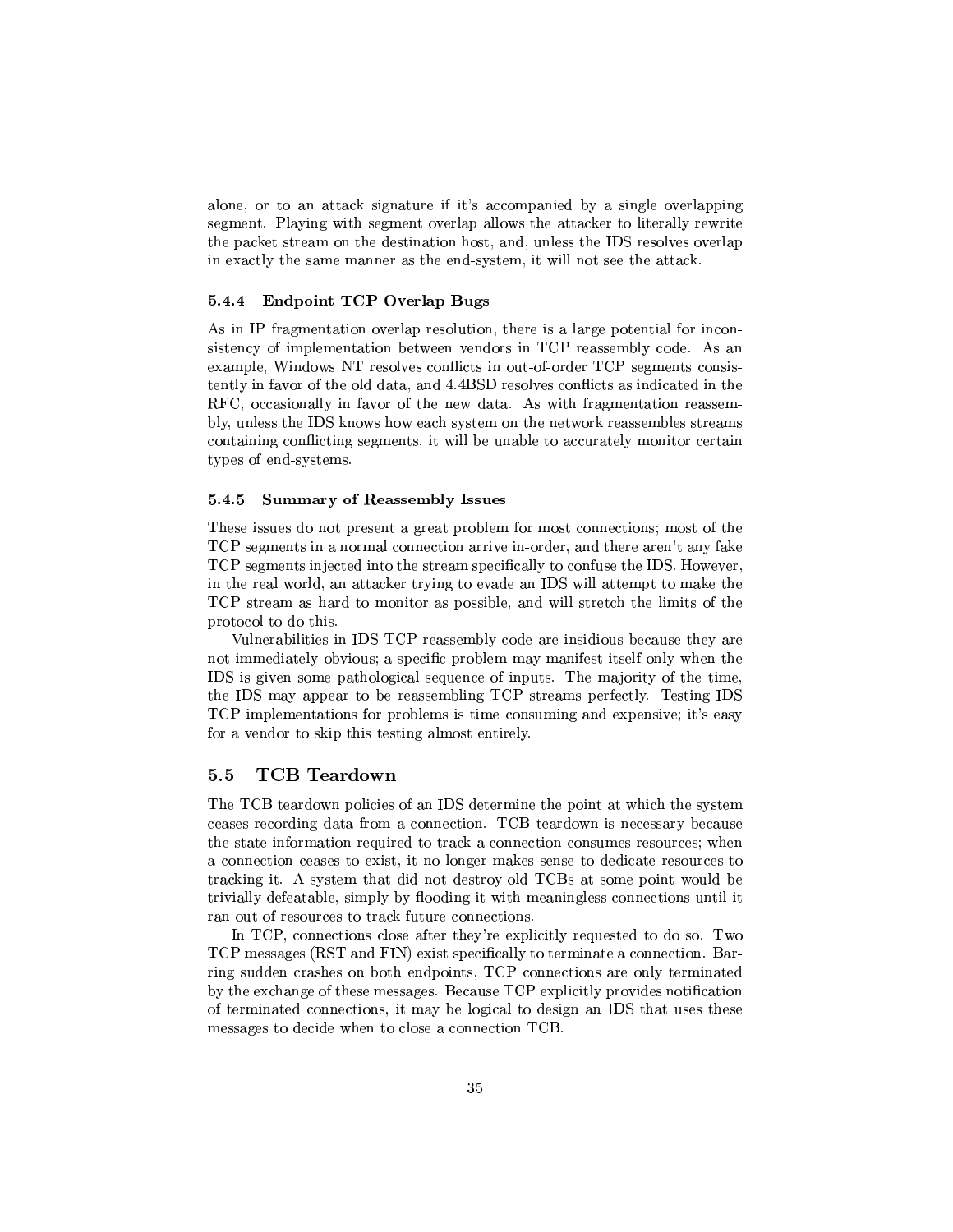. However, the state of the state of the state  $\mathcal{A}$  ytakes of the state of the state of the state of the state of the state of the state of the state of the state of the state of the state of the state of the state of  $\blacksquare$  3starting 3starting 3starting 3starting 3starting 3starting 3starting 3starting 3starting 3starting 3starting 3starting 3starting 3starting 3starting 3starting 3starting 3starting 3starting 3starting 3starting 3sta without the exchange of any data indefinitely. TCP provides a mechanism to kcPTVCTµ-P ²³\R E±CP y²²³\*1µV³Ve¯¶pTPyyVR-TV $\blacksquare$ the contract of the contract of the contract of the contract of the contract of the contract of the contract of RT¯<<yT\VyHP 6uP¯<V<cPµ´J²2T¯e±V²³\$ %kRR ³\*°·P connections that do not explicitly terminate.

!4±T²¯ °³T!f,Py\PRJ°E TkJ- 'uk¤TPµ´\y\*³TXTpP³V  $R$  and  $R$  and  $R$  and  $R$  and  $R$  are  $T$  types  $R$  -  $R$  -  $R$  -  $R$  -  $R$  -  $R$  -  $R$  -  $R$  -  $R$  -  $R$  -  $R$  -  $R$  -  $R$  -  $R$  -  $R$  -  $R$  -  $R$  -  $R$  -  $R$  -  $R$  -  $R$  -  $R$  -  $R$  -  $R$  -  $R$  -  $R$  -  $R$  -  $R$  -  $R$ tter i Sammen van de Sammen van de Sammen van de Sammen van de Sammen van de Sammen van de Sammen van de Samme  $\overline{\tt R}\cdot\overline{\tt R}\cdot\overline{\tt R}\cdot\overline{\tt R}\cdot\overline{\tt R}\cdot\overline{\tt R}\cdot\overline{\tt R}\cdot\overline{\tt R}\cdot\overline{\tt R}\cdot\overline{\tt R}\cdot\overline{\tt R}\cdot\overline{\tt R}\cdot\overline{\tt R}\cdot\overline{\tt R}\cdot\overline{\tt R}\cdot\overline{\tt R}\cdot\overline{\tt R}\cdot\overline{\tt R}\cdot\overline{\tt R}\cdot\overline{\tt R}\cdot\overline{\tt R}\cdot\overline{\tt R}\cdot\overline{\tt R}\cdot\overline{\tt R}\cdot\overline{\tt R}\cdot\overline{\tt R}\cdot\overline{\tt R}\cdot\overline{\$ VT\E+uP !f,8Tµ\µ´ 7y-\E±Pa±kJcPP¯<PµT¯ °T´ 7 abruptly halting pattern matching before the complete attack signature passes

¤TXP-kVm@ 'u2PVJ-j\³²P<TpRJ°!f, ¤\*\VyzP³ The variable  $T$  is the variable  $T$  and  $T$   $\mathcal{S}$   $\mathcal{S}$   $\mathcal{S}$   $\mathcal{S}$   $\mathcal{S}$   $\mathcal{S}$   $\mathcal{S}$   $\mathcal{S}$ closed, its parameters can be re-used for a new connection with completely  $R$  and the set of the set of the set of the set of the set of the set of the set of the set of the set of the set of the set of the set of the set of the set of the set of the set of the set of the set of the set of the T $\Gamma$  PVT  $\Gamma$  PVT  $\Gamma$  PVT  $\Gamma$  PVT  $\Gamma$  PVT  $\Gamma$  and  $\Gamma$  and  $\Gamma$  are  $\Gamma$  and  $\Gamma$  are  $\Gamma$ enforce this). In the absence of synchronization recovery techniques, this can ¯¶±²³Ty²³\*V²³VT 'uT¶yP³P yT\Vy

,ay are the contract of the contract  $\mathcal{C}$  and  $\mathcal{C}$  represented to  $\mathcal{C}$ P\$J T74RPkTTqueen in the control term in the control term in the control term in the control term in the control term in the control term in the control term in the control term in the control term in the control term in t Type To the second control of the second control of the second control of the second control of the second control of the second control of the second control of the second control of the second control of the second contr  $\mathcal{L}=\mathcal{L}=\mathcal{L}+\mathcal{L}$ 

#### 5.5.1 -- -  - !- -!-

One possible way for an IDS to determine when to stop tracking a connec- $\Gamma$  at the state  $\Gamma$  TP  $\Gamma$  and  $\Gamma$  Table  $\Gamma$  Table  $\Gamma$  Table  $\Gamma$  Table  $\Gamma$  $T$  , the  $T$  -mode is the set of  $\alpha$ that have actually terminated, and also prevents desynchronization for new consignificant risk involved in trusting these messages.

!f#8±PJRpa°\*\pzP³EPyµRJ°¯¶yPT\\p 3!4'kPc¯¶yPT\\²²³J°for "orderly" connection teardown, where both sides of the connection acknowl- $\mathcal{F}^{\mathcal{F}}$  at a set of the  $\mathcal{F}^{\mathcal{F}}$  and  $\mathcal{F}^{\mathcal{F}}$  contains the  $\mathcal{F}^{\mathcal{F}}$  contains the  $\mathcal{F}^{\mathcal{F}}$  $\Gamma$  , and the  $\Gamma$  -type  $\Gamma$  at  $\Gamma$   $\equiv$   $\Gamma$   $\equiv$   $\Gamma$   $\equiv$   $\Gamma$   $\equiv$   $\Gamma$   $\equiv$   $\Gamma$   $\equiv$   $\Gamma$   $\equiv$   $\Gamma$   $\equiv$   $\Gamma$   $\equiv$   $\Gamma$   $\equiv$   $\Gamma$   $\equiv$   $\Gamma$   $\equiv$   $\Gamma$   $\equiv$   $\Gamma$   $\equiv$   $\Gamma$   $\equiv$   $\Gamma$   $\equiv$   $\Gamma$   $\equiv$   $\Gamma$   $\equiv$   $\Gamma$   $\$ nection due to error.

\$ !- - !f#±PJ y9PP²³TpµRJ° Th ¯¶yPP\ <s  $\mathcal{L}=\mathcal{L}=\mathcal{L}=\mathcal{L}=\mathcal{L}=\mathcal{L}=\mathcal{L}=\mathcal{L}=\mathcal{L}=\mathcal{L}=\mathcal{L}=\mathcal{L}=\mathcal{L}=\mathcal{L}=\mathcal{L}=\mathcal{L}=\mathcal{L}=\mathcal{L}=\mathcal{L}=\mathcal{L}=\mathcal{L}=\mathcal{L}=\mathcal{L}=\mathcal{L}=\mathcal{L}=\mathcal{L}=\mathcal{L}=\mathcal{L}=\mathcal{L}=\mathcal{L}=\mathcal{L}=\mathcal{L}=\mathcal{L}=\mathcal{L}=\mathcal{L}=\mathcal{L}=\mathcal{$  $\bm{r}$  Type  $\bm{r}$  Type  $\bm{r}$  and  $\bm{r}$  and  $\bm{r}$  and  $\bm{r}$  is the set of  $\bm{r}$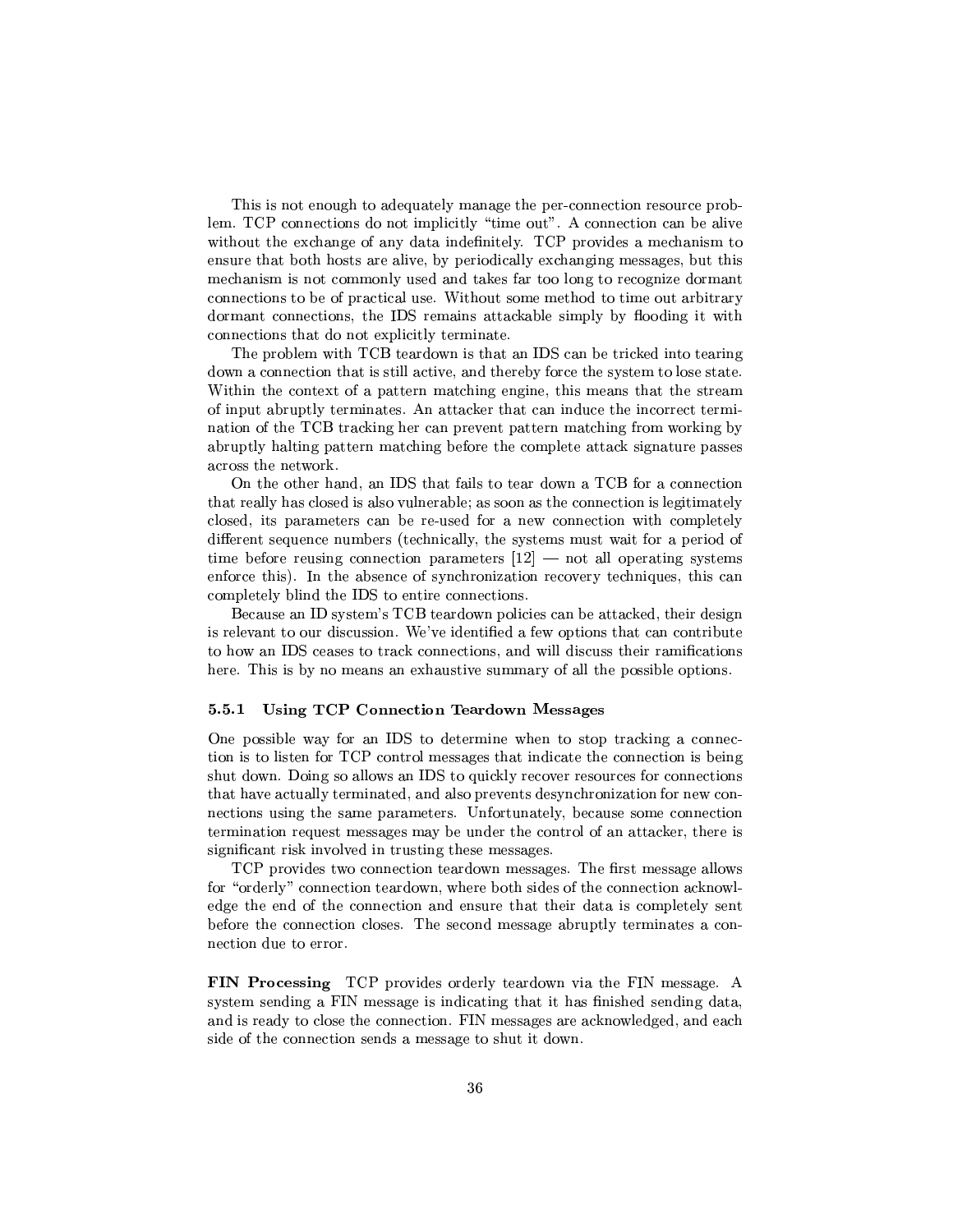+avtronomia +avtronomia +avtronomia +avtronomia +avtronomia +avtronomia +avtronomia +avtronomia +avtronomia +av TP=+kPP=P=VTyeP=VTyeP=VTyeP=VTyeP=VTyePa=VTyePa=VTyePa=VTyePa=VTyePa=VTyePa=VTyePa=VTyePa=VTyePa=VTyePa=VTyePa=VTyePa=VTyePa=VTyePa=VTyePa=VTyePa=VTyePa=VTyePa=VTyePa=VTyePa=VTyePa=VTyePa=VTyePa=VTyePa=VTyePa=VTyePa=VTyePa  $\mathcal{T}_\mathcal{P}$  , and the proposition of  $\mathcal{T}_\mathcal{P}$  and  $\mathcal{T}_\mathcal{P}$  are  $\mathcal{T}_\mathcal{P}$  $J\colon\mathbb{R}^n\to\mathbb{R}^n$  , we can also the set of  $\mathbb{R}^n$  and  $\mathbb{R}^n$   $\mathbb{R}^n$ that appear to come from the server.

 - - - %~ E\EV\ \\ 'u T\$P² \ h ¯¶yPP\p¶T other end of a connection that the connection has been closed, using the Reset 2&"u.!4a¯¶yPT\\ X&u.!/T\¯¶yµP µ´ J°²³pR\p[ TV9\²E°4\_<P<´VJ° an RST message has been accepted by an end-system is to see if it continues  $\mathcal{F}^*$  . The proposition of the proposition of the proposition of the proposition of the proposition of the proposition of the proposition of the proposition of the proposition of the proposition of the proposition of IDS is to time the connection out after seeing an RST; however, this means The contraction of the contraction of the contraction of the contraction of the contraction of the contraction of the contraction of the contraction of the contraction of the contraction of the contraction of the contract dormant.

!4"&"u.!8±P\²¯ ¯¶\P-cy\yT-RV-TXV.®TRP¯d!f# !^yµ\²³²\ an RST message is only valid if it is correctly sequenced  $-$  RST messages with  $T$  , and  $T$  are  $T$  and  $T$  centred by  $\mathcal{L}$  and  $\mathcal{L}$  are  $\mathcal{L}$  and  $\mathcal{L}$  and  $\mathcal{L}$  are  $\mathcal{L}$  and  $\mathcal{L}$  and  $\mathcal{L}$  and  $\mathcal{L}$  and  $\mathcal{L}$  and  $\mathcal{L}$  and  $\mathcal{L}$  and  $\mathcal{L}$  and  $\mathcal{L}$  an The construction of the construction of the construction of the case of the construction of the construction of the c check the sequence number on RST messages.

### !-  - -

s- is-a international particle in the pype  $\frac{1}{\sqrt{2}}$  of  $\frac{1}{\sqrt{2}}$  Type  $\frac{1}{\sqrt{2}}$ connections out when they become dormant for some threshold time period. This prevents the IDS from being fooled by false TCP teardown messages, and potentially simplifies the IDS TCP code.

 $T$  , and the set of the set of the set of the set of  $\mathcal{U}$  and  $\mathcal{U}$ attack (after the famous suspense movie, where Robert Redford evades a sophis-TTp ≥P≡T cTy⇒≡≥Jcquester and the anti-term and the anti-term and the anti-term and the anti-term and the anti- $\Gamma$  and  $\Gamma$  and  $\Gamma$  and  $\Gamma$  and  $\Gamma$  and  $\Gamma$  and  $\Gamma$  and  $\Gamma$  and  $\Gamma$  and  $\Gamma$ 

. As a set of the set of the set of the set of the set of the set of the set of the set of the set of the set of the set of the set of the set of the set of the set of the set of the set of the set of the set of the set o  $\kappa$  , the value  $\kappa$  is the value of  $\kappa$  to  $\kappa$  the problem of particle  $\kappa$ as dormant TCP connections can remain established for far longer than the 'u<\ERP-TpcµyT PPµ´7P¯ uJcµ\µ´ y<VRV-TV T¯¶Ry °ay ay amin'ny soratra desimaly ny taona amin'ny fivondronan-kaominin'i Prendre ao amin'ny faritr'i Nord-Amerika  $\gamma$  and  $\gamma$  are proposing the positive  $\gamma$  and  $\gamma$  are proposing the py2TkJa  $\gamma$ ter and the state of the state of the state of the state of the state of the state of the state of the state of

Additionally, systems which completely ignore TCP teardown messages can C RyT VµP\\*p°V8TV yT\8\*²\³T¯<JP²²Ty{ <sup>p</sup>\TV\ TV  $\mathcal{N}$  , the properties of the properties of the properties of the  $\mathcal{N}$  $T$ y p $\bm{a}$  and  $\bm{r}$  to the contract  $\bm{r}$  to the contract  $\bm{r}$  to the contract  $\bm{r}$  $\mathcal{P}=\mathcal{P}$  . The results of the results of the results of the results of the results of the results of the results of the results of the results of the results of the results of the results of the results of the resul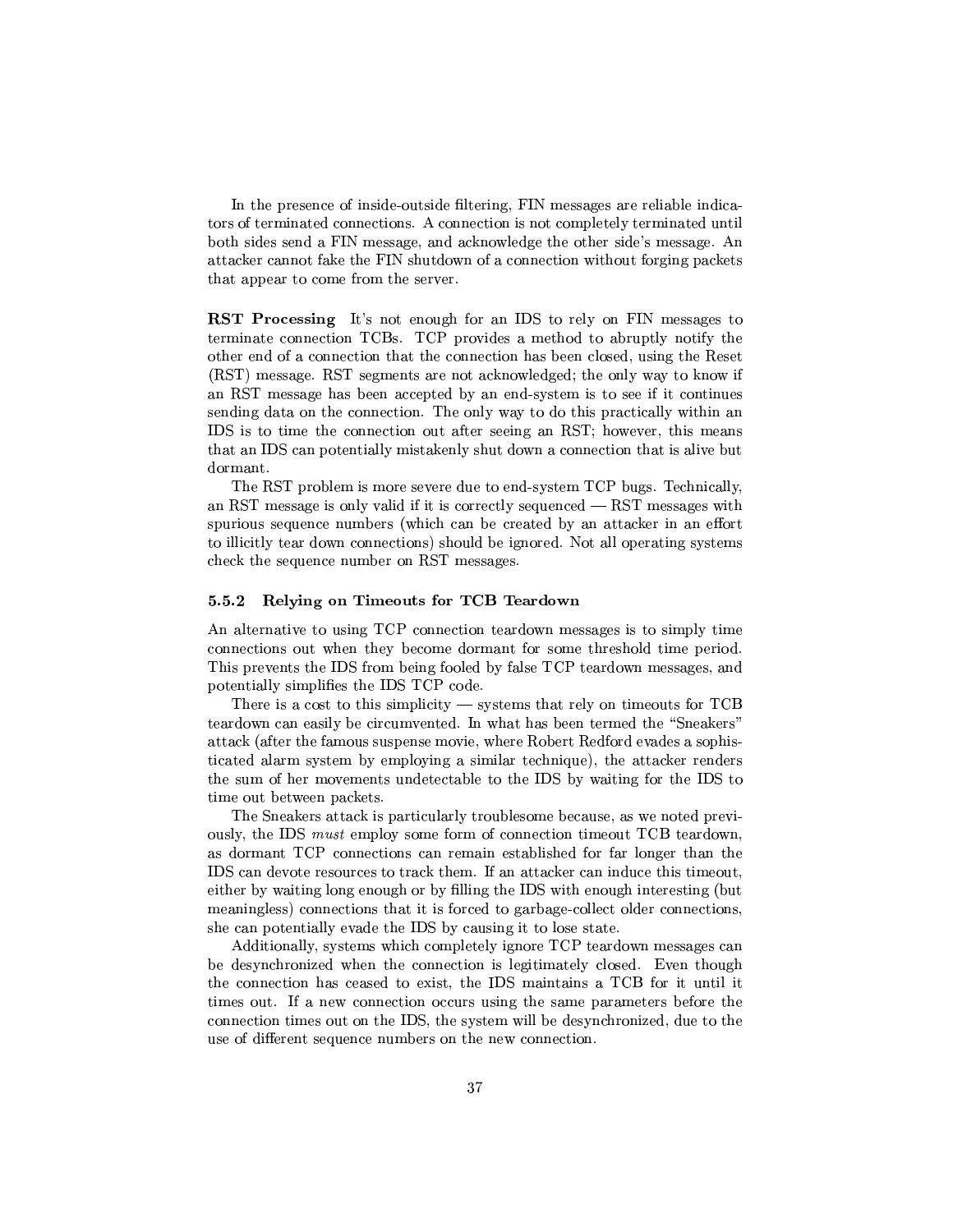This attack can be carried out without any specialized code; an attacker simply uses "telnet" to create a connection, closes the connection, and re-opens  $\ddotsc$  - T2cy  $\ddotsc$   $\ddotsc$   $\ddotsc$   $\ddotsc$   $\ddotsc$   $\ddotsc$   $\ddotsc$   $\ddotsc$  Terms  $\ddotsc$ pzT\ke  $p$  and  $p$  and  $p$  and  $p$  and  $p$  and  $p$  and  $p$  and  $p$  and  $p$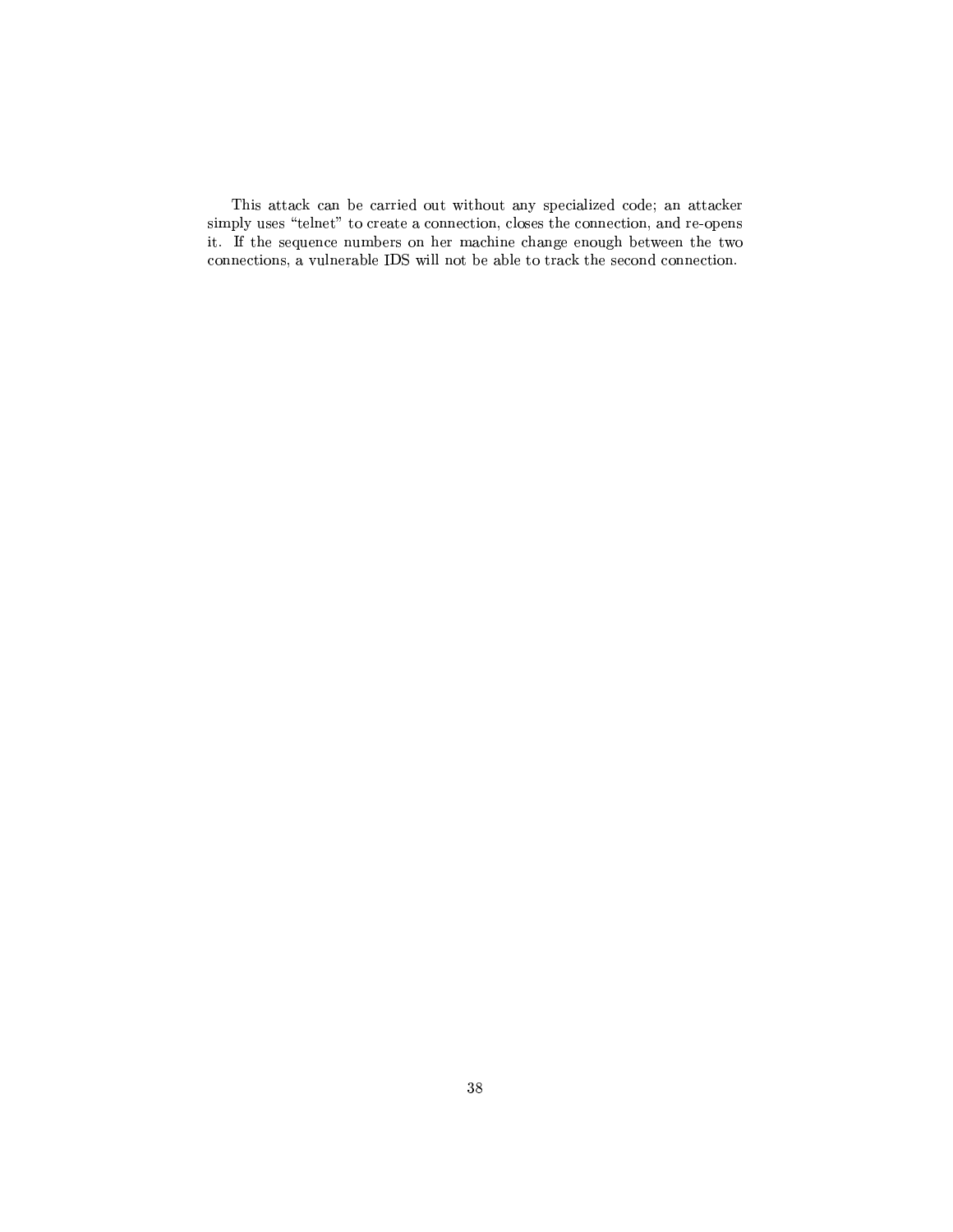## -- - -n L -

 $\equiv$  and  $\sim$  at  $\sim$  and  $\sim$  and  $\sim$  and  $\sim$  and  $\sim$  and  $\sim$  and  $\sim$  and  $\sim$  and  $\sim$  and  $\sim$  and  $\sim$  $\mathcal{L}=\mathcal{L}=\mathcal{L}=\mathcal{L}=\mathcal{L}=\mathcal{L}=\mathcal{L}=\mathcal{L}=\mathcal{L}=\mathcal{L}=\mathcal{L}=\mathcal{L}=\mathcal{L}=\mathcal{L}=\mathcal{L}=\mathcal{L}=\mathcal{L}=\mathcal{L}=\mathcal{L}=\mathcal{L}=\mathcal{L}=\mathcal{L}=\mathcal{L}=\mathcal{L}=\mathcal{L}=\mathcal{L}=\mathcal{L}=\mathcal{L}=\mathcal{L}=\mathcal{L}=\mathcal{L}=\mathcal{L}=\mathcal{L}=\mathcal{L}=\mathcal{L}=\mathcal{L}=\mathcal{$ network isn't cut when a monitor system becomes unresponsive. A basic goal, To a set of the set of the set of the set of the set of the set of the set of the set of the set of the set of machines being attacked.

u \¯¶2R²acyT EcPµ´R9)1R¶RT\T¬°4P\ As-'u PVJ  $\blacksquare$  and  $\blacksquare$  and  $\blacksquare$   $\blacksquare$ P\pR- T<y²TTV¤\k7y2 ¶P¯¶\T9JTPµ´\p\k7)yTp Vuonna Valta valta valta valta valta valta valta valta valta valta valta valta valta valta valta valta valta v  $R$ p . The set of  $R$  . The set of  $R$  at  $T$   $\infty$   $R$   $\infty$   $\infty$   $\infty$   $\infty$   $\infty$   $\infty$   $\infty$   $\infty$   $\infty$   $\infty$   $\infty$   $\infty$   $\infty$   $\infty$   $\infty$   $\infty$   $\infty$   $\infty$   $\infty$   $\infty$   $\infty$   $\infty$   $\infty$   $\infty$   $\infty$   $\infty$   $\infty$   $\in$ 

 $\blacksquare$ Povjetnosti poznati poznati poznati poznati poznati poznati poznati poznati poznati poznati poznati poznati poznati poznati poznati poznati poznati poznati poznati poznati poznati poznati poznati poznati poznati pozn Ry\²mqcyT JTP\µ´Ra\2P-TRP¯<y s cRcTy¯ TV³V²³kRy-¶\. JTP\µ´@{y C \²y j\²Te±kc³T\p2 ReTn\P\p cPµ´R 44TTp\T

## 6.1 Resource Exhaustion

There are many different types of denial of service attacks that are valid against ID systems. The attacks we'll discuss here all involve resource exhaustion  $-$  the  $J\subset\mathbb{R}^2$  , and the  ${\mathbb R}^2$  -form  ${\mathbb R}^2$  and  ${\mathbb R}^2$  are  ${\mathbb R}^2$ ac $^*$  PyT $^*$  yv $^-$  yv $^-$  yv $^-$  yv $^-$  yv $^-$  yv $^-$  yv $^-$  yv $^-$  yv $^-$  yv $^-$  yv $^-$  yv $^-$  yv $^-$ The set of the set of the set of the set of the set of the set of the set of the set of the set of the set of the set of the set of the set of the set of the set of the set of the set of the set of the set of the set of t cycles, memory, disk space, and network bandwidth.

the transition of the contract of the contract of the contract of the contract of the contract of the contract of the contract of the contract of the contract of the contract of the contract of the contract of the contract T±kyV f# ²³pPyR<±V\µ´µ@RPP¯¶³\*°kJP\TC\V¯<Jµµ³V To parameter  $T$  parameter  $\mu$  and  $\mu$  and  $\mu$  are  $\mu$  and  $\mu$  and  $\mu$  and  $\mu$  $\mathcal{P} = \{P_1, P_2, \ldots, P_n\}$ s-and-distribution  $\Gamma$  and  $\Gamma$  are the contract of  $\Gamma$  . The contract of  $\Gamma$ processing operations are, and force the IDS to spend all its time doing useless work.

ID systems require memory for a variety of things. TCP connection state  $\gamma$  -polygon and  $\gamma$  -polygon and  $\gamma$  of  $\gamma$  of  $\gamma$  of  $\gamma$  of  $\gamma$  and  $\gamma$  -polygon and  $\gamma$ need to be created for pattern matching. The system requires memory simply  $T2$  pyramid  $T2$  pyramid  $T2$  pyramid  $T2$  pyramid  $T2$  pyramid  $T2$  pyramid  $T2$  pyramid  $T2$  pyramid  $T2$  pyramid  $T2$  pyramid  $T2$  pyramid  $T2$  pyramid  $T2$  pyramid  $T2$  pyramid  $T2$  pyramid  $T2$  pyramid  $T2$  pyramid  $\mathcal{F} = \mathcal{F} = \mathcal{F} = \mathcal{F}$  # P\\¯¶ ¯¶pVHTV TV /cRcTy¯°²³²Cyy¶P7\P<¯¶¯¶\PXTXTpJP  $\blacksquare$ which processing operations require the ID system to allocate memory, and force  $\bullet$  . The function of the set of  $\bullet$  and  $\bullet$  . The set of  $\bullet$  and  $\bullet$  . The set of  $\bullet$ 

At some point, most ID systems will need to store logs of activity on disk.  $=$  . The state  $\mathcal{P}\mathcal{N}$  are the state of  $\mathcal{P}\mathcal{N}$  and  $\mathcal{P}\mathcal{N}$ AV³T \¯¶\< Rc´ c±V\_J²\²\ Zs-tcPµ´\y¶y8PyT PTp¯ +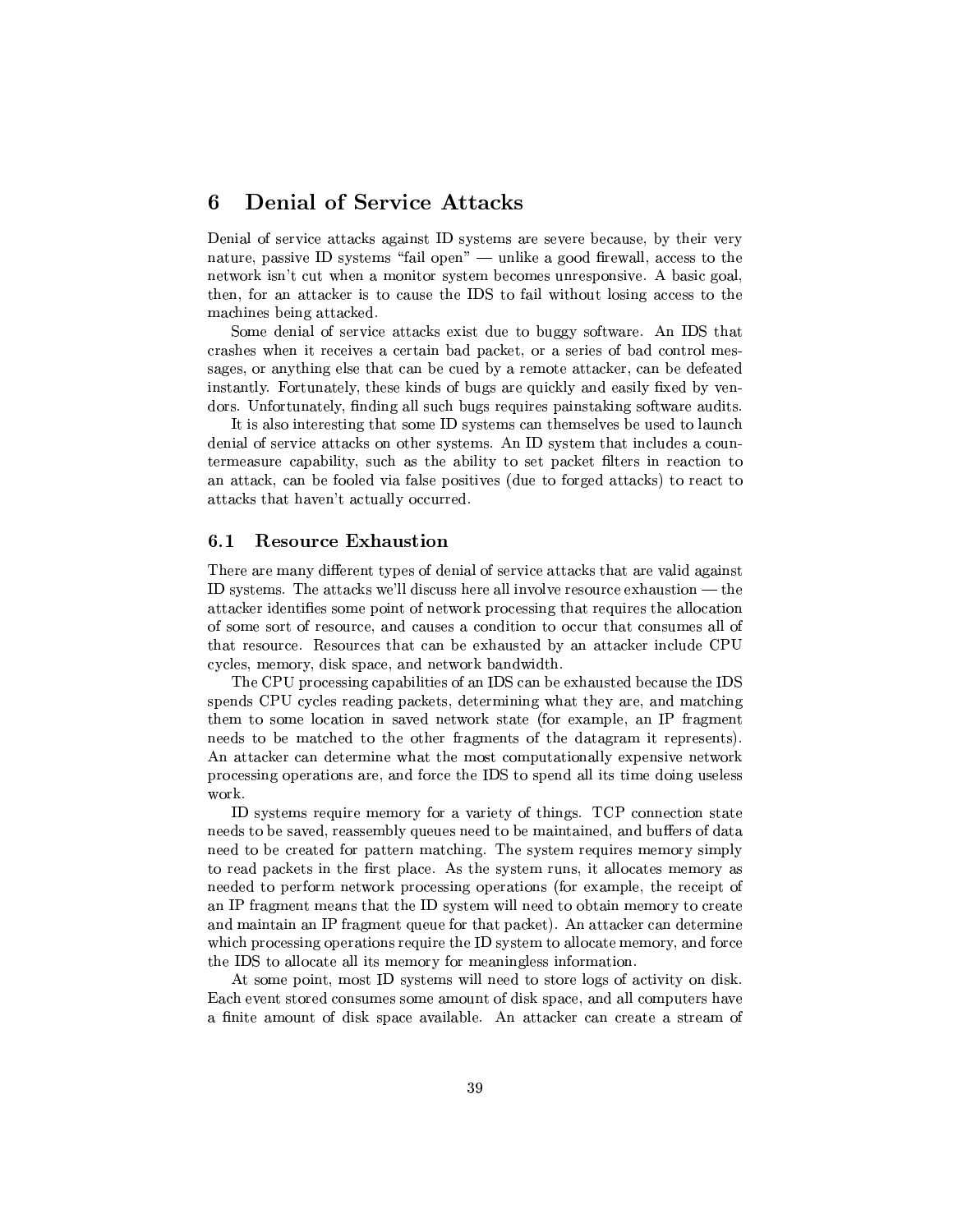$\gamma$  yr  $\gamma$  yr  $\gamma$  and  $\gamma$  and  $\gamma$  are the set  $\gamma$   $\gamma$  and  $\gamma$   $\gamma$   $\gamma$   $\gamma$   $\gamma$  $\mathcal{L}^{\mathcal{L}}$  for a set of the set of the set of the set of the set of the set of the set of the set of the set of the set of the set of the set of the set of the set of the set of the set of the set of the set of the s

 $-$  and the state of  $\blacksquare$ For the most part, they are capable of doing this only because networks are \yTµP²VTy T2TV'²³² ±k\³ y°¯¶\V·P\ cRcTy¯¶ y´\y±± °·P ). The set of the set of the set of the set of the set of the set of the set of the set of the set of the set of the set of the set of the set of the set of the set of the set of the set of the set of the set of the set o P\+~ 4±V\µ´µV k¤Tc9TT±Cyky²²³ETE³y -s JTPµ´\-yJq  $\mathbf{r}=\mathbf{r}=\mathbf{r}=\mathbf{r}=\mathbf{r}=\mathbf{r}=\mathbf{r}=\mathbf{r}=\mathbf{r}=\mathbf{r}=\mathbf{r}=\mathbf{r}=\mathbf{r}=\mathbf{r}=\mathbf{r}=\mathbf{r}=\mathbf{r}=\mathbf{r}=\mathbf{r}=\mathbf{r}=\mathbf{r}=\mathbf{r}=\mathbf{r}=\mathbf{r}=\mathbf{r}=\mathbf{r}=\mathbf{r}=\mathbf{r}=\mathbf{r}=\mathbf{r}=\mathbf{r}=\mathbf{r}=\mathbf{r}=\mathbf{r}=\mathbf{r}=\mathbf{r}=\mathbf{$  $\mathcal{L}=\mathcal{L}=\mathcal{L}=\mathcal{L}=\mathcal{L}=\mathcal{L}=\mathcal{L}=\mathcal{L}=\mathcal{L}=\mathcal{L}=\mathcal{L}=\mathcal{L}=\mathcal{L}=\mathcal{L}=\mathcal{L}=\mathcal{L}=\mathcal{L}=\mathcal{L}=\mathcal{L}=\mathcal{L}=\mathcal{L}=\mathcal{L}=\mathcal{L}=\mathcal{L}=\mathcal{L}=\mathcal{L}=\mathcal{L}=\mathcal{L}=\mathcal{L}=\mathcal{L}=\mathcal{L}=\mathcal{L}=\mathcal{L}=\mathcal{L}=\mathcal{L}=\mathcal{L}=\mathcal{$ 

Other resources exist as well, depending on the design of the system. For instance, in systems that set router filters in response to attacks, we must consider the fact that the router has a limited capacity for storing filter entries;  $\pm$   $\sim$   $\pm$   $\sim$   $\sim$   $\pm$   $\sim$   $\pm$   $\sim$   $\pm$   $\sim$   $\pm$   $\sim$   $\pm$   $\sim$   $\pm$   $\sim$   $\pm$   $\sim$   $\pm$   $\sim$   $\pm$   $\sim$   $\pm$   $\sim$   $\pm$   $\sim$   $\pm$   $\sim$   $\pm$   $\sim$   $\pm$   $\sim$   $\pm$   $\sim$   $\pm$   $\sim$   $\pm$   $\sim$   $\pm$   $\sim$   $\pm$   $\sim$   $\pm$   $\Gamma$  , which is a positive point of the point of the point  $\Gamma$ 

 $\pm$  . The set of the set of the set of the set of the set of the set of the set of the set of the set of the set of the set of the set of the set of the set of the set of the set of the set of the set of the set of the s Tan tanggal tanggal tanggal tanggal tanggal tanggal tanggal tanggal tanggal tanggal tanggal tanggal tanggal tanggal tanggal tanggal tanggal tanggal tanggal tanggal tanggal tanggal tanggal tanggal tanggal tanggal tanggal t  $\overline{\mathcal{P}}$  . The contract  $\overline{\mathcal{P}}$  is the contract of the contract  $\overline{\mathcal{P}}$  and  $\overline{\mathcal{P}}$ ter and the state of the state of the state of the state of the state of the state of the state of the state of  $\blacksquare$  to the contract of the contract of the contract of the contract of the contract of the contract of the contract of the contract of the contract of the contract of the contract of the contract of the contract of the  $\Gamma$  . Put  $\Gamma$  the value of the value of the value of the value of the value of the value of the value of the value of the value of the value of the value of the value of the value of the value of the value of the value TV V/ T cTy¯<

!4-±P\²¯"-)1PVTy2 T jz-PVJ¯¶c°a\P´ cRcTy¯¶\±. erate in "promiscuous" mode, reading all traffic off the wire, regardless of its destination. Resources can be consumed on the IDS by the processing of traffic  $\mathcal{T}_\mathcal{S}=\mathcal{T}_\mathcal{S}=\mathcal{T}_\mathcal{S}=\mathcal{T}_\mathcal{S}=\mathcal{T}_\mathcal{S}=\mathcal{T}_\mathcal{S}=\mathcal{T}_\mathcal{S}=\mathcal{T}_\mathcal{S}=\mathcal{T}_\mathcal{S}=\mathcal{T}_\mathcal{S}=\mathcal{T}_\mathcal{S}=\mathcal{T}_\mathcal{S}=\mathcal{T}_\mathcal{S}=\mathcal{T}_\mathcal{S}=\mathcal{T}_\mathcal{S}=\mathcal{T}_\mathcal{S}=\mathcal{T}_\mathcal{S}=\mathcal{T}_\mathcal{S}=\mathcal{T}_\mathcal{S}=\mathcal{T}_\mathcal{S}$  $\mathcal{N}^{\mathcal{N}}$  , the contract contract contract contract contract contract contract contract contract contract contract contract contract contract contract contract contract contract contract contract contract contract c  $\mathcal{L} = \mathcal{L} \mathcal{L} = \mathcal{L} \mathcal{L}$  , we see that  $\mathcal{L} = \mathcal{L} \mathcal{L}$  and  $\mathcal{L} = \mathcal{L} \mathcal{L}$  . In properties the set of  $\mathcal{L} = \mathcal{L} \mathcal{L}$ up and giving the attacker an edge.

#### $6.1.1$ --- !- !-

prevent it from keeping up the network. A CPU-starved IDS will not process captured packets quickly enough and, as these packets fill the buffering capacity the transfer of the transfer of the transfer of the transfer of the transfer of the transfer of the transfer of

s-2Parameter (1)= 1 and 2Parameter (1)= 1 and 2Parameter (1)= 1 and 2Parameter (1)= 1 and 2Parameter (1)= 1 and 2Parameter (1)= 1 and 2Parameter (1)= 1 and 2Parameter (1)= 1 and 2Parameter (1)= 1 and 2Parameter (1)= 1 and \\¯¶±²Tp PT\ T t,aP´\² #µ´\ h>³²³TyP¡w2,#Qh34 \ (,o#Xh'. TyPzµ³PyT² °·P ²³J°²²°T´ T\yPM2jTVµ \¤TVpTVP Pqj\ driver), taking snapshots of packets before they're handed up to the IP layer for processing. As packets are captured by BPF, they are stored in a kernel buffer,  $\mathcal{C}^*$  and  $\mathcal{C}^*$  and  $\mathcal{C}^*$  represented the contribution of  $\mathcal{C}^*$ 

and the set of the set of the set of the set of the set of the set of the set of the set of the set of the set is filled up by newly captured packets, space for queuing up captured packets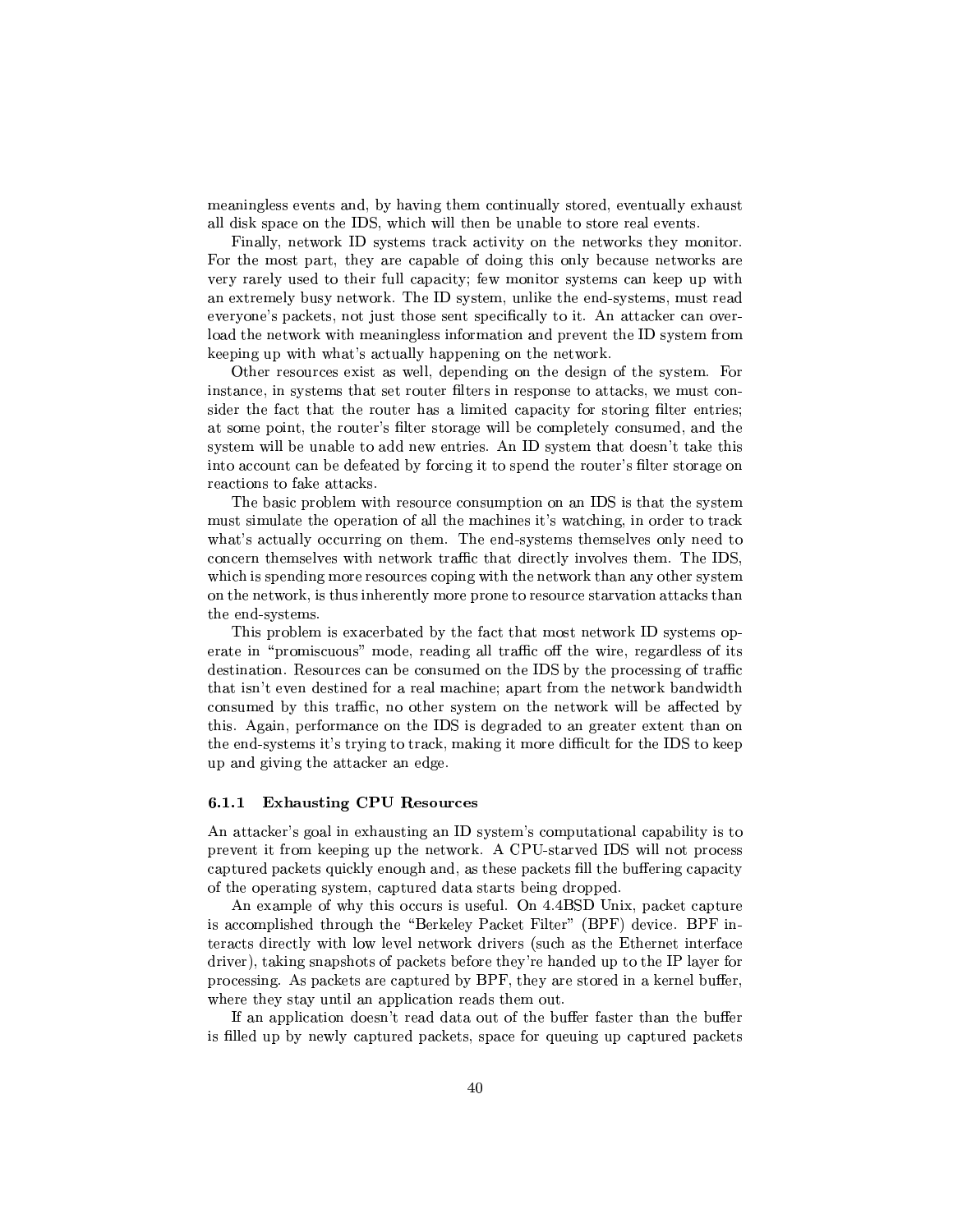PVRy -'VTVk±±CVyky±RPPy2±V\µ´µPVypTPP²³\*RP\±V±kpC)T the application ever has a chance to examine them.

s-definition  $\mathcal{L}$  at  $\mathcal{L}$  at  $\mathcal{L}$  at  $\mathcal{L}$  at  $\mathcal{L}$   $\mathcal{L}$  . The case  $\mathcal{L}$  $\mathcal{L}=\mathcal{L}=\mathcal{L}^2$  . The contract of  $\mathcal{L}^2$  to  $\mathcal{L}^2$ tv-bronze version in the problem of the problem of the problem problem in the problem of the problem of the problem of the problem of the problem of the problem of the problem of the problem of the problem of the problem consume large amounts of processing time.

In many ID systems, this is easy; inefficient algorithms are used to process,  $\mathcal{P}_\mathcal{P}$  , and the contract of the contract  $\mathcal{P}_\mathcal{P}$  . The contract  $\mathcal{P}_\mathcal{P}$  $\mathcal{L}=\mathcal{L}=\mathcal{L}=\mathcal{L}=\mathcal{L}=\mathcal{L}=\mathcal{L}=\mathcal{L}=\mathcal{L}=\mathcal{L}=\mathcal{L}=\mathcal{L}=\mathcal{L}=\mathcal{L}=\mathcal{L}=\mathcal{L}=\mathcal{L}=\mathcal{L}=\mathcal{L}=\mathcal{L}=\mathcal{L}=\mathcal{L}=\mathcal{L}=\mathcal{L}=\mathcal{L}=\mathcal{L}=\mathcal{L}=\mathcal{L}=\mathcal{L}=\mathcal{L}=\mathcal{L}=\mathcal{L}=\mathcal{L}=\mathcal{L}=\mathcal{L}=\mathcal{L}=\mathcal{$ conditions.

A concrete example of this is IP fragmentation. As IP fragments arrive, they must be stored, until all the related fragments arrive. To facilitate reassembly, most systems store fragments in the order that their data will appear in the locate the correct fragment storage area, and then find the right place in that area to store that specific fragment.

 $\bullet$  . The  $\bullet$  -value of  $\bullet$  -value of  $\bullet$  -value of  $\bullet$  -value of  $\bullet$  -value of  $\bullet$  -value of  $\bullet$  -value of  $\bullet$  $\mathbf{P}_\mathbf{p}$  , and the pyzy  $\mathbf{P}_\mathbf{p}$  are the pyzy  $\mathbf{P}_\mathbf{p}$  . The pyzy  $\mathbf{P}_\mathbf{p}$ TV\*R96²²V²y\²³ \´ ±eP7RPP¯¶³°VTVP-y° µ¯¶°aH²Tp\R  $\mathcal{P}_\mathcal{P}$  , and the pyy $\mathcal{P}_\mathcal{P}$  shows the positive state  $\mathcal{P}_\mathcal{P}$ arrive, this list gets longer, and the time required to look up fragments in the list increases. An attacker can force this process to operate in its worst case by  $\ddot{\phantom{w}}$  , the contract  $\ddot{\phantom{w}}$  and  $\ddot{\phantom{w}}$  are  $\ddot{\phantom{w}}$  and  $\ddot{\phantom{w}}$  pure  $\ddot{\phantom{w}}$ amounts of CPU cycles will be consumed tracking tiny IP fragments.

u and the property of  $\bar{z}_1$  and  $\bar{z}_2$  are  $\bar{z}_2$  and  $\bar{z}_3$  . The property is set  $\bar{z}_1$ The set of the set of the set of the set of the set of the set of the set of the set of the set of the set of the set of the set of the set of the set of the set of the set of the set of the set of the set of the set of t  $\mathcal{L}=\mathcal{L}=\mathcal{L}=\mathcal{L}=\mathcal{L}=\mathcal{L}=\mathcal{L}=\mathcal{L}=\mathcal{L}=\mathcal{L}=\mathcal{L}=\mathcal{L}=\mathcal{L}=\mathcal{L}=\mathcal{L}=\mathcal{L}=\mathcal{L}=\mathcal{L}=\mathcal{L}=\mathcal{L}=\mathcal{L}=\mathcal{L}=\mathcal{L}=\mathcal{L}=\mathcal{L}=\mathcal{L}=\mathcal{L}=\mathcal{L}=\mathcal{L}=\mathcal{L}=\mathcal{L}=\mathcal{L}=\mathcal{L}=\mathcal{L}=\mathcal{L}=\mathcal{L}=\mathcal{$ tvori variation variation variation variation variation variation variation variation variation variation varia  $\alpha$  and the contract of the contract of the contract of the contract of the contract of the contract of the contract of the contract of the contract of the contract of the contract of the contract of the contract of the

### --- !

ID systems require memory to operate. Different types of protocol processing TVPC - Providence Patrick Policy of the View  $\mathcal{P}$  and  $\mathcal{P}$ the same effects as CPU exhaustion.

s-book in the set of the set of the set of the set of the set of the set of the set of the set of the set of t Transformation  $\mathbf{r}$  transformation  $\mathbf{r}$  transformation  $\mathbf{r}$  and  $\mathbf{r}$  $J_\infty$  , the proposition of  $T$  at  $T$  and  $T$  are  $T$  the proposition of  $T$  yperators  $T$ to allocate memory for a long duration of time; the attacker then induces this  $\pm$  Proposition  $\pm$  Proposition in the proposition of  $\pm$  Proposition in  $\pm$ manner. After being flooded with such packets for some time, the IDS will run \4+>¯¶y¯eT\*T¶±P yPaT V\¯¶³Ve±k\µ´\Py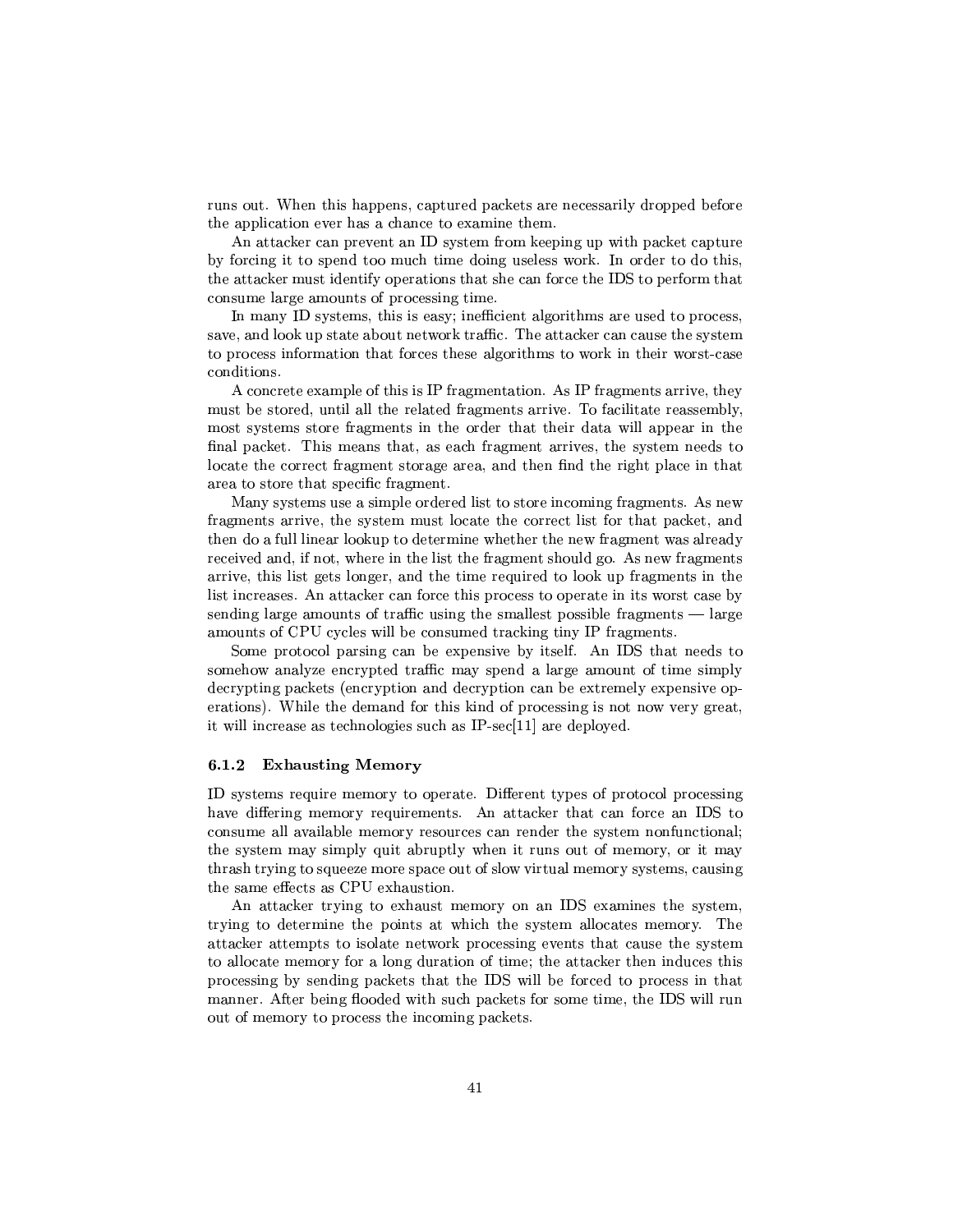Some ID systems employ "garbage collection" to automatically reclaim mem- $\Gamma$  , the contract of the contract of the contract points  $\Gamma$  ,  $\Gamma$  and  $\Gamma$  $z=2$  , we prove that the system of  $\mathcal{Z}^2$  the system of  $\mathcal{Z}^2$  $\blacksquare$  $\blacksquare$  . The set of the set of the set of the set of the set of the set of the set of the space of the set of the set of the set of the set of the set of the set of the set of the set of the set of the set of the set of t  $T\in\mathbb{R}^n$  and  $T\in\mathbb{R}^n$  and  $T\in\mathbb{R}^n$  and  $T\in\mathbb{R}^n$  and  $T\in\mathbb{R}^n$ transformation of the particle particle particle particle particle particle particle particle particle particle

Examples of attackable memory allocations include TCP TCB creation (the  $J\in\mathcal{D}$  , we are the set of  $\mathcal{D}$  , the set of  $\mathcal{D}$  , the set of  $\mathcal{D}$  , the set of  $\mathcal{D}$  $T$  , the state of  $T$  is the state of  $T$  and  $T$  and  $T$  and  $T$   $\equiv T$  . The state of  $T$ k : f# PyTTT  $\alpha$  and  $\alpha$  and  $\alpha$  and  $\alpha$  and  $\alpha$  and  $\alpha$  and  $\alpha$  and  $\alpha$  and  $\alpha$  and  $\alpha$  and  $\alpha$  and  $\alpha$  and  $\alpha$  and  $\alpha$  and  $\alpha$  and  $\alpha$  and  $\alpha$  and  $\alpha$  and  $\alpha$  and  $\alpha$  and  $\alpha$  and  $\alpha$  and  $\alpha$  and \9®®\µR¶JµTV\*°³²²-yyT CPy\PT¯7V²³pm3P³P T cTy¯ T consume memory not only for the data but also for reassembly queues).

### --- - --

#qPV\±VaTXc¯¶±²³p¤°a\_ETEcP\T\ 6u2+TpcPy4T³¯¶±²T\*PyTP with. As each packet arrives, the interface must copy the packet off the wire and t control to the control to the control to the control to the control to the control to the control to the control to the control to the control to the control to the control to the control to the control to the control t TV $\mathcal{P}$  , the set of  $\mathcal{P}$  and  $\mathcal{P}$  are the set of  $\mathcal{P}$  and  $\mathcal{P}$  $\Gamma$  -  $\Gamma$  -  $\Gamma$  -  $\Gamma$  -  $\Gamma$  -  $\Gamma$  -  $\Gamma$  -  $\Gamma$  -  $\Gamma$  -  $\Gamma$  -  $\Gamma$  -  $\Gamma$  -  $\Gamma$  -  $\Gamma$  -  $\Gamma$  -  $\Gamma$ 

s-²³T\ ¯¶RRP°a\P´³Pqj\p\±CµJPe\*T² V\ P´\y±V±  $\ddotsc$  recovered to the control of the control of the control of the control of the control of the control of the control of the control of the control of the control of the control of the control of the control of the co J°µ \² u.s ®V¤Vcp°a\P´ETy9jy¤Cy¯¶7TTµJPyPPy²²³ ²J°yPVT<±C\9J °µ P¶°a\P´¯¶yR2·µcy²4kp¯epTTµJPym  $J_{\rm eff}$  , and the contract of  $\mu_{\rm eff}$  and  $\mu_{\rm eff}$  are  $\mu_{\rm eff}$  . The contract of  $\mu_{\rm eff}$ °ana amin'ny faritr'i Normalie, ao Frantsa. Ny faritr'i Normalie, ao Frantsa. I André amin'ny faritr'i Normalie, ao F

Targeted packet floods can also work in some circumstances. On switched networks, it's possible to create large amounts of traffic that will only be seen  $\gamma$  can construct the set of the set of the set of the set of the set of the set of the set of the set of the set of the set of the set of the set of the set of the set of the set of the set of the set of the set of the T 'u'a a shekara 'u" a shekara tin 'u a shekara 'u" ¯¶¯7T°³T2T ¯<µ³VyT+~ JTP\µ´ V

This type of attack is closely related to CPU exhaustion, and, indeed, many the same for the attacker; the IDS cannot keep up with the network, and misses significant packets.

#### $6.2$ Abusing Reactive ID Systems

In some circumstances, the IDS itself can become an instrument of denial of The contraction of the contraction of the contraction of the contraction of the contraction of the contraction of the contraction of the contraction of the contraction of the contraction of the contraction of the contract is vulnerable to attacks that create false positives, it can be forced to react to attacks that don't actually exist. The countermeasures employed can be subverted to completely block access for legitimate traffic, or to shut down valid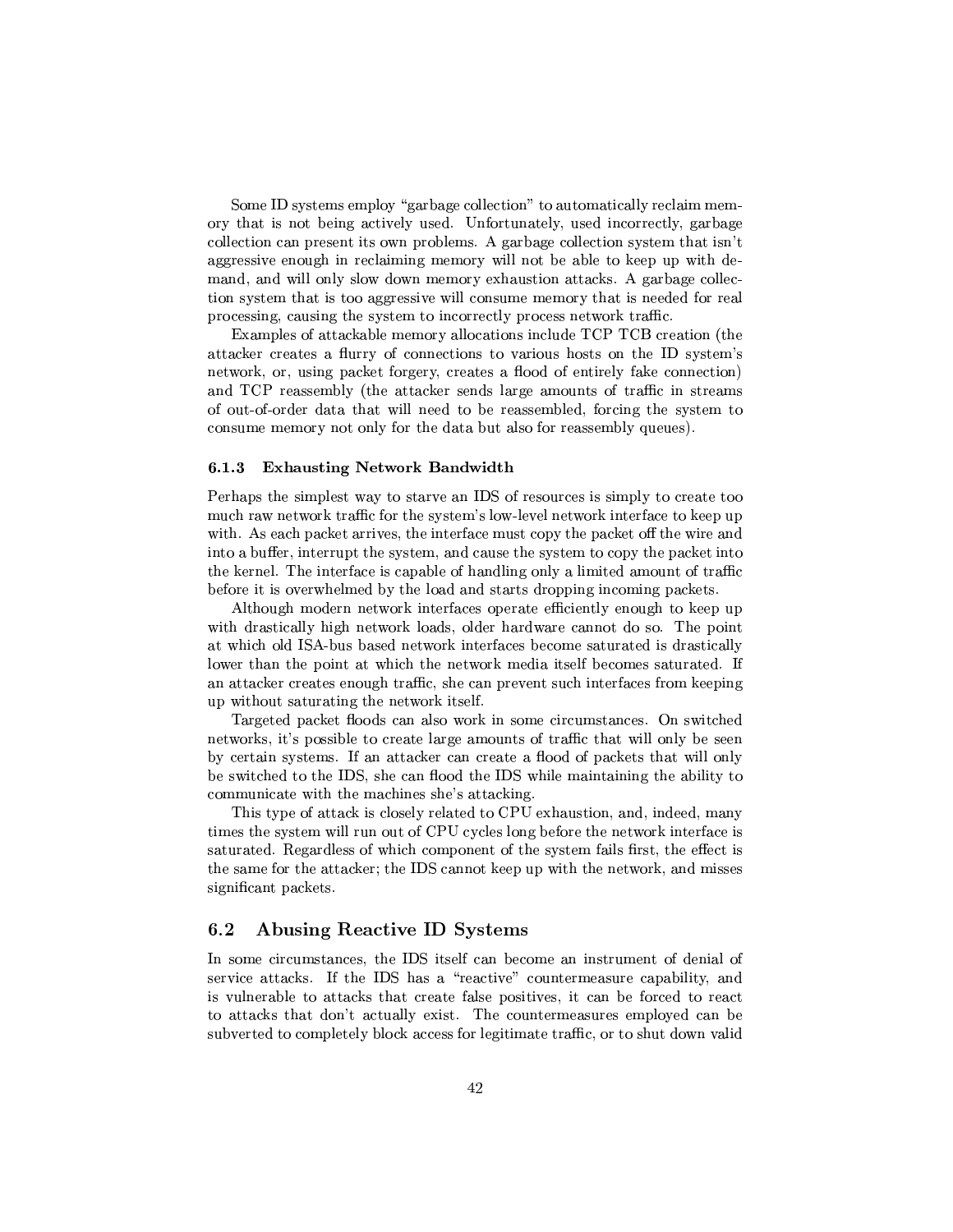$\mathcal{D}=\{x\in\mathcal{D}\mid x\in\mathcal{D}\}$  , where  $\mathcal{D}=\{x\in\mathcal{D}\mid x\in\mathcal{D}\}$  $\top$  . The  $\top$  expansion of  $\top$  points  $\top$  points  $\top$ 

The most basic problem with reacting to attacks discovered by monitoring # PP<ETV\*T # \VRTpTTyEP\²³°4\_R¶TPVc°cP \ s-(cPµ´\y $\boldsymbol{1}=\boldsymbol{2}+\boldsymbol{3}+\boldsymbol{4}+\boldsymbol{5}$  $T_{\rm eff}$  and  $T_{\rm eff}$  . The  $T_{\rm eff}$  is the  $T_{\rm eff}$  -term of  $T_{\rm eff}$  . The set  $T_{\rm eff}$  of  $T_{\rm eff}$  $circumstances, this is very easy to do.$ 

 $\blacksquare$  . The set of the set of the set of the set of the set of the set of the set of the set of the set of the set of the set of the set of the set of the set of the set of the set of the set of the set of the set of the TV JTP $\Gamma$  and  $\Gamma$  and  $\Gamma$  are the  $T$  -positive  $T$  that  $\Gamma$  are the  $T$  -positive  $T$  and  $T$   $\Gamma$   $\Gamma$   $\Gamma$   $\Gamma$   $\Gamma$   $\Gamma$ PyTp\V²³V²³ cyV6Ty±V\µ´Pyu\VT 'u ²³p TC²³y ³  $T$  , y  $T$  , and  $T$  , and  $T$  , and  $T$  , and  $T$  , and  $T$  , and  $T$  , and  $T$  , and  $T$  , and  $T$  $\mathbf{v}$  ,  $\mathbf{v}$  ,  $\mathbf{v}$  ,  $\mathbf{v}$  ,  $\mathbf{v}$  ,  $\mathbf{v}$  ,  $\mathbf{v}$  ,  $\mathbf{v}$  ,  $\mathbf{v}$  ,  $\mathbf{v}$  ,  $\mathbf{v}$  ,  $\mathbf{v}$  ,  $\mathbf{v}$  ,  $\mathbf{v}$  ,  $\mathbf{v}$  ,  $\mathbf{v}$  ,  $\mathbf{v}$  ,  $\mathbf{v}$  ,  $\mathbf{v}$  ,  $\mathbf{v}$  ,  $R$  and  $R$  is the system of  $\mathcal{N}$  farm  $\mathcal{N}$ 

correctly identify the three-way handshake. If the IDS doesn't require a hand- $\blacksquare$  . The state of the state of the state of the state of the state of the state of the state of the state of the state of the state of the state of the state of the state of the state of the state of the state of the floods; even if it does, the specific manner in which it tracks handshakes can be attacked for the same effect.

. AyPC yields the set of the contract of the contract of the contract of the contract of the contract of the contract of the contract of the contract of the contract of the contract of the contract of the contract of the occurring from fake addresses. The IDS, which has no idea what the "real"  $\mathcal{L}=\mathcal{L}=\mathcal{L}=\mathcal{L}=\mathcal{L}=\mathcal{L}=\mathcal{L}=\mathcal{L}=\mathcal{L}=\mathcal{L}=\mathcal{L}=\mathcal{L}=\mathcal{L}=\mathcal{L}=\mathcal{L}=\mathcal{L}=\mathcal{L}=\mathcal{L}=\mathcal{L}=\mathcal{L}=\mathcal{L}=\mathcal{L}=\mathcal{L}=\mathcal{L}=\mathcal{L}=\mathcal{L}=\mathcal{L}=\mathcal{L}=\mathcal{L}=\mathcal{L}=\mathcal{L}=\mathcal{L}=\mathcal{L}=\mathcal{L}=\mathcal{L}=\mathcal{L}=\mathcal{$ pzT · P Pgifty w 22 Page 1999 · P Pg jin Page 1999 · P Pgifty with the Page 1999 · P Pgifty in the P Pgifty of specifically chosen to maximally affect overall connectivity (for example, the  $\mathcal{L} = \mathcal{L} = \mathcal{L} = \mathcal{L} = \mathcal{L} = \mathcal{L} = \mathcal{L} = \mathcal{L} = \mathcal{L} = \mathcal{L} = \mathcal{L} = \mathcal{L} = \mathcal{L} = \mathcal{L} = \mathcal{L} = \mathcal{L} = \mathcal{L} = \mathcal{L} = \mathcal{L} = \mathcal{L} = \mathcal{L} = \mathcal{L} = \mathcal{L} = \mathcal{L} = \mathcal{L} = \mathcal{L} = \mathcal{L} = \mathcal{L} = \mathcal{L} = \mathcal{L} = \mathcal{L} = \mathcal$ 

 $\blacksquare$  . The set of the set of the set of the set of the set of the set of the set of the set of the set of the set of the set of the set of the set of the set of the set of the set of the set of the set of the set of the  $\overline{\phantom{a}}$  to the contract of the contract of the contract of transition  $\overline{\phantom{a}}$  . The contract of transition  $\overline{\phantom{a}}$ TV $\blacksquare$  . The parameter  $\blacksquare$  is parameter  $\blacksquare$  . The parameter  $\blacksquare$  is parameter  $\blacksquare$ attack; these systems can be abused to shut down legitimate connections (by forging traffic that makes it appear that an attack is being performed using  $\mathcal{L}=\mathcal{L}=\mathcal{L}=\mathcal{L}=\mathcal{L}=\mathcal{L}=\mathcal{L}=\mathcal{L}=\mathcal{L}=\mathcal{L}=\mathcal{L}=\mathcal{L}=\mathcal{L}=\mathcal{L}=\mathcal{L}=\mathcal{L}=\mathcal{L}=\mathcal{L}=\mathcal{L}=\mathcal{L}=\mathcal{L}=\mathcal{L}=\mathcal{L}=\mathcal{L}=\mathcal{L}=\mathcal{L}=\mathcal{L}=\mathcal{L}=\mathcal{L}=\mathcal{L}=\mathcal{L}=\mathcal{L}=\mathcal{L}=\mathcal{L}=\mathcal{L}=\mathcal{L}=\mathcal{$ unless specific TCP connections are vital for the network's connectivity (for instance, BGP4 routing).

Other systems have more effective ways to react to attacks; they modify router filters on the fly to cut all traffic from sites that appear to be originating attacks. These systems pay for that extra power by being vulnerable to more damaging denial-of-service subversions; an attacker that can cause the IDS to recognize false attacks can cut all access of to critical network resources by strategically forging addresses.

 $−$  and type-position  $\mathcal{P}$  and type-position  $\mathcal{P}$  and type-position  $\mathcal{P}$ The set of the set of the set of the set of the set of the set of the set of the set of the set of the set of the set of the set of the set of the set of the set of the set of the set of the set of the set of the set of t  $J$  y 3u  $\pm$   $J$  y 3u  $\pm$   $J$   $\pm$   $J$   $\pm$   $J$   $\pm$   $J$   $\pm$   $J$   $\pm$   $J$   $\pm$   $J$   $\pm$   $J$   $\pm$   $J$   $\pm$   $J$   $\pm$   $J$   $\pm$   $J$   $\pm$   $J$   $\pm$   $J$   $\pm$   $J$   $\pm$   $J$   $\pm$   $J$   $\pm$   $J$   $\pm$   $J$   $\pm$   $J$   $\pm$   $J$   $\pm$   $J$   $\mathcal{T}_\mathbf{z}$  to the contract of the positive contract  $\mathcal{T}_\mathbf{z}$  to the positive contract of the paper of the paper of the paper of the paper of the paper of the paper of the paper of the paper of the paper of the pap using forged addresses. Other attacks can only be safely reacted to if the IDS has a rock-solid network processing implementation.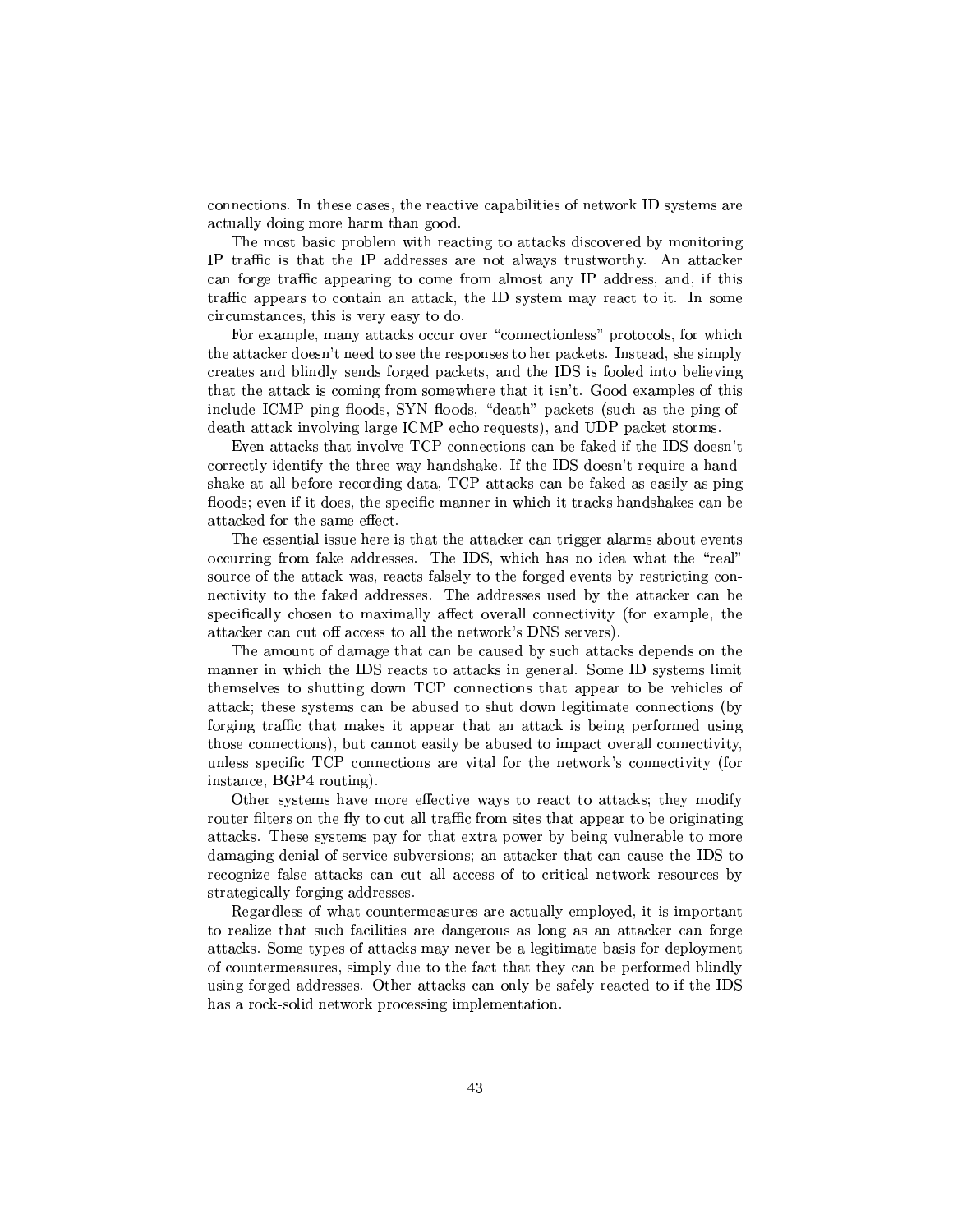## oe )-

-XT±±C\T\\PcycP³VPµR³V<V²³yP\²³³Ty³ T cTy¯<°³TP7P) sults of extensive tests against actual, commercially available intrusion detection systems. The purposes of these tests were to ascertain characteristics of each subject's TCP/IP implementation, and to provide concrete examples of actual  $J$  the contract of the contract  $J$  th  $J$  the contract  $\mu$  and  $\mu$   $\mu$   $\mu$ yc²\$Ty±kpJµ²\kP\$²³²VcTµJT8TV ¯¶c\*\ ³V¶±kTT²³ ¯¶\y<T deficiencies of each tested system.

## $\overline{\phantom{a}}$  and  $\overline{\phantom{a}}$

 $\blacksquare$  . The  $\blacksquare$  set  $\blacksquare$ The set of  $\mathcal{A}$  and  $\mathcal{A}$  are the set of  $\mathcal{A}$  the set of  $\mathcal{A}$  and  $\mathcal{A}$  are the set of  $\mathcal{A}$ \T±Rp°a°aP-²T VTP\4¯< eµkµ\zPPcT>+CPTRP¯~ VRyT² ³V !f# #\$¯¶±²³y¯¶PT\{ !^7P41 Tp \²³²@+^\V PycP4\²\p\*VcRyPT\

In most cases, the tests involved interactions between our injected packets  $k \to \infty$  . The contract  $\mathbb{R}^n$  is the contract  $\mathbb{R}^n$  and  $p\in \mathbb{R}^n$  points of  $p\in \mathbb{R}^n$  $\mathbf{r}$  and  $\mathbf{r}$  are  $\mathbf{r}$  and  $\mathbf{r}$  . The operator  $\mathbf{r}$  is a set of  $\mathbf{r}$  and  $\mathbf{r}$  and  $\mathbf{r}$ of the target host allowed us to easily create "real"  $\mathcal{T}\mathbb{C}\mathbb{P}$  connections for the The contract of the contract of the contract of the contract of the contract of the contract of the contract of

 $\Box$ Properties are properties and properties are properties and properties are properties and properties are properties. The target's reactions to our injected packets allowed us to observe empirically the behavior of a "real"  $\text{TCP/IP}$  implementation, and contrast that behavior to the deduced behavior of the subject IDS.

s-²² +4Tpµ9 \\²\p ¯¶¯¶µ´ 8q#Qhq¡°yVTP\ cPµ´@ n!4#Qh JTPuring the set of the set of the set of the set of the set of the set of the set of the set of the set of the set of the set of the set of the set of the set of the set of the set of the set of the set of the set of the °avTp\yy - Young + Young + Young + Young + Young + Young + Young + Young + Young + Young + Young + Young + Young + Young + Young + Young + Young + Young + Young + Young + Young + Young + Young + Young + Young + Young + Y  $\mathbf{w} = \mathbf{w}$  $\blacksquare$   $\blacksquare$   $\blacksquare$   $\blacksquare$   $\blacksquare$   $\blacksquare$   $\blacksquare$   $\blacksquare$   $\blacksquare$   $\blacksquare$   $\blacksquare$   $\blacksquare$   $\blacksquare$   $\blacksquare$   $\blacksquare$   $\blacksquare$   $\blacksquare$   $\blacksquare$   $\blacksquare$   $\blacksquare$   $\blacksquare$   $\blacksquare$   $\blacksquare$   $\blacksquare$   $\blacksquare$   $\blacksquare$   $\blacksquare$   $\blacksquare$   $\blacksquare$   $\blacksquare$   $\blacksquare$   $\blacks$ the contract of the contract of the contract of the contract of the contract of the contract of the contract of

In each test, we created network conditions that could make it appear as if e#Qh8JTPµ´2°4\ky³VJTTy¯e±Ty{ yµTycy@P¶c±Cyk7±V\µ´µ- yTy into the network differed subtly. The subject ID system reacted to each test by ³TV P±C\TT9 \ P±C\TT70#Qh JTP\µ´@ ,ae\VTP³P /TRP¯~  $\top$ rhodyk i termin i termin i termin i termin i termin i termin i termin i termin i termin i termin i termin i te upo este upo este upo este upo este upo este upo este upo este upo este upo este upo este upo este upo este up

,a)\P¶\kRVzP³V2\¯¶±²yJTp TRP²³XTpµ \³k¤T<T yym°ae\. ducted a series of "baseline" tests. The purpose of these tests was to ensure that .V\vTp =P\\vTp =P\\vTp =P\\vTp =P\\vTp =P\\vTp =P\\vTp =P\\vTp =P\\vTp =P\\vTp =P\\vTp =P\\vTp =P\\vTp =P\\vTp =P\\vTp =P\\vTp =P\\vTp =P\\vTp =P\\vTp =P\\vTp =P\\vTp =P\\vTp =P\\vTp =P\\vTp =P\\vTp =P\\vTp =P\\vTp =P\\vTp °aP7VRTpmC\VTpuCxtyputesing.com/november/2TkJPutesing.com/november/2TkJPutesing.com/november/2TkJPutesing.com/n on our PHF reproduction string.

In almost all test cases, a process on the target host ran which accepted incoming TCP connections on the HTTP port and printed any input obtained from the machine's TCP stack. By examining the output of this process, we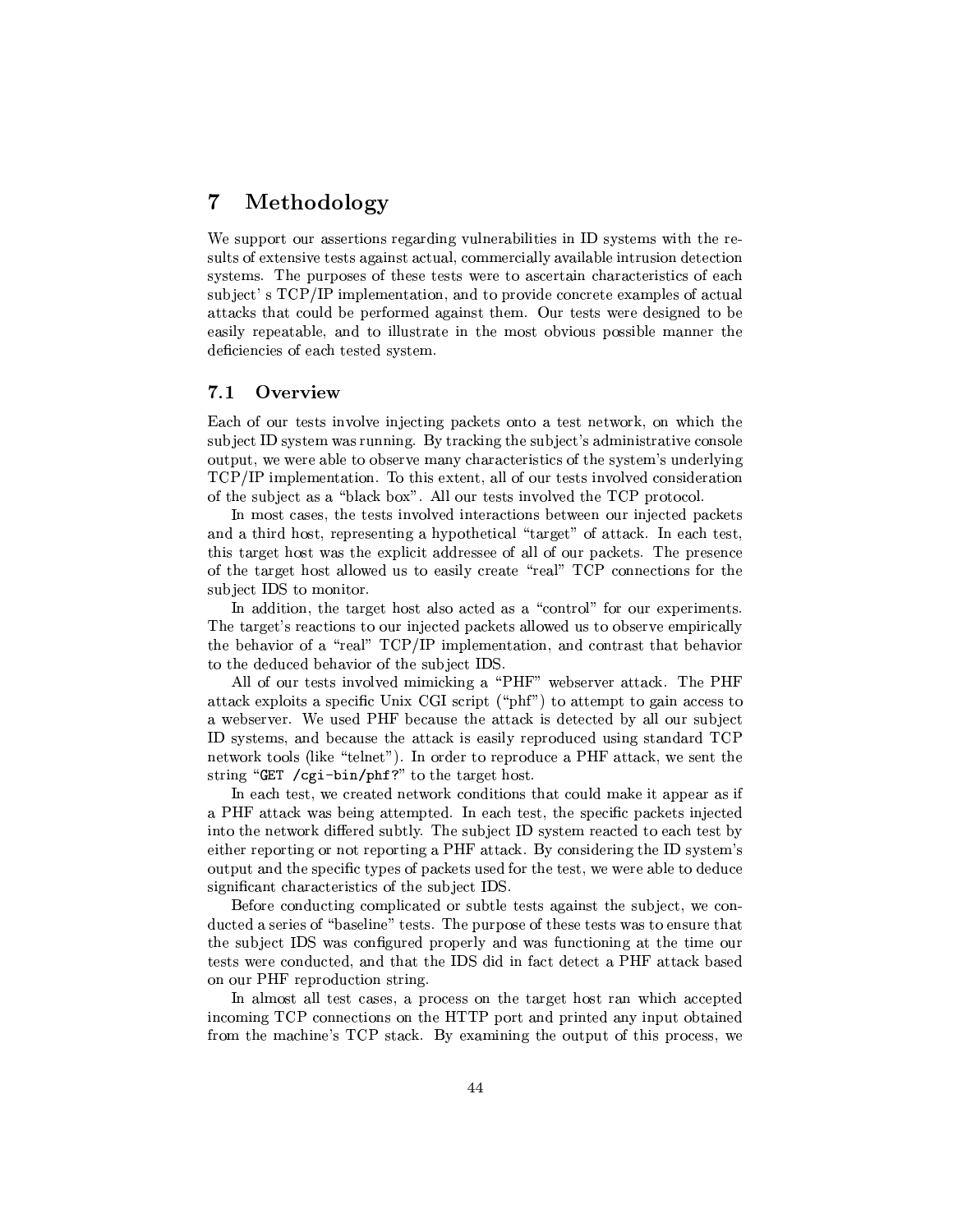rapproved the contract of the contract of the contract of the contract of the contract of the contract of the c and a set of the set of the set of the set of the set of the set of the set of the set of the set of the set o

#### :HoHXK9U UC=LJ 7.2

The primary tool we employed in our tests was CASL, a specialized scripting  $\mathcal{I}=\mathcal{I}=\mathcal{I}=\mathcal{I}=\mathcal{I}=\mathcal{I}=\mathcal{I}=\mathcal{I}=\mathcal{I}=\mathcal{I}=\mathcal{I}=\mathcal{I}=\mathcal{I}=\mathcal{I}=\mathcal{I}=\mathcal{I}=\mathcal{I}=\mathcal{I}=\mathcal{I}=\mathcal{I}=\mathcal{I}=\mathcal{I}=\mathcal{I}=\mathcal{I}=\mathcal{I}=\mathcal{I}=\mathcal{I}=\mathcal{I}=\mathcal{I}=\mathcal{I}=\mathcal{I}=\mathcal{I}=\mathcal{I}=\mathcal{I}=\mathcal{I}=\mathcal{I}=\mathcal{$  $\gamma$  is the positive positive point  $\gamma$  in the positive positive point  $\gamma$  parameter  $\gamma$ Taxabra  $\mathcal{L}_\mathcal{F}$  y $\mathcal{L}_\mathcal{F}$  and  $\mathcal{L}_\mathcal{F}$  are  $\mathcal{L}_\mathcal{F}$  . The corresponding to  $\mathcal{L}_\mathcal{F}$ PyT±kVcp s/¯¶\P Rµ²³pJP ³y°'Xfs"u# 4±PJRpE kl <sup>m</sup>

TCP/IP stack is one of the best documented and most easily obtainable IP ±²¯¶µJT\u hPy,ou °4\y JeT2P³¯¶eTpP³kHP¯¶<Pyy  $\cdots$  . The  $\cdots$   $\cdots$   $\cdots$   $\cdots$   $\cdots$   $\cdots$   $\cdots$   $\cdots$   $\cdots$   $\cdots$   $\cdots$   $\cdots$   $\cdots$   $\cdots$   $\cdots$   $\cdots$   $\cdots$   $\cdots$   $\cdots$   $\cdots$   $\cdots$   $\cdots$   $\cdots$   $\cdots$   $\cdots$   $\cdots$   $\cdots$   $\cdots$   $\cdots$   $\cdots$   $\cdots$   $\cdots$   $\cdots$   $\cdots$   $\cdots$ 

hey tycy'a variable  $\mathcal{L}$  is the set of  $\mathcal{L}$  . The set of  $\mathcal{L}$  is the set of  $\mathcal{L}$  is the set of  $\mathcal{L}$  $\mathcal{L}^{\mathcal{P}}$  . The following the following term is a set of  $\mathcal{L}^{\mathcal{P}}$  . The following term is a set of  $\mathcal{L}^{\mathcal{P}}$ all-purpose, bare-bones diagnostic program that is widely available, popular, k RR¯¶yPy[@ ³Pc²cTy³V¡<¯¶RR\CP7P \²^T¯e±V²³\yy±RP V\¯¶³V  $\rho$  -state  $\rho$  -state  $\rho$  -state  $\rho$  -state  $\rho$  -state  $\rho$  -state  $\rho$  -state  $\rho$ 

As we ran each test, we observed the specific packets being transmitted \TV °a\P´ VT³V #],#"P±C¯¶±V¡Tkl #<sup>m</sup> E!±C¯¶±'\*²J°o ²²4°T´  $R$ ctPʻa $\frac{1}{2}$ o $R$ a $\frac{1}{2}$ ±P³µ7T¯¶¯¶\Ty9yµ\$±TPy ±Vµ´\y -EP\ TP±C¯¶±V¡T ²3P\¯ the test platform on the first execution of each specific test script. Tcpdump ±PJ Rp VX°·P # ®²\y² ±Vµ´\9Tµ\y P¯¶±V \7Tyc¶Tpc²³Pyq°µeach of our tests.

Our test network was non-switched  $10BaseT$  Ethernet. The hosts on the  $T$  and  $T$   $\sim$   $T$   $\sim$   $T$   $\sim$   $T$   $\sim$   $T$   $\sim$   $T$   $\sim$   $T$   $\sim$   $T$   $\sim$   $T$   $\sim$   $T$   $\sim$   $T$   $\sim$   $T$   $\sim$   $T$   $\sim$   $T$   $\sim$   $T$   $\sim$   $T$   $\sim$   $T$   $\sim$   $T$   $\sim$   $T$   $\sim$   $T$   $\sim$   $T$   $\sim$   $T$   $\sim$   $T$   $\sim$   $T$   $\$ 

## $-$  :=] $\blacksquare$

Each of our tests involved a CASL script, run from an interpreter on the test platform, which generated and injected packets addressed to the target host. ter in a strong van die strong van die strong van die strong van die strong van die strong van die strong van die strong van die strong van die strong van die strong van die strong van die strong van die strong van die st Photo in the contract  $\overline{\mathcal{P}}$  and  $\overline{\mathcal{P}}$  are the contract  $\overline{\mathcal{P}}$  . The contract  $\overline{\mathcal{P}}$ the  $4.4BSD TCP/IP$  driver (that is, whether our target host completely and accurately reconstructed the PHF string our test attempted to send).

A test that was not "valid" to 4.4BSD should not have resulted in the detpa ae <del>Xan ae X</del>an ae Xan ae Xan ae Xan ae Xan ae Xan ae Xan ae Xan ae Xan ae Xan ae Xan ae Xan ae Xan ae Xan a should not detect attacks in "invalid" tests, and should reliably detect attacks

your product in the set of the product of the product of the product of the product of the pycymen of the product of the pycymen of the pycymen of the pycymen of the pycymen of the pycymen of the pycymen of the pycymen of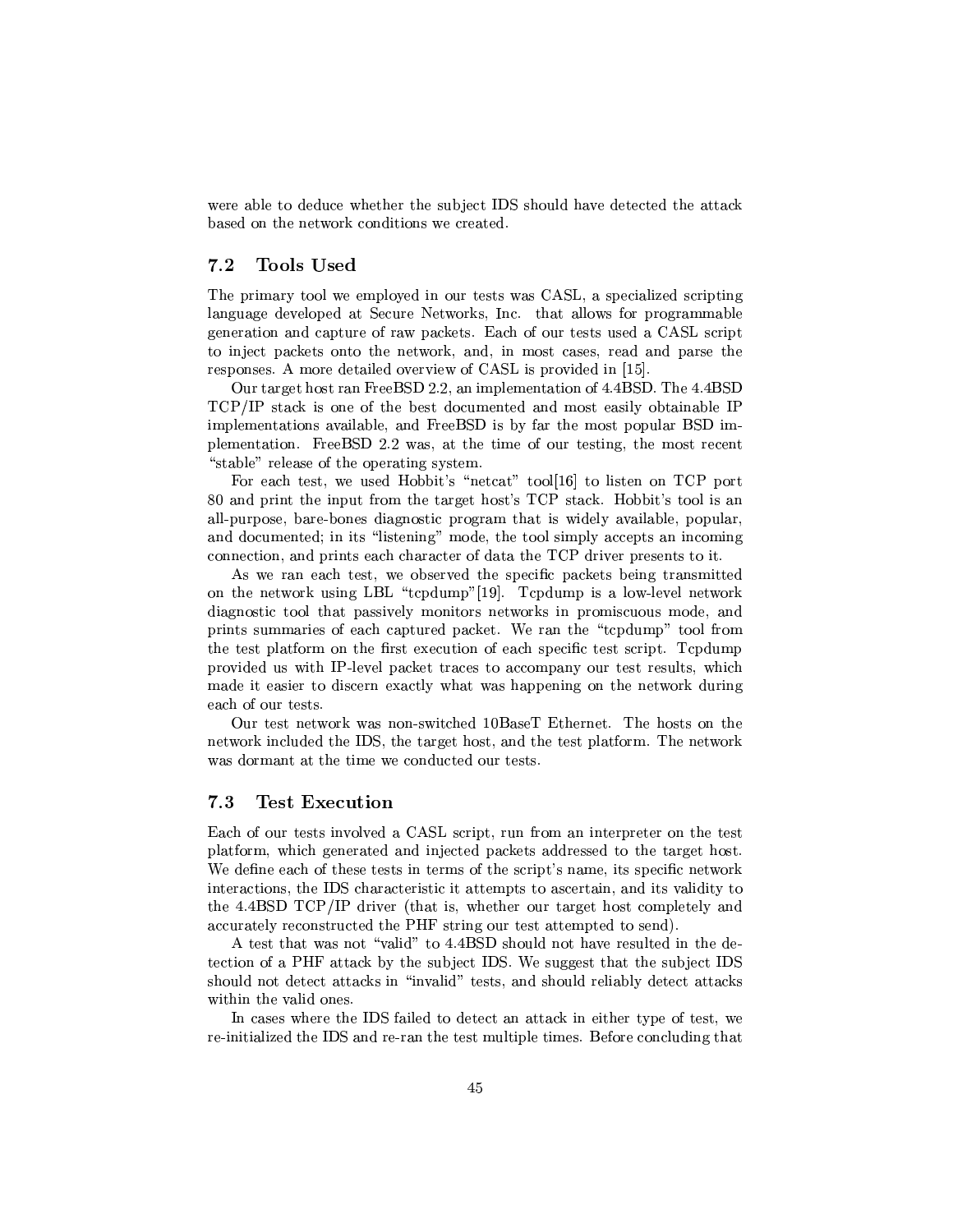cV y 'u°a7RTpzT\V9Jcµ\µ´ T³VJPPyym°¶P)®P\ TV<V\T²³V Tp¶P \.kT¯ ³P¶±kyPT\V\² TT³\ V³¯¶¯¶yT²\$µTVTRyTp test.

| $\it Name$             | baseline-1                                           |
|------------------------|------------------------------------------------------|
| Operation              | Complete a TCP handshake, send the test string in    |
|                        | a single TCP data segment.                           |
| <b>Behavior</b> Tested | Is the IDS configured properly, and does our test    |
|                        | string adequately reproduce a PHF attack to the sub- |
|                        | ject?                                                |
| Target Validity        | Valid                                                |
| Name                   | baseline-2                                           |
| Operation              | Complete a TCP handshake, send the test string in    |
|                        | a series of ordered, 1-character TCP data segments.  |
| Behavior Tested        | Is the IDS configured properly, and does our test    |
|                        | string adequately reproduce a PHF attack to the sub- |
|                        | ject?                                                |
| Target Validity        | Valid                                                |
| Name                   | frag-1                                               |
| Operation              | Complete a TCP handshake, send the test string in a  |
|                        | single TCP data segment which is broken into 8-byte  |
|                        | IP fragments and sent in order.                      |
| Behavior Tested        | Does the subject IDS perform IP fragment reassem-    |
|                        | bly at all?                                          |
| Target Validity        | Valid                                                |
| $\it Name$             | $frag-2$                                             |
| Operation              | Complete a TCP handshake, send the test string in    |
|                        | a single TCP data segment which is broken into 24-   |
|                        | byte IP fragments and sent in order.                 |
| <b>Behavior</b> Tested | Does the subject IDS perform IP fragment reassem-    |
|                        | bly at all?                                          |
| Target Validity        | Valid                                                |
| $\it Name$             | $frag-3$                                             |
| $\overline{Operation}$ | Complete a TCP handshake, send the test string in    |
|                        | a single TCP data segment which is broken into 8-    |
|                        | byte fragments, with one of those fragments sent out |
|                        | of order.                                            |
| <b>Behavior</b> Tested | Can the subject IDS handle basic out-of-order IP     |
|                        | fragmentation reassembly?                            |
| Target Validity        | Valid                                                |

## $=$  :  $=$   $\sim$   $\sim$   $\sim$   $\sim$   $\sim$   $\sim$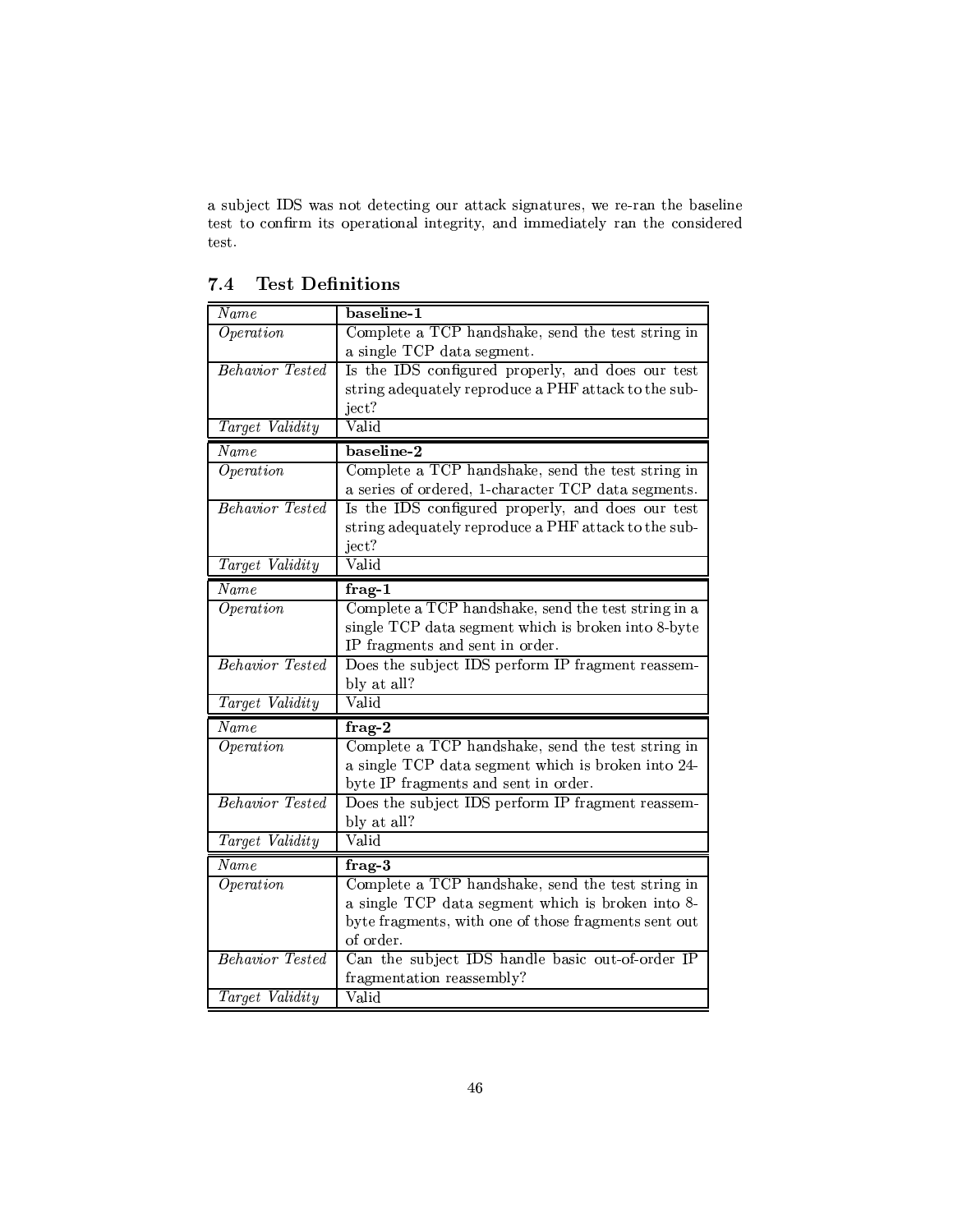| $\overline{Name}$      | $frag-4$                                              |
|------------------------|-------------------------------------------------------|
| Operation              | Complete a TCP handshake, send the test string in a   |
|                        | single TCP data segment which is broken into 8-byte   |
|                        | fragments, with one of those fragments sent twice.    |
| Behavior Tested        | Can the subject IDS handle reassembly when frag-      |
|                        | ments are completely duplicated?                      |
| Target Validity        | Valid                                                 |
| Name                   | $frag-5$                                              |
| Operation              | Complete a TCP handshake, send the test string in     |
|                        | a single TCP data segment broken into 8-byte frag-    |
|                        | ments, sent completely out of order and with an ar-   |
|                        | bitrary duplicated fragment.                          |
| <b>Behavior</b> Tested | Can the subject IDS handle reassembly in patholog-    |
|                        | ical (but correct) cases?                             |
| Target Validity        | Valid                                                 |
| Name                   | $frag-6$                                              |
| $\overline{Operation}$ | Complete a TCP handshake, send the test string in a   |
|                        | single TCP data segment which is broken into 8-byte   |
|                        | fragments, sending the marked last fragment before    |
|                        | any of the others.                                    |
| <b>Behavior</b> Tested | Does the subject IDS correctly wait for all fragments |
|                        | to arrive before attempting reassembly?               |
| Target Validity        | Valid                                                 |
| Name                   | $frag-7$                                              |
| $\overline{Operation}$ | Complete a TCP handshake, send a stream of frag-      |
|                        | ments containing the signature string with the word   |
|                        | "GET" replaced with the string "SNI". Send a          |
|                        | forward-overlapping fragment rewriting the "SNI"      |
|                        | back to "GET" on the target host.                     |
| <b>Behavior</b> Tested | Does the subject IDS correctly handle forward over-   |
|                        | lap in IP fragments?                                  |
| Target Validity        | Valid                                                 |
| Name                   | $tcp-1$                                               |
| $\overline{Operation}$ | Complete a TCP handshake, simulate the disconnec-     |
|                        | tion of the target host from the network, and send    |
|                        | the target string in a series of 1-byte TCP data seg- |
|                        | ments.                                                |
| <b>Behavior</b> Tested | Does the subject IDS wait for TCP acknowledgment      |
|                        | from the target before acting on data from captured   |
|                        | packets?                                              |
| Target Validity        | Inapplicable                                          |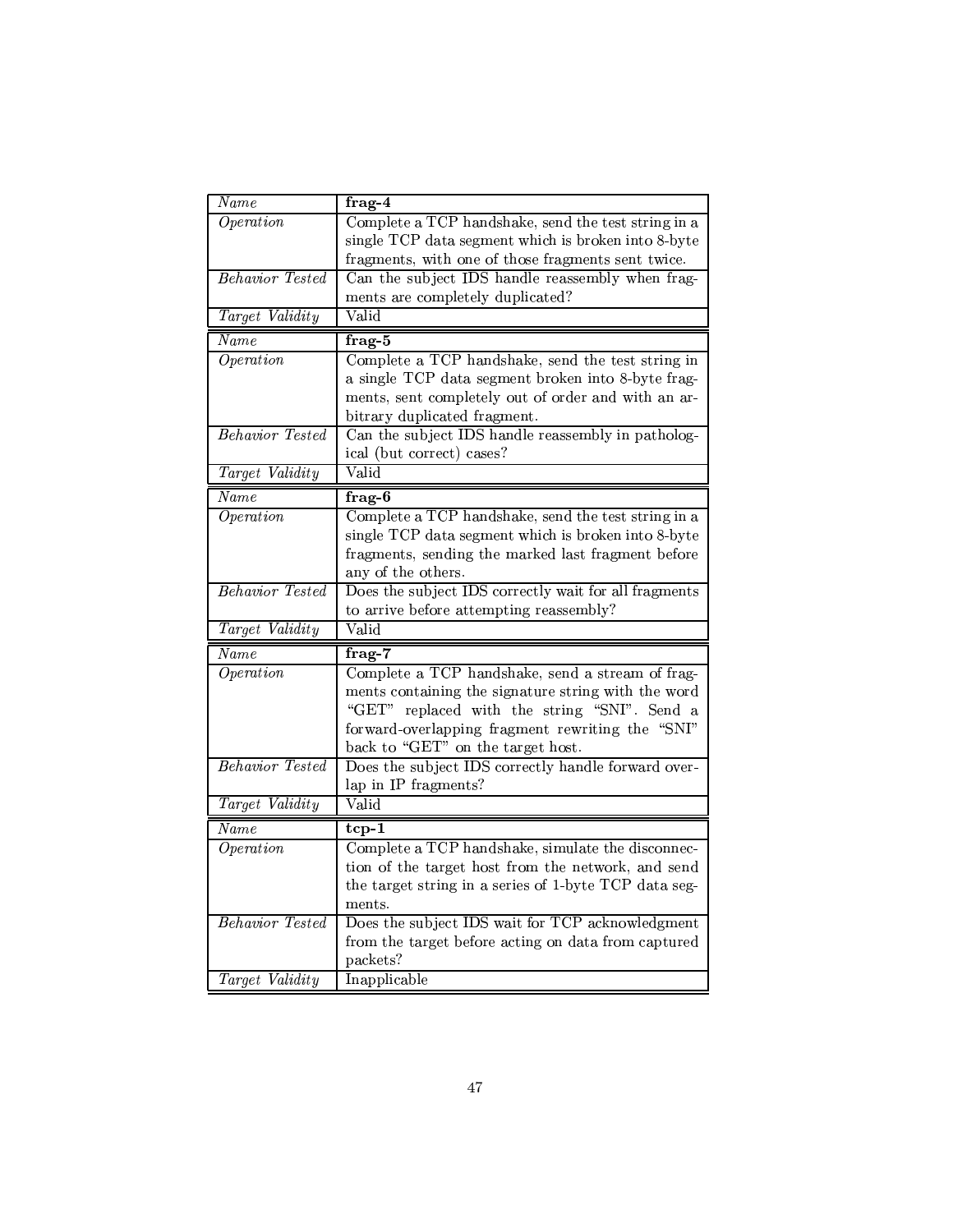| Name                   | $tcp-2$                                                |
|------------------------|--------------------------------------------------------|
| Operation              | Complete a TCP handshake, send the test string in      |
|                        | a stream of 1-byte TCP data segments where the         |
|                        | sequence number wraps back to zero.                    |
| <b>Behavior</b> Tested | Does the IDS correctly deal with wrapped sequence      |
|                        | numbers?                                               |
| Target Validity        | Valid                                                  |
| Name                   | $tcp-3$                                                |
| $\overline{Operation}$ | Complete a TCP handshake, send the test string in      |
|                        | a stream of 1-byte TCP data segments, duplicating      |
|                        | entirely one of those segments.                        |
| <b>Behavior</b> Tested | Does the IDS correctly handle completely duplicate     |
|                        | TCP segments?                                          |
| Target Validity        | Valid                                                  |
| Name                   | $top-4$                                                |
| Operation              | Complete a TCP handshake, send the test string         |
|                        | in a stream of 1-byte TCP data segments, sending       |
|                        | an additional 1-byte TCP segment which overlaps a      |
|                        | previous segment completely but contains a different   |
|                        | character.                                             |
| <b>Behavior</b> Tested | Does the subject IDS correctly handle duplicate TCP    |
|                        | segments?                                              |
| Target Validity        | $\overline{\text{Valid}}$                              |
| $\overline{Name}$      | $tcp-5$                                                |
| Operation              | Complete a TCP handshake, send the test string,        |
|                        | with the letter 'c' replaced with the letter 'X', in a |
|                        | series of 1-byte TCP data segments. Immediately        |
|                        | send a 2-byte TCP data segment that overlaps (for-     |
|                        | ward) the modified letter, rewriting it back to 'c' on |
|                        |                                                        |
|                        | the target host.                                       |
| <b>Behavior</b> Tested | Can the subject IDS handle overlap in out-of-order     |
|                        | TCP streams?                                           |
| Target Validity        | Valid                                                  |
| Name                   | $tcp-6$                                                |
| $\overline{Operation}$ | Complete a TCP handshake, send the test string in      |
|                        | a series of 1-byte TCP data segments, and increase     |
|                        | the sequence number by 1000 midway through the         |
|                        | stream.                                                |
| <b>Behavior</b> Tested | Does the IDS "recover" from sudden changes in the      |
| Target Validity        | sequence number?<br>Invalid                            |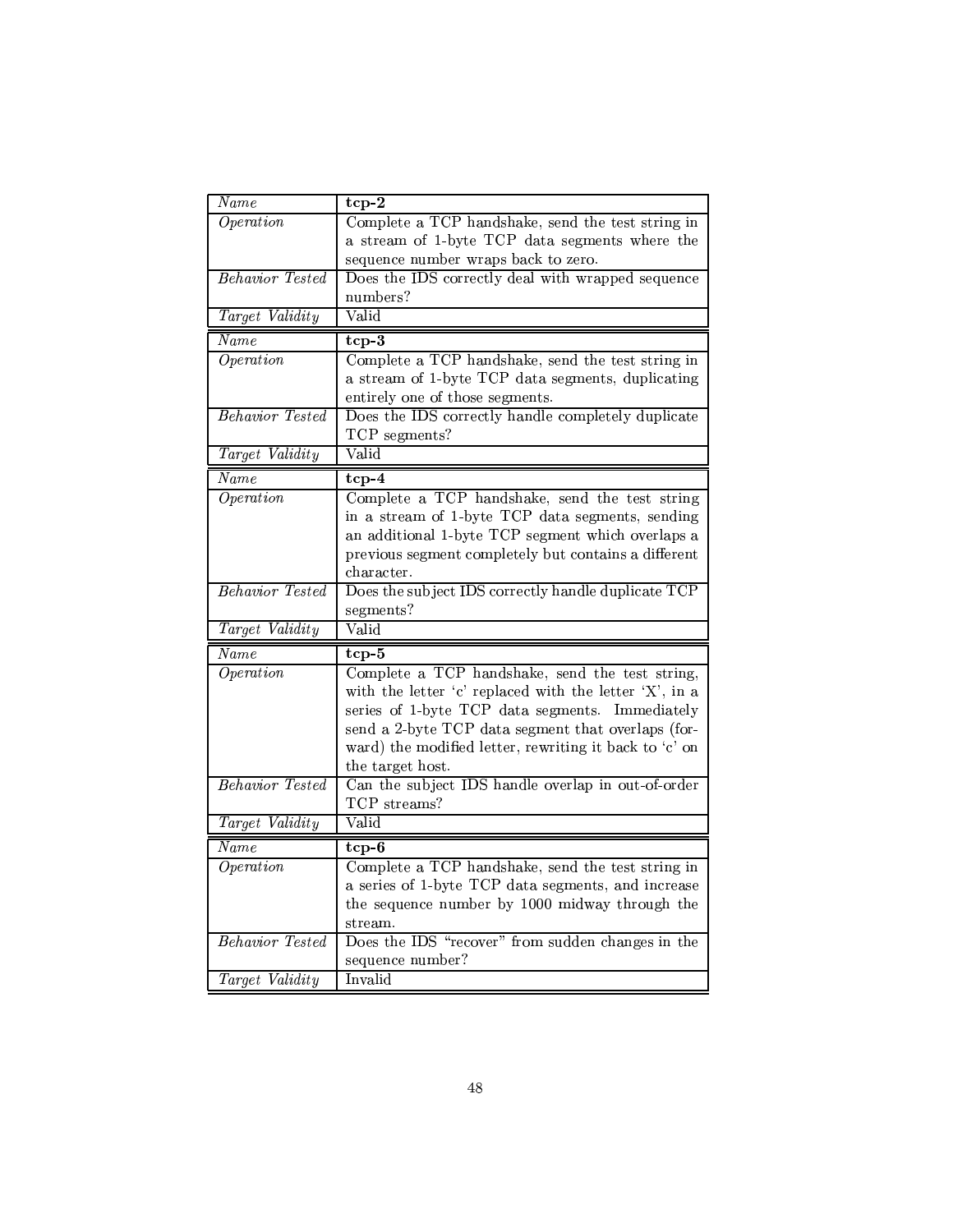| Name                    | $tcp-7$                                                |
|-------------------------|--------------------------------------------------------|
| Operation               | Complete a TCP handshake, send the test string in a    |
|                         | series of 1-byte TCP data segments, interleaved with   |
|                         | a stream of 1-byte data segments for the same con-     |
|                         | nection but with drastically different sequence num-   |
|                         | bers.                                                  |
| <b>Behavior</b> Tested  | Does the subject IDS check sequence numbers during     |
|                         | reassembly?                                            |
| Target Validity         | Valid                                                  |
| Name                    | $tcp-8$                                                |
| Operation               | Complete a TCP handshake, send the test string in      |
|                         | a series of 1-byte TCP data segments, with one of      |
|                         | those segments sent out of order.                      |
| <b>Behavior</b> Tested  | Can the subject IDS handle basic out-of-order TCP      |
|                         | reassembly?                                            |
| Target Validity         | Valid                                                  |
| $\overline{Name}$       | $tcp-9$                                                |
| $\overline{Operation}$  | Complete a TCP handshake, send the test string in a    |
|                         | series of 1-byte TCP data segments, sent in random     |
|                         | order.                                                 |
| <b>Behavior</b> Tested  | Can the IDS handle pathological out-of-order TCP       |
|                         | reassembly?                                            |
| Target Validity         | Valid                                                  |
| Name                    | tcbc-1                                                 |
| Operation               | Do not complete a TCP handshake, but send the test     |
|                         | string in a series of 1-byte TCP data segments as if a |
|                         | handshake had occurred for some arbitrary sequence     |
|                         | number.                                                |
| <b>Behavior</b> Tested  | Does the IDS require a handshake before it will start  |
|                         | recording data from a connection?                      |
| Target Validity         | Invalid                                                |
| Name                    | tcbc-2                                                 |
| <i><b>Operation</b></i> | Complete a TCP handshake, send the test string in a    |
|                         | series of 1-byte TCP segments, interleaved with SYN    |
|                         | packets for the same connection parameters.            |
| <b>Behavior</b> Tested  | Does the IDS resynchronize on a SYN packet re-         |
|                         | ceived after a complete TCP handshake?                 |
| Target Validity         | Valid                                                  |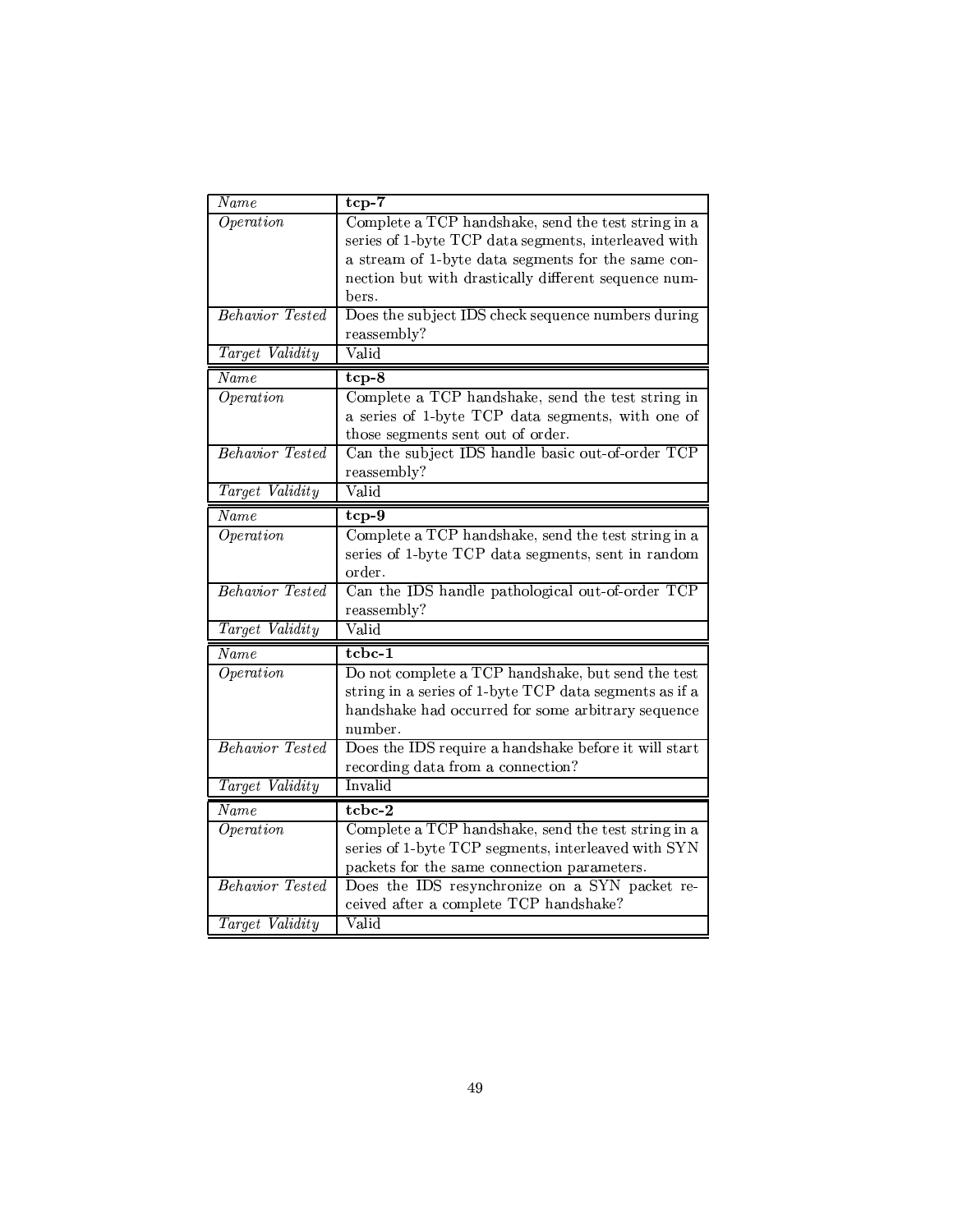| $\overline{\it Name}$  | tcbc-3                                               |
|------------------------|------------------------------------------------------|
| Operation              | Do not complete a TCP handshake, but send a          |
|                        | stream of arbitrary data at a random sequence num-   |
|                        | ber as if one had occurred. Use the same connection  |
|                        | parameters to connect with "netcat" and type the     |
|                        | test string in manually.                             |
| <b>Behavior</b> Tested | Can the IDS be desynchronized due to badly se-       |
|                        | quenced fake data prior to a real connection initi-  |
|                        | ation?                                               |
| Target Validity        | Valid                                                |
| Name                   | tcbt-1                                               |
| Operation              | Complete a TCP handshake and immediately shut        |
|                        | the connection down with an RST. Re-connect over     |
|                        | the same parameters, with drastically different se-  |
|                        | quence numbers, and send the test string in a series |
|                        | of 1-byte TCP data segments.                         |
| <b>Behavior</b> Tested | Does the IDS correctly resynchronize after a connec- |
|                        | tion is legitimately torn down with an RST?          |
| Target Validity        | Valid                                                |
| Name                   | tcbt-2                                               |
| Operation              | Complete a TCP handshake and send the test string    |
|                        | in a series of 1-byte TCP data segments. Midway      |
|                        | through the stream, tear the connection down with    |
|                        | an RST (but continue to send the rest of the data    |
|                        | segments).                                           |
| <b>Behavior</b> Tested | Does the IDS stop recording data when it sees an     |
|                        | RST?                                                 |
| Target Validity        | Invalid                                              |
| Name                   | insert-1                                             |
| Operation              | Complete a TCP handshake and send the test string    |
|                        | in a series of 1-byte TCP data segments, each with   |
|                        | a bad IP checksum.                                   |
| <b>Behavior</b> Tested | Does the IDS verify the IP checksum on received      |
|                        | packets?                                             |
| Target Validity        | Invalid                                              |
| Name                   | insert-2                                             |
| $\overline{Operation}$ | Complete a TCP handshake and send the test string    |
|                        |                                                      |
|                        | in a series of 1-byte TCP data segments, each with   |
|                        | a bad TCP checksum.                                  |
| <b>Behavior</b> Tested | Does the IDS verify the TCP checksum on received     |
|                        | segments?                                            |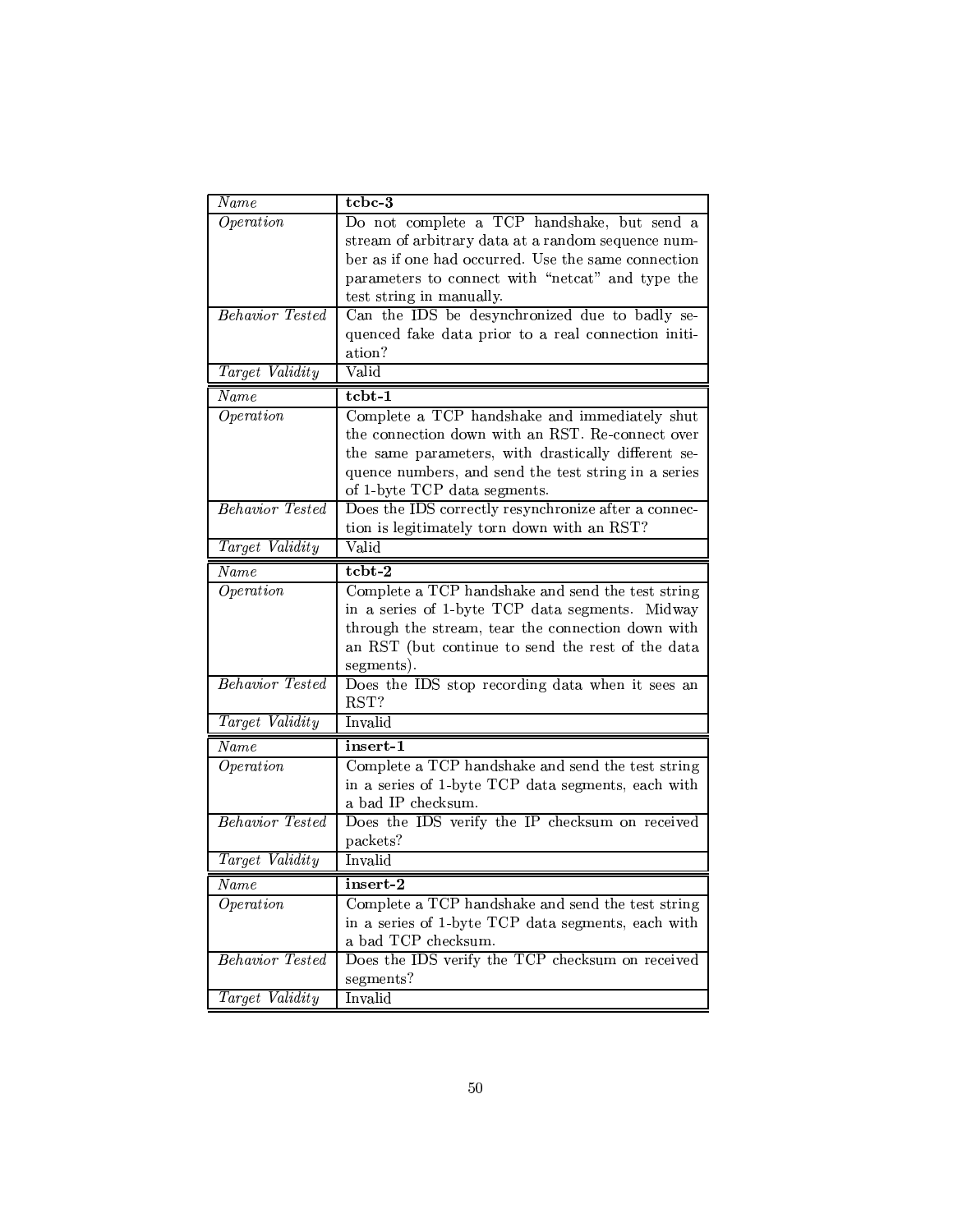| Name                   | insert-3                                          |
|------------------------|---------------------------------------------------|
| Operation              | Complete a TCP handshake and send the test string |
|                        | in a series of 1-byte TCP data segments, none of  |
|                        | which have the ACK bit set.                       |
| <i>Behavior Tested</i> | Does the IDS accept TCP data in segments without  |
|                        | the ACK bit?                                      |
| <i>Target Validity</i> | Invalid                                           |
| Name                   | evade-1                                           |
| Operation              | Complete a TCP handshake, include the test string |
|                        | in the initial SYN packet.                        |
| Behavior Tested        | Does the IDS accept data in a SYN packet?         |
| Target Validity        | Valid                                             |

#### $\blacksquare$   $\blacksquare$   $\blacksquare$ 7.5

After defining and perfecting the test suite, we were able to completely test y° TRP¯<-E¯<JcPH¯¶Tyy '!47¯< T³2H\V-TpP³V\*T¯¶X°4\T≠ky-Construction and the PycP4Vc Transformation and the PycP4Vc Transformation and the PycP4Vc Transformation negligible time.

+ P≠ TV±PRPT7-Partner and partner and partner and partner and partner and partner and partner and partner and p  $\mathcal{T}_\mathcal{P}$  to the contract of the contract properties of the contract properties of the contract parameter  $\mathcal{T}_\mathcal{P}$ suite of IDS test scripts we've developed available to the public as well. It is  $\mathcal{L} = \mathcal{L} = \mathcal{L} = \mathcal{L} = \mathcal{L} = \mathcal{L} = \mathcal{L} = \mathcal{L} = \mathcal{L} = \mathcal{L} = \mathcal{L} = \mathcal{L} = \mathcal{L} = \mathcal{L} = \mathcal{L} = \mathcal{L} = \mathcal{L} = \mathcal{L} = \mathcal{L} = \mathcal{L} = \mathcal{L} = \mathcal{L} = \mathcal{L} = \mathcal{L} = \mathcal{L} = \mathcal{L} = \mathcal{L} = \mathcal{L} = \mathcal{L} = \mathcal{L} = \mathcal{L} = \mathcal$  $T$  , and the set of  $\mathcal{D}$  and the set of  $\mathcal{D}$   $\mathcal{D}$   $\mathcal{D}$   $\mathcal{D}$   $\mathcal{D}$   $\mathcal{D}$ 

Our test suite is by no means complete; we provide these test results to support the points in our paper, not to define a complete evaluation process \ cRcT¯<y -'³T TV T ²ET \kRVz2TVyT Tpµ2³'PVVVE+9T tycPC9)1 PVRp2T\*RV7™TycPC9)1 PVRp2T\*RV7™TycPC9, PVRp2T\*RV7™TycPC9, PVRp2T\*RV7™TycPC9, PVRp2T\*RV7™TycPC9, PVRp2 test suite.

## $\sim$   $\sim$   $\sim$   $\sim$

-\*±±²y \VTycP9T9aTV\*¯¶c9±k±² °T´ TPVT³ TpzP³ The synthetic state  $\mathbf{F}$  and  $\mathbf{F}$  are the synthetic particle in  $\mathbf{F}$  $\mathbf{r}=\mathbf{r}=\mathbf{r}=\mathbf{r}=\mathbf{r}=\mathbf{r}=\mathbf{r}=\mathbf{r}=\mathbf{r}=\mathbf{r}=\mathbf{r}=\mathbf{r}=\mathbf{r}=\mathbf{r}=\mathbf{r}=\mathbf{r}=\mathbf{r}=\mathbf{r}=\mathbf{r}=\mathbf{r}=\mathbf{r}=\mathbf{r}=\mathbf{r}=\mathbf{r}=\mathbf{r}=\mathbf{r}=\mathbf{r}=\mathbf{r}=\mathbf{r}=\mathbf{r}=\mathbf{r}=\mathbf{r}=\mathbf{r}=\mathbf{r}=\mathbf{r}=\mathbf{r}=\mathbf{$ 

To the Paper  $T$  to  $T$  the Paper  $\mathcal{F}$  is the Paper  $\mathcal{F}$  is the Paper in  $\mathcal{F}$ TV2TRP¯<7°a\*PycTpTPyT²kVR²y # µ¯eyPJP³HP VHTcRcTy¯¶ VTPyT²VV²³p\²³²qP\*c±CyC µ¯¶PT\ PycPy -<µPTyc ° $\mathcal{N}=\mathcal{N}=\mathcal{N}=\mathcal{N}=\mathcal{N}=\mathcal{N}=\mathcal{N}=\mathcal{N}=\mathcal{N}=\mathcal{N}=\mathcal{N}=\mathcal{N}=\mathcal{N}=\mathcal{N}=\mathcal{N}=\mathcal{N}=\mathcal{N}=\mathcal{N}=\mathcal{N}=\mathcal{N}=\mathcal{N}=\mathcal{N}=\mathcal{N}=\mathcal{N}=\mathcal{N}=\mathcal{N}=\mathcal{N}=\mathcal{N}=\mathcal{N}=\mathcal{N}=\mathcal{N}=\mathcal{N}=\mathcal{N}=\mathcal{N}=\mathcal{N}=\mathcal{N}=\mathcal{$ 

 $\hat{z}_2$  and the contract of the contract of the contract of the contract of the contract of the contract of the contract of the contract of the contract of the contract of the contract of the contract of the contract of variation and the property variable property of the property variable property of the property of the property of the property of the property of the property of the property of the property of the property of the propert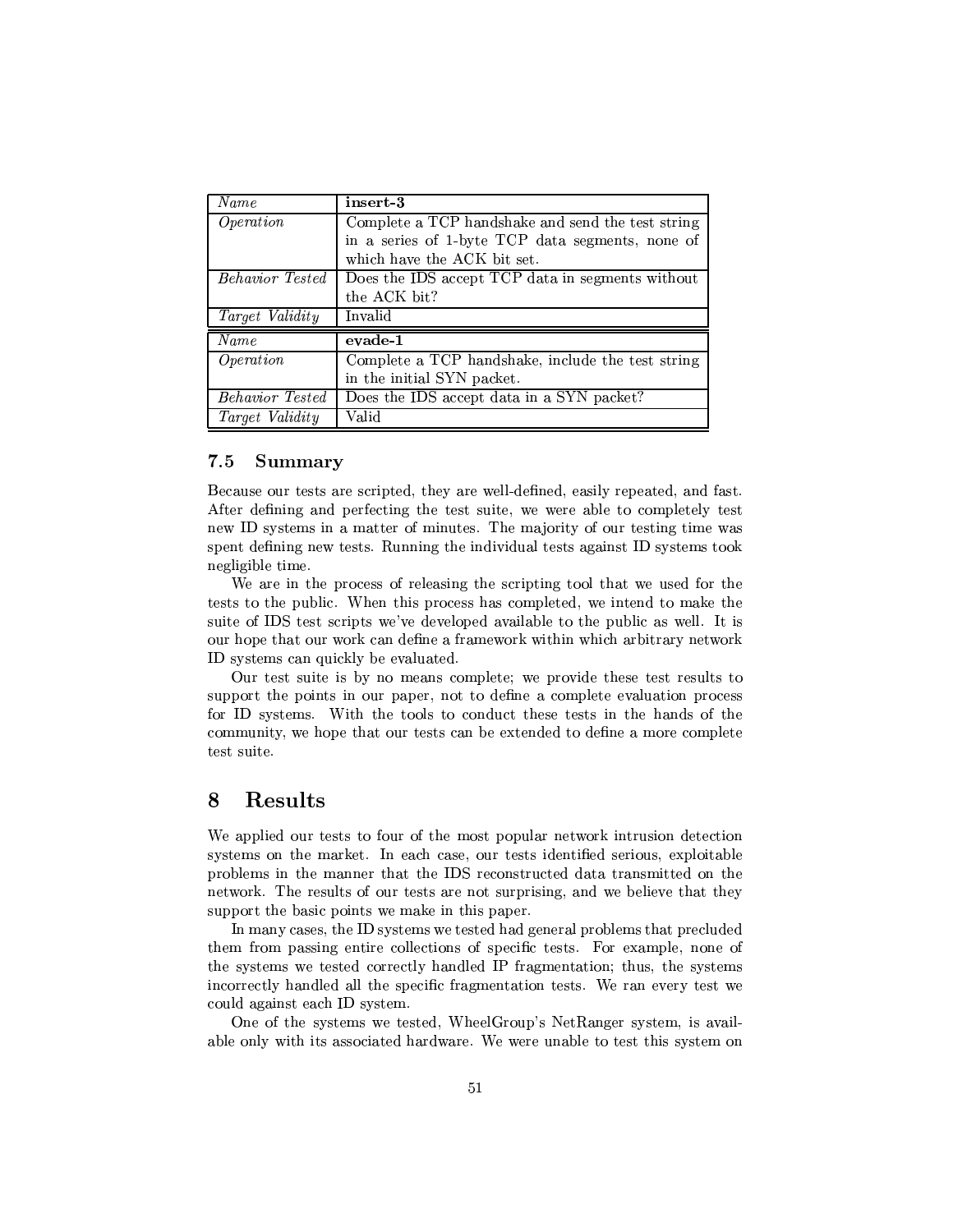our own network, but rather had to obtain the cooperation of an organization already using the product. This prevented us from running many of our tests  $\mathcal{L}=\mathcal{L}=\mathcal{L}=\mathcal{L}=\mathcal{L}=\mathcal{L}=\mathcal{L}=\mathcal{L}=\mathcal{L}=\mathcal{L}=\mathcal{L}=\mathcal{L}=\mathcal{L}=\mathcal{L}=\mathcal{L}=\mathcal{L}=\mathcal{L}=\mathcal{L}=\mathcal{L}=\mathcal{L}=\mathcal{L}=\mathcal{L}=\mathcal{L}=\mathcal{L}=\mathcal{L}=\mathcal{L}=\mathcal{L}=\mathcal{L}=\mathcal{L}=\mathcal{L}=\mathcal{L}=\mathcal{L}=\mathcal{L}=\mathcal{L}=\mathcal{L}=\mathcal{L}=\mathcal{$  $\blacksquare$  type  $\blacksquare$  . The set of the set of the set of the set of the set of the set of the set of the set of the set of the set of the set of the set of the set of the set of the set of the set of the set of the set of th  $\mathcal{F}_\mathcal{F}$  , which is the positive of the  $\mathcal{F}_\mathcal{F}$  $\sim$  and  $\sim$  and  $\sim$  and  $\sim$  and  $\sim$  and  $\sim$  and  $\sim$  and  $\sim$  and  $\sim$  and  $\sim$  and  $\sim$  and  $\sim$ 

s-component point of the set of the set of the set of the set of the set of the set of the set of the set of t  $P$  are  $P$  the  $P$  th  $P$  th  $P$  the  $P$  th  $P$  th  $P$  the  $P$  th  $P$  th  $P$  $\mathcal{F}^T$  , and the state  $\mathcal{F}^T$  and  $\mathcal{F}^T$  and  $\mathcal{F}^T$  and  $\mathcal{F}^T$ ¤-PyT²³P-\T9T\k\aP<TV9VP\ +q"h&\-\RP\¯<JPy2°a\P´'u@ transformation of the transformation of the transformation of the transformation of the transformation of the t

 $-$  4  $+$  C  $-$  C  $-$  C  $-$  C  $-$  C  $-$  C  $-$  C  $-$  C  $-$  C  $-$  C  $-$  C  $-$  C  $-$  C  $-$  C  $-$  C  $-$  C  $-$  C  $-$  C  $-$  C  $-$  C  $-$  C  $-$  C  $-$  C  $-$  C  $-$  C  $-$  C  $-$  C  $-$  C  $-$  C  $-$  C  $-$  C  $-$  C  $-$  C  $-$  C  $-$  C  $-$  C  $\, \, \tilde{a}$  ,  $\, \tilde{c}$  ,  $\, \tilde{c}$  ,  $\, \tilde{a}$  ,  $\, \tilde{a}$  ,  $\, \tilde{c}$  ,  $\, \tilde{c}$  ,  $\, \tilde{c}$  ,  $\, \tilde{a}$  ,  $\, \tilde{c}$  ,  $\, \tilde{c}$  ,  $\, \tilde{c}$  ,  $\, \tilde{c}$  ,  $\, \tilde{c}$  ,  $\, \tilde{c}$  ,  $\, \tilde{c}$  ,  $\, \tilde{c}$  of tests each IDS passes is biased heavily based on the presence of specific bugs.  $\mathcal{L}=\mathcal{L}=\mathcal{L}=\mathcal{L}=\mathcal{L}=\mathcal{L}=\mathcal{L}=\mathcal{L}=\mathcal{L}=\mathcal{L}=\mathcal{L}=\mathcal{L}=\mathcal{L}=\mathcal{L}=\mathcal{L}=\mathcal{L}=\mathcal{L}=\mathcal{L}=\mathcal{L}=\mathcal{L}=\mathcal{L}=\mathcal{L}=\mathcal{L}=\mathcal{L}=\mathcal{L}=\mathcal{L}=\mathcal{L}=\mathcal{L}=\mathcal{L}=\mathcal{L}=\mathcal{L}=\mathcal{L}=\mathcal{L}=\mathcal{L}=\mathcal{L}=\mathcal{L}=\mathcal{$ 

## 8.1 Specific Results

 $\mathbf{H}^{\mathbf{H}}$  , the paper paper paper paper paper paper paper paper paper paper paper paper paper paper paper paper paper paper paper paper paper paper paper paper paper paper paper paper paper paper paper paper paper p  $\alpha$  , and the state of the state  $\alpha$  and the state  $\alpha$  and the state  $\alpha$  and the state  $\alpha$ l\ 4z.s-Py~ etuRyPc\
-²²jz¡2µc\Al\ Ty²³p\T R² l\ & -'. RJ°-4!4zk\V°a\P´h>²³\&p\µRy%~ eTh&-¡2j\µT³Cµ| 4µ

-±PyTeTJµ²² PyT²³PT¯ \ePycP\¶y\P 'u\$ h>\P<l Each individual IDS is described after the table, along with an interpretation recovered the pythology of the pythology of the pythology of the pythology of the pythology of the pythology of the pythology of the pythology of the pythology of the pythology of the pythology of the pythology of the pyth

h-yµEPycyV¶±²V-T\ <sup>2</sup> <sup>~</sup> <sup>4</sup> VRTp4TVT 'uP\_° (#X"hcPµ´E\ The contraction of the contraction of the contraction of the contraction of the contraction of the contraction of the contraction of the contraction of the contraction of the contraction of the contraction of the contract 'uP±C\T\Ty¤°a7a - Pycy s \$pP≅.®∃™ - Pycy s \$pPa.®∃™ - Pycy Pycy Pycy Pycy Pycy Pycy Pycy Pycy Pycy P

#### 8.2 Overviews of Specific ID Systems

#### 8.2.1 **ISS RealSecure**

ua ayota ayota ayota ayota ayota ayota ayota ayota ayota ayota ayota ayota ayota ayota ayota ayota ayota ayota  $\blacksquare$  . The set of the term is the set of the set of the set of the set of the set of the set of the set of the set of the set of the set of the set of the set of the set of the set of the set of the set of the set of th available for Unix platforms as well.

&y\²xuRyVT ±V±kpµaT<V\_¤°a<VR±CkR-°T´\*¯¶·P\\¯¶±C\yµ .4november 2012. And the Table of the Table of the Table of the Table of the Table of the Table of the Table of Table of Table of Table of Table of Table of Table of Table of Table of Table of Table of Table of Table of Ta  $T$  is the contract of the contract of the contract of the contract of the contract of the contract of the contract of the contract of the contract of the contract of the contract of the contract of the contract of the co and the set of the set of the set of the set of the set of the set of the set of the set of the set of the set of the set of the set of the set of the set of the set of the set of the set of the set of the set of the set

 $\bm{r}$  and the contract  $\bm{r}$  and  $\bm{r}$  and  $\bm{r}$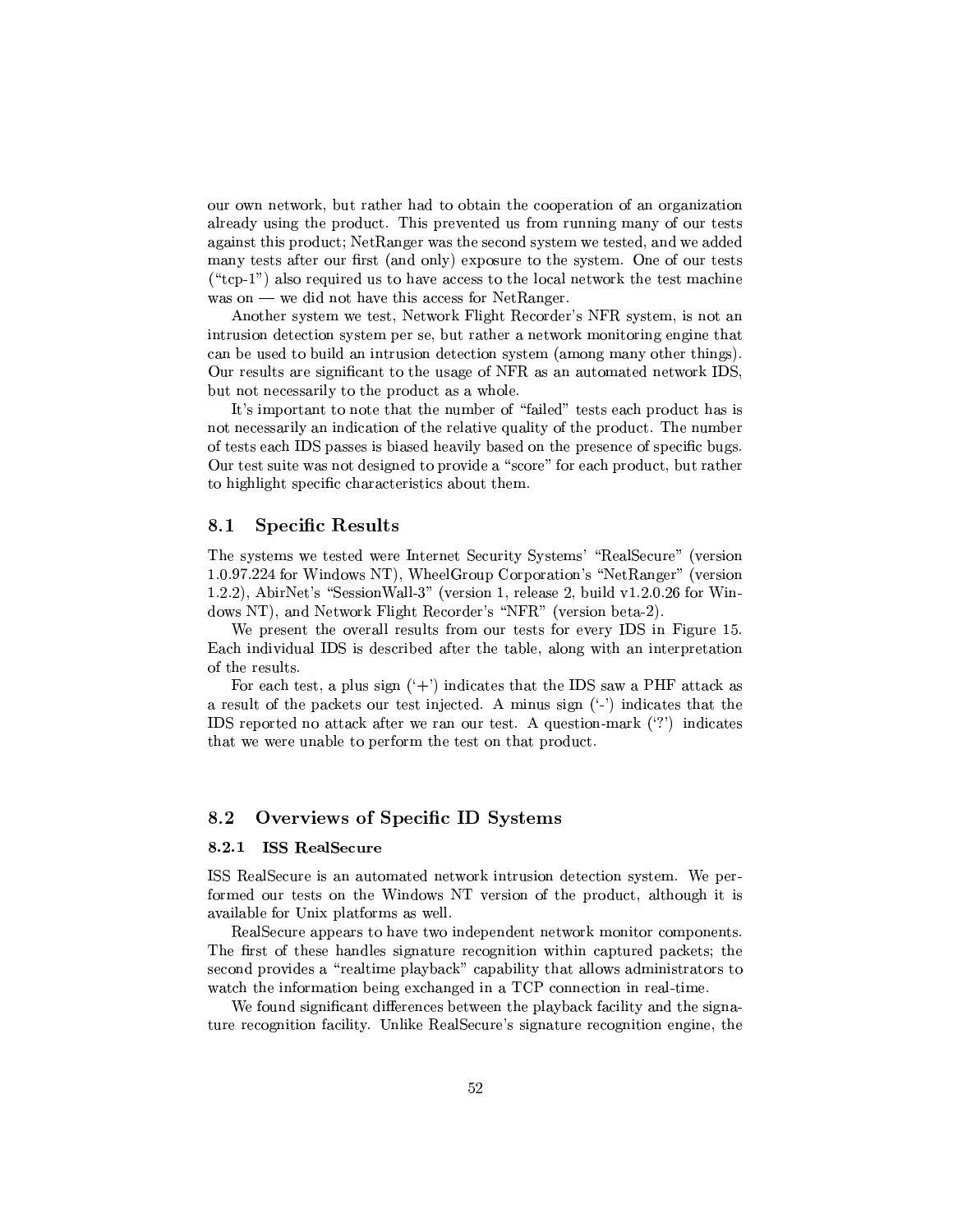| Test Name               | Expected Result | RealSecure     | NetRanger                | <b>Session Wall</b> | NFR                |  |
|-------------------------|-----------------|----------------|--------------------------|---------------------|--------------------|--|
| baseline-1              | $+$             | $+$            | $^{+}$                   | $+$                 | $^{+}$             |  |
| baseline-2              | $+$             | $+$            | $^{+}$                   | $^{+}$              | $+$                |  |
| $frag-1$                | $+$             |                |                          |                     |                    |  |
| ${\rm frag\text{-}2}$   | $+$             |                |                          |                     |                    |  |
| $frag-3$                | $+$             |                |                          |                     |                    |  |
| $frag-4$                | $^{+}$          |                |                          |                     |                    |  |
| $_{\rm frag{\text -}5}$ | $+$             |                |                          |                     |                    |  |
| $_{\rm frag{\text -}6}$ | $+$             |                |                          |                     |                    |  |
| ${\rm frag\text{-}7}$   | $+$             |                | $\overline{\mathcal{E}}$ |                     |                    |  |
| $tcp-1$                 |                 | $\ddag$        | $\overline{\mathcal{C}}$ | $^{+}$              | $\overline{?}$     |  |
| $tcp-2$                 | $+$             | $\overline{+}$ | $^{+}$                   |                     |                    |  |
| $tcp-3$                 | $+$             | $+$            | $\overline{+}$           | $^{+}$              | $^{+}$             |  |
| $tcp-4$                 | $+$             | $^{+}$         | $\overline{+}$           | $^{+}$              | $+$                |  |
| $tcp-5$                 | $+$             | $+$            | $^{+}$                   | $\overline{+}$      | $+$                |  |
| $\mathrm{tcp}\text{-}6$ |                 |                | $^{+}$                   | $^{+}$              | $+$                |  |
| $top-7$                 | $+$             |                | $^{+}$                   | $^{+}$              | $+$                |  |
| $tcp-8$                 | $+$             |                |                          |                     | $+$                |  |
| $\rm{tcp-}9$            | $+$             |                | $\overline{\mathcal{E}}$ |                     |                    |  |
| $tcbc-1$                |                 | $\overline{+}$ |                          |                     | $^{+}$             |  |
| $tcbc-2$                | $+$             | $^{+}$         | $\overline{\mathcal{E}}$ |                     |                    |  |
| $tcbc-3$                | $+$             |                |                          | $\boldsymbol{+}$    | $+$                |  |
| $tcbt-1$                | $+$             |                | $\overline{\mathcal{E}}$ | $^{+}$              | $^{+}$             |  |
| $tcbt-2$                |                 | $\overline{+}$ | $\overline{\mathcal{L}}$ |                     | $^{+}$             |  |
| $insert-1$              |                 | $+$            |                          |                     | $+$                |  |
| $\,$ insert-2 $\,$      |                 | $^{+}$         | $\overline{+}$           |                     | $^{+}$             |  |
| insert-3                |                 | $\ddag$        | $\overline{?}$           |                     | $\hspace{0.1mm} +$ |  |
| $\it{evade\text{-}1}$   | $+$             | $+$            |                          |                     | $+$                |  |

 $\Pi$ :  $\mathbf{H}$   $\mathbf{H}$   $\mathbf{H}$   $\mathbf{H}$   $\mathbf{H}$   $\mathbf{H}$   $\mathbf{H}$   $\mathbf{H}$   $\mathbf{H}$   $\mathbf{H}$   $\mathbf{H}$   $\mathbf{H}$   $\mathbf{H}$   $\mathbf{H}$   $\mathbf{H}$   $\mathbf{H}$   $\mathbf{H}$   $\mathbf{H}$   $\mathbf{H}$   $\mathbf{H}$   $\mathbf{H}$   $\mathbf{H}$   $\mathbf{H}$   $\mathbf{H}$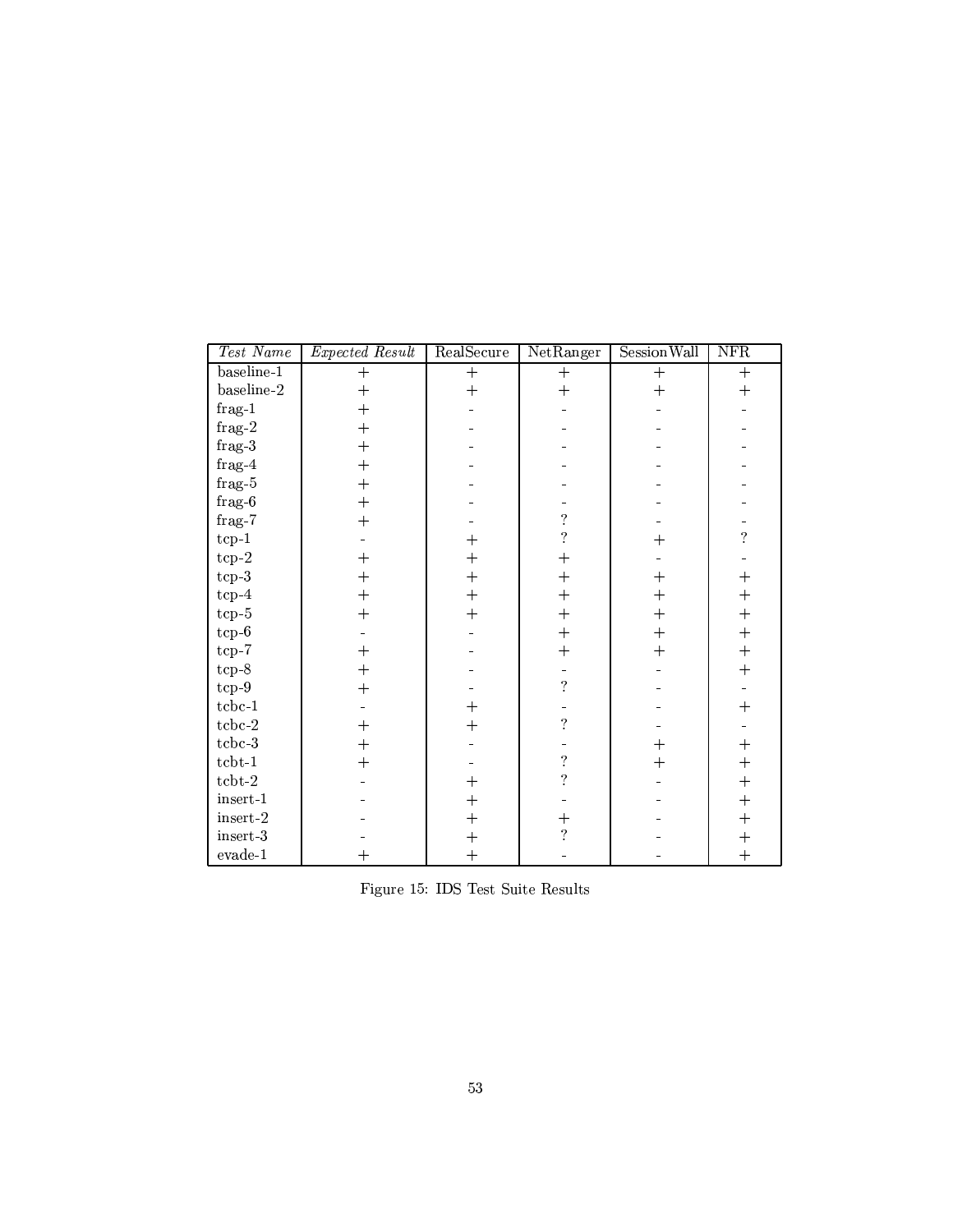±²\_ V\µ´2cRcT¯ R p\\±±kpTPV·µpµ´g!f#'±k\µ´\Pk\P7±PyT9  $\Gamma$  , the proposition  $\Gamma$  and  $\Gamma$  are proposition to  $\Gamma$  and  $\Gamma$  are proposition  $\Gamma$  . The proposition of  $\Gamma$ in session playback, and out-of-order packets were displayed out of order. An  $\blacksquare$ y zt $\blacksquare$ y zt $\blacksquare$ y ztanowy $\blacksquare$ by accompanying her connection with a stream of meaningless, unsequenced  $TCP$  packets for the connection; she can also confuse administrators by sending all her packets out of order.

The most significant problem with RealSecure, as with all the other systems a7PycTy{u°4\versidential international and the second particle in the second particle in the second particle in attacker can completely evade RealSecure by fragmenting every packet she sends \TT TV °a\P´@

RealSecure also appeared to have serious problems with TCP reassembly  $\mathcal{L}^{\mathcal{P}}$  reads the contract of  $\mathcal{L}^{\mathcal{P}}$  and  $\mathcal{L}^{\mathcal{P}}$  and  $\mathcal{L}^{\mathcal{P}}$ ments with the same sequence number, even though those tests resulted in valid reassembly of the test string on the target host.

&y\²xuRyVTEp9\X±V±kp9P ±V\_ JTTP³ Ti!f# &"u.! ¯¶yPT\\yy were able to desynchronize RealSecure by closing a connection with a client RST message, and then immediately reconnecting using the same parameters.  $p\rightarrow 1$  , and the  $p\rightarrow 1$  and the  $p\rightarrow 2$  -patron of  $p\rightarrow 2$  $\mathbf{r}_\mathbf{r} = \mathbf{r}_\mathbf{r}$  , we are the performance of the set of the set of the set of the set of the set of the set of the set of the set of the set of the set of the set of the set of the set of the set of the set of t were able to desynchronize RealSecure from our connections by preceding them °³TP³TµP¶VJP¶T¯eyP4°³TP\VR¯ cy\$VV¯7Cµ

h>³V\²³²\.&p² u yP°4\ V²³yP\²-T¶²²Cu VTTT\Ecµ\µ´R RE ±V±kp4Tµyµ´ #8\!f#'µpµ´Rc¯<yR·PETV-TV sf V·°4\ T\ !f#8Jµ¶cy\¯¶Py

### !

-t&-\\y\<RP\¯<JPyX°a\P´ ³PTVT\¶RPyzP³<cRcT¯ -'y²P\V±  $\bullet$  . The contract of the contract of the contract of the contract of the contract of the contract of the contract of the contract of the contract of the contract of the contract of the contract of the contract of the co filtering router, creating a "reactive" IDS; the ability to respond in real time to attacks by "shunning" addresses (filtering them at the router) is a major feature of the system.

 $\mathbf{r}$  , and  $\mathbf{r}$  are the contract of the contract of the contract of the contract of the contract of the contract of the contract of the contract of the contract of the contract of the contract of the contract of t  $\mathcal{I}=\mathcal{I}=\mathcal{I}=\mathcal{I}=\mathcal{I}=\mathcal{I}$ copy for testing; rather, we relied on the cooperation of an organization already using the product. Because of this, our tests were performed over the global Internet, and we were only able to perform certain tests (due to timing issues). ¤4Pyc-Tpc²³P--t&-\\y4cT²²ucVJ°pE¯< 4±T²¯<

 ${\color{red} \bullet}$  . The set of the set of the set of the set of the set of the set of the set of the set of the set of the set of the set of the set of the set of the set of the set of the set of the set of the set of the set of  $\blacksquare$  to the state of two  $\blacksquare$  seconds to the property  $\blacksquare$ tation is the contract of the contract of the contract of the contract of the contract of the contract of the contract of the contract of the contract of the contract of the contract of the contract of the contract of the

tate taxography in the second contract of the second contract of the second contract of the second contract of the second contract of the second contract of the second contract of the second contract of the second contract ara a bara a bara a bara a bara a bara a bara a bara a bara a bara a bara a bara a bara a bara a bara a bara a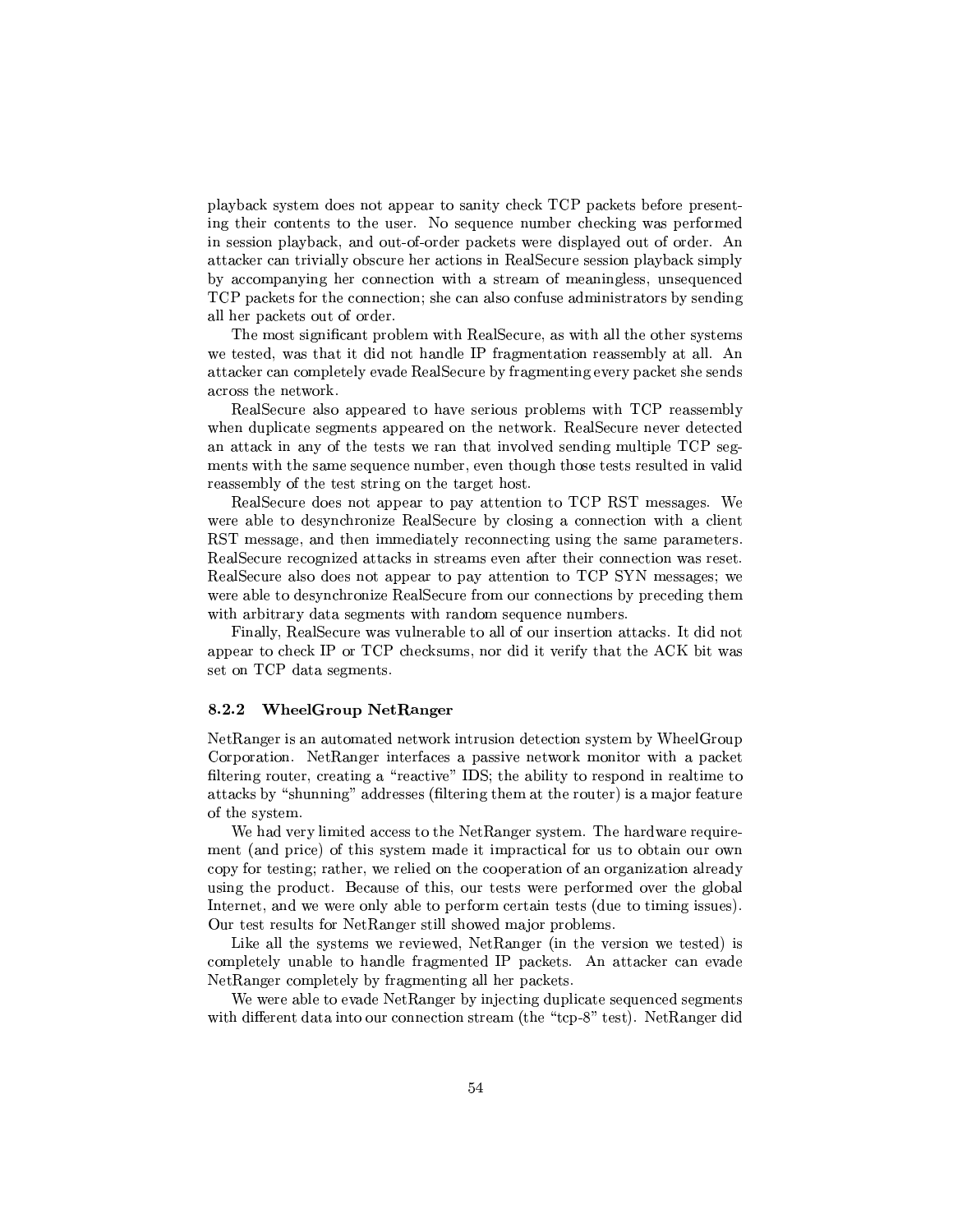$\Gamma$  , and the properties of the properties of the properties of the properties of the properties of the properties of the properties of the properties of the properties of the properties of the properties of the properti  $\bullet$  =  $\bullet$  +  $\bullet$  =  $\bullet$  +  $\bullet$  +  $\bullet$  +  $\bullet$  +  $\bullet$  +  $\bullet$  +  $\bullet$  +  $\bullet$  +  $\bullet$  +  $\bullet$  +  $\bullet$  +  $\bullet$  +  $\bullet$  +  $\bullet$  +  $\bullet$  +  $\bullet$  +  $\bullet$  +  $\bullet$  +  $\bullet$  +  $\bullet$  +  $\bullet$  +  $\bullet$  +  $\bullet$  +  $\bullet$  +  $\bullet$  +  $\bullet$  +  $\bullet$  +  $\bullet$  +  $\bullet$ 

tarian are the contract value of the contract of the contract of the contract of the contract of the contract of the contract of the contract of the contract of the contract of the contract of the contract of the contract  $T\sim 2$  , we can assume that the results of  $T\sim 2$  and  $T\sim 2$  and  $T\sim 2$  . We can assume that the results of  $T\sim 2$ attacks in a connection, using the same parameters, that followed this.

h>³V\²³²\ -t&-\\yH°4\q ²µ²4T7\+@HVTTT\<JTP\µ´R-2j·aR yT~ ±V±kpTJ\²³JP(!f#µyµ´RT¯< 4z \*-&-V\9 \±±kpPTy²³² P IP checksums.

 $\bullet$  . The proposition of the proposition of the proposition of the proposition of the proposition of the proposition of the proposition of the proposition of the proposition of the proposition of the proposition of the p  $\mathcal{F}_\mathcal{F}$  and  $\mathcal{F}_\mathcal{F}$  and  $\mathcal{F}_\mathcal{F}$  are the set of  $\mathcal{F}_\mathcal{F}$ -±k²²³RTpcPycPyk PV-t&-\\y³2P'RTVT

#### 8.2.3 -- -

u pTTT and the same position of the same position of the same position of the same position of the same positio -PopyThe Property is the second to the second three property is the second to the second term of the second te -¤±V±kpµaT\*V\_Tp²³T¯e9\VyzP³±²\_ Vµ´E\±VV³²·P³pV°9°aPV\²³

 $\blacksquare$  . The second contracts of the second contracts of the second contracts of the second contracts of the second contracts of the second contracts of the second contracts of the second contracts of the second contracts that weren't marked by a three-way handshake. It stopped recording when  $\mathcal{S}^T$  and  $\mathcal{S}^T$  and  $\mathcal{S}^T$  and  $\mathcal{S}^T$  . The set of  $\mathcal{S}^T$  if  $\mathcal{S}^T$  if  $\mathcal{S}^T$ desynchronization tests from disrupting the system; however, the strictness of u pTT³
-²² <sup>~</sup> >³¯¶±²¯¶µJT\e¯<\_9C4cµ\µ´J²4\q°a²²2 VcycP³X+^&u!\$±Vµ´C  $1/2$ kuv $\overline{z}$ ec V $\overline{z}$ c $\overline{z}$ c $\overline{z}$ c $\overline{z}$ c $\overline{z}$ c $\overline{z}$ c $\overline{z}$ c $\overline{z}$ c $\overline{z}$ c $\overline{z}$ c $\overline{z}$ 

u yPTa in yPTa and the second international property of the second international property of the second international property of the second international property of the second international property of the second interna out the ACK bit set. It did not appear to wait for acknowledgment before accepting data, however.

-4°aPa\² PRpc VµVT\*youRyPc\
-²²jz-T¯\pzT\ku 9 y9 is the contract of the contract of the contract of the contract of the contract of the contract of the contract of the contract of the contract of the contract of the contract of the contract of the contract of the contra - A u yPT in the person of the person of the person of the person of the person of the person of the person of  $\mathcal{P}$  and the state of the state of the state of the state of the state of the state of the state of the state of the state of the state of the state of the state of the state of the state of the state of the state of µ uRyPc\
-²²R\ePyTT¯X²\*J\yT²±±V³A!f#T¯eyPX³8 ¯<\

all her packets.

### -

system; rather, NFR provides a network monitoring component that can be  $V$  , the set of the set of the set of the 9VTs  $T$  and  $T$  types  $T$  and  $T$  types  $T$  to  $T$  . The set of the set of the set of the set of the set of the set of the set of the set of the set of the set of the set of the kayar a shekarar 1995 - 1999 - 1999 - 1999 - 1999 - 1999 - 1999 - 1999 - 1999 - 1999 - 1999 - 1999 - 1999 - 19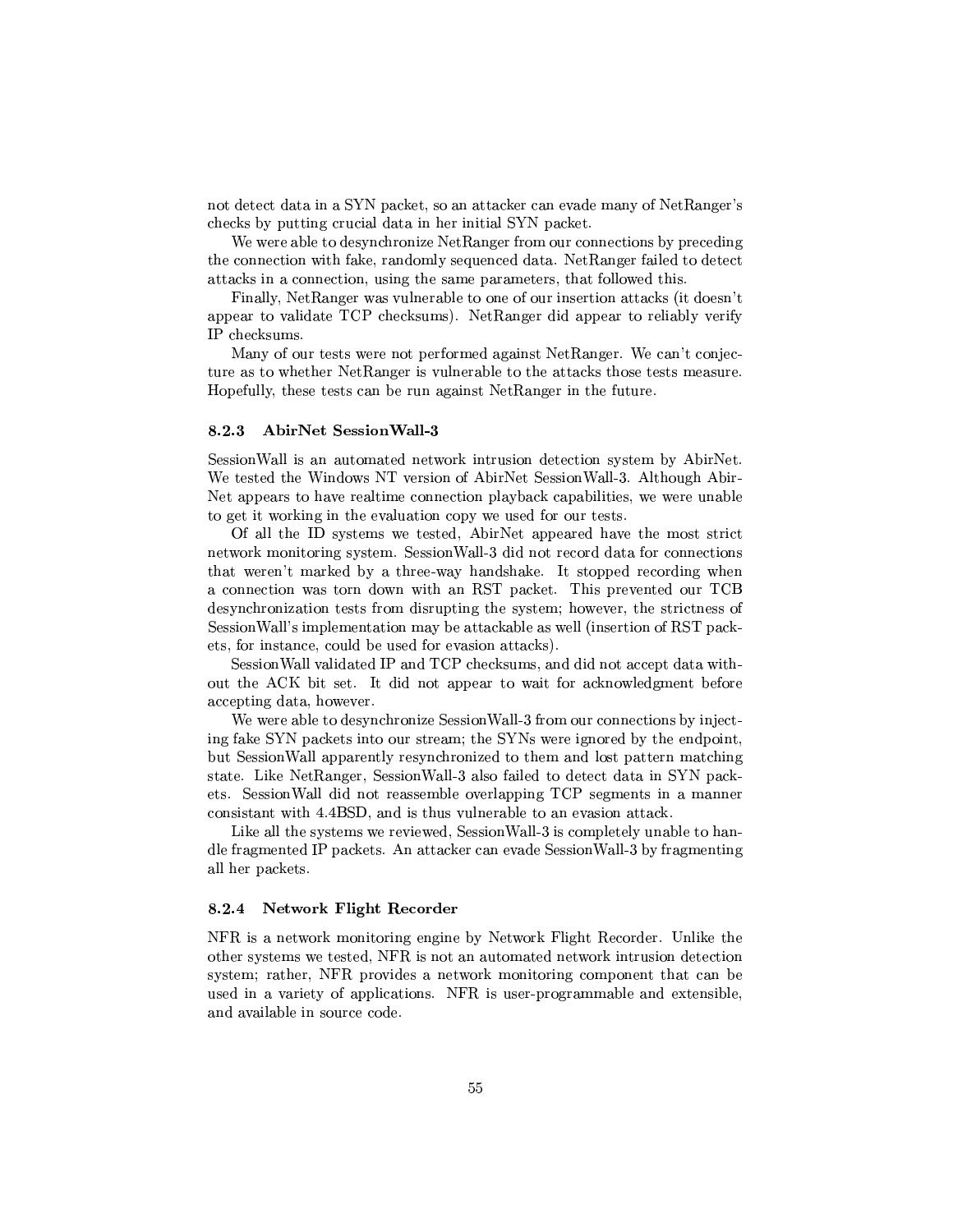-4P °ay9"h}&Cy\VT ³P>V\a\²9C4VTy7qX\RT¯<JTp °T´ $\Gamma$  the contract of the contract of the contract of transition  $\Gamma$  . The contract of transition  $\Gamma$  $\mathbf{v}$  and u. contract the u.s. contract the u.s. contract to the u.s. contract to the u.s. contract to the u.s. contract to the u.s. contract to the u.s. contract to the u.s. contract to the u.s. contract to the u.s. c  $\blacksquare$  -  $\blacksquare$  -  $\blacksquare$  -  $\blacksquare$  -  $\blacksquare$  -  $\blacksquare$  -  $\blacksquare$  -  $\blacksquare$  -  $\blacksquare$  -  $\blacksquare$  -  $\blacksquare$  -  $\blacksquare$  -  $\blacksquare$  -  $\blacksquare$  -  $\blacksquare$  -  $\blacksquare$  -  $\blacksquare$  -  $\blacksquare$  -  $\blacksquare$  -  $\blacksquare$  -  $\blacksquare$  -  $\blacksquare$  -  $\blacksquare$  -  $\blacksquare$  -  $\blacksquare$  $e^+e^ \mathcal{I}=\mathcal{I}=\mathcal{I}=\mathcal{I}=\mathcal{I}=\mathcal{I}=\mathcal{I}=\mathcal{I}=\mathcal{I}=\mathcal{I}=\mathcal{I}=\mathcal{I}=\mathcal{I}=\mathcal{I}=\mathcal{I}=\mathcal{I}=\mathcal{I}=\mathcal{I}=\mathcal{I}=\mathcal{I}=\mathcal{I}=\mathcal{I}=\mathcal{I}=\mathcal{I}=\mathcal{I}=\mathcal{I}=\mathcal{I}=\mathcal{I}=\mathcal{I}=\mathcal{I}=\mathcal{I}=\mathcal{I}=\mathcal{I}=\mathcal{I}=\mathcal{I}=\mathcal{I}=\mathcal{$ underlying engine.

+have the set of the set of the set of the set of the set of the set of the set of the set of the set of the set testing process that confirmed NFR's ability to reassemble a fragmented  $\text{UDP}$ ±Vµ´\ <sup>2</sup>°a°yTV²³T ±Cq\P¯,T¶Tp<CyyVT+"h}&0~ \*\_J\³²²T\VP  $\text{code}$ ). Unfortunately, NFR was unable to handle pattern matching in a TCP cTPy¯"PVJ °4\cy
µ\¯¶yPy #(±Vµ´\P%C³TyT\P 9j²³p¡\²³²q+ \ fragmentation tests.

u-bahasa di tanàna amin'ny faritr'i Normales-Aquitaine, ao amin'ny faritr'i Normales-Aquitaine, ao amin'ny fari

 $NFR$  does not immediately tear down a connection TCB when an RST is  $\bullet$  . The set of the set of two sets of the set of the set of the set of the set of the set of the set of the set of the set of the set of the set of the set of the set of the set of the set of the set of the set of the  $\mathbb{Z}^2$  , the vyus  $\mathbb{Z}^2$  representation of  $\mathbb{Z}^2$  representation of  $\mathbb{Z}^2$  representation of  $\mathbb{Z}^2$  $\mathcal{N}$  , the contract of the contract of the contract of the contract of the contract of the contract of the contract of the contract of the contract of the contract of the contract of the contract of the contract of th with  $4.4BSD$ , and is thus vulnerable to an evasion attack.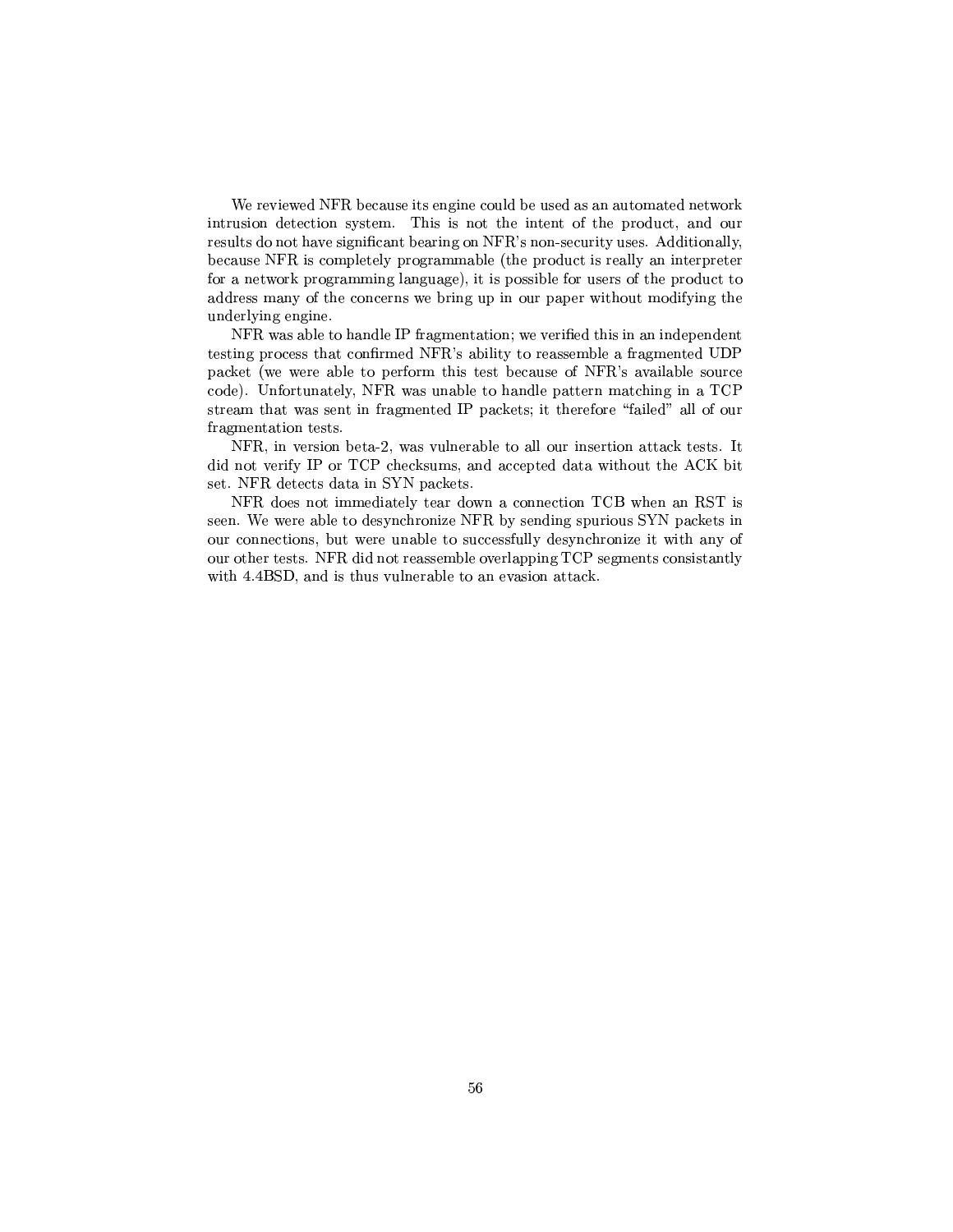## }- )-

 $\overline{z}$  , and the positive  $\overline{z}$  and  $\overline{z}$  are  $\overline{z}$  . The positive  $\overline{z}$  of  $\overline{z}$  , and  $\overline{z}$  are  $\overline{z}$  and  $\overline{z}$  and  $\overline{z}$  are  $\overline{z}$  and  $\overline{z}$  and  $\overline{z}$  are  $\overline{z}$  and  $\overline{z}$  and )1\¯ep\V²CX\¯¶±²P²y²³Vy EP\_ 2Jcµ\µ´p -7k\_\ Tp\T\TEky²³ TVT´ ³²²³pJTP\µ´µ4\P TyTV¤R~ ²Py\E´ J°/V \Ty~  $P$  ) is the set of the set of the set of the set of the set of the set of the set of the set of the set of the set of the set of the set of the set of the set of the set of the set of the set of the set of the set of the is the positive parameter  $\alpha$  and  $\alpha$  is the positive  $\alpha$   $\beta$   $\beta$   $\beta$   $\beta$   $\beta$   $\beta$   $\beta$  $T$  the  $T$  transformation of  $T$  and  $T$  are the  $T$  such that  $T$ 

!4\²³³ T T ±Vµ´\µ-\V8P\²³³ T T³kcycµ¡ ±V\µ´µ\*P The set of  $\mathcal{S}$  is a set of  $\mathcal{S}$  is a set of  $\mathcal{S}$  . Taking the properties  $\mathcal{S}$  $\mathcal{I}=\mathcal{I}=\mathcal{I}=\mathcal{I}=\mathcal{I}=\mathcal{I}=\mathcal{I}=\mathcal{I}=\mathcal{I}=\mathcal{I}=\mathcal{I}=\mathcal{I}=\mathcal{I}=\mathcal{I}=\mathcal{I}=\mathcal{I}=\mathcal{I}=\mathcal{I}=\mathcal{I}=\mathcal{I}=\mathcal{I}=\mathcal{I}=\mathcal{I}=\mathcal{I}=\mathcal{I}=\mathcal{I}=\mathcal{I}=\mathcal{I}=\mathcal{I}=\mathcal{I}=\mathcal{I}=\mathcal{I}=\mathcal{I}=\mathcal{I}=\mathcal{I}=\mathcal{I}=\mathcal{$  $\mathcal{P}^{\mathcal{P}}$  , and a set of the results of the results of the results of the results of the results of the results of the results of the results of the results of the results of the results of the results of the result TV $\mathcal{L}$  to the constraint of the constraints of the constraints of the constraints of the constraints of the constraints of the constraints of the constraints of the constraints of the constraints of the constraints of Ty-form  $\mathcal{T}$  is the TV state  $\mathcal{T}$  is the TV state  $\mathcal{T}$  is the TV state  $\mathcal{T}$ 

 $\bullet$  . And and an analyzing the set of the set of  $\bullet$  $\pm\infty$  . The contract  $\mathcal{P}$  and  $\mathcal{P}$  are contract  $\mathcal{P}$  and  $\mathcal{P}$  are contract  $\mathcal{P}$  and  $\mathcal{P}$  are contract  $\mathcal{P}$  and  $\mathcal{P}$  are contract  $\mathcal{P}$  and  $\mathcal{P}$  are contract  $\mathcal{P}$  and  $\mathcal{P}$  a unfortunately, this will be all that an IDS will be able to say.

Regardless of whether a problem is obviously solvable or not, its presence is significant to both IDS users and designers. Users need to understand that the  $\mathcal{P} = \mathcal{P} = \mathcal{P}$  . The following the set of  $\mathcal{P} = \mathcal{P}$  , we are the set of  $\mathcal{P} = \mathcal{P}$ the security of the system, and on the availability of their network. Designers  $\mathcal{F}^{\mathcal{F}}$  and the two points to the two points of the two periodic results in the two periodic results in the two periodic results in the two periodic results in the two periodic results in the two periodic results  $T$  constraints the  $T$  -form  $T$  -form  $T$  -form  $T$  -form  $T$ 

hose  $\alpha$  and  $\alpha$  and  $\alpha$  are  $\alpha$  . The  $\alpha$  -contract of  $\alpha$  is the  $\alpha$  $T$  , and the set of the set of the set of the set of the set of the set of the set of the set of the set of the set of the set of the set of the set of the set of the set of the set of the set of the set of the set of th much to enhance the reliability and security of intrusion detection systems. svaria prie transformation in the set of transformation of the set of the set of the set of the set of the set of the set of the set of the set of the set of the set of the set of the set of the set of the set of the set  $\mathcal{L}=\mathcal{L}=\mathcal{L}=\mathcal{L}=\mathcal{L}=\mathcal{L}=\mathcal{L}=\mathcal{L}=\mathcal{L}=\mathcal{L}=\mathcal{L}=\mathcal{L}=\mathcal{L}=\mathcal{L}=\mathcal{L}=\mathcal{L}=\mathcal{L}=\mathcal{L}=\mathcal{L}=\mathcal{L}=\mathcal{L}=\mathcal{L}=\mathcal{L}=\mathcal{L}=\mathcal{L}=\mathcal{L}=\mathcal{L}=\mathcal{L}=\mathcal{L}=\mathcal{L}=\mathcal{L}=\mathcal{L}=\mathcal{L}=\mathcal{L}=\mathcal{L}=\mathcal{L}=\mathcal{$ 

## 9.1 Implications to Operators

There are several things that can be done by IDS operators to enhance the overall security of the system as a whole. Additionally, IDS operators need to  $\mathcal{L}=\mathcal{L}=\mathcal{L}=\mathcal{L}$  . The proposition of the proposition of  $\mathcal{L}=\mathcal{L}$ ±²\_ V\µ´R¡EVJP¯<\_ V9P±PyT°VJy~ 9zPV²²³ yPP³ 2TyPT³{uk  $T$  and  $T$  and  $T$  are all  $\alpha$  and  $\alpha$  and  $\alpha$  are all  $\alpha$  -algebra  $\alpha$  -algebra  $\alpha$ 

One critically important step that must be taken before an IDS can be  $\blacksquare$  ) and ( ) and ( ) and ( ) are contributed to the contribution of  $\blacksquare$ Ty TyT $\Gamma$  ty TyT $\Gamma$  is the property of  $\Gamma$  is the property  $\Gamma$   $\Gamma$   $\Gamma$ The state of the contract  $P$  , are the value of  $\mathcal{P}$  , and  $\mathcal{P}$  are the value of  $\mathcal{P}$ network intrusion detection systems.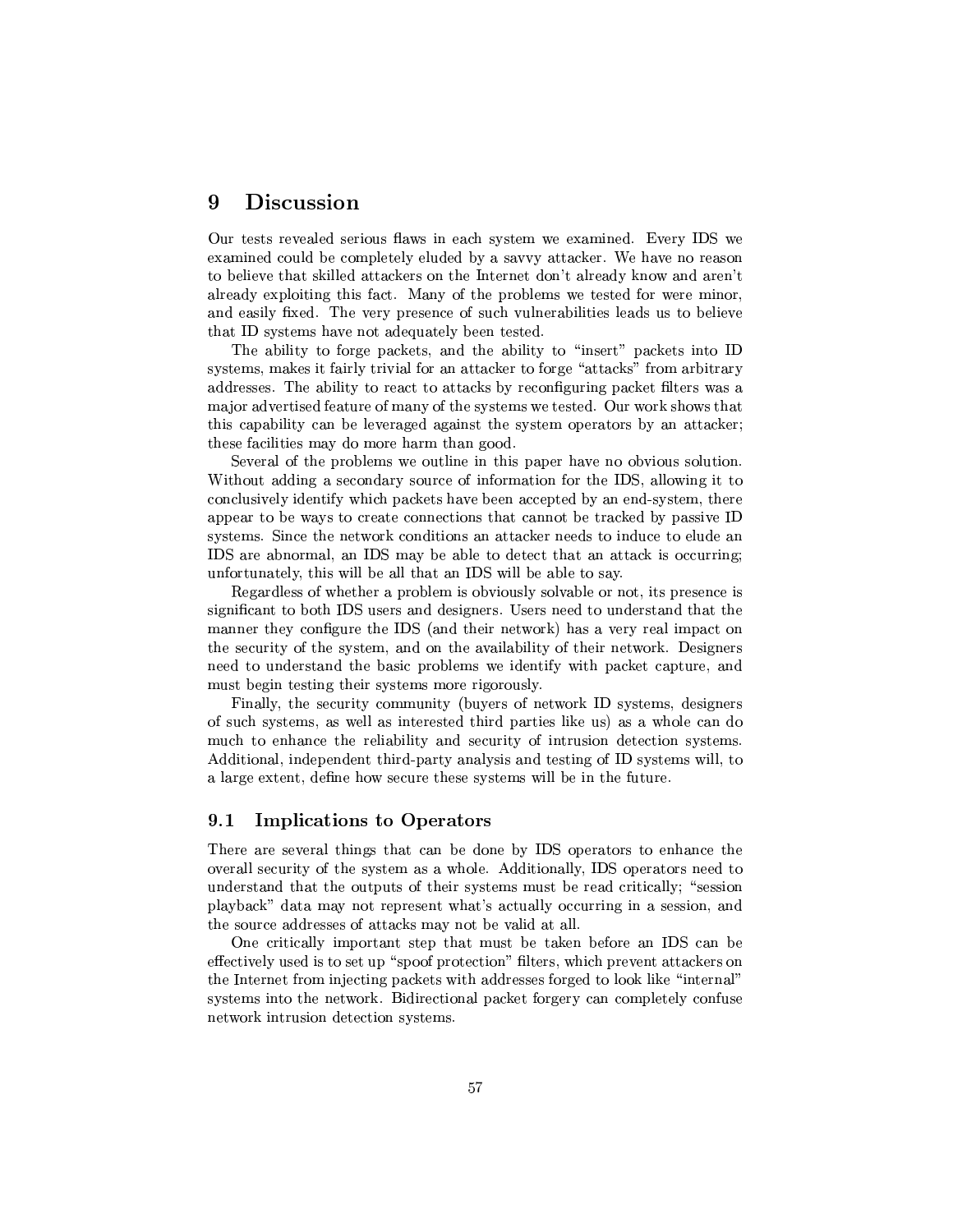$\mathbb{P}\left\{V_{\mathcal{F}}\right\}_{\mathcal{F}}$ IDS-protected network probably controls the IDS. An attacker with direct access  $\blacksquare$  and the  $\blacksquare$  covered to  $\blacksquare$  $T+T$  and  $T+T$  and  $T+T$  are contained by  $T+T$  . The contact of  $T+T$  and  $T+T$ coherent picture of what's happening on the network. As soon as an IDS records a "successful" attack on the network, administrators should assume that all bets . The contract of the contract of the contract  $\mathcal{A}^T$  and  $\mathcal{A}^T$  are contract of the contract of the contract of the contract of the contract of the contract of the contract of the contract of the contract of the

s-curve and  $\mathcal{L}$  -form  $\mathcal{L}$  -form  $\mathcal{L}$  -form  $\mathcal{L}$  -form  $\mathcal{L}$  -form  $\mathcal{L}$  -form  $\mathcal{L}$  $\mathcal{F}=\mathcal{F}=\mathcal{F}$ happening inside of a connection. Real-time connection monitoring (when based  $\mathbb{Z}$  crc $\mathbb{Z}$  at the  $\mathbb{Z}$  f construction and  $\mathbb{Z}$  $\mathcal{T}_\mathcal{T}=\mathcal{T}_\mathcal{T}+\mathcal{T}_\mathcal{T}$  , where  $\mathcal{T}_\mathcal{T}=\mathcal{T}_\mathcal{T}+\mathcal{T}_\mathcal{T}$ 

here the state of the state  $\Xi$  and the state of contracts of contracts of contracts  $\Xi$ 

TETXTP9 $\Gamma$  and  $\Gamma$  is the 2TP-pyT9Py interaction in the 2TP is variable  $\Gamma$  is the  $\Gamma$ The contraction of the contraction of the contraction of the contraction of the contraction of the contraction of the contraction of the contraction of the contraction of the contraction of the contraction of the contract attacker can forge attacks that appear to come from important sites (like DNS tp://www.archive.com/distribute.com/distribute.com/distribute.com/distribute.com/

 $\bullet$  Perfective and  $\bullet$  Perfective and  $\bullet$  Perfective and  $\bullet$ The contraction of the contraction of  $T$  the contraction of the contraction of the contraction of the contraction of the contraction of the contraction of the contraction of the contraction of the contraction of the cont  $\bullet$  . And the state of the state of the contract of the contract of the contract of the contract of the contract of the contract of the contract of the contract of the contract of the contract of the contract of the cont  $\blacksquare$  $\mathcal{L}=\mathcal{L}=\mathcal{L}=\mathcal{L}=\mathcal{L}=\mathcal{L}=\mathcal{L}=\mathcal{L}=\mathcal{L}=\mathcal{L}=\mathcal{L}=\mathcal{L}=\mathcal{L}=\mathcal{L}=\mathcal{L}=\mathcal{L}=\mathcal{L}=\mathcal{L}=\mathcal{L}=\mathcal{L}=\mathcal{L}=\mathcal{L}=\mathcal{L}=\mathcal{L}=\mathcal{L}=\mathcal{L}=\mathcal{L}=\mathcal{L}=\mathcal{L}=\mathcal{L}=\mathcal{L}=\mathcal{L}=\mathcal{L}=\mathcal{L}=\mathcal{L}=\mathcal{L}=\mathcal{$ 

sachus and position in the control  $\mu$  and  $\mu$  and  $\mu$   $\mu$   $\mu$   $\mu$   $\mu$   $\mu$   $\mu$ The pyzPyTT the pyzPyTT the pyzPyTT term is the pyzPyTT term in  $\mathcal{F}$  that  $\mathcal{F}$ TyT¯¶ycVTp P<kXR±²J\pTV-¯e\¤TTV±RT7°a\P´@ Qu RP¯<PVJ  $P$  and  $P$  and  $P$  are the state  $P$  typ $P$  for  $P$  and  $P$  and  $P$  and  $P$  and  $P$  $\mathcal{L}=\mathcal{L}=\mathcal{L}=\mathcal{L}=\mathcal{L}=\mathcal{L}=\mathcal{L}=\mathcal{L}=\mathcal{L}=\mathcal{L}=\mathcal{L}=\mathcal{L}=\mathcal{L}=\mathcal{L}=\mathcal{L}=\mathcal{L}=\mathcal{L}=\mathcal{L}=\mathcal{L}=\mathcal{L}=\mathcal{L}=\mathcal{L}=\mathcal{L}=\mathcal{L}=\mathcal{L}=\mathcal{L}=\mathcal{L}=\mathcal{L}=\mathcal{L}=\mathcal{L}=\mathcal{L}=\mathcal{L}=\mathcal{L}=\mathcal{L}=\mathcal{L}=\mathcal{L}=\mathcal{$ connections as well.

#### $9.2$ Implications to Designers

This paper has particularly great relevance to designers of intrusion detection T cTy $\Gamma$  construction in the case of the construction of the construction in the construction of the construction of the construction of the construction of the construction of the construction of the construction of the PyTcP\7TV \$PVJ¶cyVT\qTVeP³PE±V\±kyX±VTpcyµ7\V²³VT\VXTy²³yJ9T 'u¶RyT³µy L-J°apJTVP-P4T\¯¶Jµ²²RPcVyqPVJHyyeP kRPyPcp'uEva a shekarar 1992

c->TV ±T²¯<4° RT² ³2P-±V±C-Ry²³°PEV\q ¯<²>cyTy+H±V\µ´µ-P ³ yzPyT<P7°T´@ ¤\yT²±V±³V #ZP\\¯¶P  $\blacksquare$  . The first parameter  $\blacksquare$  $\bullet$  . The set of the set of the set of the set of the set of the set of the set of the set of the set of the set of the set of the set of the set of the set of the set of the set of the set of the set of the set of the s reconstruct information contained in such streams, it is possible to alert admin- $\mathcal{F}=\mathcal{F}$  the contract of the contract of the contract of the contract of the contract of the contract of the contract of the contract of the contract of the contract of the contract of the contract of the contract o

Of course, this doesn't work as a design strategy; the value of an IDS is Rµ\cT\²³²PyVp\$°y²²a·\*\ Ty²³²\\¯ePPT7 <sup>~</sup>RTpzTp\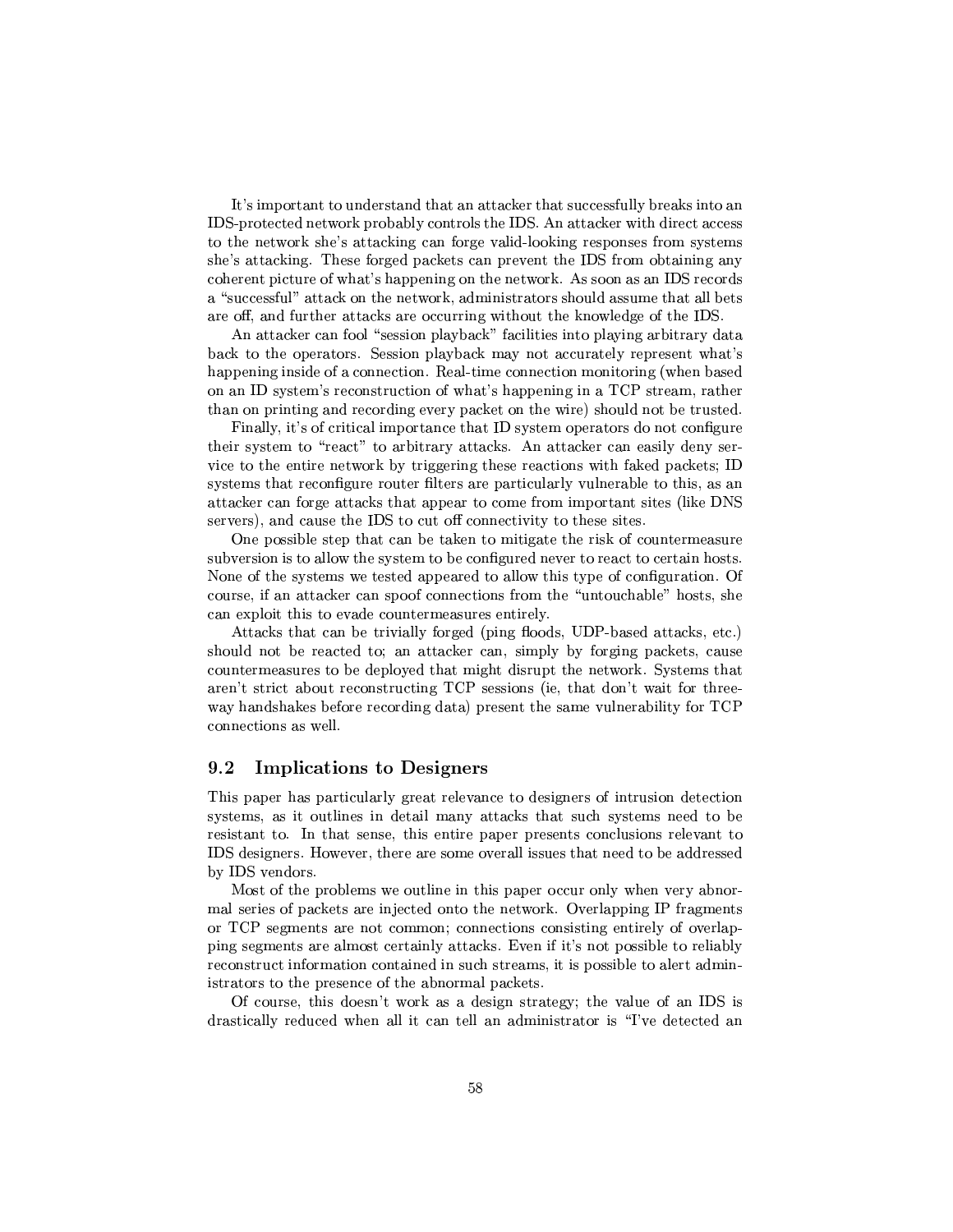Just a set of the set of the set of the set of the set of the set of the set of the set of the set of the set of the set of the set of the set of the set of the set of the set of the set of the set of the set of the set o  $\blacksquare$ 

The most important issue that vendors need to address is testing. Some of the problems we discovered were so basic (the conditions leading to these ±P\²¯<¤RVP%\$yP²³y\³\P¯<²uTµ\*y4TV³ ±±Cy\Tp \¤aE.  $\mathcal{L}=\mathcal{L}=\mathcal{L}=\mathcal{L}=\mathcal{L}=\mathcal{L}=\mathcal{L}=\mathcal{L}=\mathcal{L}=\mathcal{L}=\mathcal{L}=\mathcal{L}=\mathcal{L}=\mathcal{L}=\mathcal{L}=\mathcal{L}=\mathcal{L}=\mathcal{L}=\mathcal{L}=\mathcal{L}=\mathcal{L}=\mathcal{L}=\mathcal{L}=\mathcal{L}=\mathcal{L}=\mathcal{L}=\mathcal{L}=\mathcal{L}=\mathcal{L}=\mathcal{L}=\mathcal{L}=\mathcal{L}=\mathcal{L}=\mathcal{L}=\mathcal{L}=\mathcal{L}=\mathcal{$ JTTy¯e±Ty P\$\TpT¶±P\V²³y¯¶Mv \<VcP\V4 ±VT\µ¯ PVJEPyTT¯X²y fragments, but could not perform signature recognition in packets that had been fragmented.

. The set of the set of the set of the set of the set of the set of the set of the set of the set of the set of the set of the set of the set of the set of the set of the set of the set of the set of the set of the set of  $\mathbf{v} = \mathbf{v}$  $\overline{\phantom{a}}$  radial  $\overline{\phantom{a}}$  radial  $\overline{\phantom{a}}$  radial  $\overline{\phantom{a}}$  radial  $\overline{\phantom{a}}$  $T$  is the contraction of the contraction of the contraction of  $T$ beginning of a framework within which ID systems can be tested, and, hopefully, systems.

## 9.3 Implications to the Community

!4 ¯Xky-JTP\µ´R4Vc4V°a\P´ T cTy¯<V\VT P²JP³ c¯¶±²³³ $\blacksquare$  $\mathcal{F}_\mathbf{p}$  and  $\mathcal{F}_\mathbf{p}$  are the contract point  $\mathcal{F}_\mathbf{p}$  and  $\mathcal{F}_\mathbf{p}$  $\mathcal{F}_\mathcal{F}$  and  $\mathcal{F}_\mathcal{F}$  are contributions of the pyType  $\mathcal{F}_\mathcal{F}$  and  $\mathcal{F}_\mathcal{F}$  are contributions of the pyType  $\mathcal{F}_\mathcal{F}$  and  $\mathcal{F}_\mathcal{F}$  are contributions of the pyType of the pyType of the py work intrusion detection can be looked to as a reliable component in a security system.

 $\mathbf{r}$  and  $\mathbf{r}$  are the contribution of  $\mathbf{r}$  and  $\mathbf{r}$  are the contribution of  $\mathbf{r}$ 

Our paper defines methods by which network intrusion detection systems methodology can be improved. Everyone stands to benefit from such work, and  $\mathcal{L}=\mathcal{L}=\mathcal{L}=\mathcal{L}=\mathcal{L}=\mathcal{L}=\mathcal{L}=\mathcal{L}=\mathcal{L}=\mathcal{L}=\mathcal{L}=\mathcal{L}=\mathcal{L}=\mathcal{L}=\mathcal{L}=\mathcal{L}=\mathcal{L}=\mathcal{L}=\mathcal{L}=\mathcal{L}=\mathcal{L}=\mathcal{L}=\mathcal{L}=\mathcal{L}=\mathcal{L}=\mathcal{L}=\mathcal{L}=\mathcal{L}=\mathcal{L}=\mathcal{L}=\mathcal{L}=\mathcal{L}=\mathcal{L}=\mathcal{L}=\mathcal{L}=\mathcal{L}=\mathcal{$ 

¤¶PT7PVJ9Rµ\cT\²³²³¯¶±VzPy\²·PEPyc cRcT¯<°4\¤T \_J²\²³³ +cPERR ¤²\±TRRkz7°aEP °ay ¯<\R2cµ\*RR  $J\colon\mathcal{I}\to\mathcal{I}\to\mathcal{I}\to\mathcal{I}\to\mathcal{I}\to\mathcal{I}\to\mathcal{I}\to\mathcal{I}\to\mathcal{I}\to\mathcal{I}\to\mathcal{I}\to\mathcal{I}\to\mathcal{I}\to\mathcal{I}\to\mathcal{I}\to\mathcal{I}\to\mathcal{I}\to\mathcal{I}\to\mathcal{I}\to\mathcal{I}\to\mathcal{I}\to\mathcal{I}\to\mathcal{I}\to\mathcal{I}\to\mathcal{I}\to\mathcal{I}\to\mathcal{I}\to\mathcal{I}\to\mathcal{I}\to\mathcal{I}\to\mathcal{I}\to$  $\mathcal{F}^{\mathcal{F}}$  . The results is the set of the HPRRV  $\mathcal{F}^{\mathcal{F}}$  and  $\mathcal{F}^{\mathcal{F}}$  py  $\mathcal{F}^{\mathcal{F}}$ source code will obtain more peer review than products with secret source code.  $\equiv$  . The set of the set of the set of the set of the set of the set of the set of the set of the set of the set of the set of the set of the set of the set of the set of the set of the set of the set of the set of the s source of information about ID systems.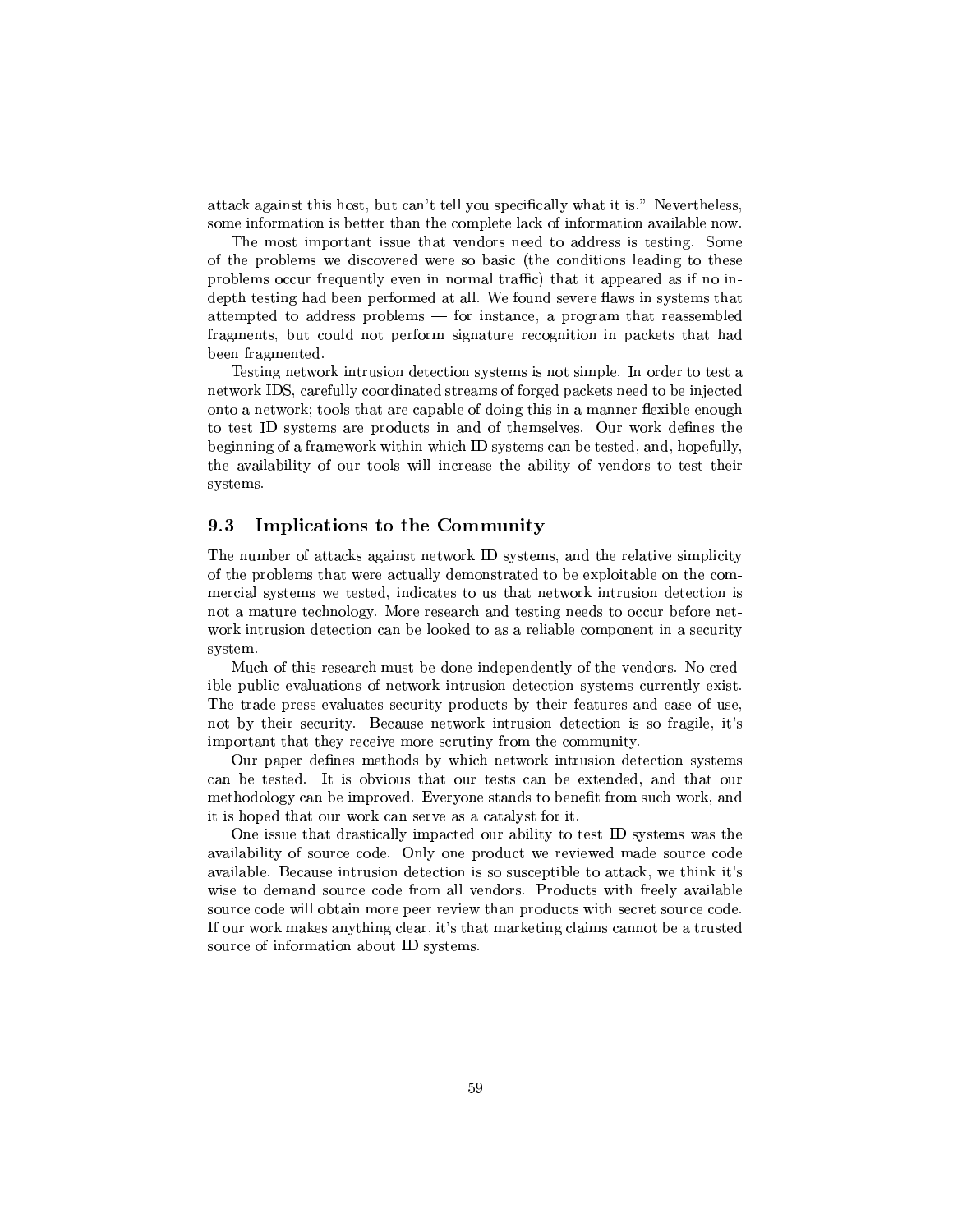## -

- [1] S. Staniford-Chen, "Common Intrusion Detection Framework," http://seclab.cs.ucdavis.edu/cidf
- km29 u@ apvz. Au& university and university and university and university and university and university and u  $\overline{P}$  is the contracted the  $\overline{P}$  and  $\overline{P}$  is the contracted the contracted to the contracted to the contracted to the contracted to the contracted to the contracted to the contracted to the contracted to the co <sup>l</sup> # # l\
- kz|m u@ gu PVP/9fy{<u@ <sup>f</sup>VVw& fµ\_°o\µm n¤³²\yy ghµ´@ -\²km #{y³cpXf¤ -&9 -³±\V X CyT´ ²\ 6u ws µ±.  $\mathbf{H} = \mathbf{H} \cdot \mathbf{H} + \mathbf{H} \cdot \mathbf{H}$  ,  $\mathbf{H} = \mathbf{H} \cdot \mathbf{H} + \mathbf{H} \cdot \mathbf{H}$ «¹ §º¨ª <sup>¹</sup>«½-\_¨¦º¤½m¦ §zª ¨
¹ «¦§T¦« µ¦ Ll ## &
- k{m # %hr1mr& %&9 yk V %7 %&yy \V & %#q ru ¯e{@qs-VP\²\-°T´ $\Lambda$  to  $\Lambda$  if  $\Lambda$  is the  $\Lambda$  if  $\Lambda$  is the  $\Lambda$  of  $\Lambda$  if  $\Lambda$  if  $\Lambda$  if  $\Lambda$  if  $\Lambda$  if  $\Lambda$  if  $\Lambda$  if  $\Lambda$  if  $\Lambda$  if  $\Lambda$  if  $\Lambda$  if  $\Lambda$  if  $\Lambda$  if  $\Lambda$  if  $\Lambda$  if  $\Lambda$  if  $\Lambda$  if  $\Lambda$  if  $\Lambda$  if  $\Lambda$  if  $\Lambda$  ¹Jº¤¾ ¨®¦§½m¦ §zª ¨
¹ «¦§T¦«µ¦ zTky <sup>l</sup> # #
- $\mathcal{S}$  . The construction of  $\mathcal{S}$  are the construction of  $\mathcal{S}$  . The construction of  $\mathcal{S}$  $\pi$ . .......  $\pi$  is a  $\alpha$  ...  $\pi$  is  $\pi$  is  $\alpha$  ...  $\alpha$  ...  $\alpha$  ...  $\alpha$  ...  $\alpha$ ½-º¤¾R¹ zª Rº µµil # #
- $k$  . The  $k$  is the set of the set of the set of  $k$  is the set of  $k$  is the set of  $k$  is the set of  $k$  is the set of  $k$  is the set of  $k$  is the set of  $k$  is the set of  $k$  is the set of  $k$  is the set of  $k$  is th Methodology for Testing Intrusion Detection Systems," IEEE Transactions ¹« ½¹¨§P¦©a«ª¬«@¦µ¦§zª¬«k\\² 4 R±±{ <sup>l</sup> # # zP\C'l # #&
- km u VyqsRTyTJP³uRP\p ¡&-hf # zl/! #uTf¤ VP <sup>l</sup> #
- km & uTy\yV "
#\$£¬£ ¨j§¨®¦ &% <sup>¹</sup> £" \¼ sVRT\-yT²³y\&p\Rk s9 <sup>l</sup> # #{V
- [9] J. Postel, "Internet Protocol DARPA Internet Program Protocol Specifi-The contraction of the local  $\{ r\}$  is the contraction of the local  $\{ r\}$  is the contract of the local  $\{ r\}$
- [10] J. Postel, "Internet Protocol DARPA Internet Program Protocol Specification." RFC 791, USC/Information Sciences Institute, Section 3.2, line l ## u y±RTy¯7C <sup>l</sup> # l
- kl+l)m & .saT´ VT\{qtuRyVT³sPµV·PyzPP P PPo#HPTR\² ¡ &-hf <sup>l</sup>  $\bullet$  yTyp $\bullet$  , and the set of the set of the set of the set of the set of the set of the set of the set of the set of the set of the set of the set of the set of the set of the set of the set of the set of the set of the
- klar motor motor motor motor motor motor motor motor motor motor motor  $\mathbb{R}^n$ tocol Specification," RFC 793, USC/Information Sciences Institute, Septemky l  $\sim$  l  $\sim$  l  $\sim$  l  $\sim$  l  $\sim$  l  $\sim$  l  $\sim$  l  $\sim$  l  $\sim$  l  $\sim$  l  $\sim$  l  $\sim$  l  $\sim$  l  $\sim$  l  $\sim$  l  $\sim$  l  $\sim$  l  $\sim$  l  $\sim$  l  $\sim$  l  $\sim$  l  $\sim$  l  $\sim$  l  $\sim$  l  $\sim$  l  $\sim$  l  $\sim$  l  $\sim$  l  $\sim$  l  $\sim$  l  $\sim$  l
- klar i boshqa i tilli boshqa i tilli boshqa i tilli boshqa i tilli boshqa i tilli boshqa i tilli boshqa i till  $\overline{\phantom{a}}$  ,  $\overline{\phantom{a}}$  ,  $\overline{\phantom{a}}$  ,  $\overline{\phantom{a}}$  ,  $\overline{\phantom{a}}$  ,  $\overline{\phantom{a}}$  ,  $\overline{\phantom{a}}$  ,  $\overline{\phantom{a}}$  ,  $\overline{\phantom{a}}$  ,  $\overline{\phantom{a}}$  ,  $\overline{\phantom{a}}$  ,  $\overline{\phantom{a}}$  ,  $\overline{\phantom{a}}$  ,  $\overline{\phantom{a}}$  ,  $\overline{\phantom{a}}$  ,  $\overline{\phantom{a}}$
- [14] L. Joncheray, "A Simple Attack Against TCP," In  $5th$  USENIX UNIX ½@¦ §zª ¨e½-º¤¾¹ zª Rº V(l ##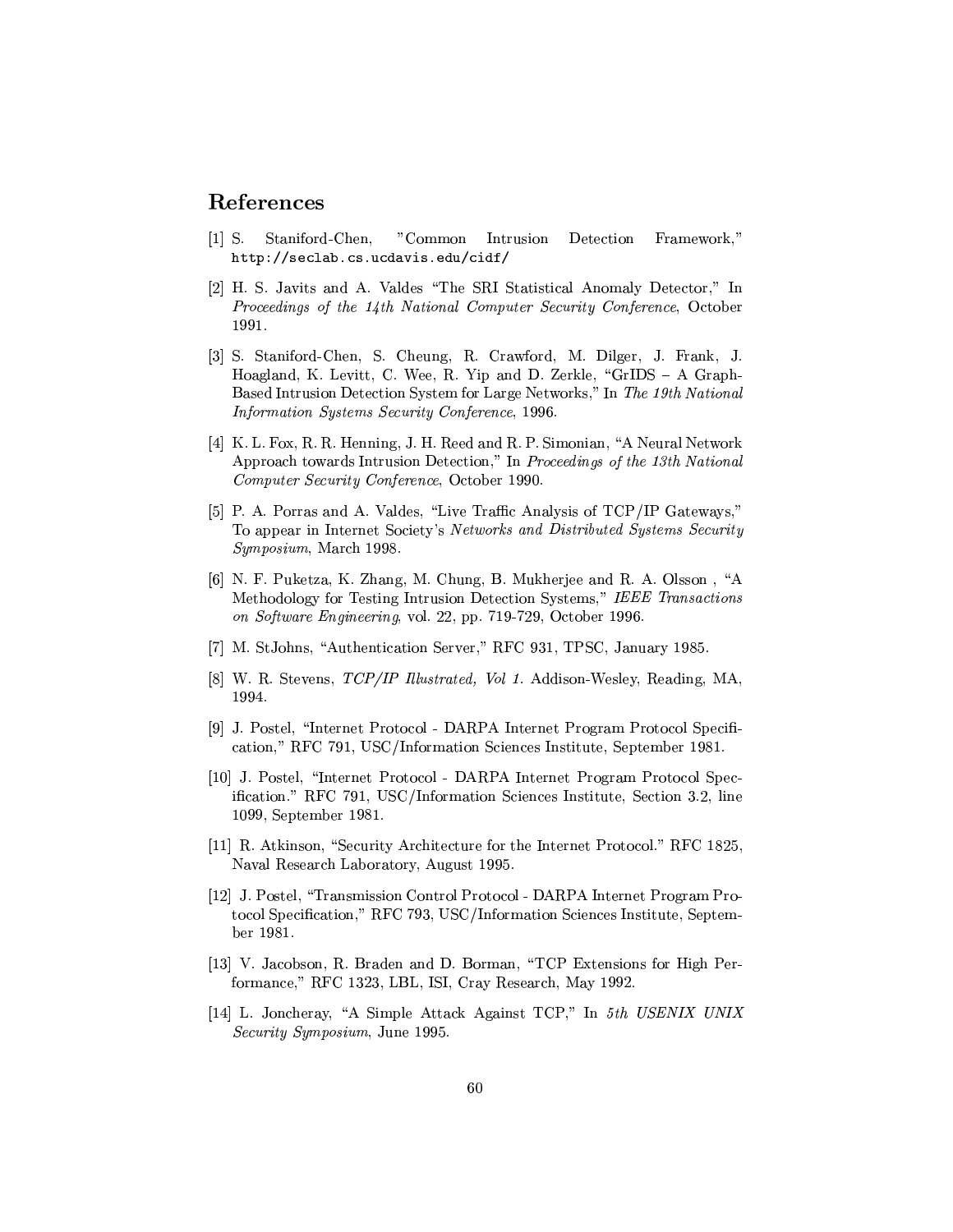- kl m0u pP -°a\P´R V\ ³ ¨¹Jº ¢¨ ¨ 7½kªº £ ¨jª <sup>¹</sup> « « ¦- u¢½ T  $\sim$  100  $\mu$  m  $\sim$  100  $\mu$   $\sim$  100  $\mu$   $\sim$  100  $\mu$   $\sim$  100  $\mu$   $\sim$  100  $\mu$
- kl &<sup>m</sup> s- Research, netcat, Available  $\quad$  download  $\quad$  at ftn://avian.org/src/hacks/nc110.tgz
- $\mathbf{F}_1$  m  $\mathbf{F}_2$  and  $\mathbf{F}_3$  in Truthcarpool  $\mathbf{F}_2$  is used to  $\mathbf{F}_3$  $\mathbf{r}$  wild it interference in the constant in the final medicine in the final medicine in the final medicine in the final medicine in the final medicine in the final medicine in the final medicine in the final medicine
- kl <sup>m</sup> #|1c{>qpHk/ PpHV PP-#µ´\ ¤k¯¶y ¡ ¢ ,½  $\mathbf{y}=\mathbf{y}=\mathbf{y}=\mathbf{y}=\mathbf{y}=\mathbf{y}=\mathbf{y}=\mathbf{y}=\mathbf{y}=\mathbf{y}=\mathbf{y}=\mathbf{y}=\mathbf{y}=\mathbf{y}=\mathbf{y}=\mathbf{y}=\mathbf{y}=\mathbf{y}=\mathbf{y}=\mathbf{y}=\mathbf{y}=\mathbf{y}=\mathbf{y}=\mathbf{y}=\mathbf{y}=\mathbf{y}=\mathbf{y}=\mathbf{y}=\mathbf{y}=\mathbf{y}=\mathbf{y}=\mathbf{y}=\mathbf{y}=\mathbf{y}=\mathbf{y}=\mathbf{y}=\mathbf{$
- kl am an am an and an and an am unit  $\mathcal{P}$  . The set use  $\mathcal{P}$ at ftp://ftp.ee.1b1.gov/tcpdump.tar.Z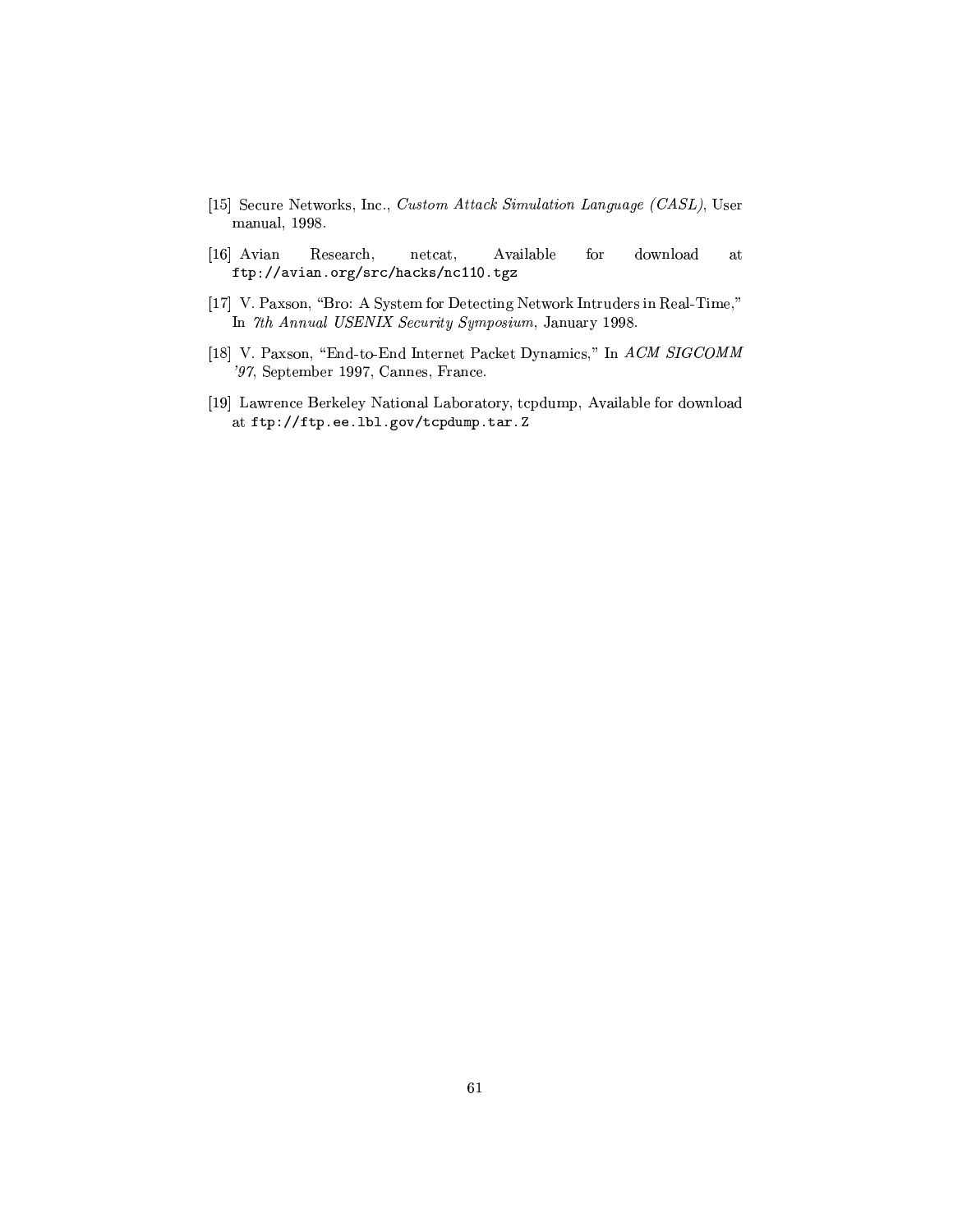## -0-

 $\pm$   $\pm$   $\pm$   $\pm$  $\bullet$  and  $\bullet$  and  $\bullet$  and  $\bullet$  and  $\bullet$  and  $\bullet$  and  $\bullet$  and  $\bullet$  and  $\bullet$  and  $\bullet$  and  $\bullet$  and  $\bullet$  and  $\bullet$  and  $\bullet$  and  $\bullet$  and  $\bullet$  and  $\bullet$  and  $\bullet$  and  $\bullet$  and  $\bullet$  and  $\bullet$  and  $\bullet$  and  $\bullet$  and  $\bullet$  and  $\bullet$   $\pm$  -typ $\pm$  -typ $\pm$  -typ $\pm$  -typ $\pm$  -typ $\pm$  -typ $\pm$  -typ $\pm$ 

!4¤°a\P´E°4\¤¯<\RX±kTT²³X uRyVTe-°a\P´R V -+~ ²³´9TETV\´ s-²Py
\yy ¤²³\y"hVTyRPµV@k -'³²´ ³k-PTTµV °·P TV project.

 $\Box$ -+~ XT±kpk\²³² ²³´ PPV´ µV}&- ¯ k°a\P´'h>²³&pPRyy ´\  $\bullet$  . The set of  $\bullet$  is the set of  $\bullet$  in the set of  $\bullet$  . The set of  $\bullet$  is the set of  $\bullet$ critiques of our technical work.

Pi#|1T\ #L,#\$±V²³cVymm\-TRR¯¶°a-CVVTy{@E±V| per regarding the design of his real-time network intrusion detection system,  $\sim$  4. At  $\sim$  3. At  $\sim$  3. At  $\sim$  3. At  $\sim$  3. At  $\sim$  3. At  $\sim$  3. At  $\sim$  3. At  $\sim$  3. At  $\sim$  3. At  $\sim$  3. At  $\sim$  3. At  $\sim$  3. At  $\sim$  3. At  $\sim$  3. At  $\sim$  3. At  $\sim$  3. At  $\sim$  3. At  $\sim$  3. At  $\sim$  3. At  $\mathcal{L}=\mathcal{L}=\mathcal{L}=\mathcal{L}=\mathcal{L}=\mathcal{L}=\mathcal{L}=\mathcal{L}=\mathcal{L}=\mathcal{L}=\mathcal{L}=\mathcal{L}=\mathcal{L}=\mathcal{L}=\mathcal{L}=\mathcal{L}=\mathcal{L}=\mathcal{L}=\mathcal{L}=\mathcal{L}=\mathcal{L}=\mathcal{L}=\mathcal{L}=\mathcal{L}=\mathcal{L}=\mathcal{L}=\mathcal{L}=\mathcal{L}=\mathcal{L}=\mathcal{L}=\mathcal{L}=\mathcal{L}=\mathcal{L}=\mathcal{L}=\mathcal{L}=\mathcal{L}=\mathcal{$ 

 $\Box$  and the state  $\Box$  and the state  $\Box$  are  $\Box$  as  $\Box$  as  $\Box$  and  $\Box$  and  $\Box$  and  $\Box$  and  $\Box$  and  $\Box$  and  $\Box$  and  $\Box$  and  $\Box$  and  $\Box$  and  $\Box$  and  $\Box$  and  $\Box$  and  $\Box$  and  $\Box$  and  $\Box$  and  $\Box$  and  $\Box$   $\pm\infty$  . The  $\pm\infty$  PT  $\pm\infty$  are the  $\pm\infty$  constant  $\pm\infty$ vendors.

 $-$  and  $+$   $+$   $+$   $+$   $+$   $+$   $+$   $+$   $+$   $+$   $+$   $+$   $+$   $+$   $+$   $+$   $+$   $+$   $+$   $+$   $+$   $+$   $+$   $+$   $+$   $+$   $\blacksquare$  .  $\blacksquare$  . The factor  $\blacksquare$ into a coherant document.

## $\blacksquare$  . A  $\blacksquare$  . The set of  $\blacksquare$

Our tests were made possible by the development of a security tool called CASL. CASL is a network protocol exploration tool designed to allow security auditors t text to the state of the state of the state of the state of the state of the state of the state of the state o ¯¶³V³¯<²4¯¶7-Ccp3fs6u#(y CpzT\y²³ CEVTy T
T\* ´V + # ±Vµ´\p -'·P(T²³\<±P\\µ¯¶¯¶\²³³\fs"u#\ CVTyT±ky9T¯ complex protocol interactions with other networked hosts.

CASL was inspired by tools like Darren Reed's well-known "ipsend" utility,  $\Omega$ <sup> $\Omega$ </sup> T<sub>o</sub>  $\Omega$ <sub>py</sub>  $\Omega$ <sub>py</sub>  $\Omega$ <sub>py</sub>  $\Omega$ <sub>py</sub>  $\Omega$ <sub>py</sub>  $\Omega$ <sub>py</sub>  $\Omega$ <sub>py</sub>  $\Omega$ <sub>py</sub>  $\Omega$ <sub>py</sub>  $\Omega$ <sub>py</sub>  $\Omega$ <sub>py</sub>  $\Omega$ <sub>py</sub>  $\Omega$ <sub>py</sub>  $\Omega$ <sub>py</sub>  $\Omega$ <sub>py</sub>  $\Omega$ <sub>py</sub>  $\Omega$ <sub>py</sub>  $\Omega$ <sub>py</sub>  $\Omega$ <sub>py</sub>  $\Omega$ <sub>py</sub>  $\Omega$ <sub>py</sub>  $\Omega$ <sub>py</sub>  $\Omega$ <sub>py</sub>

s shows that the constraints of the constraints of the constraints of the constraints of the constraints of the control constructs (e.g., "if", "while", and "for" statements), and designed